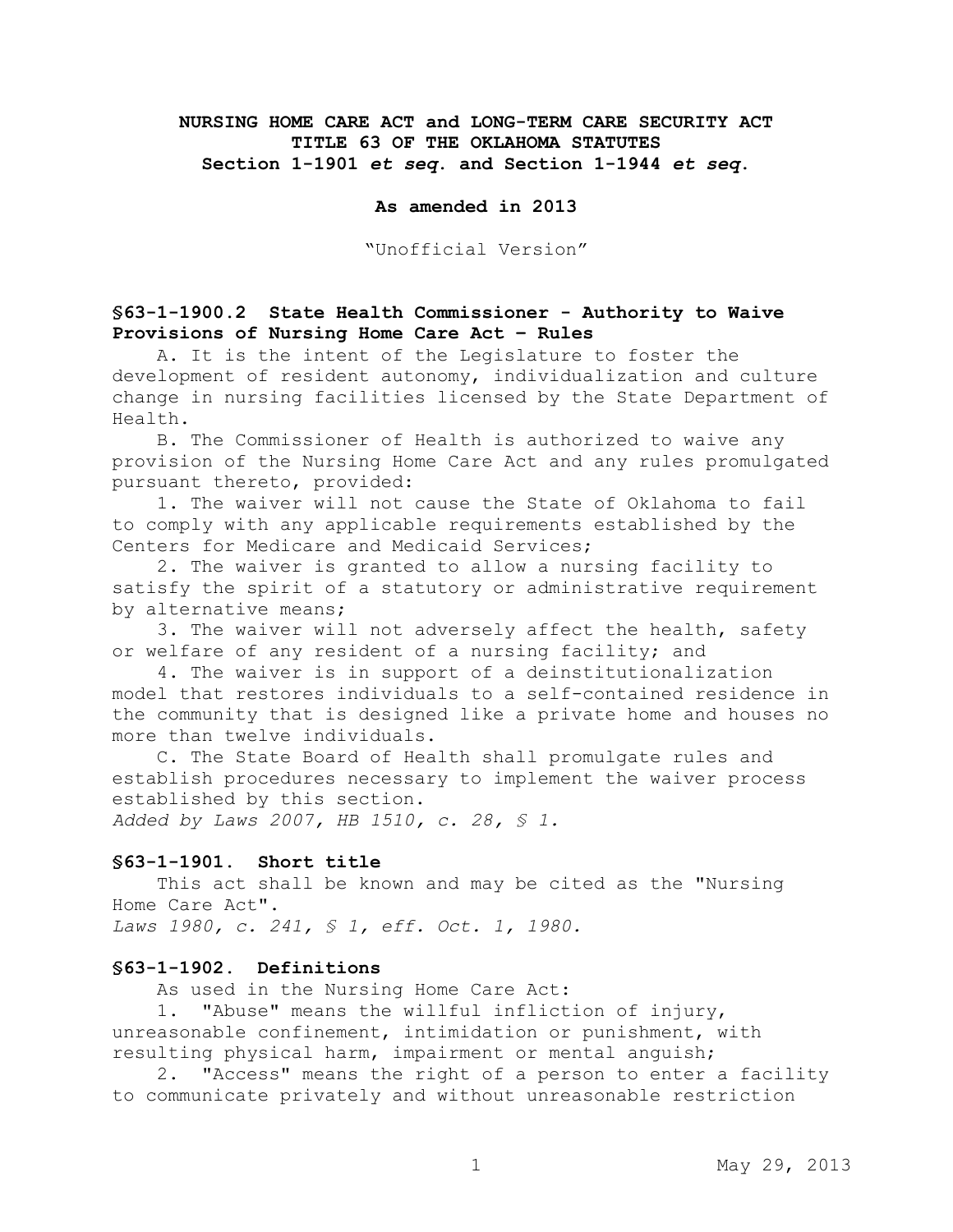when invited to do so by a resident. The state or local "ombudsman", as that term is defined by the Aging Services Division of the Department of Human Services pursuant to the Older Americans' Act, 42 U.S.C.A., Section 3001 et seq., as amended, and a case manager employed by the Department of Mental Health and Substance Abuse Services or one of its contract agencies shall have right of access to enter a facility, communicate privately and without unreasonable restriction with any resident who consents to the communication, to seek consent to communicate privately and without restriction with any resident, and to observe all areas of the facility that directly pertain to the patient care of the resident without infringing upon the privacy of the other residents without first obtaining their consent;

3. "Administrator" means the person licensed by the State of Oklahoma who is in charge of a facility. An administrator must devote at least one-third (1/3) of such person's working time to on-the-job supervision of the facility; provided that this requirement shall not apply to an administrator of an intermediate care facility for the mentally retarded with sixteen or fewer beds (ICF-MR/16), in which case the person licensed by the state may be in charge of more than one ICF-MR/16 facility, if such facilities are located within a circle that has a radius of not more than fifteen (15) miles, the total number of facilities and beds does not exceed six facilities and sixty-four beds, and each ICF-MR/16 facility is supervised by a qualified mental retardation professional. The facilities may be free-standing in a community or may be on campus with a parent institution. The ICF-MR/16 may be independently owned and operated or may be part of a larger institutional operation;

4. "Advisory Board" means the Long-Term Care Facility Advisory Board;

5. "Adult companion home" means any home or establishment, funded and certified by the Department of Human Services, which provides homelike residential accommodations and supportive assistance to three or fewer mentally retarded or developmentally disabled adults;

- 6. "Board" means State Board of Health;
- 7. "Commissioner" means State Commissioner of Health;
- 8. "Department" means the State Department of Health;

9. "Facility" means a nursing facility and a specialized home; provided this term shall not include a residential care home or an adult companion home;

10. "Nursing facility" means a home, an establishment or an institution, a distinct part of which is primarily engaged in providing: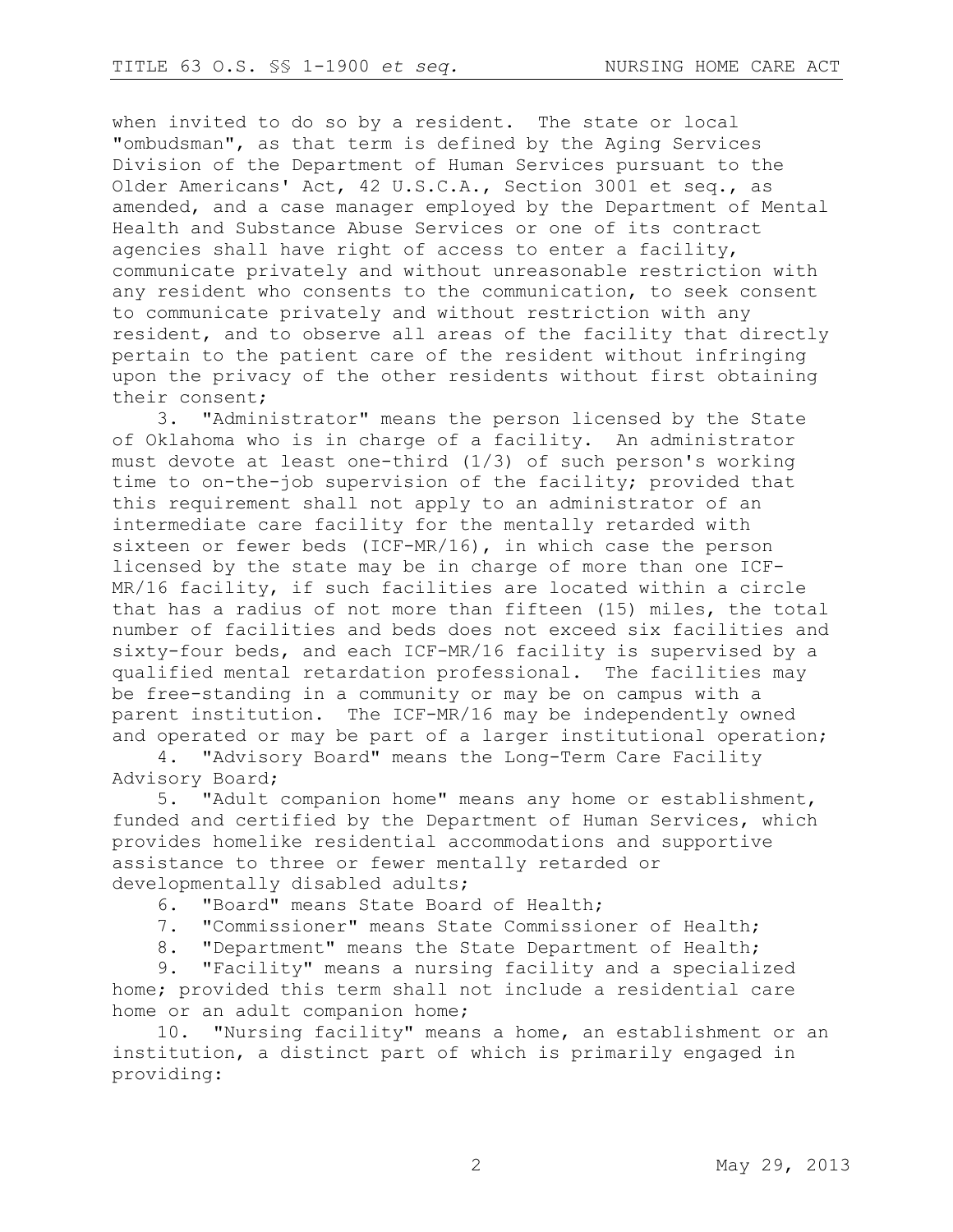- a. skilled nursing care and related services for residents who require medical or nursing care,
- b. rehabilitation services for the rehabilitation of injured, disabled, or sick persons, or
- c. on a regular basis, health-related care and services to individuals who because of their mental or physical condition require care and services beyond the level of care provided by a residential care home and which can be made available to them only through a nursing facility.

"Nursing facility" does not mean, for purposes of Section 1- 851.1 of this title, a facility constructed or operated by an entity described in paragraph 7 of subsection B of Section 6201 of Title 74 of the Oklahoma Statutes or the nursing care component of a continuum of care facility, as such term is defined under the Continuum of Care and Assisted Living Act, to the extent that the facility constructed or operated by an entity described in paragraph 7 of subsection B of Section 6201 of Title 74 of the Oklahoma Statutes contains such a nursing care component;

11. "Specialized facility" means any home, establishment, or institution which offers or provides inpatient long-term care services on a twenty-four-hour basis to a limited category of persons requiring such services, including but not limited to a facility providing health or habilitation services for mentally retarded or developmentally disabled persons, but does not mean, for purposes of Section 1-851.1 of this title, a facility constructed or operated by an entity described in paragraph 7 of subsection B of Section 6201 of Title 74 of the Oklahoma Statutes or the nursing care component of a continuum of care facility, as such term is defined under the Continuum of Care and Assisted Living Act, to the extent that the facility constructed or operated by an entity described in paragraph 7 of subsection B of Section 6201 of Title 74 of the Oklahoma Statutes contains such a nursing care component;

12. "Residential care home" means any home, establishment, or institution licensed pursuant to the provisions of the Residential Care Act other than a hotel, motel, fraternity or sorority house, or college or university dormitory, which offers or provides residential accommodations, food service, and supportive assistance to any of its residents or houses any resident requiring supportive assistance. The residents shall be persons who are ambulatory and essentially capable of managing their own affairs, but who do not routinely require nursing care; provided, the term "residential care home" shall not mean a hotel, motel, fraternity or sorority house, or college or university dormitory, if the facility operates in a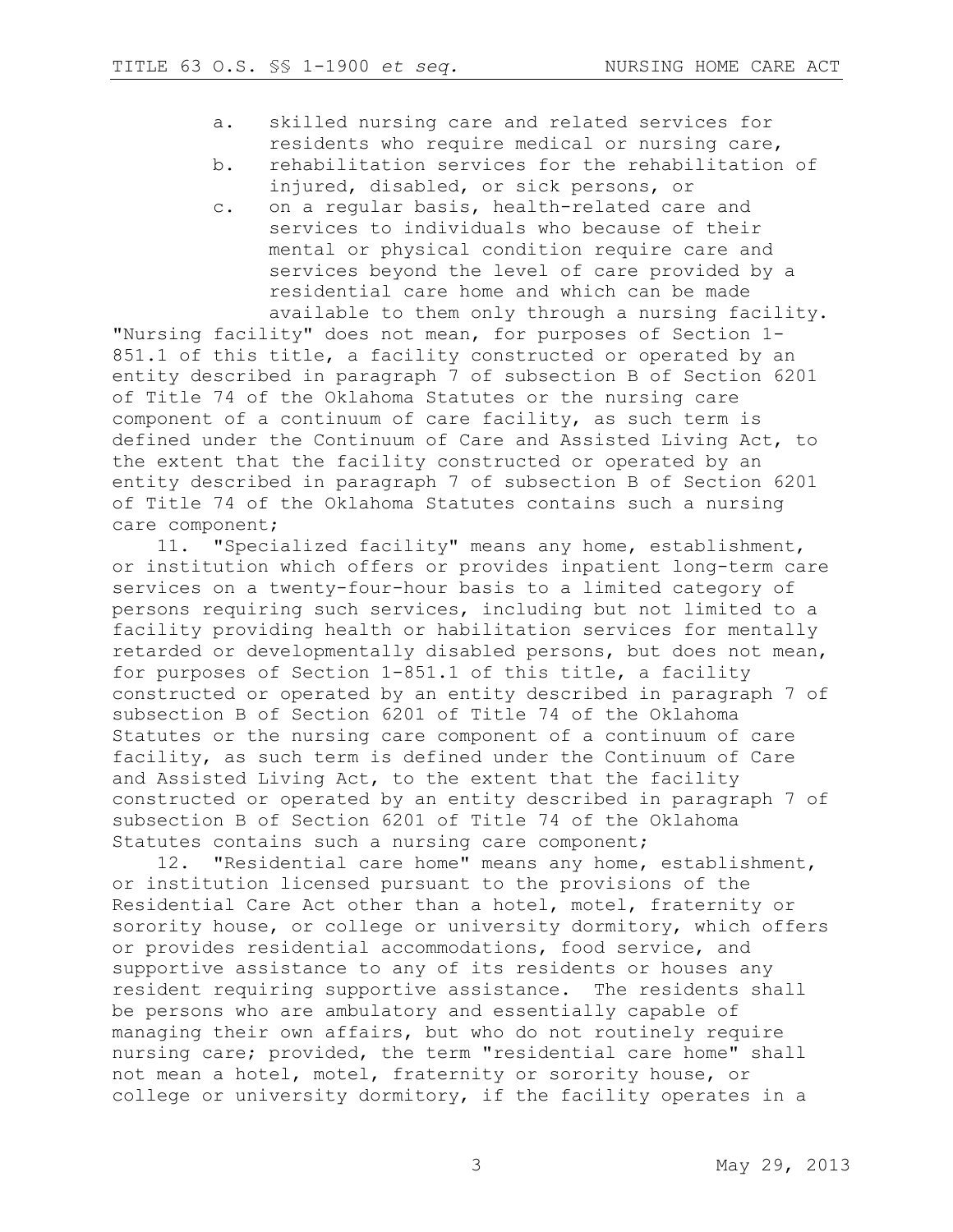manner customary to its description and does not house any person who requires supportive assistance from the facility in order to meet an adequate level of daily living;

13. "Licensee" means the person, a corporation, partnership, or association who is the owner of the facility which is licensed by the Department pursuant to the provisions of the Nursing Home Care Act;

14. "Maintenance" means meals, shelter, and laundry services;

15. "Neglect" means failure to provide goods and/or services necessary to avoid physical harm, mental anguish, or mental illness;

16. "Owner" means a person, corporation, partnership, association, or other entity which owns a facility or leases a facility. The person or entity that stands to profit or lose as a result of the financial success or failure of the operation shall be presumed to be the owner of the facility;

17. "Personal care" means assistance with meals, dressing, movement, bathing or other personal needs or maintenance, or general supervision of the physical and mental well-being of a person, who is incapable of maintaining a private, independent residence, or who is incapable of managing his person, whether or not a guardian has been appointed for such person;

18. "Resident" means a person residing in a facility due to illness, physical or mental infirmity, or advanced age;

19. "Representative of a resident" means a court-appointed guardian or, if there is no court-appointed guardian, the parent of a minor, a relative, or other person, designated in writing by the resident; provided, that any owner, operator, administrator or employee of a facility subject to the provisions of the Nursing Home Care Act, the Residential Care Act, or the Group Homes for the Developmentally Disabled or Physically Handicapped Persons Act shall not be appointed guardian or limited guardian of a resident of the facility unless the owner, operator, administrator or employee is the spouse of the resident, or a relative of the resident within the second degree of consanguinity and is otherwise eligible for appointment; and

20. "Supportive assistance" means the service rendered to any person which is less than the service provided by a nursing facility but which is sufficient to enable the person to meet an adequate level of daily living. Supportive assistance includes but is not limited to housekeeping, assistance in the preparation of meals, assistance in the safe storage, distribution, and administration of medications, and assistance in personal care as is necessary for the health and comfort of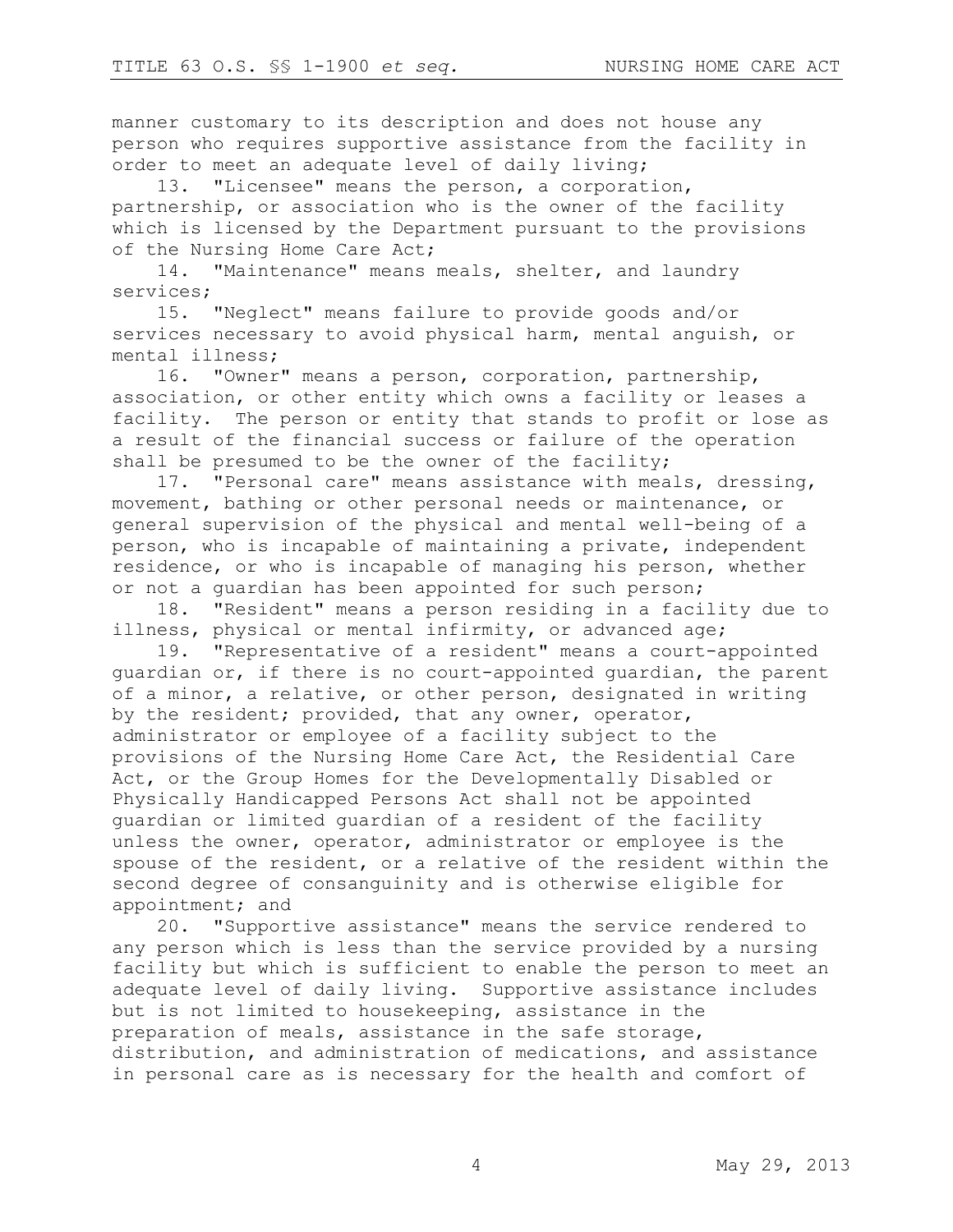such person. Supportive assistance shall not include medical service.

*Added by Laws 1980, c. 241, § 2, eff. October 1, 1980. Amended by Laws 1981, c. 182, § 1; Amended by Laws 1984, c. 128, § 2, eff. November 1, 1984; Amended by Laws 1987, c. 98, § 22, emerg. eff. May 20, 1987; Amended by Laws 1989, c. 330, § 6, eff. Nov. 1, 1989; Amended by Laws 1990, c. 51, § 126, emerg. eff. April 9, 1990; Amended by Laws 1990, c. 337, § 17; Amended by Laws 1991, c. 127, § 1, emerg. eff. April 29, 1991; Amended by Laws 1993, c. 159, § 16, eff. July 1, 1993; Amended by Laws 1995, c. 230, § 8, eff. July 1, 1995; Amended by Laws 1996, c. 118, § 1, eff. November 1, 1996; Amended by Laws 1997, c. 292, § 10, eff. July 1, 1997; Amended by Laws 2004, HB 2723, c. 436, § 10, emerg. eff. June 4, 2004.*

#### **§63-1-1903. Licensure Requirement - Applicability of Act**

A. No person shall establish, operate, or maintain in this state any nursing facility without first obtaining a license as required by the Nursing Home Care Act.

B. The Nursing Home Care Act shall not apply to residential care homes, assisted living facilities or adult companion homes which are operated in conjunction with a nursing facility, a home or facility approved and annually reviewed by the United States Department of Veterans Affairs as a medical foster home in which care is provided exclusively to three or fewer veterans, or to hotels, motels, boarding houses, rooming houses, or other places that furnish board or room to their residents.

C. Each Oklahoma Veterans Center nursing facility licensed pursuant to the provisions of this section shall be regulated as an existing nursing facility for the purposes of meeting state and federal standards.

D. Certificate of need review shall not be required for any addition, deletion, modification or new construction of current or future State Veterans Center nursing facilities.

E. The Nursing Home Care Act shall not authorize any person to engage in any manner in the practice of the healing arts or the practice of medicine, as defined by law.

F. The Nursing Home Care Act shall not apply to a facility which is not charging or receiving periodic compensation for services rendered, and not receiving any county, state, or federal assistance.

*Laws 1980, c. 241, § 3, eff. Oct. 1, 1980; Laws 1984, c. 128, § 3, eff. Nov. 1, 1984; Laws 1987, c. 98, § 23, emerg. eff. May 20, 1987; Laws 1991, c. 127, § 2, emerg. eff. April 29, 1991; Laws 1993, c. 234, § 2, eff. July 1, 1993; Laws 1993, c. 360, § 7, eff. July 1, 1993; Laws 1993, c. 159, § 17, repealed by Laws 1993, c. 360, § 16, emerg. eff. June 10, 1993; Amended by Laws*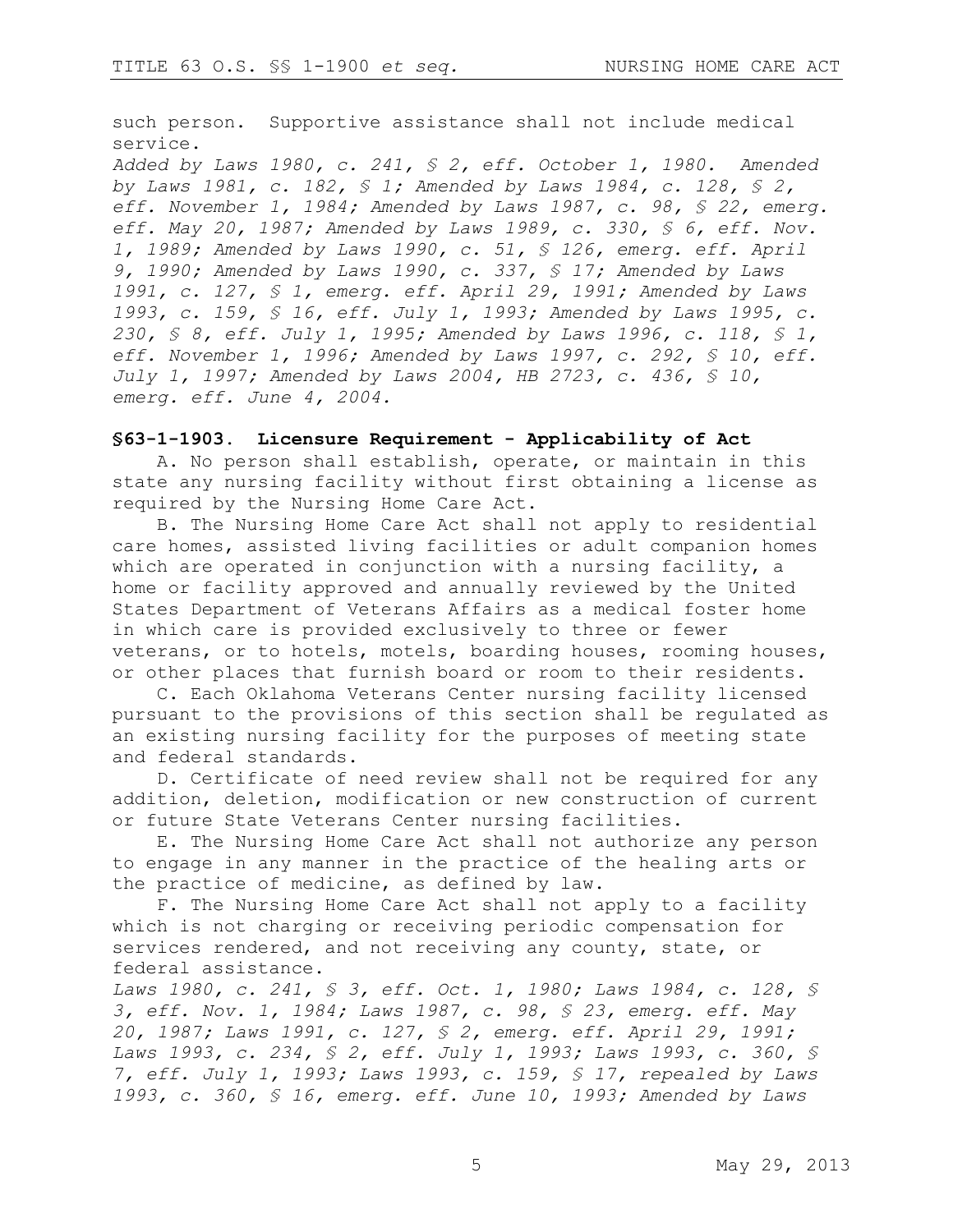*2003, HB 1034, c. 89, § 1, emerg. eff. April 15, 2003; Amended by Laws 2012, [SB 1210,](https://www.sos.ok.gov/documents/legislation/53rd/2012/2R/SB/1210.pdf) c. 12, § 3, emerg. eff. April 5, 2012; Amended by Laws 2013, SB 629, c. 379, § 1, emerg. eff. May 29, 2013.*

### **§63-1-1904. Licensure and Certification - Purpose - Procedure - Violations - Applications**

A. The State Department of Health shall establish a comprehensive system of licensure and certification for facilities in accordance with the Nursing Home Care Act for the purposes of:

1. Protecting the health, welfare and safety of residents;

2. Assuring the accountability for reimbursed care provided in certified facilities participating in a federal or state health program as provided by or through the Oklahoma Health Care Authority; and

3. Assuring consistent application of uniform inspection protocols.

B. The licensing and certification procedures and standards provided in this act, or by rules of the State Board of Health, shall be no less than provided in statute and rules currently governing nursing facilities.

C. It shall be unlawful and upon conviction thereof, punishable as a misdemeanor for any person to operate, manage or open a facility unless such operation and management shall have been approved and regularly licensed as hereinafter provided.

D. Before an initial license shall be issued pursuant to the Nursing Home Care Act to operate and manage a facility, the applicant shall provide the following:

1. An application on a form provided by the Department containing, at a minimum, the following information:

- a. the name and address of the applicant, if an individual, and that the applicant is not less than twenty-one (21) years of age, of reputable and responsible character, and in sound physical and mental health; and if a firm, partnership, or association, of every member thereof; and in the case of a corporation, the name and address thereof and of its officers and its registered agent and like evidence for officers, as submitted for an individual,
- b. the name and location of the facility for which a license is sought,
- c. the name and address of the person or persons under whose management or supervision the facility will be conducted, and a copy of the written agreement between the manager and the applicant,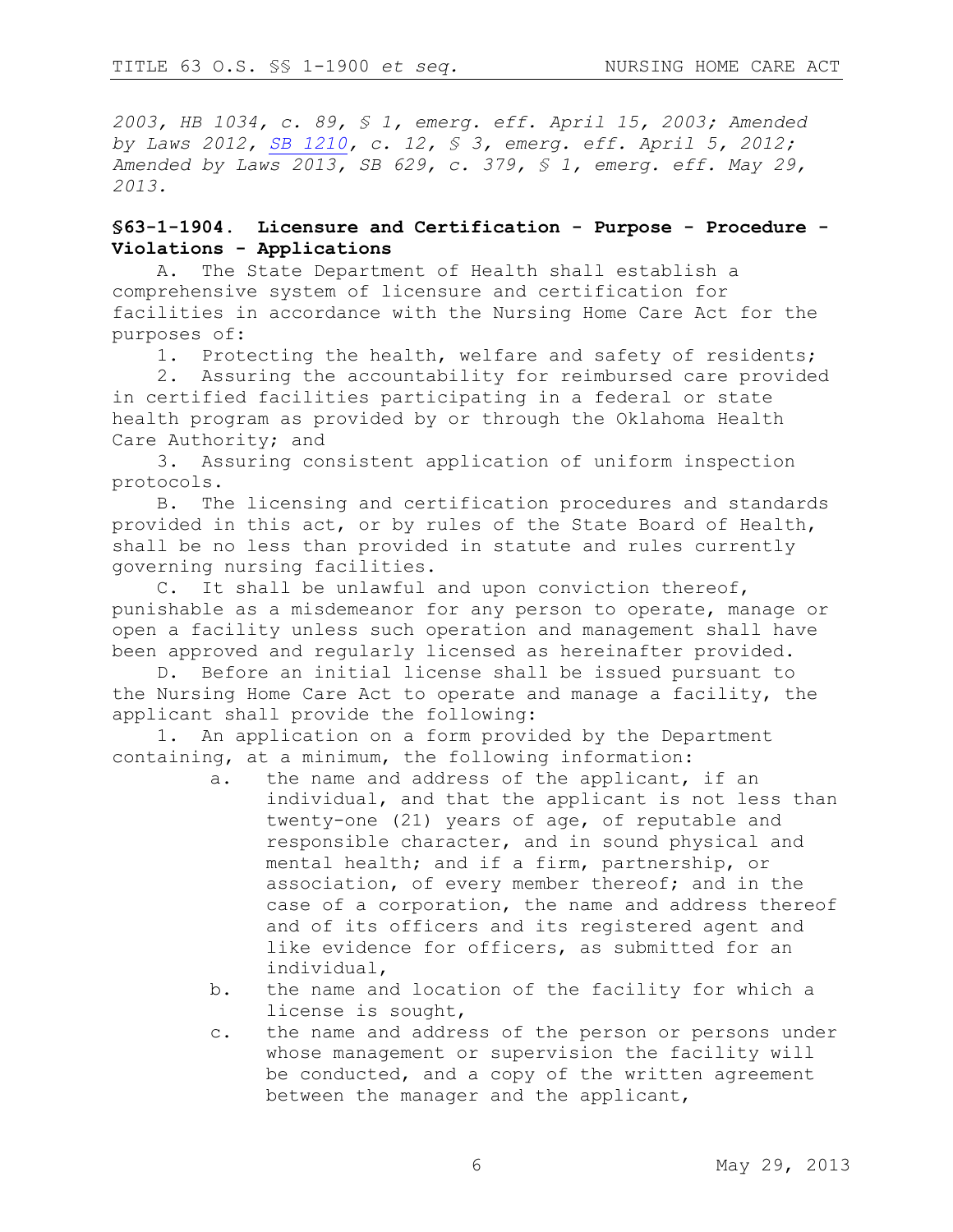- d. the name and address of any other person holding an interest of at least five percent (5%) in the ownership, operation or management of the facility,
- e. the number and type of residents for which maintenance, personal care, specialized or nursing facility services are to be provided, and
- f. a projected staffing pattern for providing patient care;

2. A statement from the unit of local government having zoning jurisdiction over the facility's location stating that the location of the facility is not in violation of a zoning ordinance; and

3. Documentation that the administrator is the holder of a current license as a Nursing Home Administrator issued by the Oklahoma State Board of Examiners for Nursing Home Administrators.

E. Before issuing an initial license, the Department shall find that the individual applicant, or the corporation, partnership or other entity, if the applicant is not an individual, is a person responsible and suitable to operate or to direct or participate in the operation of a facility by virtue of financial capacity, appropriate business or professional experience, a record of compliance with lawful orders of the Department and lack of revocation of a license during the previous five (5) years. In determining the applicant's responsibility and suitability to operate or to direct or participate in the operation of a facility, the Department may also consider the applicant's record of suspensions, receivership, administrative penalties, or noncompliance with lawful orders of this Department or of other departments of other states with similar responsibilities. *Added by Laws 1980, c. 241, § 4, eff. Oct. 1, 1980. Amended by Laws 1987, HB 1092, c. 98, § 25, emerg. eff. May 20, 1987; Amended by Laws 1991, HB 1616, c. 127, § 3, emerg. eff. April 29, 1991; Amended by Laws 2000, HB 2019, c. 340, § 14, emerg. eff. July 1, 2000; Amended by Laws 2002, HB 2604, c. 230, § 3, eff. November 1, 2002.*

### **§63-1-1905. Fee for each Bed - Nature of License – Issuance or Renewal of License - Unannounced Inspection**

A. An application for a license, or renewal thereof, to operate a facility shall be accompanied by a fee of Ten Dollars (\$10.00) for each bed included in the maximum bed capacity at such facility, except that any facility operated by the Oklahoma Department of Veterans Affairs shall be exempt from the fee. All licenses shall be on a form prescribed by the State Commissioner of Health, which shall include, but not be limited to, the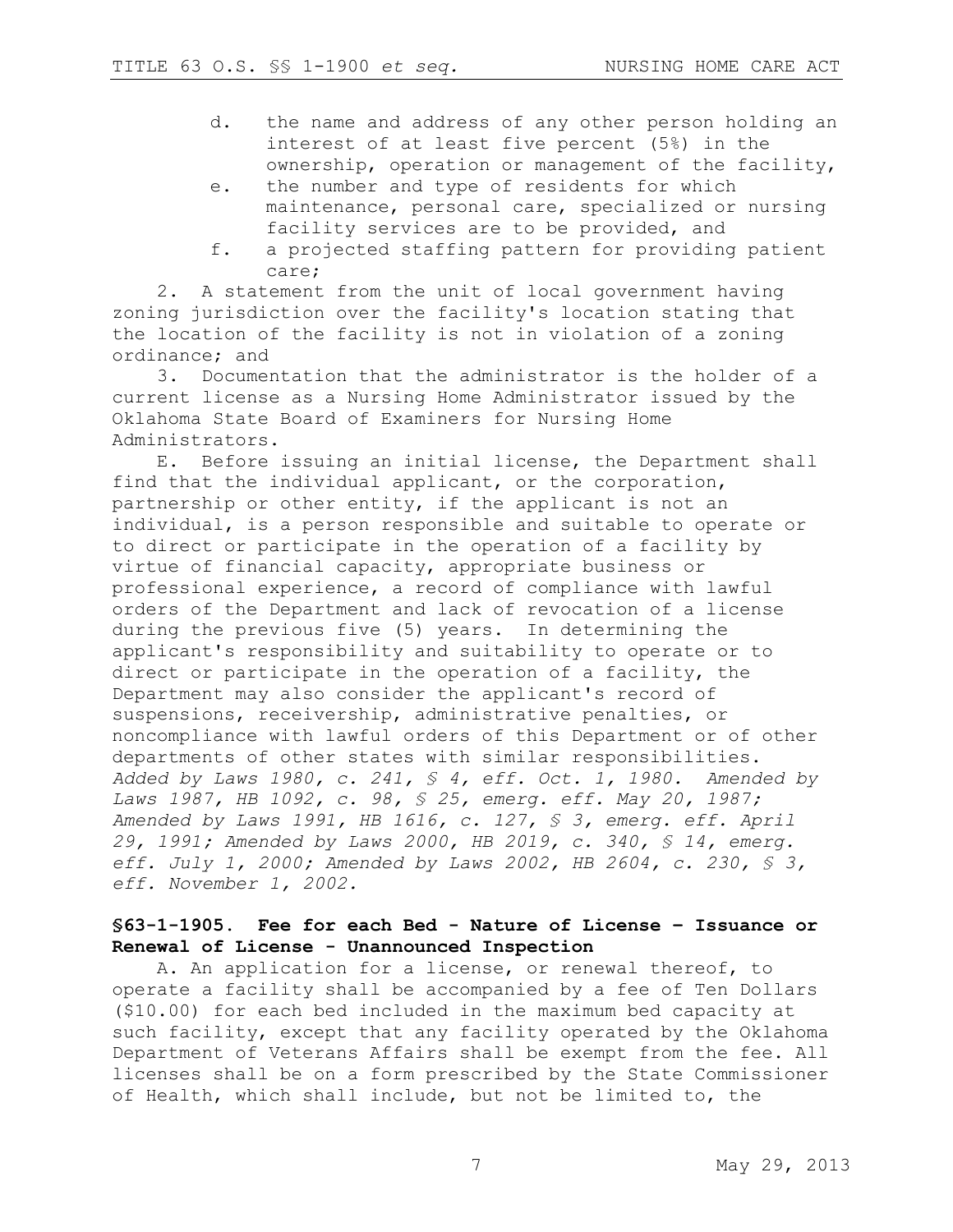maximum bed capacity for which it is granted and the date the license was issued. The license shall:

1. Not be transferable or assignable;

2. Be posted in a conspicuous place on the licensed premises;

3. Be issued only for the premises named in the application; and

4. Expire twelve (12) months from the date of issuance, provided an initial license shall expire one hundred eighty (180) days after the date of issuance. Licenses may be issued for a period of more than twelve (12) months, but not more than twenty-four (24) months, for the license period immediately following the effective date of this provision in order to permit an equitable distribution of license expiration dates to all months of the year.

B. The fee for a license amendment to reflect an increase in bed capacity shall be prorated based on the number of days remaining in the licensure period and the change in the number of beds, except that any facility operated by the Oklahoma Department of Veterans Affairs shall be exempt from the fee.

C. The issuance or renewal of a license after notice of a violation has been sent shall not constitute a waiver by the State Department of Health of its power to rely on the violation as the basis for subsequent license revocation or other enforcement action under this act arising out of the notice of violation.

D. 1. When transfer of ownership or operation of a facility is proposed, the transferee shall notify the Department of the transfer and apply for a new license at least thirty (30) days prior to final transfer.

2. The transferor shall remain responsible for the operation of the facility until such time as a license is issued to the transferee.

3. The license granted to the transferee shall be subject to the plan of correction submitted by the previous owner and approved by the Department and any conditions contained in a conditional license issued to the previous owner. If there are outstanding violations and no approved plan of correction has been implemented, the Department may issue a conditional license and plan of correction as provided in this act.

4. The transferor shall remain liable for all penalties assessed against the facility which are imposed for violations occurring prior to transfer of ownership.

E. Nursing and specialized facilities, as defined and licensed pursuant to the Nursing Home Care Act shall be surveyed through an unannounced inspection at least once every fifteen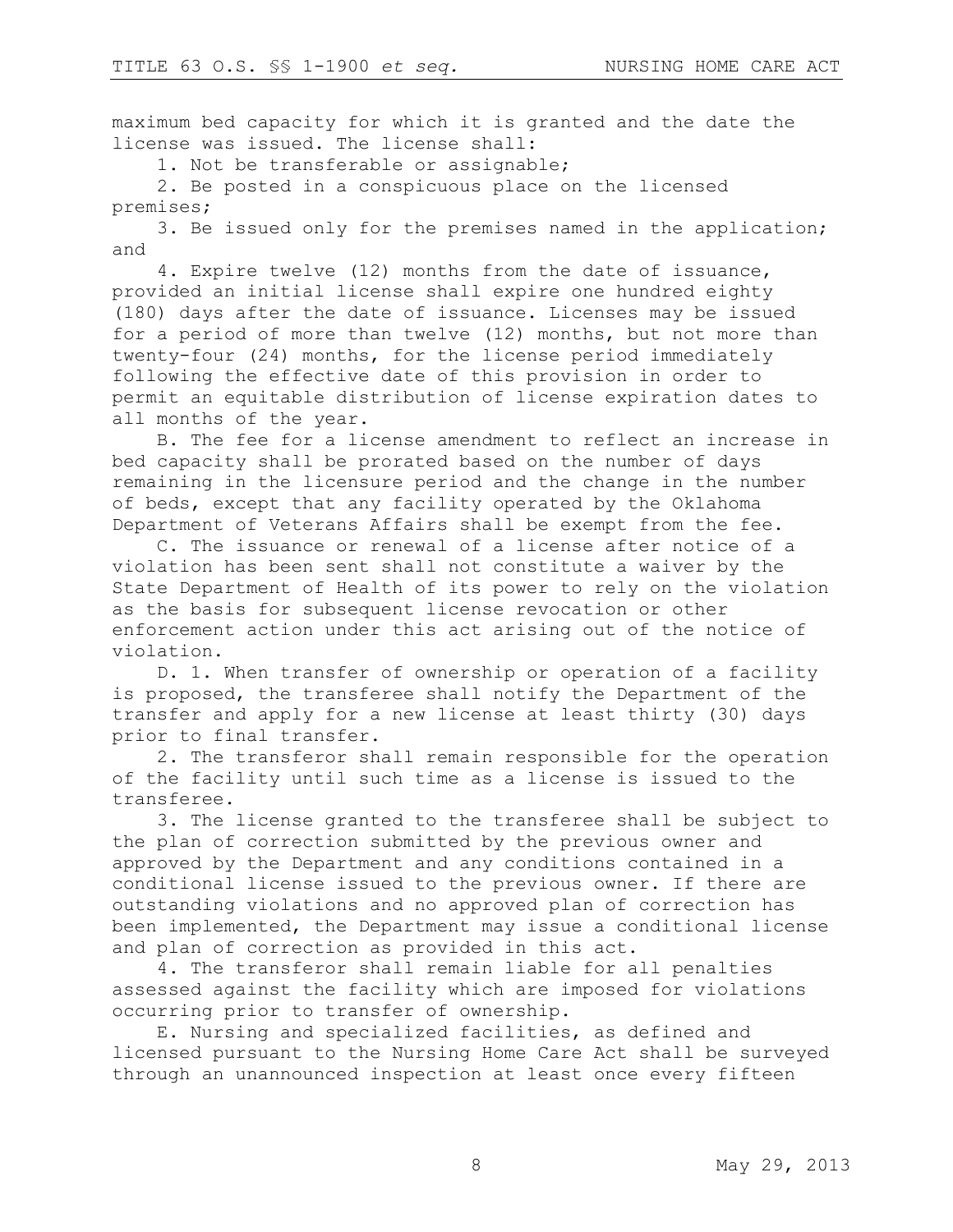(15) months, with a statewide average survey cycle of twelve (12) months.

*Added by Laws 1980, HB 1853, c. 241, § 5, eff. Oct. 1, 1980. Amended by Laws 1991, HB 1616, c. 127, § 4, emerg. eff. April 29, 1991; Amended by Laws 1993, HB 1830, c. 269, § 12, eff. Sept. 1, 1993; Amended by Laws 1995, HB 1293, c. 230, § 9, emerg. eff. July 1, 1995; Amended by Laws 2011, HB 1397, c. 105, § 36, eff. November 1, 2011; Amended by Laws 2013, SB 237, c. 183, § 3, emerg. eff. April 29, 2013.*

# **§63-1-1906. Issuance and Renewal of Licenses - Initial License - Denial of Application - Notice of Denial - Suspension or Revocation - Administrative Penalties - Effective Date of Nonrenewal or Revocation - Application Following Revocation**

A. The State Commissioner of Health shall issue and renew licenses for the operation of facilities which are found to comply with the provisions of the Nursing Home Care Act, and standards and rules of the State Board of Health.

B. For any new facility or for any facility that has undergone a transfer of ownership or operation the State Department of Health shall issue only an initial license. An initial license shall be valid for one hundred eighty (180) days unless sooner suspended or revoked under this act. Prior to the termination of an initial license, the Department shall fully and completely inspect the facility and, if the facility meets the applicable requirements for licensure, shall issue a license under this act. If the Department finds that the facility does not meet the requirements for licensure but has made substantial progress toward meeting those requirements, the initial license may be extended once for a period not to exceed one hundred twenty (120) days from the expiration date of the initial license.

C. An application for a license may be denied for any of the following reasons:

1. Failure to meet any of the minimum standards set forth by this act or by rules promulgated by the Board under this act;

2. Conviction of the applicant, or of any member of an applicant that is a firm, partnership or association or, if a corporation, the conviction of the corporation or any of its officers or a majority stockholder, or of a person designated to manage or supervise a facility, of a felony, meaning a crime that would have a bearing on the operation of a nursing home, the conviction to be shown by a certified copy of the record of the court of conviction, if the Department determines, after investigation, that such applicant has not been sufficiently rehabilitated to warrant the public trust, or other satisfactory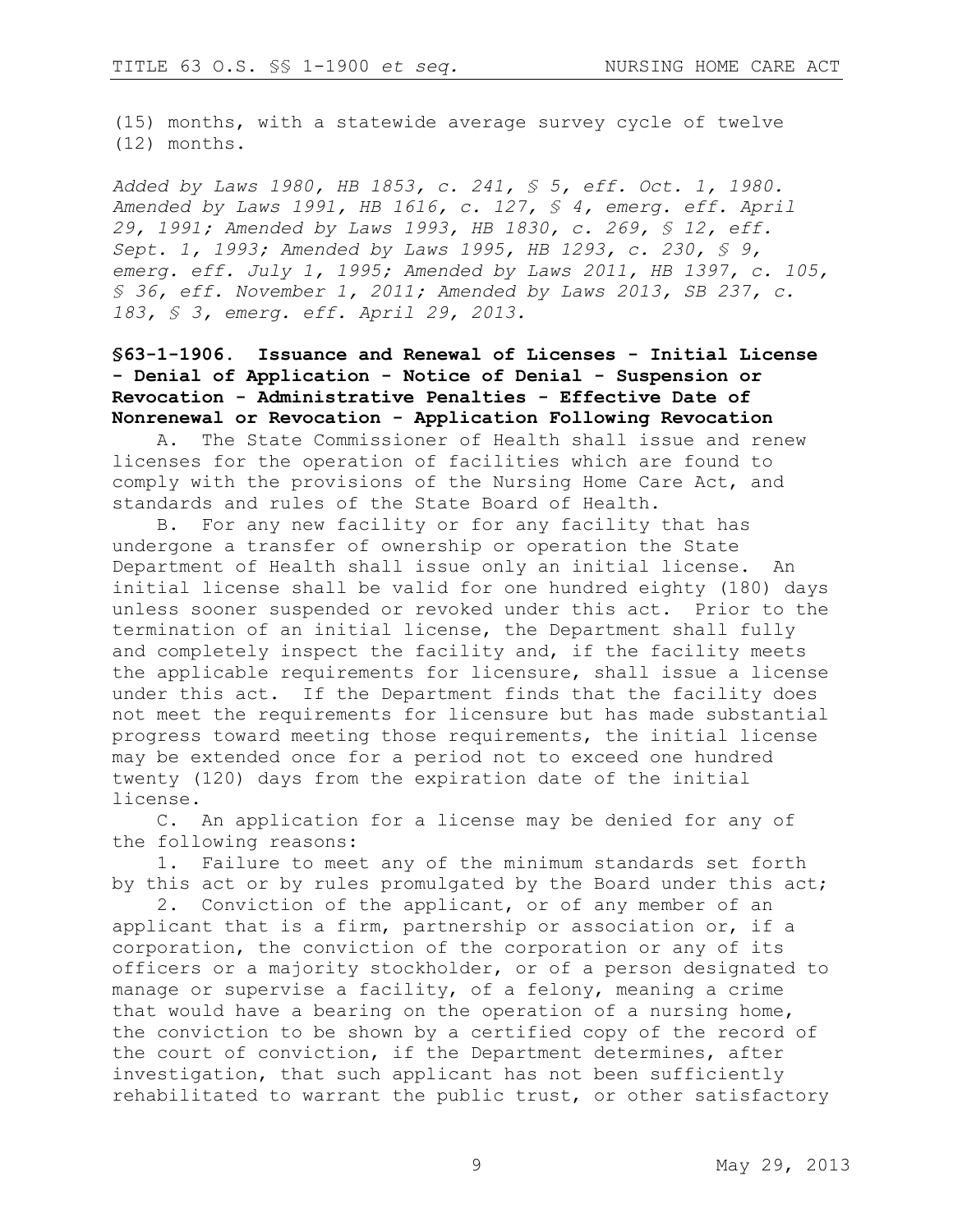evidence that the moral character of the applicant, or administrator, or manager, or supervisor of the facility is not reputable;

3. Personnel insufficient in number or unqualified by training or experience properly to care for the proposed number and type of residents to be determined by standards set by the Department with the standards not being less than those set by federal statute; or

4. Insufficient financial or other resources that would render a facility incapable of providing adequate patient care.

D. Immediately upon the denial of any application or reapplication for a license under this act, the Department shall notify the applicant in writing. Notice of denial shall include a clear and concise statement of the violations on which denial is based and notice of the opportunity for a hearing. If the applicant desires to contest the denial of a license, it shall provide written notice to the Department of a request for a hearing within ten (10) days after receipt of the notice of denial and the Department shall commence the hearing.

E. The Commissioner may suspend or revoke a license on any of the following grounds:

1. Violation of any of the provisions of this act or the rules, regulations and standards issued pursuant thereto;

2. Permitting, aiding or abetting the commission of any illegal act in a licensed facility;

3. Conduct of practices deemed by the Commissioner to be detrimental to the welfare of the patients or residents of a facility;

4. Insufficient financial or other resources that would render a facility incapable of providing adequate patient care; or

5. The facility has closed.

F. 1. The Department, after notice to the applicant or licensee, may suspend, revoke, refuse to renew a license or assess administrative penalties in any case in which the Department finds that there has been a substantial failure to comply with this act or the rules promulgated by the Board under this act;

2. Notice under this section shall include a clear and concise statement of the violations on which the nonrenewal, revocation or administrative penalty is based, the statute or rule violated and notice of the opportunity for a hearing;

3. If a facility desires to contest the nonrenewal or revocation of a license or the assessment of administrative penalties, the facility shall, within ten (10) days after receipt of notice under paragraph 2 of this section, notify the Commissioner in writing of its request for a hearing. Upon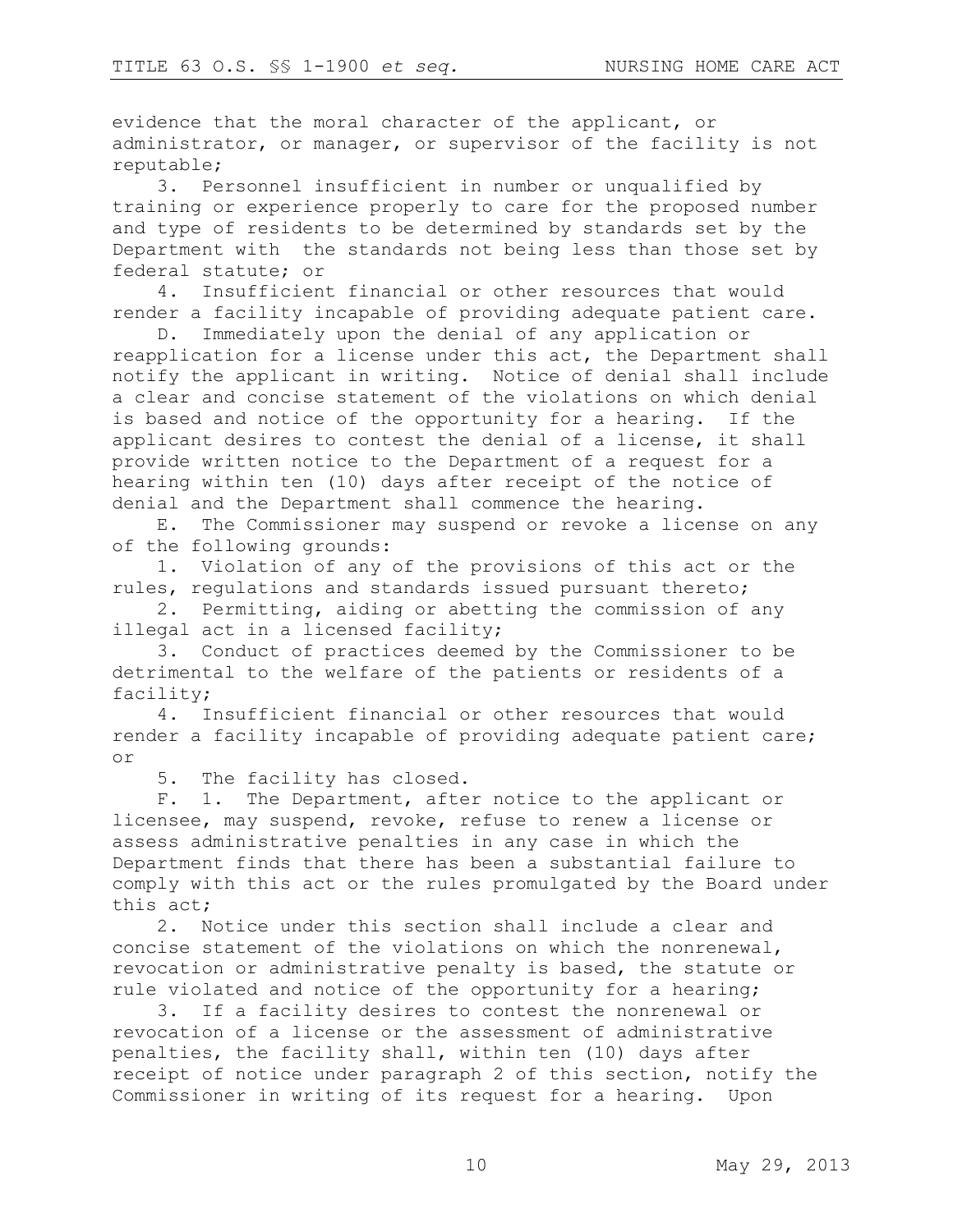receipt of the request the Commissioner shall send notice to the facility and hold a hearing;

4. The effective date of nonrenewal or revocation of a license by the Commissioner shall be any of the following:

- a. until otherwise ordered by the district court, revocation is effective on the date set by the Commissioner in the notice of revocation, or upon final action after hearing, whichever is later,
- b. until otherwise ordered by the district court, nonrenewal is effective on the date of expiration of any existing license, or upon final action after hearing, whichever is later, or
- c. the Department may extend the effective date of license revocation or expiration in any case in order to permit orderly removal and relocation of residents.

G. A new application, following revocation, shall be considered by the Commissioner on receipt of evidence that the conditions upon which revocation was based have been corrected; and a new license may then be granted after proper inspection has been made and all provisions of this act have been complied with, and the rules, regulations and standards of the Board have been satisfied.

H. The Department may suspend, for a period not to exceed three (3) years, the license of a facility that has temporarily closed or ceased operations for remodeling, renovation, replacement or relocation, or that has closed or ceased operations pending a change of ownership, operator or management.

1. The facility shall provide periodic reports to the Department not less than once every six (6) months demonstrating the facility's progress towards reopening.

2. The Department may extend the period of suspension upon a demonstration of extenuating or unusual circumstances, a clear showing of good faith efforts to proceed towards the reopening of the facility, and a determination by the Department that a continuation of the period of suspension poses no harm to the public.

3. Whenever, after receipt of a six-month report, the Department determines that there has been no progress towards reopening the facility, no demonstration of extenuating or unusual circumstances or clear showing of good faith efforts to proceed towards the reopening of the facility, the Department may initiate a proceeding to revoke the license of the facility.

4. At or before the conclusion of the suspension period, the facility shall meet applicable requirements for licensure and shall reopen, or the license shall expire.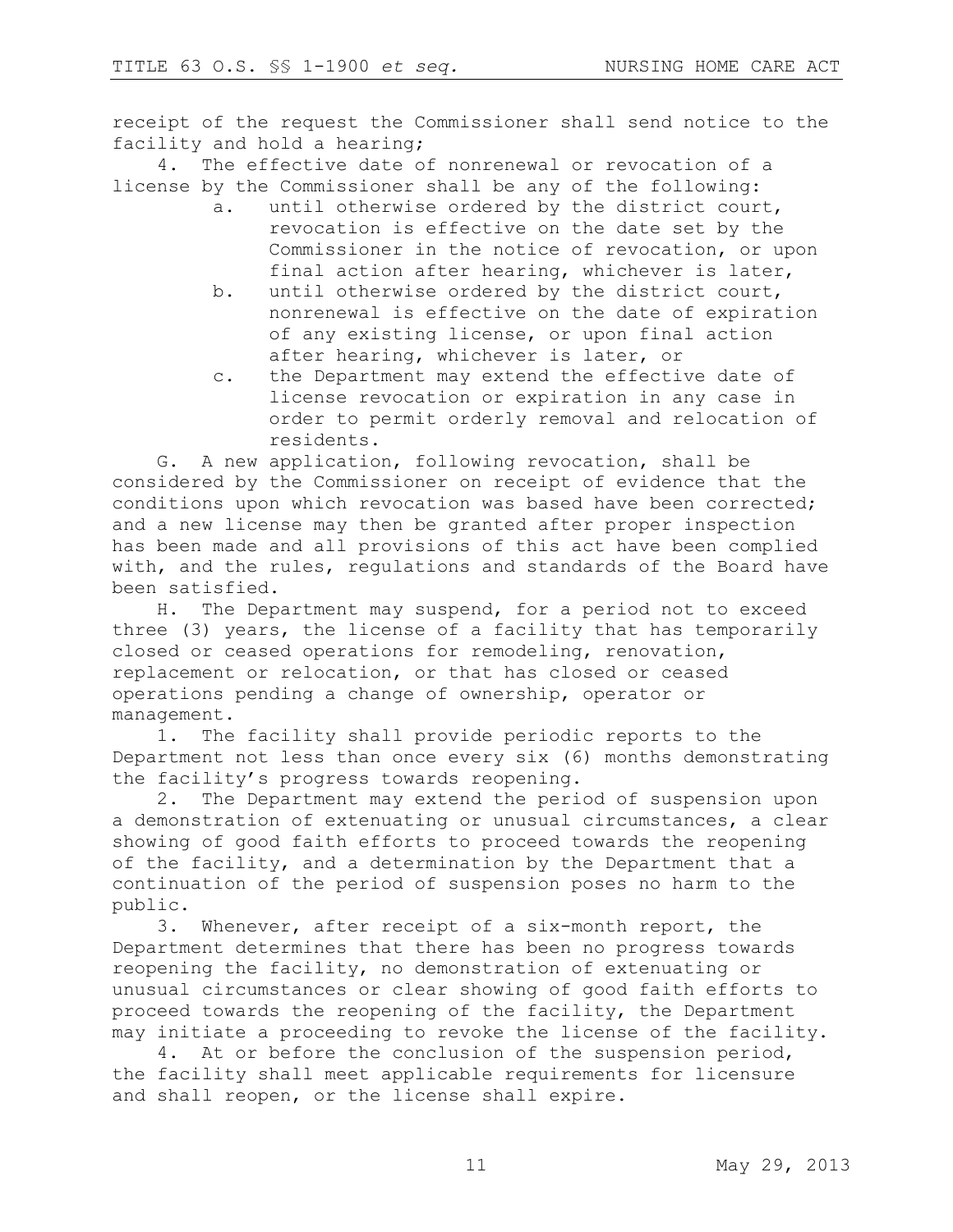5. Any closed facility that has a suspended license on the effective date of this act may be issued a suspended license for a period not to exceed three (3) years from the effective date of this act.

*Added by Laws 1980, c. 241, § 6, eff. Oct. 1, 1980. Amended by Laws 1987, c. 98, § 26, emerg. eff. May 20, 1987; Amended by Laws 1991, c. 127, § 5, emerg. eff. April 29, 1991; Amended by Laws 2002, HB 2604, c. 230, § 4, eff. November 1, 2002.*

**§63-1-1907. Repealed by Laws 1991, HB 1616, c. 127, § 13, emerg. eff. April 29, 1991**

### **§63-1-1908. Fire Safety Standards – Review of Plans for Increase in Beds - Vendor Payments**

A. No facility shall be licensed to operate or continue to operate unless, in addition to compliance with other current licensure requirements, the building is of one-hour fire resistant construction and approved by the Department and the State Fire Marshal. If the building is not of one-hour fire resistant construction in addition to the other current licensure requirements, the facility must be approved by the State Department of Health and the State Fire Marshal. In addition, the facility must have an approved automatic sprinkler system, as rated and approved by the National Fire Protection Association Standards.

B. Each facility that proposes an increase in beds, whether through new construction or modification, shall submit construction plans to the Department for review prior to the start of construction. The Department may assess a fee for such review in an amount not more than two one-hundredths percent (0.02%) or One Thousand Dollars (\$1,000.00), whichever is the least amount, per project of the total construction cost of the facility or modification. The maximum fee for plan review for a ten-bed or ten percent (10%) expansion project authorized under subsection C of Section 1-852 of this title shall be One Thousand Dollars (\$1,000.00). The State Board of Health shall promulgate rules for submission and resubmission of construction plans to ensure the timely review of such plans by the Department.

C. The Department of Human Services and the Oklahoma Health Care Authority shall not make a vendor payment to any individual or facility on behalf of any person for medical care rendered in the form of nursing service outside such person's home, unless such individual or facility holds a current nursing facility, continuum of care facility, assisted living, or adult day care license issued by the Commissioner or other state agency authorized to issue such license.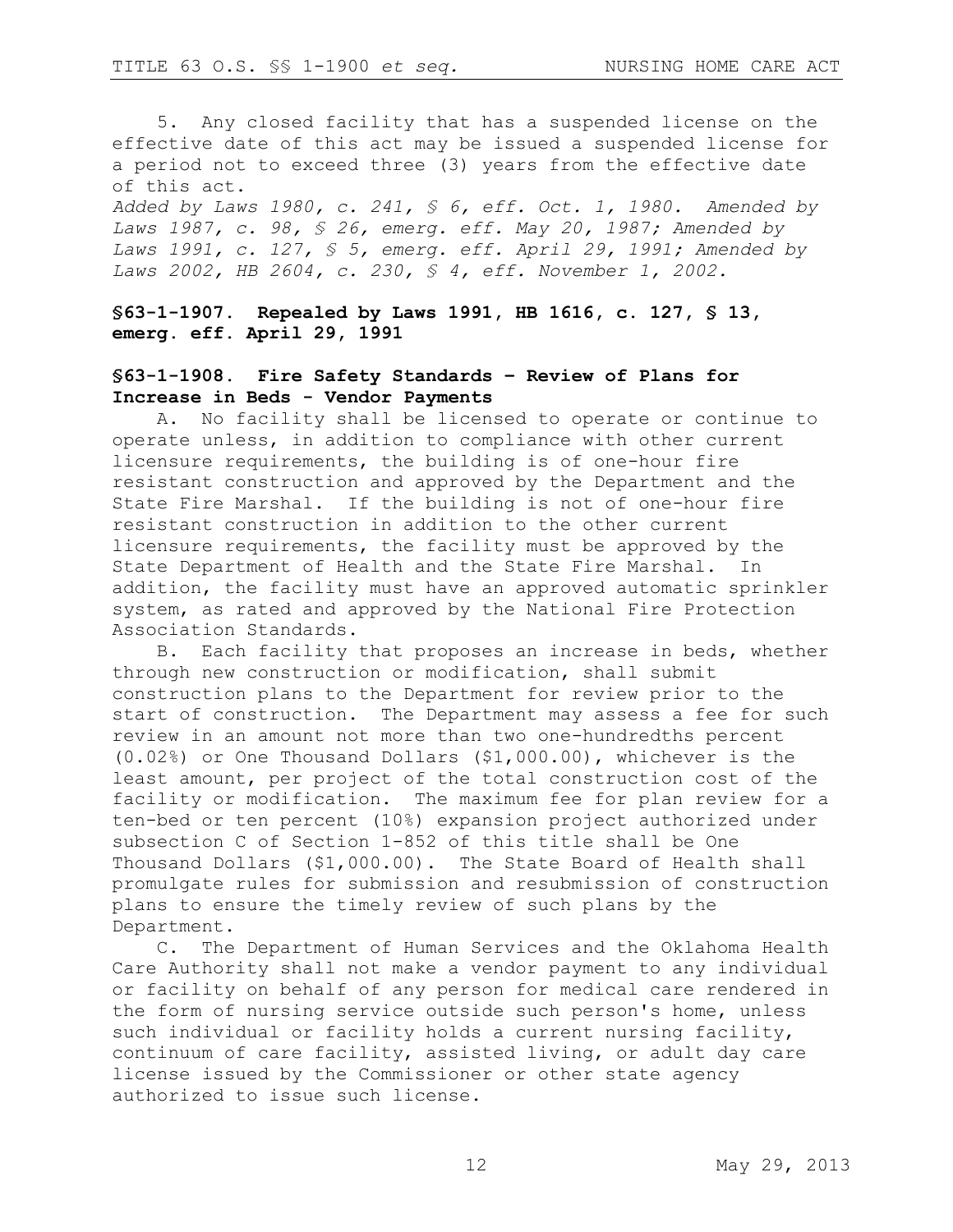*Added by Laws 1980, c. 241, § 8, eff. Oct. 1, 1980. Amended by Laws 1997, c. 223, § 8, emerg. eff. May 20, 1997; Amended by Laws 2004, HB 2723, c. 436, § 11, emerg. eff. June 4, 2004.*

# **§63-1-1908.1. Amendment of State Medicaid Plan to Provide for Payment of Temporary Managers or State Monitors**

A. The Oklahoma Health Care Authority shall amend the state Medicaid plan to provide a funding source for payment of temporary managers, state monitors or receivers in facilities certified to provide long-term care services under Medicaid, upon request of the State Department of Health, pursuant to 42  $U.S.C.A.,$  Section  $1396r(h)(z).$ 

B. There is hereby created in the State Treasury a revolving fund for the State Department of Health to be designated the "Nursing Facility Administrative Penalties Fund". The fund shall be a continuing fund, not subject to fiscal year limitations, and shall consist of all monies received by the State Department of Health from administrative penalties imposed under the Nursing Home Care Act. Monies collected as a result of administrative penalties imposed under the Nursing Home Care Act shall be deposited into the fund. All monies accruing to the credit of the fund are hereby appropriated and may be budgeted and expended by the Department for the protection of health or property of residents of nursing and specialized nursing facilities that have been placed under temporary managers, state monitors or receivers requested by the Department, including, but not limited to, the following purposes:

1. Relocation expenses incurred by the Department, in the event of closure of a facility;

2. Maintenance of facility operation pending correction of deficiencies or closure, such as temporary management, state monitor or receivership, in the event that the revenues of the facility are insufficient; or

3. The costs associated with informational meetings held by the Department with residents, family members, and interested parties in an affected community where the Department proceeds with appointment of a temporary manager, state monitor or receivership petition.

*Added by Laws 1995, c. 230, § 10, eff. July 1, 1995; Amended by Laws 2002, HB 2604, c. 230, § 5, eff. November 1, 2002.* 

#### **§63-1-1909. Documents and Papers Required to be Displayed**

Every long-term care facility as defined by Section 3 of this  $act<sup>1</sup>$  shall conspicuously post for display in an area of its

 $^{1}$  63 O.S. § 1-1945

 $\overline{a}$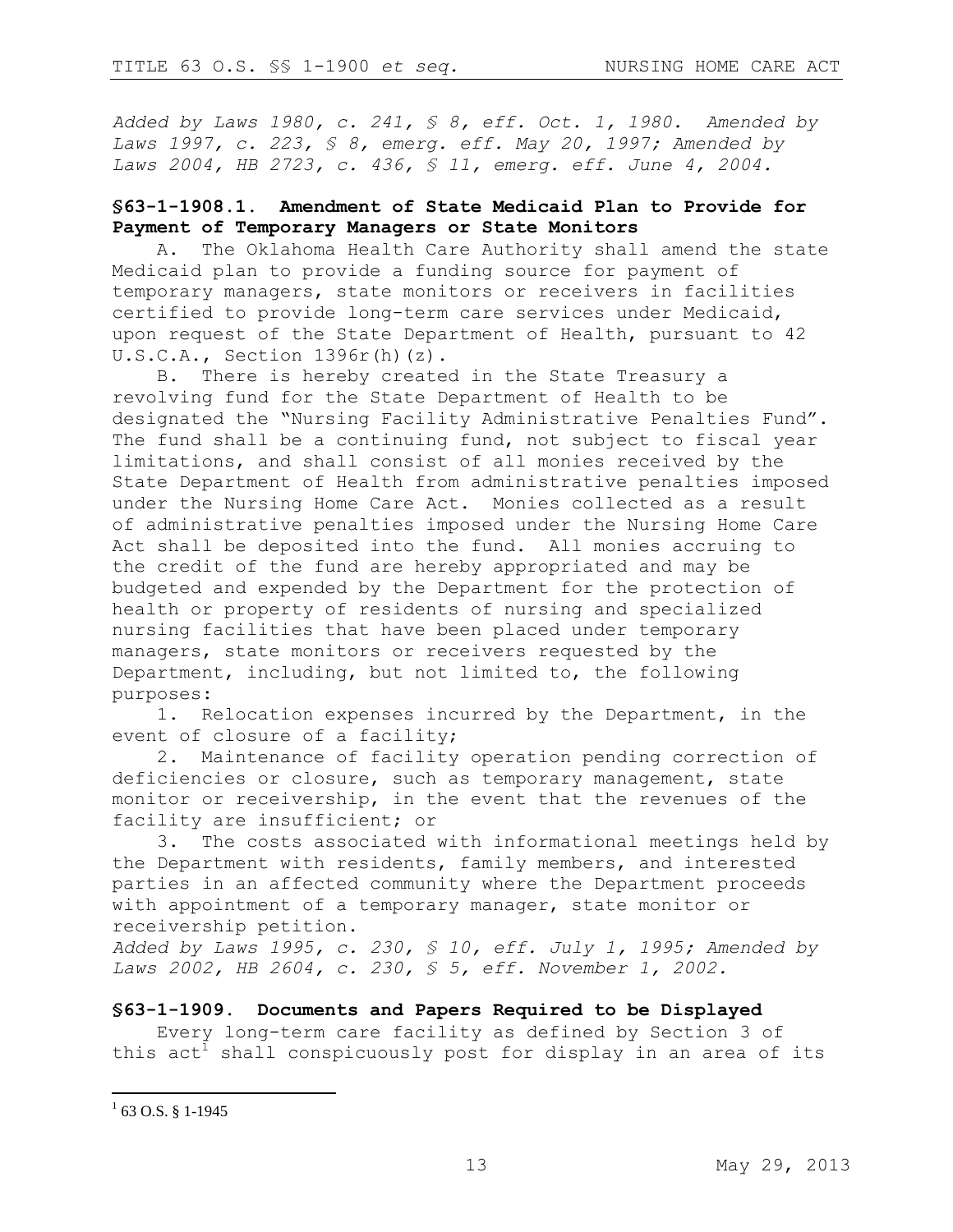offices accessible to residents, employees and visitors the following:

1. Its current license;

2. A description, provided by the State Department of Health, of complaint procedures established under this act and the name, address and telephone number of a person authorized by the Department to receive complaints. A copy of the complaint procedure shall also be given to each resident or in certain cases, the court appointed guardian;

3. A copy of any order pertaining to the facility issued by the Department or a court which is currently in effect;

4. A copy of any notification from the local law enforcement authority of the registration of any person residing in the facility who is required to register pursuant to the provisions of the Sex Offenders Registration Act or the Mary Rippy Violent Crime Offenders Registration Act; and

5. A list of the material available for public inspection under Section 1-1910 of this title. *Added by Laws 1980, HB 1853, c. 241, § 9, eff. October 1, 1980; Amended by Laws 2005, HB 1963, c. 465, § 1, emerg. eff. June 9, 2005.* 

### **§63-1-1910. Records Required to be Retained for Public Inspection**

A facility shall retain the following for public inspection:

1. A complete copy of every inspection report of the facility received from the Department during the past three (3) years;

2. A copy of every order pertaining to the facility issued by the Department or a court during the past three (3) years;

3. A description of the services provided by the facility and the rates charged for those services and items for which a resident may be separately charged;

4. A copy of the statement of ownership;

5. A record of personnel who are licensed, certified or registered and employed or retained by the facility who are responsible for patient care; and

6. A complete copy of the most recent inspection report of the facility received from the Department. *Laws 1980, c. 241, § 10, eff. Oct. 1, 1980.*

### **§63-1-1911. Inspection of Licensed Buildings, Institutions, or Establishments – Open Meetings - Reports – Facility Files**

A. 1. Every building, institution, or establishment for which a license has been issued, including any facility operated by the Oklahoma Department of Veterans Affairs, shall be periodically inspected by a duly appointed representative of the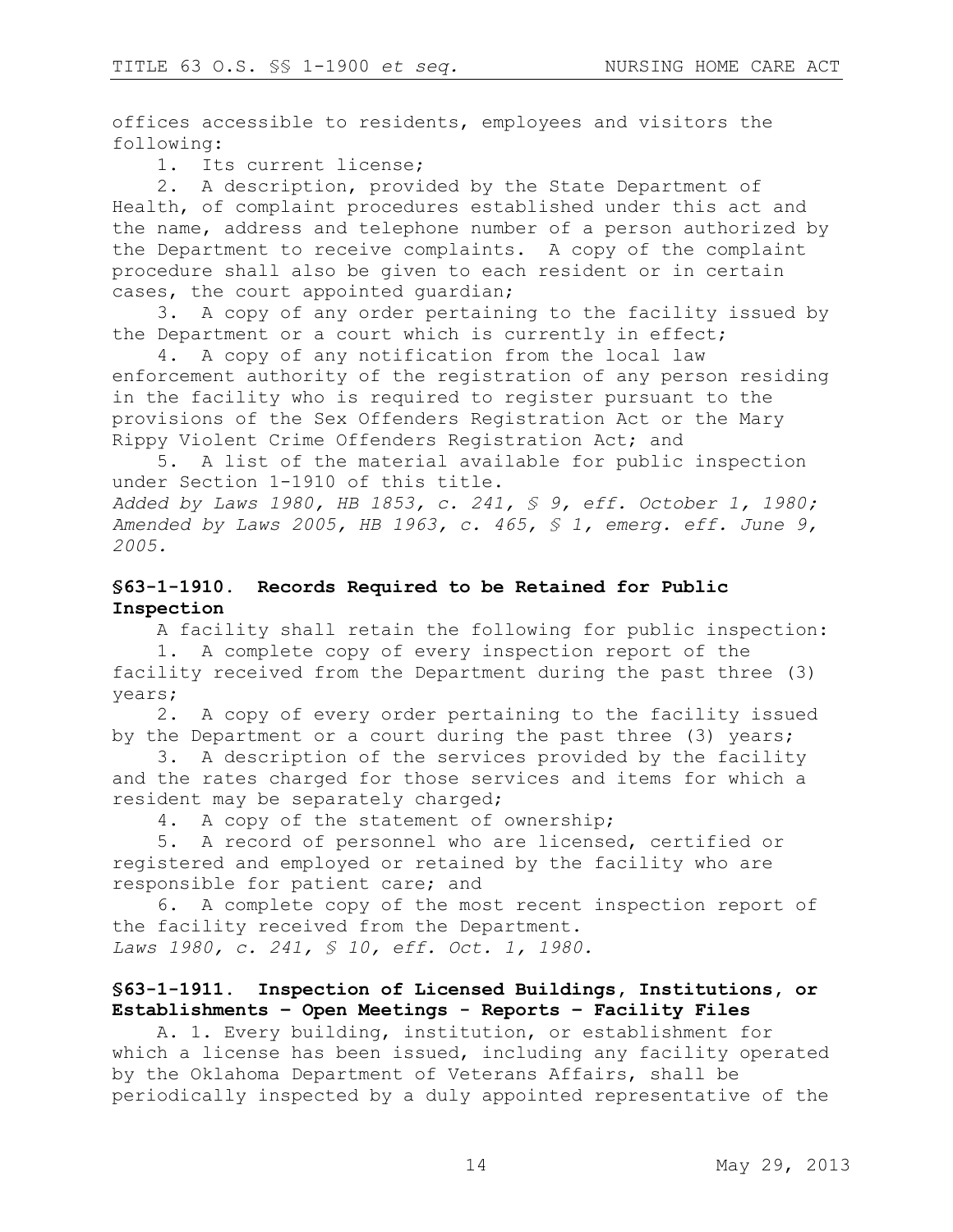State Department of Health, pursuant to rules promulgated by the State Board of Health with the advice and counsel of the Long-Term Care Facility Advisory Board, created in Section 1-1923 of this title.

2. Inspection reports shall be prepared on forms prescribed by the Commissioner with the advice and counsel of the Advisory Board.

B. 1. The Department, whenever it deems necessary, shall inspect, survey, and evaluate every facility, including any facility operated by the Oklahoma Department of Veterans Affairs, to determine compliance with applicable licensure and certification requirements and standards. All inspections of facilities shall be unannounced. The Department may have as many unannounced inspections as it deems necessary.

2. The Department shall conduct at least one unannounced inspection per calendar year of all nursing facilities operated by the Oklahoma Department of Veterans Affairs.

3. Any employee of the State Department of Health who discloses to any unauthorized person, prior to an inspection, information regarding an unannounced nursing home inspection required pursuant to the provisions of this section shall, upon conviction thereof, be guilty of a misdemeanor. In addition, such action shall be construed to be a misuse of office and punishable as a violation of rules promulgated by the Ethics Commission.

| 4. a. | The Department may periodically visit a facility   |
|-------|----------------------------------------------------|
|       | for the purpose of consultation and may notify the |
|       | facility in advance of such a visit. An            |
|       | inspection, survey, or evaluation, other than an   |
|       | inspection of financial records or a consultation  |
|       | visit, shall be conducted without prior notice to  |
|       | the facility.                                      |
|       |                                                    |

- b. One person shall be invited by the Department from a statewide organization of the elderly to act as a citizen observer in unannounced inspections. The individual may be a state or local ombudsman as defined by the Aging Services Division of the Department of Human Services, acting pursuant to the provisions of the Older Americans Act of 1965, Public Law No. 89-73, 42 U.S.C.A., Section 3001 et seq., as amended.
- c. The citizen observer shall be reimbursed for expenses in accordance with the provisions of the State Travel Reimbursement Act.
- d. An employee of a state or unit of a local government agency, charged with inspecting, surveying, and evaluating facilities, who aids,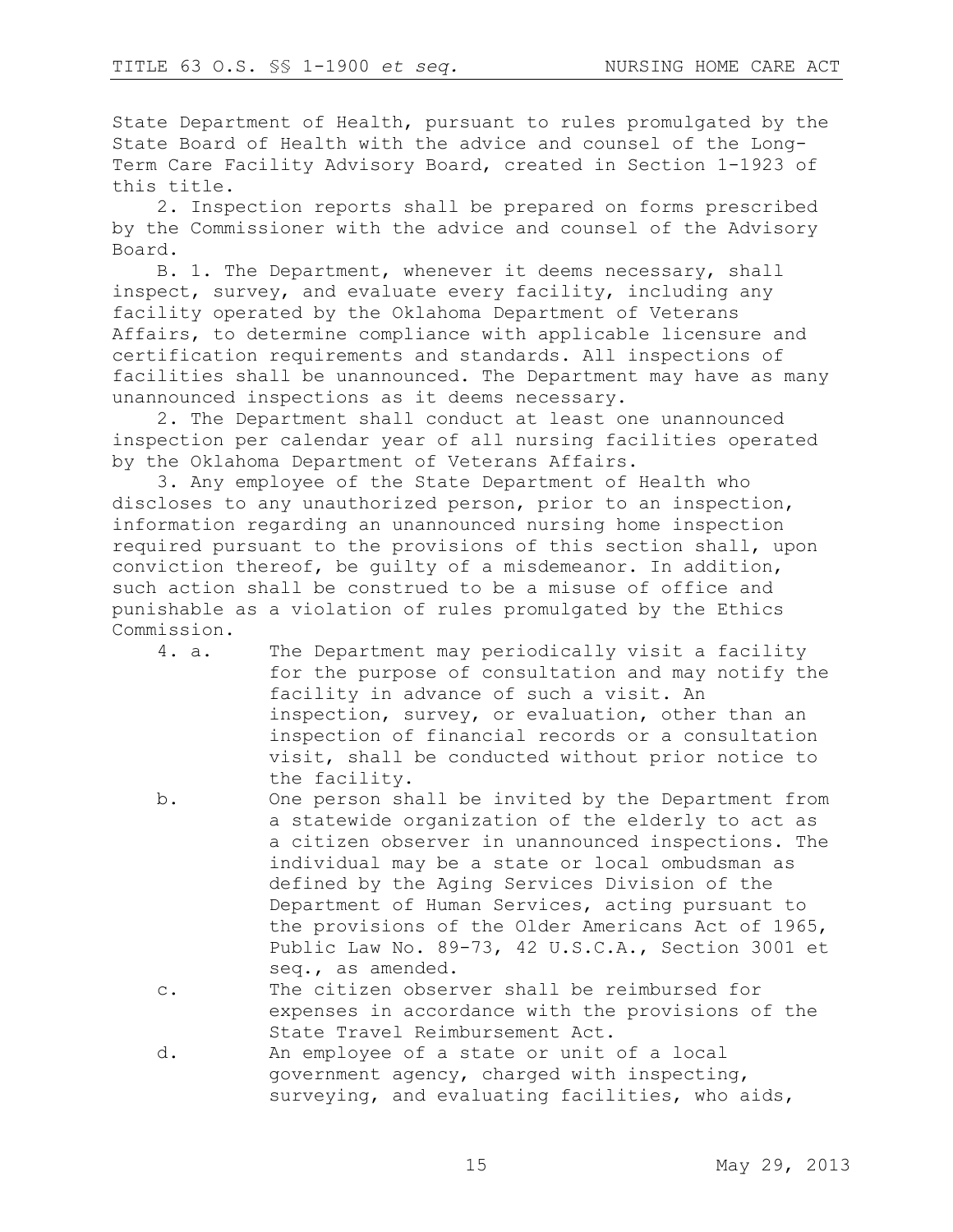abets, assists, conceals, or conspires with a facility administrator or employee in violation of the provisions of the Nursing Home Care Act shall be guilty, upon conviction thereof, of a misdemeanor and shall be subject to dismissal from employment.

C. The Department shall hold open meetings, as part of its routine licensure survey, in each of the licensed facilities to advise and to facilitate communication and cooperation between facility personnel and the residents of facilities in their mutual efforts to improve patient care. Administrators, employees of the facility, residents, residents' relatives, friends, residents' representatives, and employees from appropriate state and federal agencies shall be encouraged to attend these meetings to contribute to this process.

D. 1. The Department shall require periodic reports and shall have access to books, records, and other documents maintained by the facility to the extent necessary to implement the provisions of the Nursing Home Care Act and the rules promulgated pursuant thereto.

2. Any holder of a license or applicant for a license shall be deemed to have given consent to any authorized officer, employee, or agent of the Department to enter and inspect the facility in accordance with the provisions of the Nursing Home Care Act. Refusal to permit said entry or inspection, except for good cause, shall constitute grounds for remedial action or administrative penalty or both such action and penalty as provided in the Nursing Home Care Act.

E. The Department shall maintain a file on each facility in the state. All conditions and practices not in compliance with applicable standards shall be specifically stated. If a violation is corrected or is subject to an approved plan of correction, such action shall be contained in the file. Upon receiving a written request for a copy of the file documents, the Department shall send a copy of the document to any person making the written request. The Department may charge a reasonable fee for copying costs.

*Added by Laws 1980, HB 1853, c. 241, § 11, eff. October 1, 1980; Amended by Laws 1984, HB 1578, c. 39, § 1, emerg. eff. July 1, 1984; Amended by Laws 1987, HB 1092, c. 98, § 24, emerg. eff. May 20, 1987; Amended by Laws 1991, HB 1616, c. 127, § 6, emerg. eff. April 29, 1991; Amended by Laws 1995, HB 1293, c. 230, § 11, emerg. eff. July 1, 1995; Amended by Laws 2000, HB 2019, c. 340, § 15, emerg. eff. July 1, 2000; Amended by Laws 2013, SB 629, c. 379, § 2, emerg. eff. May 29, 2013.*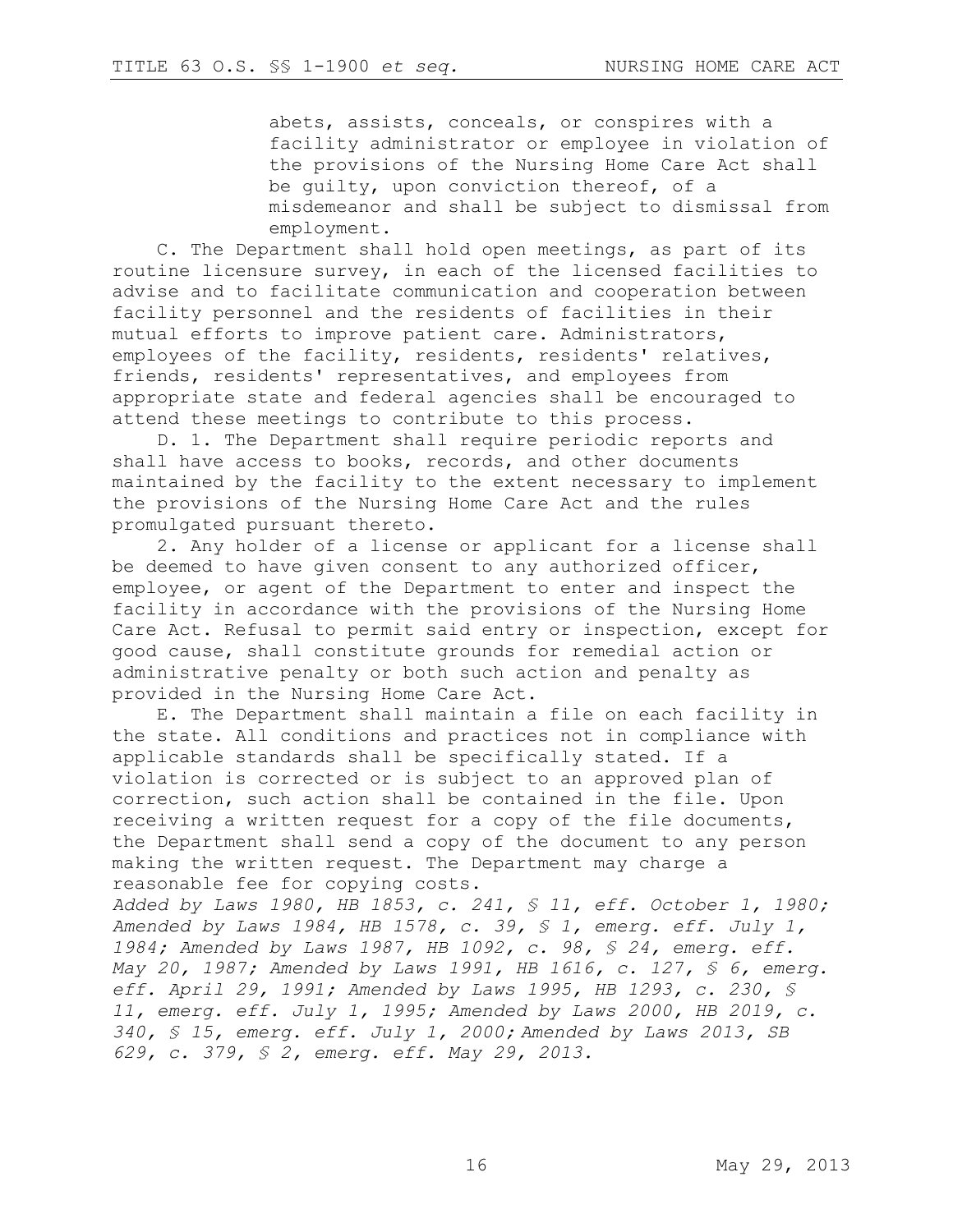### **§63-1-1912. Notice of Violation and Right to Hearing**

A. The State Department of Health shall promptly serve a notice of violation upon a licensee whenever upon inspection or investigation, the Department determines that:

1. The facility is in violation of the Nursing Home Care Act, any rule promulgated thereunder, or applicable federal certification criteria; or

2. The financial condition of the facility poses an immediate risk to the proper operation of the facility or to the health, safety or welfare of the residents of the facility.

B. Each notice of violation shall be prepared in writing and shall specify the nature of the violation, and the statutory provision, rule or standard alleged to have been violated. The notice of violation shall inform the licensee of its obligation to file a plan of correction within ten (10) working days of receipt of the notice of violation. In the case of a specialized facility for persons with mental retardation, the Department shall offer the licensee an informal opportunity comparable to the process offered to Medicaid-certified nursing facilities pursuant to 42 CFR 488.331, in order to dispute the alleged violations.

C. The Department shall notify the licensee of its intent to take any remedial action, impose administrative penalties, place a monitor or temporary manager in the facility, issue a conditional license, or suspend or revoke a license. The Department shall also inform the licensee of the right to an informal dispute resolution, hearing, or both.

D. Whenever the Department finds that an emergency exists requiring immediate action to protect the health, safety or welfare of any resident of a facility licensed pursuant to the provisions of this act, the Department may, without notice of hearing, issue an order stating the existence of such an emergency and requiring that action be taken as deemed necessary by the Department to meet the emergency. The order shall be effective immediately. Any person to whom such an order is directed shall comply with such order immediately but, upon application to the Department, shall be afforded a hearing within ten (10) business days of receipt of the application. On the basis of such hearing, the Department may continue the order in effect, revoke it, or modify it. Any person aggrieved by such order continued after the hearing provided in this subsection may appeal to the district court in Oklahoma County within thirty (30) days. Such appeal when docketed shall have priority over all cases pending on the docket, except criminal cases. For purposes of this subsection, the State Board of Health shall define by rule the term "emergency" to include, but not be limited to, a life-endangering situation.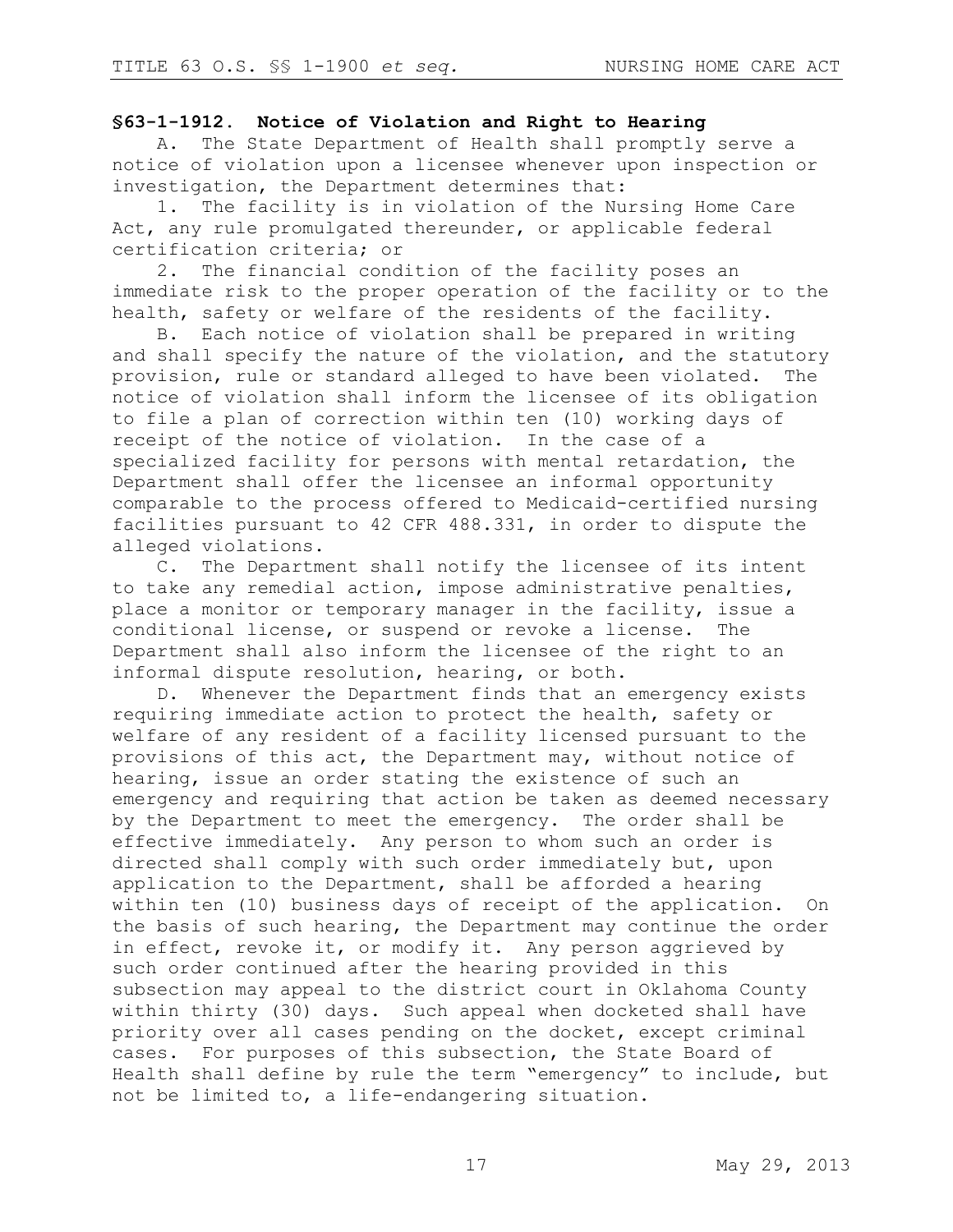E. Within thirty (30) days of receipt of a plan of correction by the State Department of Health from any facility operated by the Oklahoma Department of Veterans Affairs, the State Department of Health shall submit the results of the inspection, including a list of deficiencies in the condition or operation of the facility and recommendations for corrective measures in the form of a written report to the person immediately responsible for the administration of the facility inspected, to the Oklahoma Department of Veterans Affairs, to the Governor, to the Speaker of the House of Representatives, and to the President Pro Tempore of the Senate. *Added by Laws 1980, c. 241, § 12, eff. October 1, 1980; Amended by Laws 1991, c. 127, § 7, emerg. eff. April 29, 1991; Amended by Laws 1995, c. 230, § 12, eff. July 1, 1995; Amended by Laws* 

*2002, HB 2604, c. 230, § 6, eff. November 1, 2002; Amended by Laws 2005, HB 1688, c. 460, § 1, eff. November 1, 2005; Amended by Laws 2013, SB 629, c. 379, § 3, emerg. eff. May 29, 2013.* 

### **§63-1-1913. Repealed by Laws 1991, HB 1616, c. 127, § 13, emerg. eff. April 29, 1991**

# **§63-1-1914. Plan of Correction of Violations to be Submitted - Report of Correction - Petition for Time Extension - Contest of Department Action**

A. A facility shall have ten (10) working days after receipt of notice of violation in which to prepare and submit a plan of correction. The plan of correction shall include a fixed time period, not to exceed sixty (60) days within which the violations are to be corrected. The Department may extend this period where correction involves substantial structural improvement. If the Department rejects a plan of correction, it shall send notice of the rejection and the reason for the rejection to the facility. The facility shall have ten (10) working days after receipt of the notice of rejection in which to submit a modified plan. If the modified plan is not timely submitted, or if the modified plan is rejected, the Department shall impose a plan of correction which the facility shall follow.

B. If the violation has been corrected prior to submission and approval of a plan of correction, the facility may submit a report of correction in place of a plan of correction.

C. Upon a licensee's written request, the Department shall determine whether to grant a licensee's request for an extended correction time. Such request shall be served on the Department prior to expiration of the correction time originally approved. The burden of proof shall be on the licensee to show good cause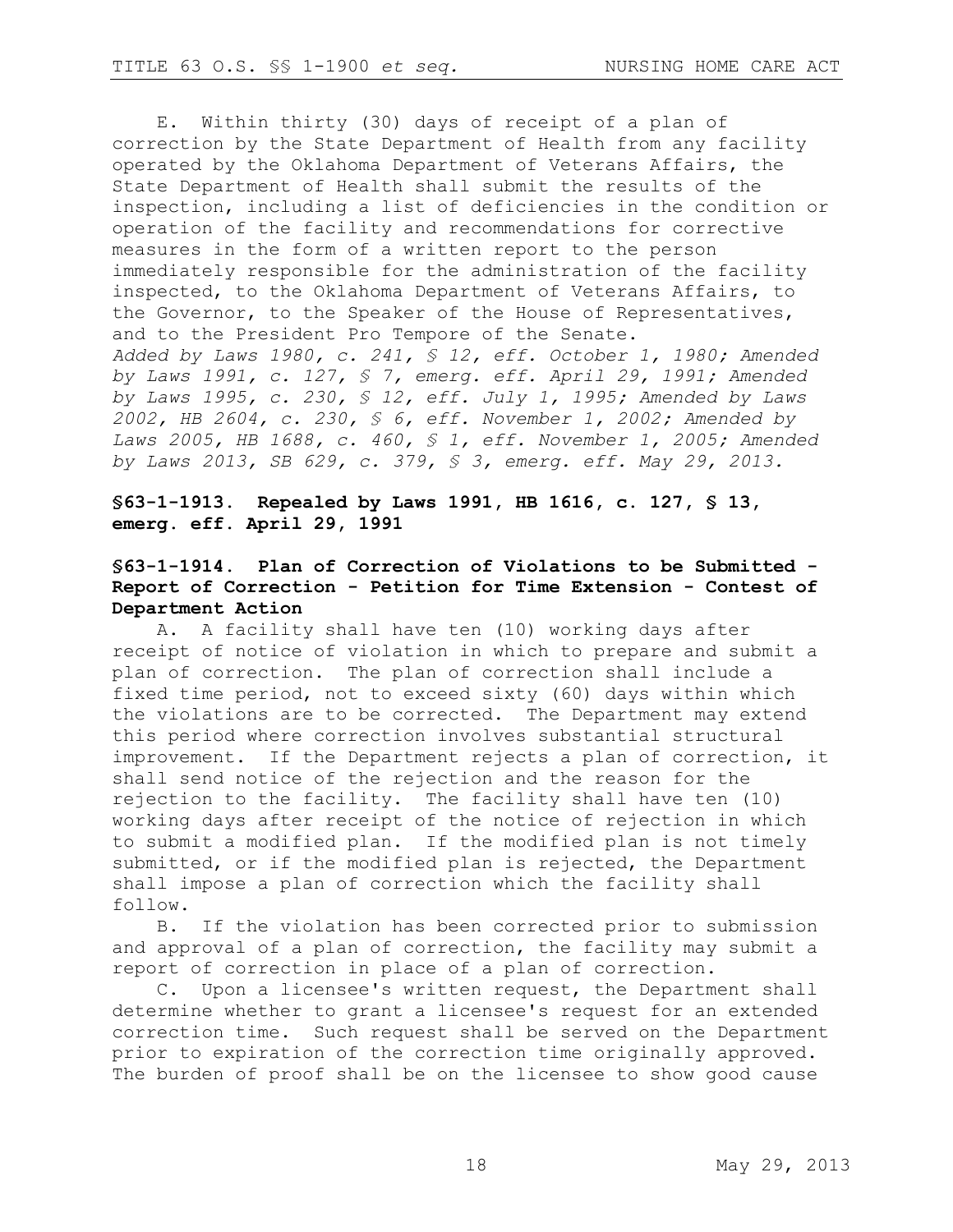for not being able to comply with the original correction time approved.

D. If a facility desires to contest any Department action under this section, it shall send a written request for an informal dispute resolution, hearing or both to the Department within ten (10) working days of receipt of notice of the contested action and the Department shall commence the informal dispute resolution or hearing.

*Added by Laws 1980, c. 241, § 14, eff. October 1, 1980; Amended by Laws 1995, c. 230, § 13, eff. July 1, 1995; Amended by Laws 2005, HB 1688, c. 460, § 2, eff. November 1, 2005.* 

#### **§63-1-1914.1. Actions for Violations - Considerations**

A. For violations of the Nursing Home Care Act, the rules promulgated thereto, or Medicare/Medicaid certification regulations:

1. The State Department of Health shall seek remedial action against a licensee, owner or operator of a facility and may, after notice and opportunity for a hearing, impose the remedy most likely to:

- a. gain and ensure continued compliance with the Nursing Home Care Act, the rules promulgated thereto, or federal certification standards or both rules and standards, or
- b. provide for the financial operation of the facility that ensures the health, safety and welfare of the residents;

2. In the alternative or in addition to any remedial action, the State Commissioner of Health may direct the Oklahoma Health Care Authority to withhold vendor payments due to a facility under its programs until such time as the corrections are made;

3. The Department may deny, refuse to renew, suspend or revoke a license, ban future admissions to a facility, assess administrative penalties, or issue a conditional license; and

- 4. a. Pursuant to an investigation or inspection that reveals a willful violation of rules pertaining to minimum direct-care staffing requirements, the Commissioner shall notify the Oklahoma Health Care Authority and the Authority shall withhold as a penalty a minimum of twenty percent (20%) of the vendor payments due the facility under its programs for each day such violation continues.
	- b. The Commissioner shall impose an equivalent penalty amount under licensure standards for a facility that does not receive vendor payments under its program that is in willful violation of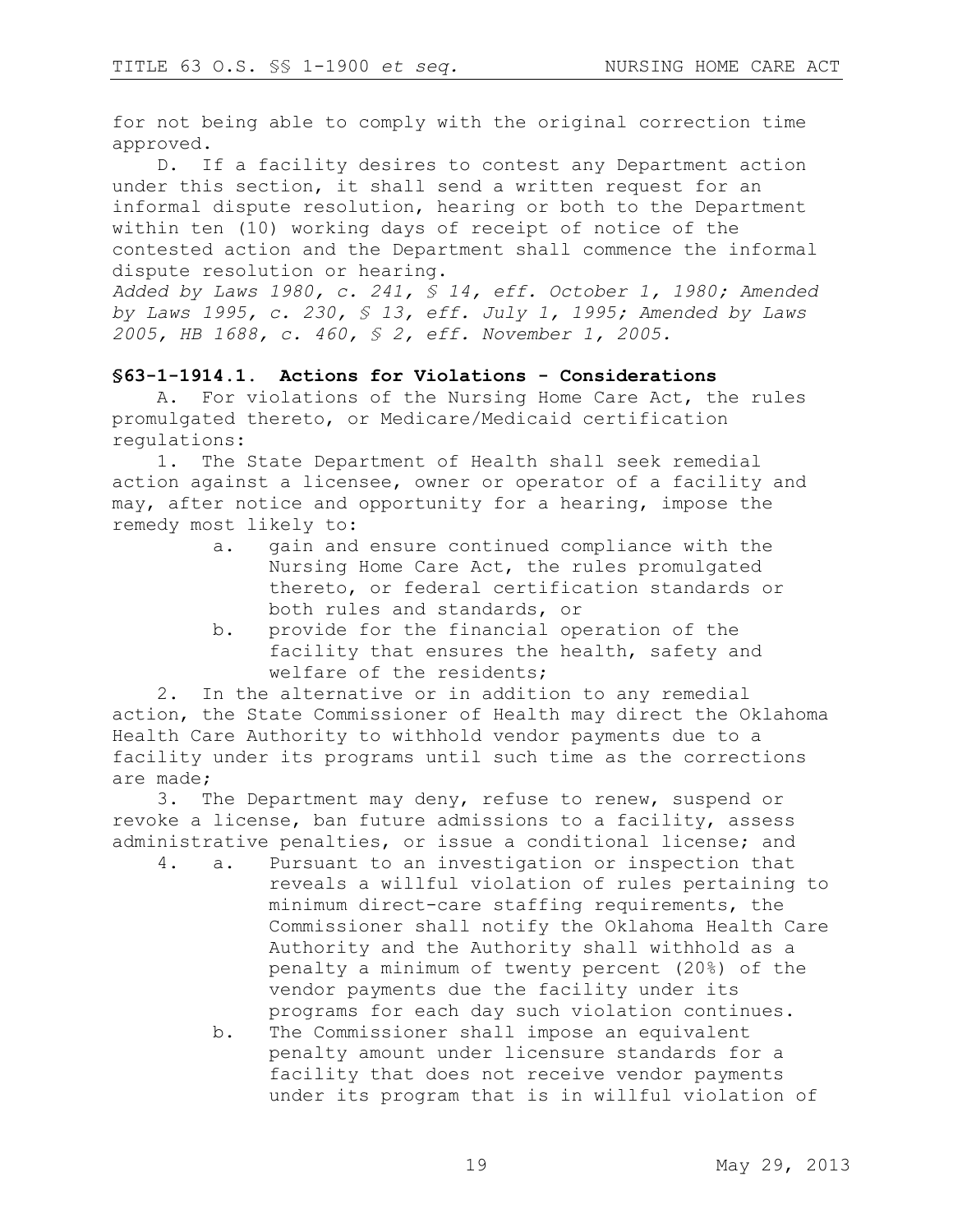rules pertaining to minimum direct-care staffing requirements.

B. Whenever the Department takes remedial action against a facility because the financial condition of the facility has endangered or is at risk of endangering the proper operation of the facility or the health, safety or welfare of the residents of the facility, the Department shall also review the conditions of all other facilities in this state owned or operated by a person with a controlling interest as defined Section 1-851.1 of this title, and may take remedial action against the facilities as necessary or appropriate.

C. Remedial action as provided in subsection A or B of this section shall be based on current and past noncompliance or incomplete or partial compliance; repeated violations; or failure to substantially comply with the Nursing Home Care Act and rules promulgated thereto. In determining the most appropriate remedy, the Department shall consider at least the following:

1. The nature, circumstances and gravity of the violations;

2. The repetitive nature of the violations at the facility or others operated by the same or related entities;

3. The previous degree of difficulty in obtaining compliance with the rules at the facility or others operated by the same or related entities; and

4. A clear demonstration of good faith in attempting to achieve and maintain continuing compliance with the provisions of the Nursing Home Care Act.

*Added by Laws 1995, HB 1293, c. 230, § 14, emerg. eff. July 1, 1995; Amended by Laws 2000, HB 2019, c. 340, § 16, emerg. eff. July 1, 2000; Amended by Laws 2002, HB 2604, c. 230, § 7, eff. November 1, 2002; Amended by Laws 2005, HB 1688, c. 460, § 3, eff. November 1, 2005.*

#### **§63-1-1914.2. Placement of Temporary Managers**

A. The State Commissioner of Health may place a qualified person in a facility as a temporary manager to assume operating control of the facility and to ensure that the health and safety of the residents of the facility are protected when any of the following conditions exist:

1. The conditions at the facility pose immediate jeopardy to the health and safety of the residents of the facility;

2. The facility is operating without a license;

3. The State Department of Health has suspended, revoked or refused to renew the existing license of the facility;

4. The financial condition of the facility poses an immediate risk to the proper operation of the facility or to the health, safety or welfare of the residents of the facility;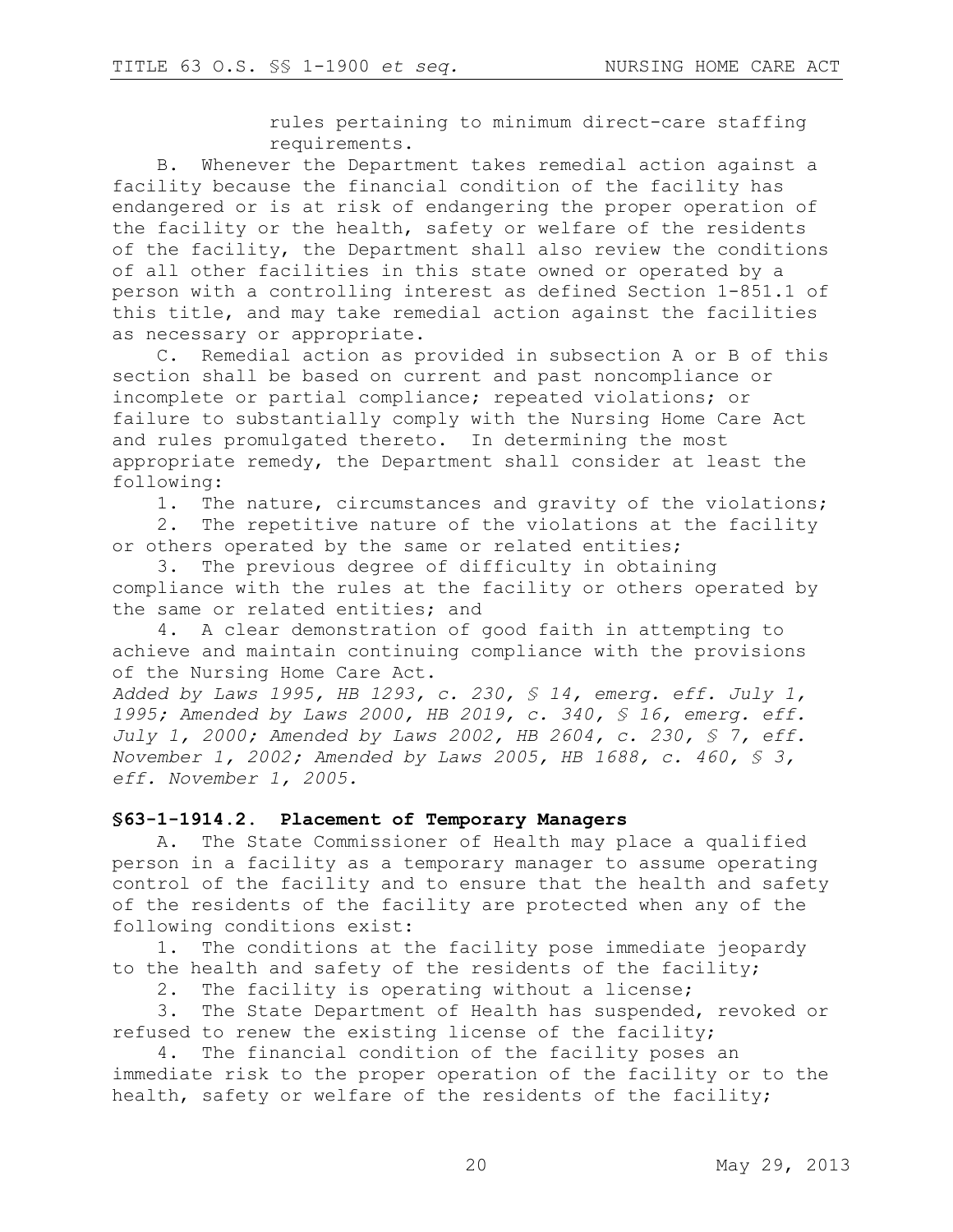5. The facility has closed or has informed the Department that it intends to close and adequate arrangements for the relocation of residents have not been made at least thirty (30) days prior to closure; or

6. The Department has terminated certification status under Medicare/Medicaid.

B. The Department shall notify the owner or operator of the action taken, the reason or reasons why such action was taken, and the right of the owner or operator to have a hearing on the matter.

C. Any owner or operator subject to placement of a temporary manager may appeal such action by filing a petition for hearing with the district court within five (5) days of the appointment of a temporary manager. The court shall conduct the hearing within ten (10) days of the filing of such petition. On the basis of the hearing, the court may continue the order in effect, revoke it or modify it. The petition for hearing, when docketed, shall have priority over all cases pending on the docket except criminal cases.

D. All funds due or available to the facility from any source, to include funds held by a predecessor temporary manager of the facility, during the pendency of the temporary management shall be made available to the temporary manager who shall use the funds to ensure the health and safety of the residents of the facility. Unless prior written approval has been obtained from the Commissioner for such expenditure, any use of funds for a purpose other than to ensure the health and safety of the residents of the facility shall constitute a breach of the temporary manager's fiduciary duty and a violation of the Nursing Home Care Act.

E. The Commissioner shall establish qualifications for persons to be appointed as temporary managers and shall maintain a list of all such qualified persons. The Commissioner may appoint any person from the list to serve as a temporary manager, provided that the Commissioner shall not appoint any owner or affiliate of the facility as its temporary manager.

F. The temporary manager shall make provisions for the continued protection of the health and safety of all residents of the facility. The temporary manager appointed pursuant to the Nursing Home Care Act shall exercise those powers and shall perform those duties set out by the Commissioner in writing. The Commissioner shall provide for the temporary manager to have sufficient power and duties to ensure that the residents of the facility receive adequate care.

G. If funds are insufficient to meet the expenses of performing the powers and duties conferred on the temporary manager, the temporary manager may borrow the funds or contract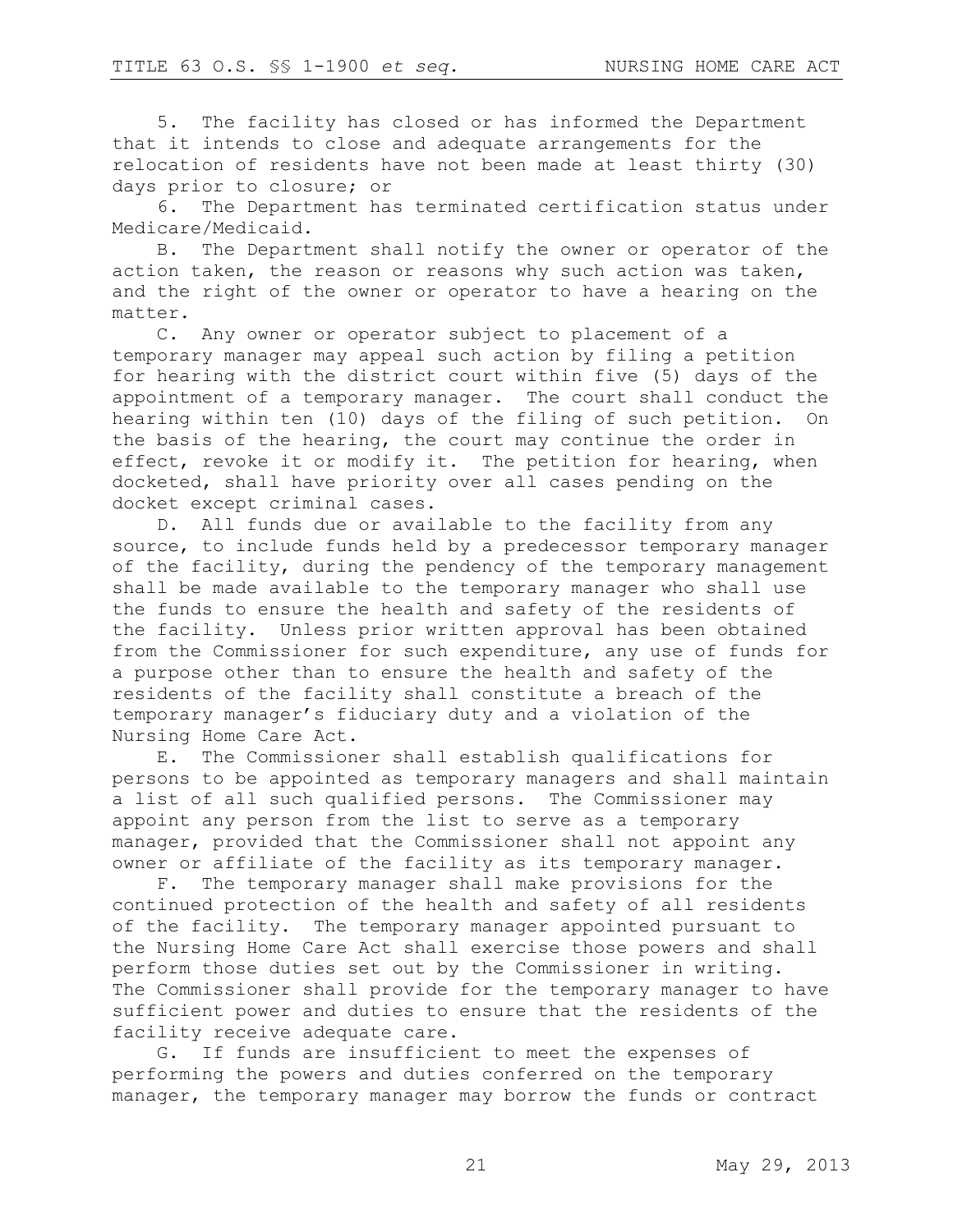for indebtedness as necessary; provided, any such indebtedness shall not be construed to be a debt of the state or made on behalf of the state. The State of Oklahoma is not liable, directly or indirectly, for any liability incurred by any temporary manager in the performance of the manager's official duties pursuant to law. The State Board of Health shall, by rule, establish a fund, to be drawn out of the discretionary funds of the Department, to assist temporary managers in the continuation of care of the residents of a facility where, in the judgment of the Commissioner, funds are not available from other sources; provided, any such advances by the Department shall be repaid by the temporary manager at the time the final account is rendered. If such advances are not repaid in full, any amount not repaid shall constitute a lien against any and all assets of any owner and shall also constitute a lien as provided in paragraph 4 of subsection L of this section.

H. The Commissioner shall set the compensation of the temporary manager, who shall be paid by the facility.

I. A temporary manager may be held liable in a personal capacity only for the manager's gross negligence, intentional acts or breaches of fiduciary duty. The Commissioner may require a temporary manager to post a bond.

J. The Department shall issue a conditional license to a facility in which a temporary manager is placed. The duration of a license issued under this section is limited to the duration of the temporary managership.

K. The Commissioner shall require that the temporary manager report to the Department on a regular basis as to the progress of the facility in reaching substantial compliance with the Nursing Home Care Act and the rules promulgated thereto, and the establishment of mechanisms which will ensure the continued compliance of the facility.

L. 1. The Commissioner may release the temporary manager under any of the following circumstances:

- a. the Commissioner determines that the facility is and will continue to be in substantial compliance with the Nursing Home Care Act and rules promulgated thereto,
- b. a receiver or bankruptcy trustee is appointed,
- c. the Commissioner appoints a new temporary manager,
- d. a new owner, operator, or manager is licensed,
- e. the Department, the temporary manager, or the receiver closes the facility through an orderly transfer of the residents, or
- f. an administrative hearing or court order ends the temporary manager appointment.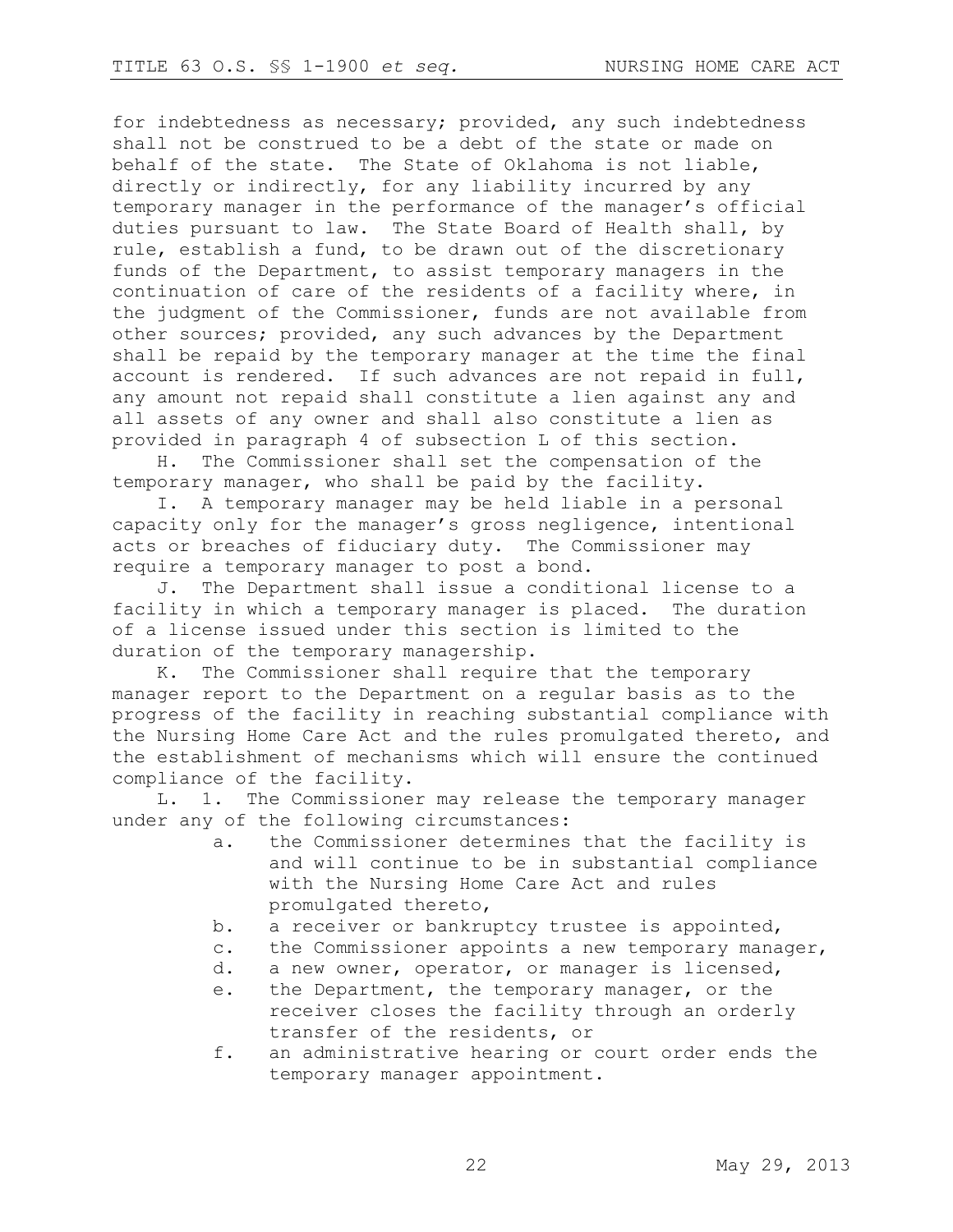- 2. a. Within thirty (30) days after release, the temporary manager shall render to the Department a complete accounting of all property of which the temporary manager has taken possession, of all funds collected, and of the expenses of the temporary managership, to include, if requested by the Department, copies of all documents supporting the reasonableness and necessity of such expenditures.
	- b. The rendition of such accounting may be extended only by order of the Commissioner for cause and shall in no event be extended more than one hundred twenty (120) days after release of the temporary manager.
	- c. Failure to timely render a complete final accounting in accordance with generally accepted accounting practices shall constitute a breach of the temporary manager's fiduciary duties.
	- d. Upon a temporary manager's default in the timely rendition of a complete final accounting, the Commissioner shall enter an order that the temporary manager is personally liable for all amounts or monies collected for which a final accounting is not made. Such order for disgorgement or remittance directed to a temporary manager may be filed as a judgment in any district court in the State of Oklahoma, and shall not be dischargeable in bankruptcy or other insolvency proceeding.

3. After a complete accounting, and payment of reasonable expenses incurred as a result of the temporary managership, the Commissioner shall order payment of the surplus to the owner. If funds are insufficient to pay reasonable expenses incurred as a result of the temporary managership, the owner shall be liable for the deficiency. Any funds recovered from the owner shall be used to reimburse any unpaid expenses due and owing as a result of the temporary managership.

4. In order to protect the health, welfare and safety of the residents of any nursing facility for which a temporary manager has been appointed, the Department is authorized to provide the monies from any funds appropriated or otherwise made available to the Department to protect the residents of the nursing facility. The Department shall have a lien for any payment made pursuant to this section upon any beneficial interest, direct or indirect, of any owner in the following property:

a. the building in which the facility is located,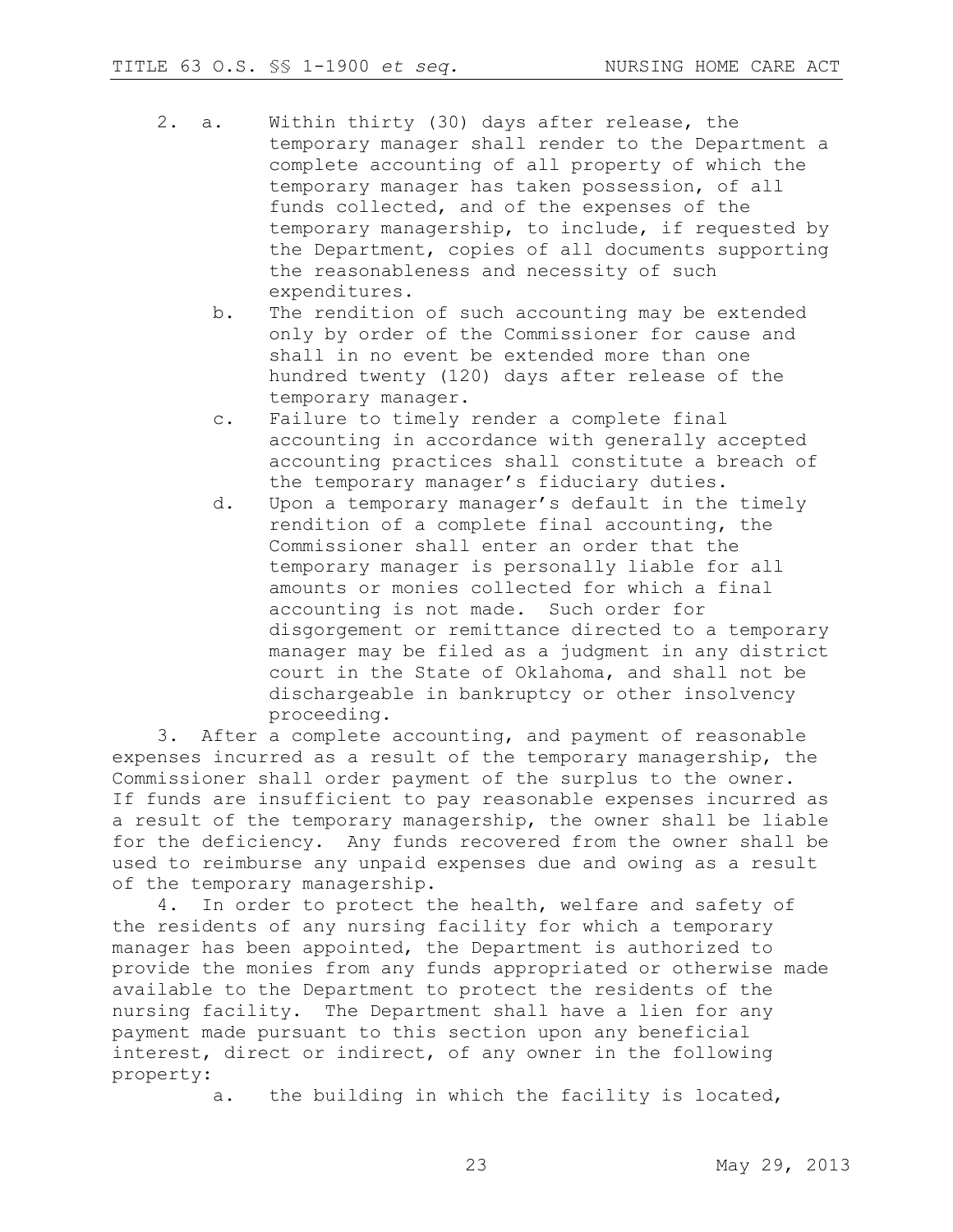- b. any fixtures, equipment or goods used in the operation of the facility,
- c. the land on which the facility is located, or
- d. the proceeds from any conveyance of property described in subparagraphs a, b, or c of this paragraph made by the owner prior to the order placing the temporary manager.

M. Nothing in the Nursing Home Care Act shall be deemed to relieve any owner, administrator or employee of a facility in which a temporary manager is placed of any civil or criminal liability incurred, or any duty imposed by law, by reason of acts or omissions of the owner, administrator or employee prior to the appointment of a temporary manager; provided, nothing contained in the Nursing Home Care Act shall be construed to suspend during the temporary managership any obligation of the owner, administrator or employee for payment of taxes or other operating and maintenance expenses of the facility or of the owner, administrator, employee or any other person for the payment of mortgages or liens.

N. The Commissioner may institute any legal proceeding to recover any monies or other thing of value determined to have been expended unnecessarily or in an excessive amount necessary for the maintenance of the health and safety of the residents of a facility, or that was expended in violation of the temporary manager's fiduciary duties, or which expenditure was otherwise unlawful under state or federal law. Such legal proceeding for wrongful expenditure of these funds may be brought against the temporary manager and against any other person or entity who receives such wrongful expenditure and who was not a bona fide vendor in good faith to the temporary manager, or who was not otherwise a bona fide recipient of such funds in good faith. Costs for such an action by the Department for funds wrongfully expended shall be awarded if the Department prevails, and shall include all court costs, interest at the statutory rate from and after the date of the wrongful expenditure, and a reasonable attorney fee. The temporary manager and the bad faith vendor/recipient shall be jointly and severally liable for all funds wrongfully expended and for all related litigation costs. *Added by Laws 1995, HB 1293, c. 230, § 15, emerg. eff. July 1, 1995; Amended by Laws 2002, HB 2604, c. 230, § 8, eff. November 1, 2002; Amended by Laws 2005, SB 49, c. 202, § 1, eff. November 1, 2005 (effective date repealed by Laws 2005, HB 1688, c. 460, § 14, eff. November 1, 2005).* 

#### **§63-1-1914.3. Informal Dispute Resolution**

A. An informal dispute resolution meeting may be conducted by the State Department of Health.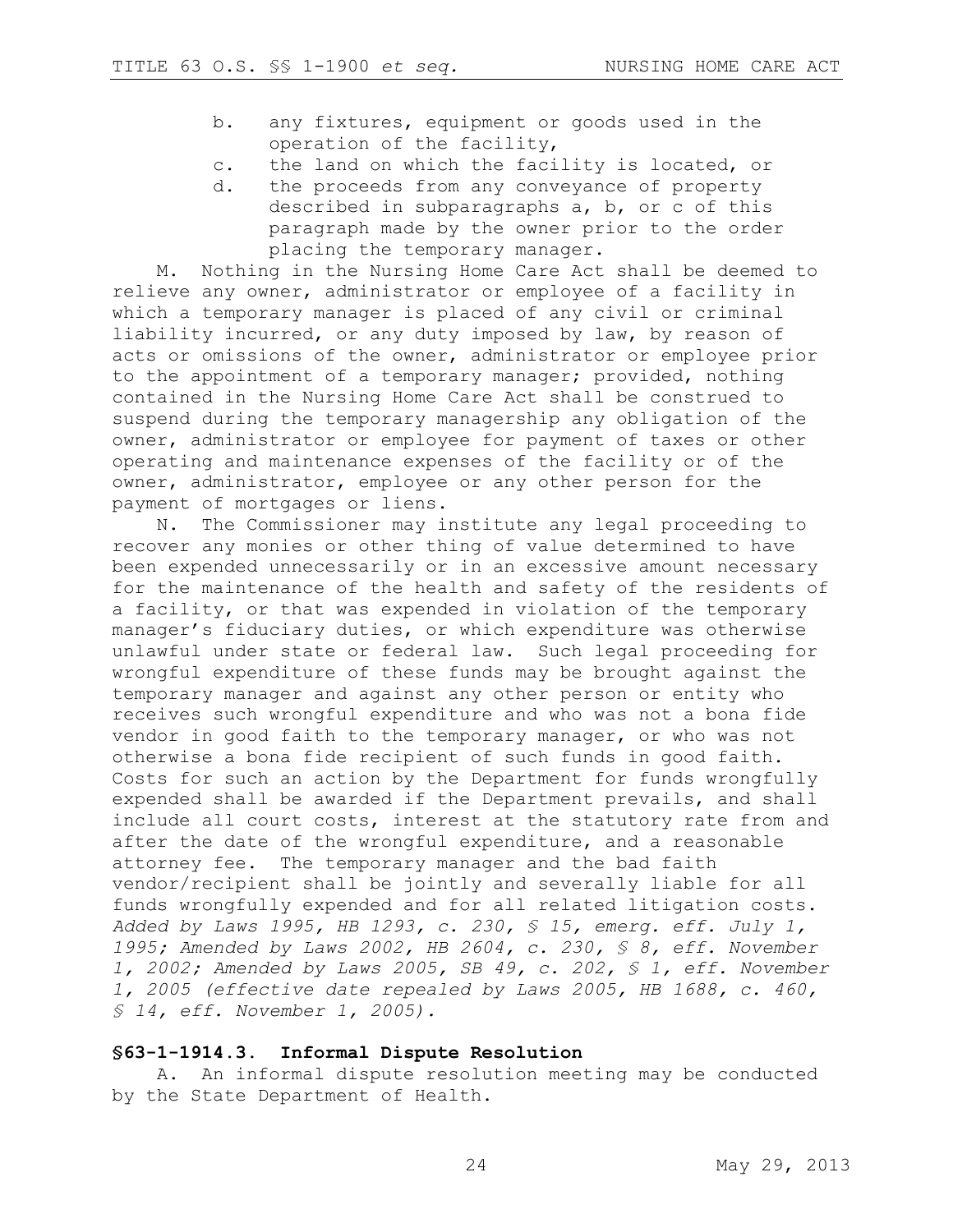B. The State Department of Health shall assign all informal dispute resolutions to the unit or section charged with performing survey or inspection activity. *Added by Laws 2005, HB 1688, c. 460, § 4, eff. November 1, 2005.*

#### **§63-1-1914.4. Definitions**

For purposes of this act:

1. "Deficiency" means a violation or alleged violation by a facility of applicable state or federal laws, rules, or regulations governing the operation or licensure of a facility;

2. "Deficiency identification number" means an alphanumeric designation of a deficiency by the State Department of Health that denotes the applicable state or federal rule, regulation, or law allegedly violated and that is used on the statement of deficiencies;

3. "Impartial decision maker" means an individual employed by or under contract with the State Department of Health to conduct an informal dispute resolution for the agency;

4. "Informal dispute resolution" means a nonjudicial process or forum before an impartial decision maker that provides a facility cited for deficiency with the opportunity to dispute a citation for deficiency;

5. "Party" means a facility requesting an informal dispute resolution, the State Department of Health, or both;

6. "State survey agency" means the State Department of Health, the federally designated state entity that performs Medicaid and Medicare surveys and inspections of Oklahoma facilities; and

7. "Statement of deficiencies" means a statement prepared by the State Department of Health citing the applicable state or federal laws, rules, or regulations violated by a facility and the facts supporting the citation.

*Added by Laws 2005, HB 1688, c. 460, § 5, eff. November 1, 2005.* 

### **§63-1-1914.5. Written Request for Informal Dispute Resolution - Effect of Request**

A. A facility that wishes to challenge a deficiency through the informal dispute resolution process shall make a written request to the State Department of Health within ten (10) calendar days of the receipt of the statement of deficiencies from the State Department of Health.

B. The written request for an informal dispute resolution shall include:

1. A list of all deficiencies that the facility wishes to challenge; and

2. A statement indicating whether the facility wants the informal dispute resolution to be conducted by telephone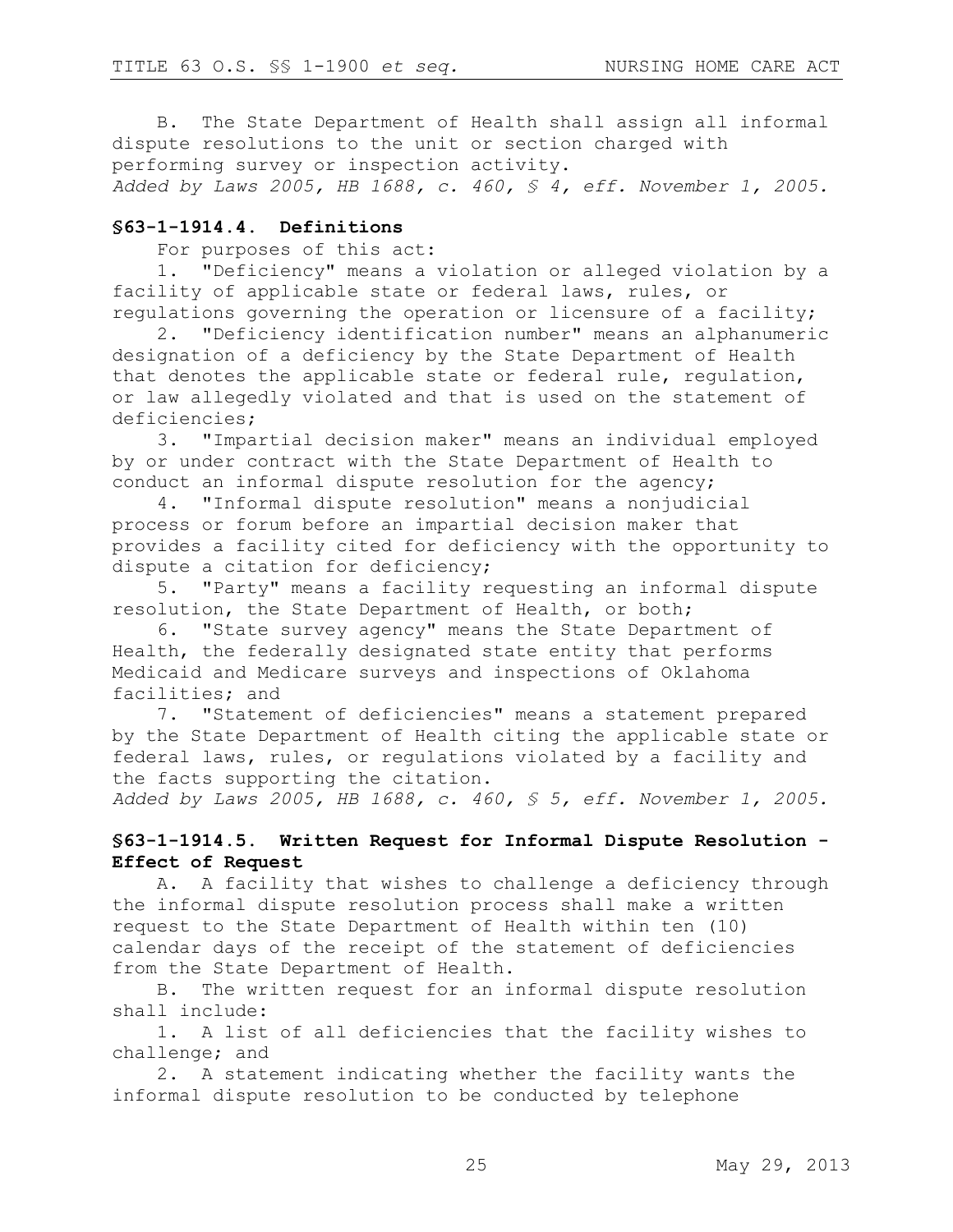conference call, by record review of the impartial decision maker, or by a meeting in which the facility and the State Department of Health appear before the impartial decision maker.

C. A request for an informal dispute resolution shall not:

1. Stay any action for enforcement or imposition of remedies;

2. Affect or preclude the right of a facility to judicial or administrative appeal; or

3. Duplicate any procedures already held under the federal requirements for informal dispute resolution.

*Added by Laws 2005, HB 1688, c. 460, § 6, eff. November 1, 2005.*

### **§63-1-1914.6. Impartial Decision Maker - Duties**

A. Upon receipt of a request for an informal dispute resolution from a facility, the State Department of Health shall assign the matter to an impartial decision maker.

B. The impartial decision maker shall:

1. Schedule a time and date for a meeting; and

2. Inform the parties of the time and date of the informal dispute resolution.

C. If the request for an informal dispute resolution includes a request by the facility for a meeting at which the facility may appear before the impartial decision maker, the impartial decision maker shall:

1. Arrange for facilities appropriate for conducting the meeting; and

2. Inform the parties of the location of the meeting.

D. Each party shall submit to the impartial decision maker all documentary evidence that the party believes has a bearing on or relevance to the deficiencies in dispute by the date specified by the impartial decision maker.

E. 1. If the request for an informal dispute resolution does not include a request by the facility for a meeting at which the facility may appear before the impartial decision maker, or upon agreement of the facility and the Department, the impartial decision maker may conduct the meeting by telephone conference call or by a review of documentary evidence submitted by the parties.

- 2. a. If the informal dispute resolution is conducted by record review, the impartial decision maker may request, and the facility shall provide, a written statement setting forth the facility's position on accepting, rejecting, or modifying each deficiency in dispute.
	- b. The written statement shall specify the documentary evidence that supports the position of the facility for each deficiency in dispute.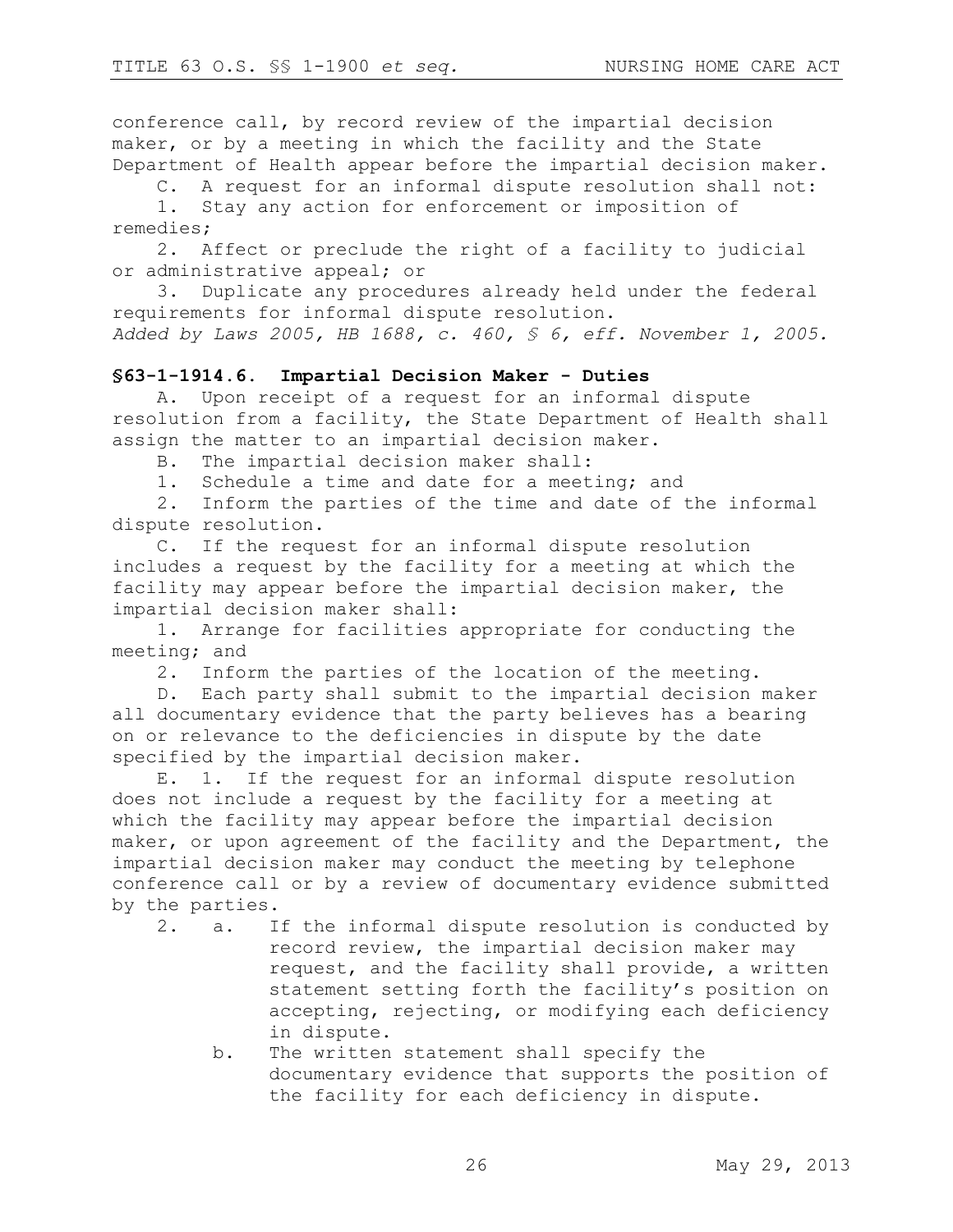- c. The facility shall provide its written statement to the impartial decision maker and the Department.
- d. The Department shall then provide its written statement in rebuttal to the impartial decision maker and the facility.

*Added by Laws 2005, HB 1688, c. 460, § 7, eff. November 1, 2005.*

# **§63-1-1914.7. Impartial Decision Maker May be Employed by the State Department of Health**

The impartial decision maker in the informal dispute resolution process may be an individual employed by or under contract with the State Department of Health. *Added by Laws 2005, HB 1688, c. 460, § 8, eff. November 1, 2005.*

## **§63-1-1914.8. Informal Dispute Resolution – Procedure, Participation, Appearances, Representation**

A. 1. In all informal dispute resolution cases except record review, the State Department of Health shall present the initial arguments.

2. The facility shall then present its arguments.

B. 1. The informal dispute resolution shall be limited to no more than two (2) hours in length, with each party being permitted one (1) hour to present its arguments.

2. However, the impartial decision maker may grant each party additional equal time for good cause as determined by the impartial decision maker.

C. 1. Rules of evidence or procedure shall not apply to the informal dispute resolution except as provided in this section.

2. The impartial decision maker may:

- a. accept any information that the impartial decision maker deems material to the issue being presented, and
- b. reject any information that the impartial decision maker deems immaterial to the issue being presented.

D. 1. The informal dispute resolution may not be recorded.

2. However, the impartial decision maker may make written or recorded notes of the arguments.

E. Only employees of the facility, attending physicians of residents of the facility at the time of the deficiency, pharmacists providing medications to residents of the facility at the time of the deficiency, and consultant pharmacists or nurse consultants utilized by the facility, or the medical director of the facility may appear or participate in the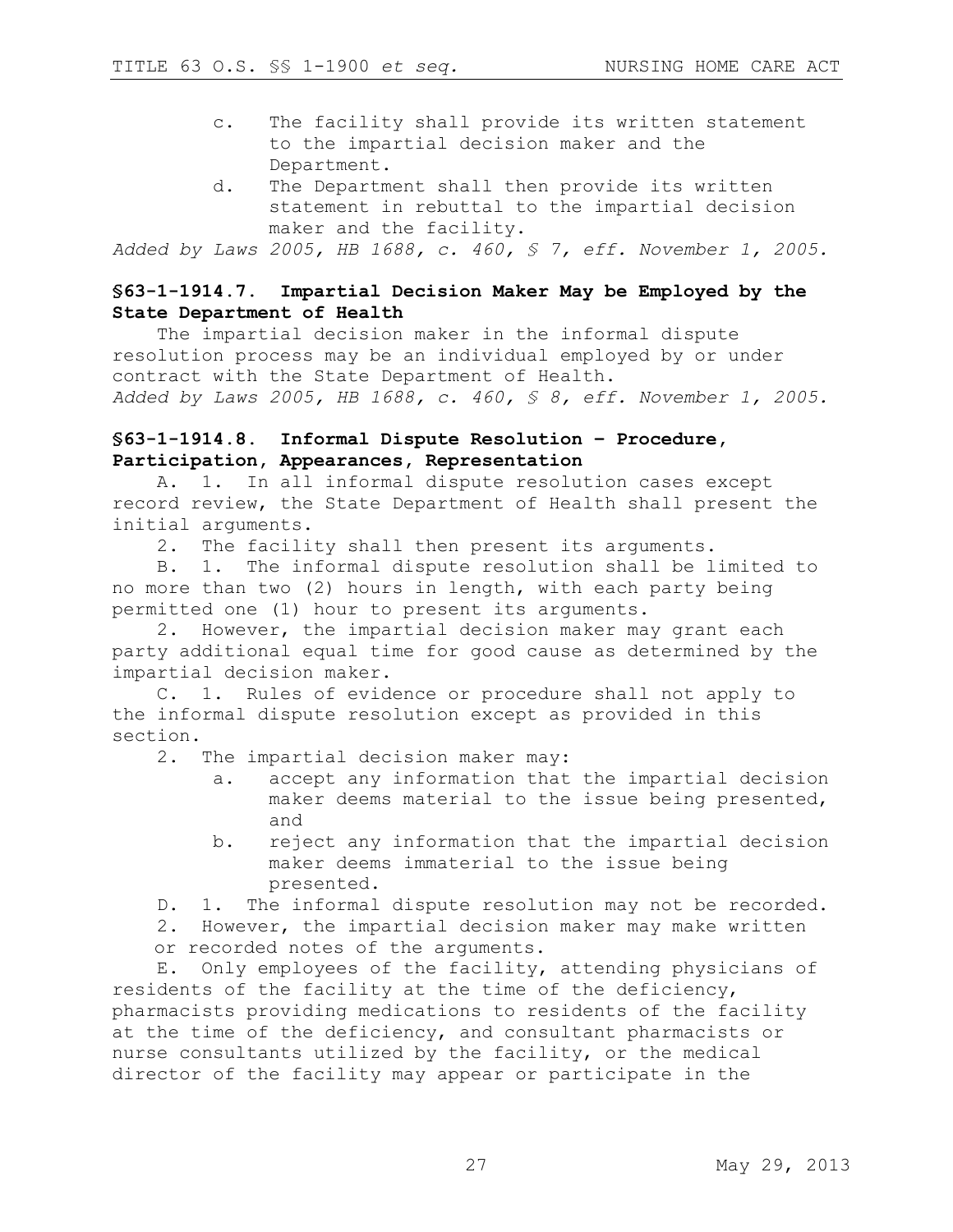informal dispute resolution for, or on the behalf of, the facility.

F. Only employees of the Department may appear or participate at the meeting for, or on behalf of, the Department.

G. The State Long-Term Care Ombudsman, or designee, may appear at, or participate in, the meeting.

H. No party may be represented by an attorney. *Added by Laws 2005, HB 1688, c. 460, § 9, eff. November 1, 2005.*

# **§63-1-1914.9. Determinations of Impartial Decision Maker – State Survey Agency Determination – Amended Statement of Deficiencies**

A. 1. Upon the conclusion of all arguments by the parties at the informal dispute resolution, the impartial decision maker shall issue a written statement of findings that shall be entitled "Determinations".

2. The determinations shall include:

- a. a recitation of the deficiency identification numbers,
- b. a statement of whether a disputed deficiency should remain, be removed, or be modified on the statement of deficiencies, and
- c. the facts and persuasive arguments that support the finding of the impartial decision maker for each deficiency identification number.

B. 1. The determination of the impartial decision maker shall be provided to all parties.

2. The State Department of Health shall review the determination and shall issue a written document entitled "State Survey Agency Determination".

C. A state survey agency determination is not subject to appeal, reargument, or reconsideration.

D. The Department shall deliver a copy of the state survey agency determination to the facility and to the impartial decision maker.

E. 1. In accordance with the state survey agency determination, the Department shall issue an amended state of deficiencies if the state survey agency determination results in modification to any deficiencies cited in the original statement of deficiencies.

2. If the Department determines that amendments to the statement of deficiencies should result in changes to the scope or severity assigned to any deficiency, the amended statement of deficiencies shall reflect the changes to the scope or severity of any cited deficiency.

F. The amended statement of deficiencies shall be provided to the facility.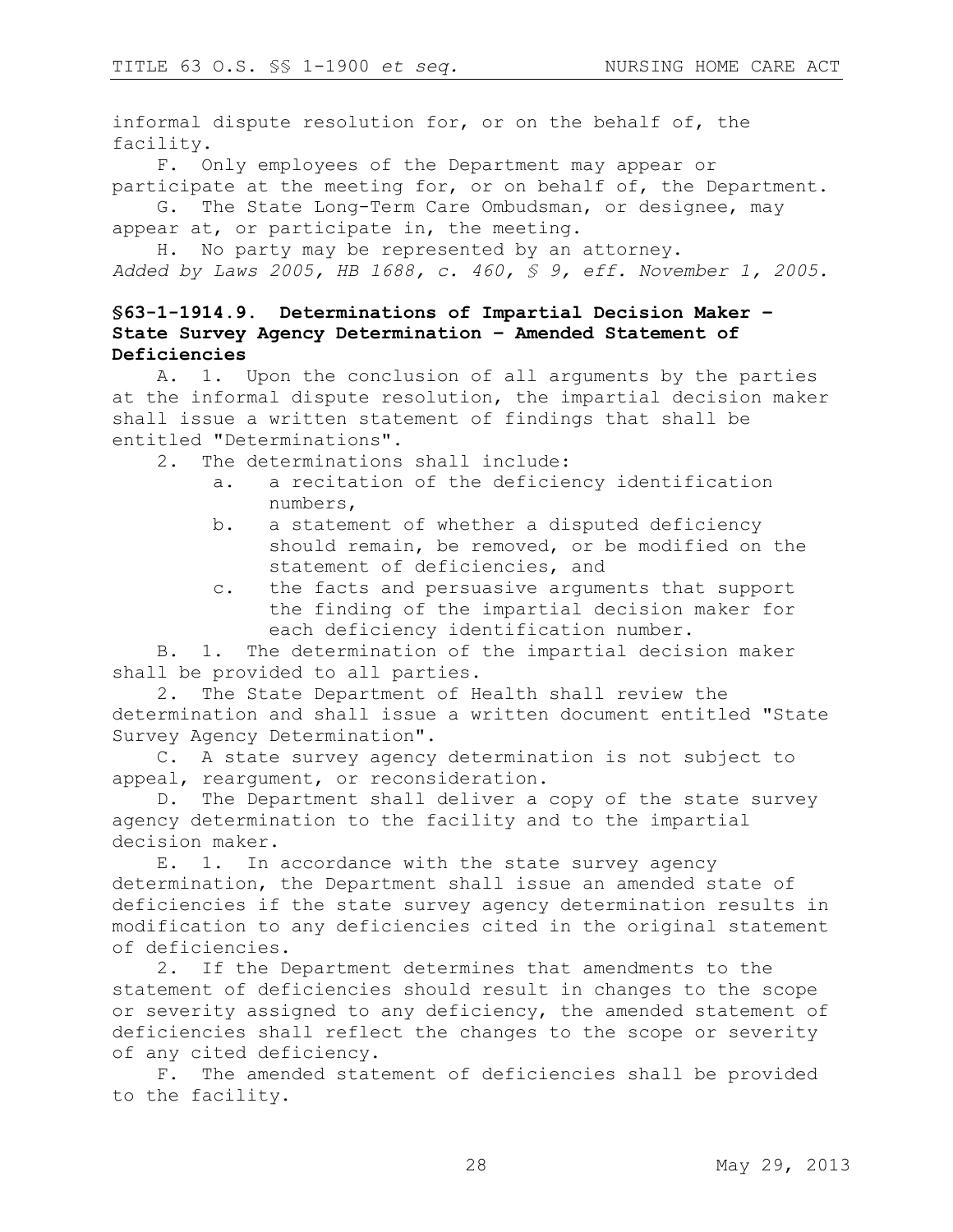*Added by Laws 2005, HB 1688, c. 460, § 10, eff. November 1, 2005.*

#### **§63-1-1914.10. Subject Matter of Informal Dispute Resolution**

A. The informal dispute resolution process is limited to deficiencies cited on a statement of deficiencies.

B. 1. If the impartial decision maker finds that matters not subject to informal dispute resolution are presented, the impartial decision maker shall strike all documentary evidence related to or presented for the purpose of disputing the matter not subject to informal dispute resolution.

2. The impartial decision maker may not include in the determination any matter not subject to informal dispute resolution.

*Added by Laws 2005, HB 1688, c. 460, § 11, eff. November 1, 2005.*

#### **§63-1-1914.11. Definitions**

For purposes of Sections 3 through 8 of this act: 1. "Impartial decision-making panel" means a group of individuals who are qualified volunteers and employees or contractors with the State Department of Health and shall consist of five (5) members as follows:

a. two members shall be impartial representative volunteers who have experience in the operation of a long-term care setting, such as an administrator, operator or director of nursing,

b. one member shall be an employee of the Department who has experience in the survey process,

c. one member shall be a person representing the aging or disabled community, and

d. one member shall be an impartial person who is not employed by the Protective Health Services, Long-Term Care Division of the State Department of Health; and

2. "Alternative informal dispute resolution" means a nonjudicial process or forum before an impartial decision-making panel that provides a facility cited for deficiency with the opportunity to dispute a citation for deficiency within the pilot program established in Sections 3 through 8 of this act. *Added by Laws 2007, SB 738, c. 347, § 3, eff. November 1, 2007.* 

#### **§63-1-1914.12. Pilot Program - Alternative Informal Dispute Resolution**

Upon written request, a long-term care facility may choose to participate in an informal dispute resolution panel to be offered by the State Department of Health as an alternative to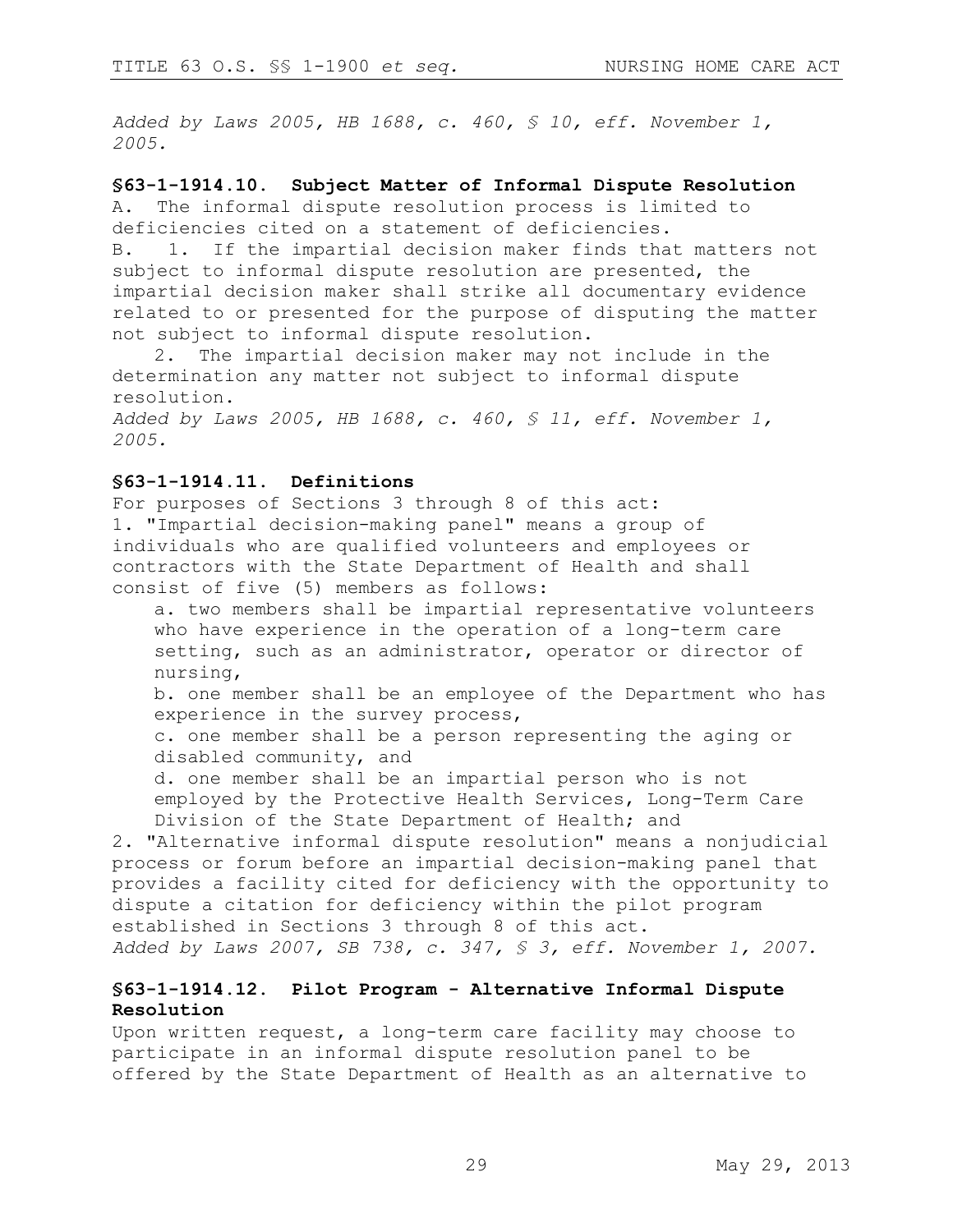the informal dispute resolution process outlined in Sections 1- 1914.3 through 1-1914.10 of this title. *Added by Laws 2007, SB 738, c. 347, § 4, eff. November 1, 2007; Amended by Laws 2009, HB 1729, c. 56, § 1, eff. November 1, 2009.*

### **§63-1-1914.13. Request for Alternative Informal Dispute Resolution - Procedure**

A. Upon receipt of a request for an alternative informal dispute resolution from a facility, the State Department of Health shall assign the matter to an impartial decision-making panel.

B. The Department shall:

1. Schedule a time and date for a meeting; and

2. Inform the parties of the time and date of the alternative informal dispute resolution.

C. If the request for an alternative informal dispute resolution includes a request by the facility for a meeting at which the facility may appear before the decision-making panel, the Department shall:

1. Arrange for facilities appropriate for conducting the meeting; and

2. Inform the parties of the location of the meeting.

D. Each party shall submit to the impartial decision-making panel all documentary evidence that the party believes has a bearing on or relevance to the deficiencies in dispute by the date specified by the Department.

E. 1. If the request for an alternative informal dispute resolution does not include a request by the facility for a meeting at which the facility may appear before the impartial decision-making panel, or upon agreement of the facility and the Department, the impartial decision-making panel may conduct the meeting by telephone conference call or by a review of documentary evidence submitted by the parties. 2. a. If the alternative informal dispute resolution is conducted by record review, the impartial decision-making panel may request, and the facility shall provide, a written statement setting forth the facility's position on accepting, rejecting, or modifying each deficiency in dispute.

b. The written statement shall specify the documentary evidence that supports the position of the facility for each deficiency in dispute.

c. The facility shall provide its written statement to the impartial decision-making panel and the Department.

d. The Department shall then provide its written statement in rebuttal to the impartial decision-making panel and the facility.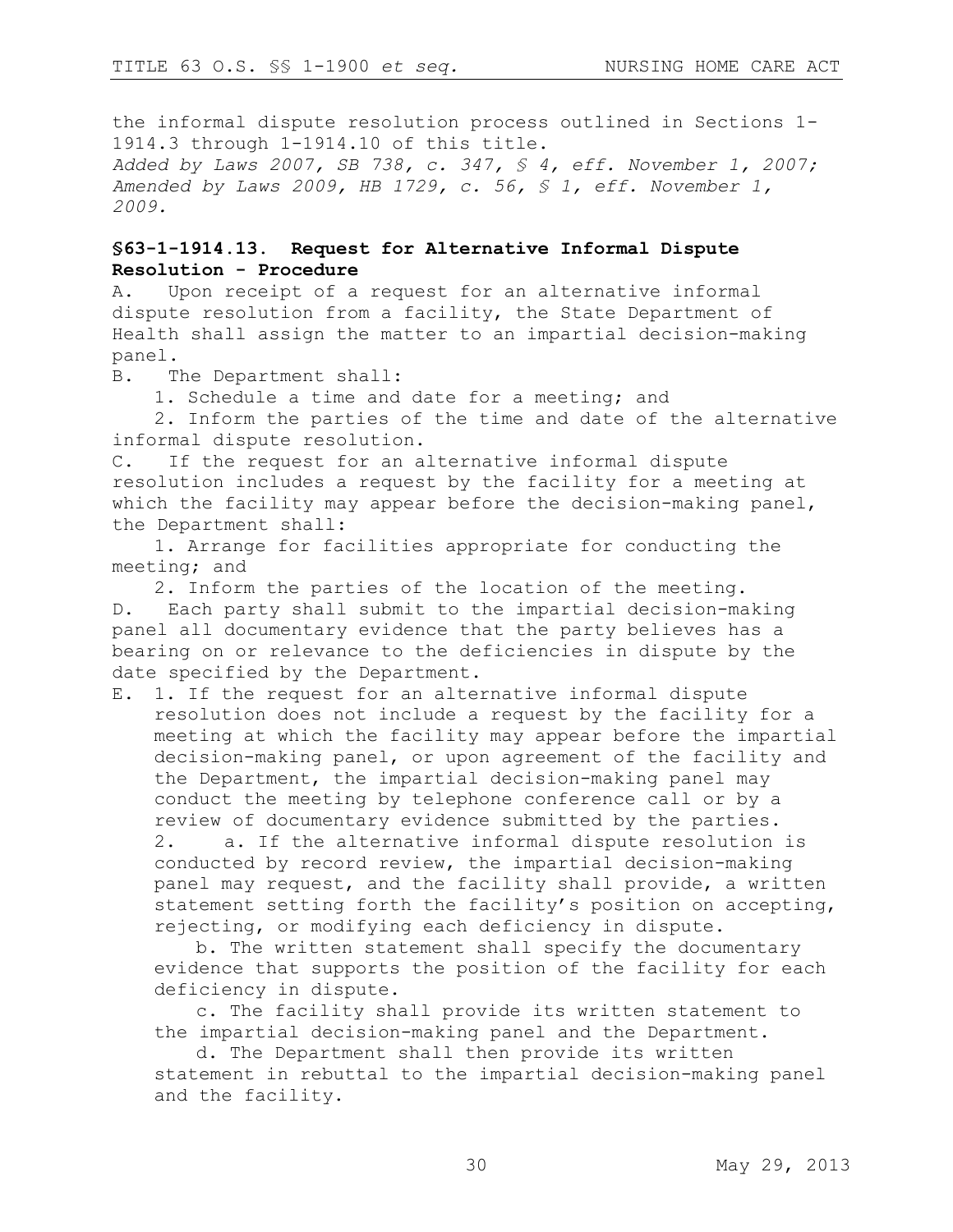*Added by Laws 2007, SB 738, c. 347, § 5, eff. November 1, 2007.* 

### **§63-1-1914.14. Alternative Informal Dispute Resolution Cases Except Record Review – Procedure - Participants**

A. 1. In all alternative informal dispute resolution cases except record review, the State Department of Health shall present the initial arguments.

2. The facility shall then present its arguments.

B. 1. The alternative informal dispute resolution shall be limited to no more than two (2) hours in length, with each party being permitted one (1) hour to present its arguments;

2. However, the impartial decision-making panel may grant each party additional equal time for good cause as determined by the impartial decision making-panel.

C. 1. Rules of evidence or procedure shall not apply to the alternative informal dispute resolution except as provided in this section.

2. The impartial decision-making panel may:

a. accept any information that the impartial decisionmaking panel deems material to the issue being presented, and

b. reject any information that the impartial decision-

making panel deems immaterial to the issue being presented. D. 1. The alternative informal dispute resolution may not be recorded.

2. However, the impartial decision-making panel may make written or recorded notes of the arguments.

E. Only employees of the facility, attending physicians of residents of the facility at the time of the deficiency, pharmacists providing medications to residents of the facility at the time of the deficiency, and consultant pharmacists or nurse consultants utilized by the facility, or the medical director of the facility, may appear or participate in the alternative informal dispute resolution for, or on the behalf of, the facility.

F. Only employees of the Department may appear or participate at the meeting for, or on behalf of, the Department.

G. The State Long-Term Care Ombudsman or designee, may appear at, or participate in, the meeting.

H. No party may be represented by an attorney.

*Added by Laws 2007, SB 738, c. 347, § 6, eff. November 1, 2007.*

### **§63-1-1914.15. Alternative Dispute Resolution - Determinations - State Survey Agency Determination**

A. 1. Upon the conclusion of all arguments by the parties at the alternative informal dispute resolution, the impartial decision-making panel shall issue a written statement of findings that shall be entitled "Determinations".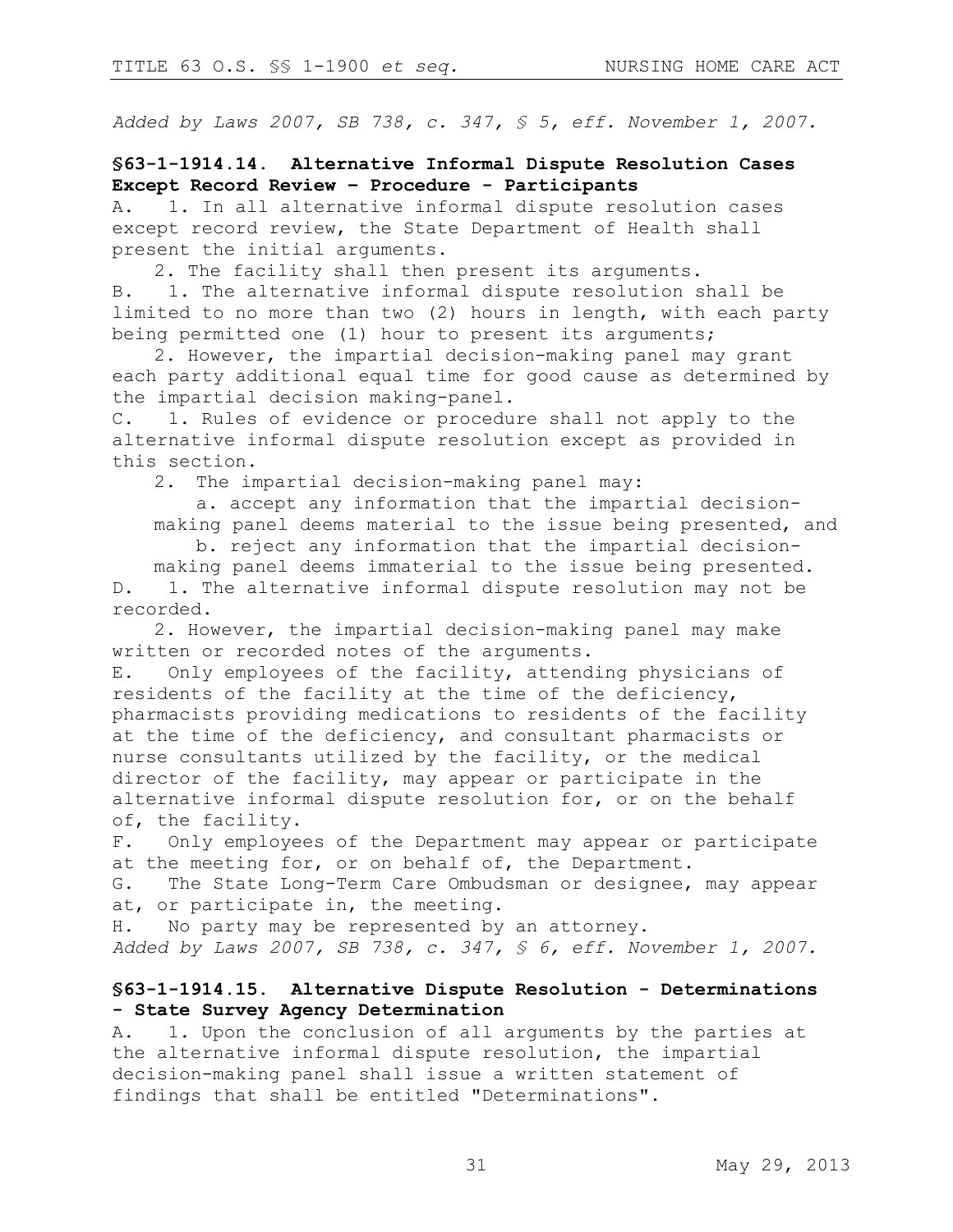2. The determinations shall include:

a. a recitation of the deficiency identification numbers,

b. a statement of whether a disputed deficiency should remain, be removed, or be modified on the statement of deficiencies, and

c. the facts and persuasive arguments that support the finding of the impartial decision-making panel for each deficiency identification number.

B. 1. The determination of the impartial decision-making panel shall be provided to all parties.

2. The State Department of Health shall review the determination and shall issue a written document entitled "State Survey Agency Determination".

C. A state survey agency determination is not subject to appeal, reargument, or reconsideration.

D. The Department shall deliver a copy of the state survey agency determination to the facility and to the impartial decision-making panel.

E. 1. In accordance with the state survey agency determination, the Department shall issue an amended state of deficiencies if the state survey agency determination results in modification to any deficiencies cited in the original statement of deficiencies.

2. If the Department determines that amendments to the statement of deficiencies should result in changes to the scope or severity assigned to any deficiency, the amended statement of deficiencies shall reflect the changes to the scope or severity of any cited deficiency.

F. The amended statement of deficiencies shall be provided to the facility.

*Added by Laws 2007, SB 738, c. 347, § 7, eff. November 1, 2007.*

### **§63-1-1914.16. Alternative Informal Dispute Resolution Process Limited to Cited Deficiencies.**

A. The alternative informal dispute resolution process is limited to deficiencies cited on a statement of deficiencies. B. 1. If the impartial decision-making panel finds that matters not subject to alternative informal dispute resolution are presented, the impartial decision-making panel shall strike all documentary evidence related to or presented for the purpose of disputing the matter not subject to alternative informal dispute resolution.

2. The impartial decision-making panel may not include in the determination any matter not subject to alternative informal dispute resolution.

*Added by Laws 2007, SB 738, c. 347, § 8, eff. November 1, 2007.*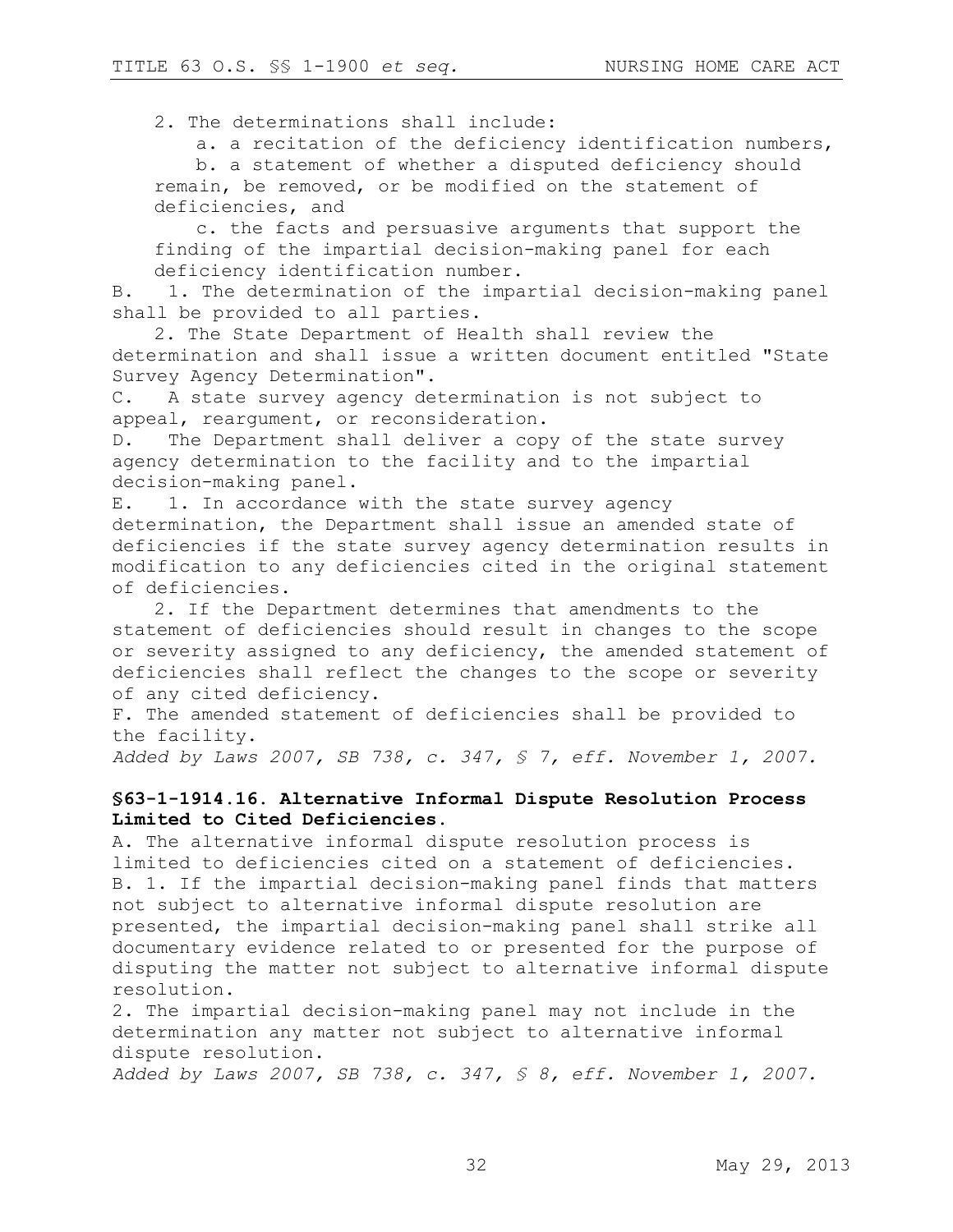**§63-1-1915. Repealed by Laws 1995, HB 1293, c. 230, § 21, emerg. eff. July 1, 1995**

#### **§63-1-1916. Prohibited Acts - Violations - Prosecution**

A. No person, including any person at any facility operated by the Oklahoma Department of Veterans Affairs, shall:

1. Intentionally fail to correct or interfere with the correction of a violation within the time specified on the notice or approved plan of correction under this act as the maximum period given for correction, unless an extension is granted and the corrections are made before expiration of extension;

2. Intentionally prevent, interfere with, or attempt to impede in any way the work of any duly authorized representative of the Department in the investigation and enforcement of this act;

3. Intentionally prevent or attempt to prevent any such representative from examining any relevant books or records in the conduct of official duties under this act;

4. Intentionally prevent or interfere with any such representative in the preserving of evidence of any violation of this act or the rules promulgated under this act;

5. Intentionally retaliate or discriminate against any resident or employee for contacting or providing information to any state official, or for initiating, participating in, or testifying in an action for any remedy authorized under this act;

6. Willfully file any false, incomplete or intentionally misleading information required to be filed under this act, or willfully fail or refuse to file any information; or

7. Open or operate a facility without a license.

B. A violation of this section is a misdemeanor.

C. The district attorney of the county in which the facility is located, or the Attorney General, may be requested by the Department to initiate prosecutions under this section. *Laws 1980, c. 241, § 16, eff. Oct. 1, 1980; Amended by Laws 2013, SB 629, c. 379, § 4, emerg. eff. May 29, 2013.* 

#### **§63-1-1916.1. Penalties for Violations**

A. Any person who has been determined by the State Department of Health to have violated any provision of the Nursing Home Care Act or any rule promulgated or order issued pursuant to the provisions of the Nursing Home Care Act, may be liable for an administrative penalty for each day that said violation or violations continue to exist. Penalties of not less than Fifty Dollars (\$50.00) per day or more than Three Thousand Dollars (\$3,000.00) per day may be imposed for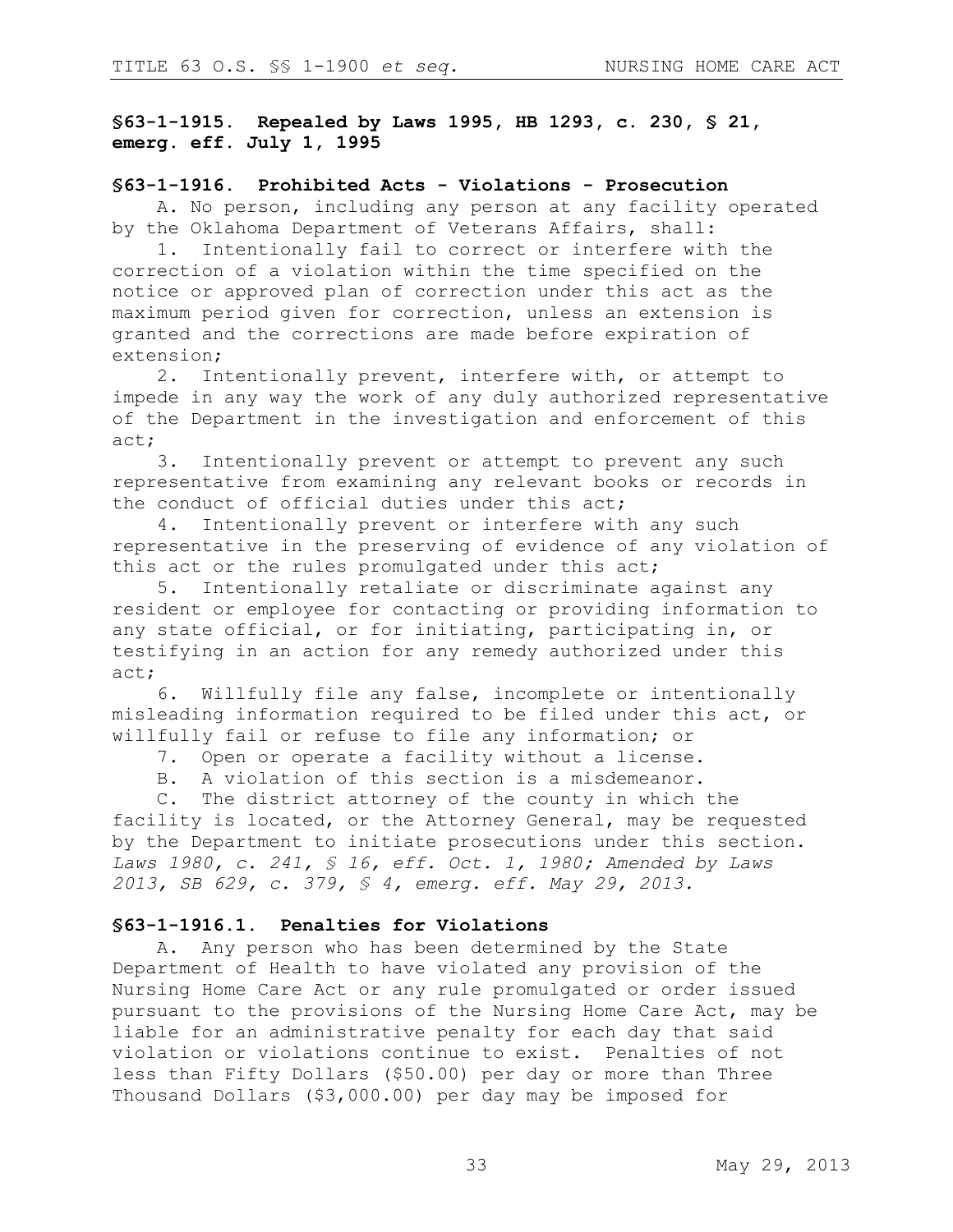deficiencies that do not constitute immediate jeopardy to residents. Penalties of not less than Three Thousand Fifty Dollars (\$3,050.00) per day or more than Ten Thousand Dollars (\$10,000.00) per day may be imposed for deficiencies constituting immediate jeopardy to residents; provided, however, that specialized facilities for the developmentally disabled or nursing facilities licensed pursuant to this act, which do not participate in Medicaid or Medicare, shall be liable for the maximum penalty, not to exceed Ten Thousand Dollars (\$10,000.00) for any related series of violations.

B. The amount of the penalty shall be assessed by the Department pursuant to the provisions of subsection A of this section, after notice and opportunity for hearing. Within ten (10) working days of the inspection documenting the violation, the facility may appeal this decision pursuant to Article II of the Administrative Procedures Act. In determining the amount of the penalty, the Department shall include, but not be limited to, consideration of the nature, circumstances and gravity of the violation, the repetitive nature of the violation at this facility or others operated by the same entity, the previous degree of difficulty in obtaining compliance with the rules, and, with respect to the person found to have committed the violation, the degree of culpability, the facility's financial condition and substantial show of good faith in attempting to achieve compliance with the provisions of the Nursing Home Care Act.

C. Any license holder may elect to surrender his license in lieu of said fine but shall be forever barred from obtaining a reissuance of the license or any other license issued pursuant to the Nursing Home Care Act.

*Added by Laws 1989, c. 227, § 30, operative July 1, 1989. Amended by Laws 1991, c. 127, § 9, emerg. eff. April 29, 1991; Laws 1995, c. 230, § 16, eff. July 1, 1995.*

# **§63-1-1916.2. Denial or Refusal to Renew - Suspension or Revocation of License – Administrative Penalties**

The State Department of Health may deny, refuse to renew, suspend or revoke a license or assess administrative penalties to an applicant, licensee, or facility which has a history of noncompliance or incomplete or partial compliance with or repeated violations of the provisions of the Nursing Home Care Act or the standards, rules or regulations of the Board issued pursuant to the provisions of the Nursing Home Care Act or other satisfactory evidence which demonstrates that the applicant or licensee is unlikely to manage or operate a facility or to provide care or treatment to the residents of a home in a manner which warrants public trust.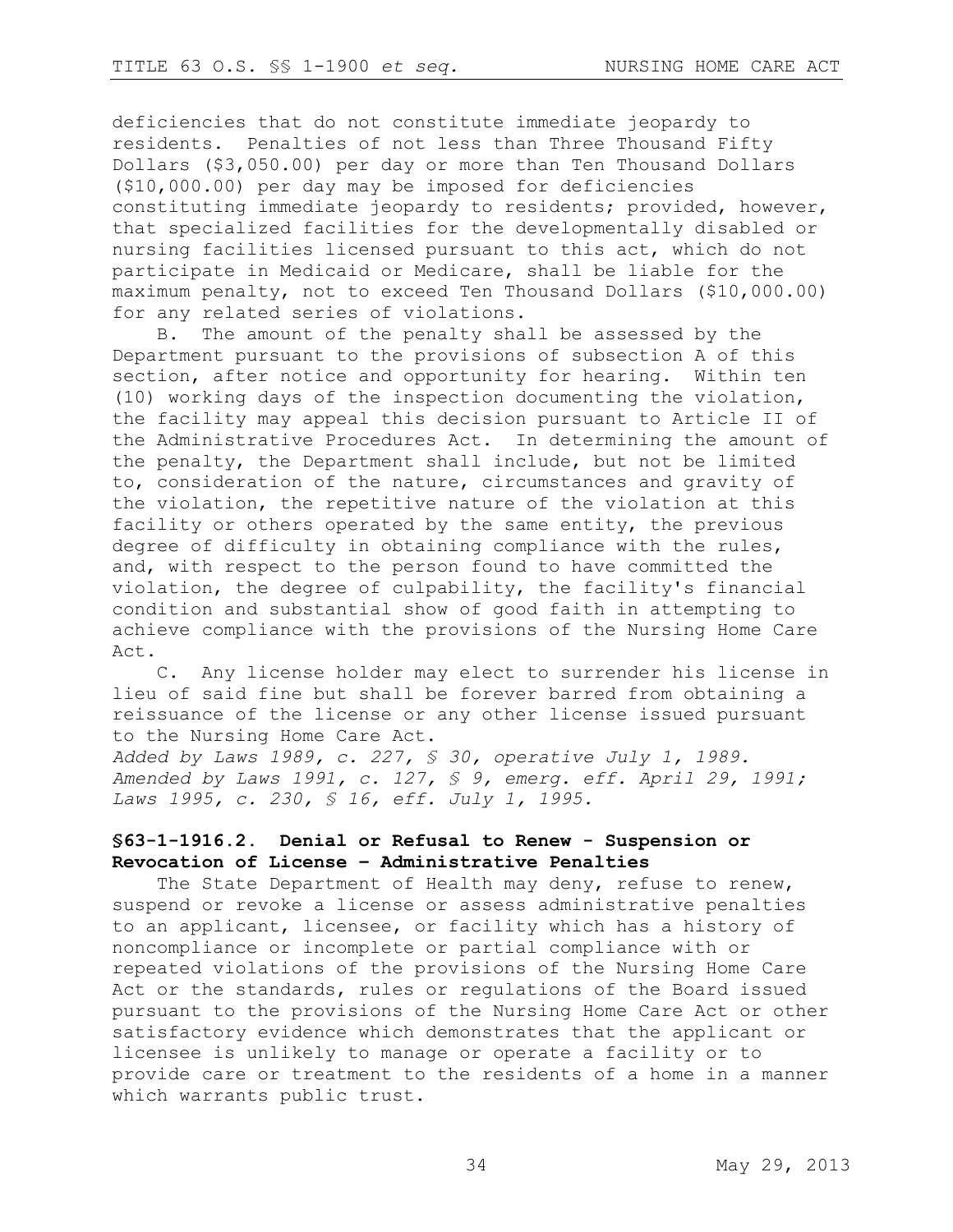*Added by Laws 1989, c. 227, § 31. Amended by Laws 1991, c. 127, § 10, emerg. eff. April 29, 1991.*

### **§63-1-1917. State Agencies to Assist in Carrying Out Provisions of Act**

It shall be the duty of the Department of Human Services and the Director of the Oklahoma State Bureau of Investigation to assist the Commissioner in carrying out the provisions of this act insofar as the functions of these respective offices and departments are concerned with the health, welfare and safety of any person or persons cared for in facilities as defined herein. *Laws 1980, c. 241, § 17, eff. Oct. 1, 1980.* 

#### **§63-1-1918. Rights and Responsibilities**

A. All principles enumerated in this section shall be posted in a conspicuous, easily accessible location in each facility. Each resident and personally appointed representative of the resident, if any, shall be verbally advised and provided a written copy of such principles prior to or upon admission to the facility. The facility shall ensure that its staff is familiar with and observes the rights and responsibilities enumerated in this section. The facility shall make available to each resident, upon reasonable request, a current written statement of such rights and responsibilities.

B. A statement of rights and responsibilities shall include, but not be limited to, the following:

1. Every resident's civil and religious liberties, including the right to independent personal decisions and knowledge of available choices, shall not be infringed upon and the facility shall encourage and assist in the exercise of these rights;

2. Every resident shall have the right to have private communications, including telephonic communications and visits and consultations with a physician or an attorney, and meetings of family and resident groups or any other person or persons of the resident's choice, and may send and promptly receive, unopened, the resident's personal mail;

- 3. a. Every resident shall have the right, without fear of reprisal or discrimination, to:
	- (1) present grievances with respect to treatment or care that is or fails to be furnished on behalf of the resident or others to:
		- (a) the facility's staff,
		- (b) the facility's administrator,
		- (c) the facility's attending physician,
		- (d) the resident's personal physician, if any,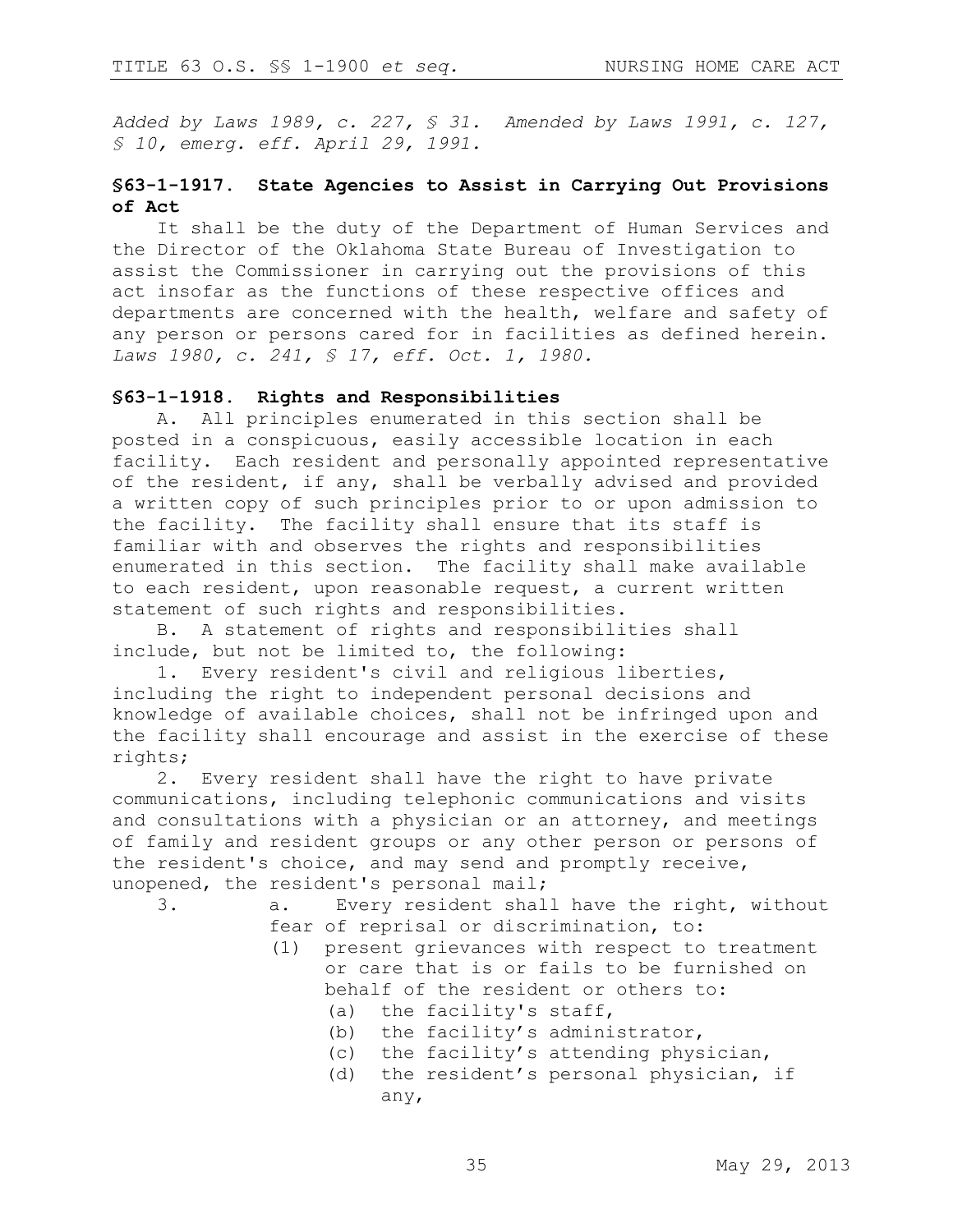- (e) governmental officials, or
- (f) any other person, and
- (2) organize or to join with other residents or individuals within or outside of the facility to work for improvements in resident care.
- b. The family of a resident shall have the right to meet in the facility with other residents' families.
- c. Every resident shall have the right to prompt efforts by the facility to resolve grievances the resident may have, including those with respect to the behavior of other residents;

4. Every resident shall have the right to manage such resident's own financial affairs, unless the resident delegates the responsibility, in writing, to the facility. The resident shall have at least a quarterly accounting of any personal financial transactions undertaken in the resident's behalf by the facility during any period of time the resident has delegated such responsibilities to the facility;

5. Every resident shall have the right to receive adequate and appropriate medical care consistent with established and recognized medical practice standards within the community. Every resident, unless adjudged to be mentally incapacitated, shall be fully informed by the resident's attending physician of the resident's medical condition and advised in advance of proposed treatment or changes in treatment in terms and language that the resident can understand, unless medically contraindicated, and to participate in the planning of care and treatment or changes in care and treatment. Every resident shall have the right to refuse medication and treatment after being fully informed of and understanding the consequences of such actions unless adjudged to be mentally incapacitated;

6. Every resident shall receive respect and privacy in the medical care program of the resident. Case discussion, consultation, examination and treatment shall remain confidential and shall be conducted discreetly. Personal and medical records shall be confidential, and shall include such documentation or information so as to alert a health care provider or an emergency medical care facility of the existence of a directive to physicians or a living will;

7. Every resident shall have the right to reside and to receive services with reasonable accommodation of individual needs and preferences, except where the health or safety of the individual or other residents would be endangered;

8. a. Every resident shall be informed by the facility, at the time of admission, of the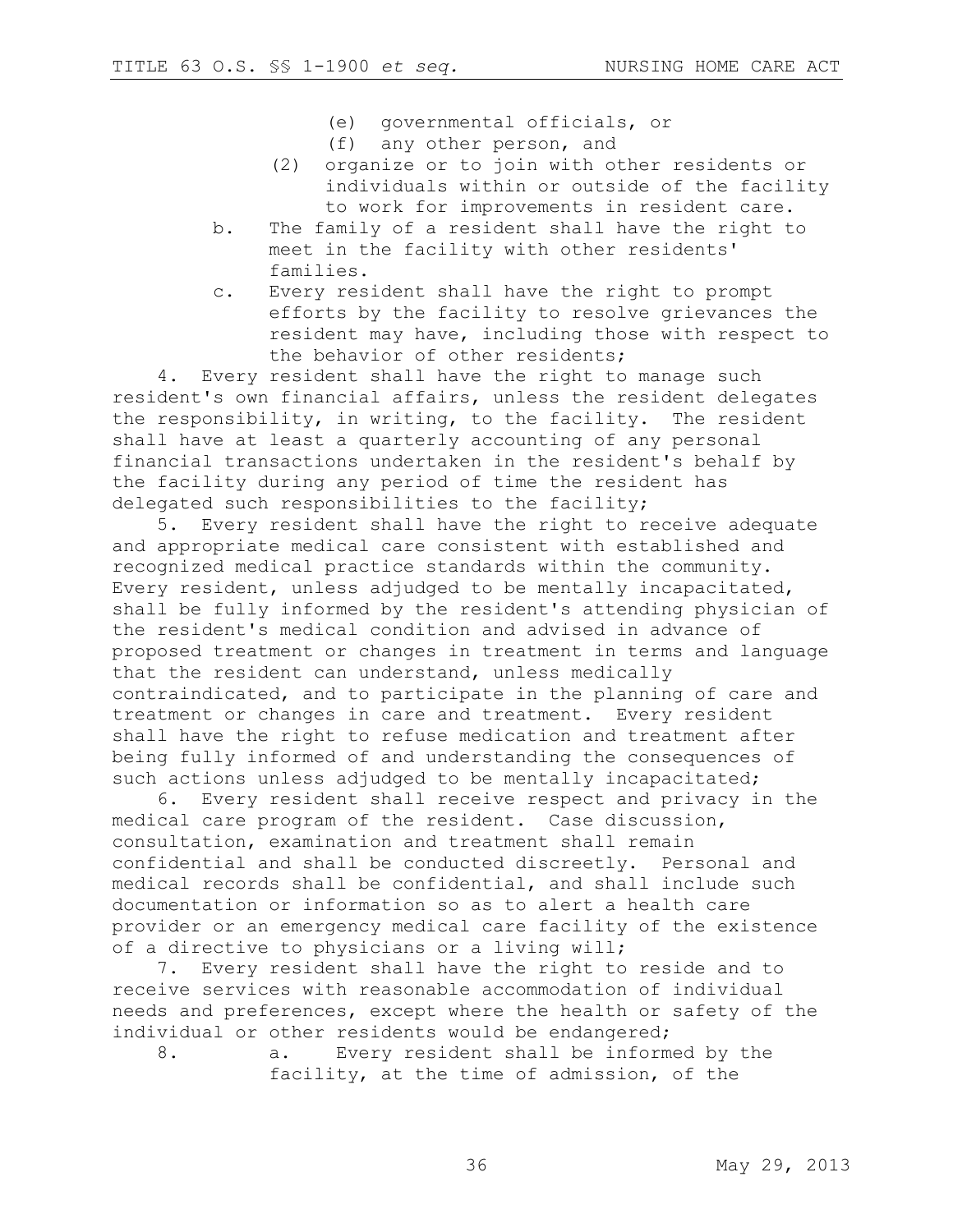facility's policy regarding the provision of hospice services. The facility's policy shall:

- (1) specify whether the facility provides hospice services, either directly or through contractual arrangements with other hospice providers,
- (2) specify whether the facility permits hospice services to be provided in the facility by any other hospice services or only by hospice services contracted by the facility,
- (3) provide that each resident shall receive a list of hospice services with which the facility contracts, and
- (4) provide for complete disclosure to the resident of the facility's relationship with any hospice service that is the result of ownership or an ownership interest of five percent (5%) or more.
- b. A facility shall, at the point that a resident requires hospice services, again inform the resident or the personally appointed representative of the resident, if any, verbally and in writing of the resident's right to hospice services pursuant to the facility's policy at the time of the resident's admission;

9. Every resident shall have the right to receive notice before the room or roommate of the resident in the facility is changed and if the resident has a telephone in his or her room, the resident must be informed of any charges to be incurred when moving;

10. Every resident shall have the right to retain and use personal clothing and possessions, unless medically contraindicated, and shall have the right to security in the storage and use of such clothing and possessions;

11. Every resident shall have the right to receive courteous and respectful care and treatment and a written statement of the services provided by the facility, including those required to be offered on an as-needed basis, and a statement of related charges, including any costs for services not covered under Medicare or Medicaid, or not covered by the facility's basic per diem rate;

12. Every resident shall be free from mental and physical abuse and neglect, as such terms are defined in Section 10-103 of Title 43A of the Oklahoma Statutes, corporal punishment, involuntary seclusion, and from any physical and chemical restraints imposed for purposes of discipline or convenience and not required to treat the resident's medical symptoms, except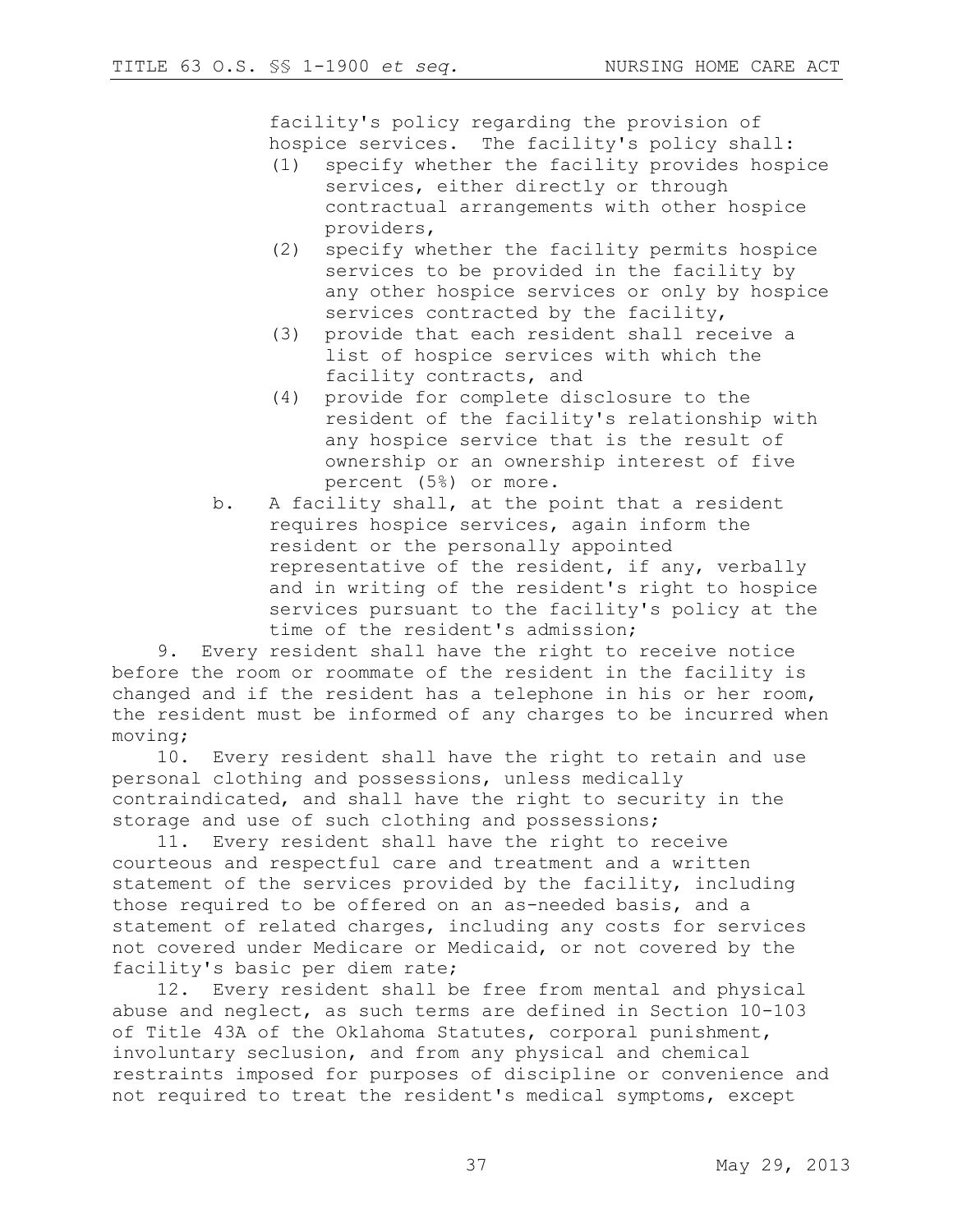those restraints authorized in writing by a physician for a specified period of time or as are necessitated by an emergency where the restraint may only be applied by a physician, qualified licensed nurse or other personnel under the supervision of the physician who shall set forth in writing the circumstances requiring the use of restraint. Use of a chemical or physical restraint shall require the consultation of a physician within twenty-four (24) hours of such emergency;

13. Every resident shall receive a statement of the facility's regulations and an explanation of the resident's responsibility to obey all reasonable regulations of the facility and to respect the personal rights and private property of the other residents;

14. Every resident shall receive a statement that, should they be adjudicated incompetent and have no ability to be restored to legal capacity, the above rights and responsibilities shall be exercised by a court-appointed representative;

15. No resident shall be required to perform services for a facility;

16. Every resident shall have privacy for spousal visits. Every resident may share a room with the resident's spouse, if the spouse is residing in the same facility;

17. When a physician indicates it is appropriate, a facility shall immediately notify the resident's next of kin, or representative of the resident's death or when the resident's death appears to be imminent;

18. Every resident shall have the right to participate in social, religious, and community activities that do not interfere with the rights of other residents in the facility; and

19. Every resident shall have the right to examine, upon reasonable request, the results of the most recent survey of the facility conducted by the State Department of Health with respect to the facility and any plan of correction in effect with respect to the facility.

C. No licensed facility shall deny appropriate care on the basis of the resident's source of payment as defined in the regulations. Appropriate care shall not include duplication of services by a nursing home, hospice, or any combination of care providers.

D. Each facility shall prepare a written plan and provide appropriate staff training to implement each resident's rights as stated in this section.

E. Any person convicted of violating any provisions of this section shall be guilty of a misdemeanor, punishable by a fine of not less than One Hundred Dollars (\$100.00), nor more than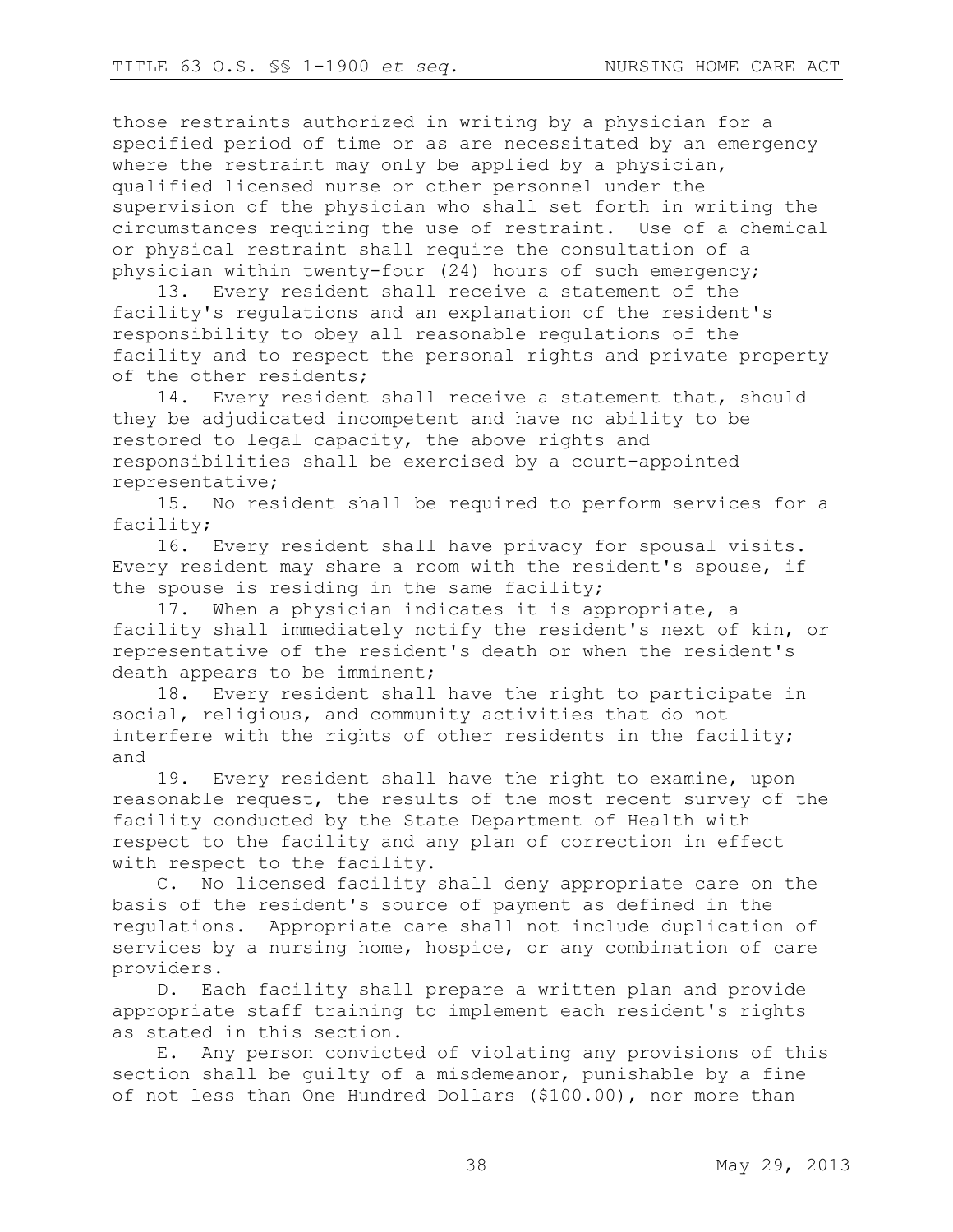Three Hundred Dollars (\$300.00), or imprisonment in the county jail for not more than thirty (30) days, or by both such fine and imprisonment.

F. In addition to the penalties provided in this section, an action may be brought against an individual by any resident who is injured by any violation of this section, or who shall suffer injury from any person whose threats would cause a violation of this section if carried through, may maintain an action to prevent, restrain or enjoin a violation or threatened violation. If a violation or threatened violation of this section shall be established in any action, the court shall enjoin and restrain or otherwise prohibit the violation or threatened violation and assess in favor of the plaintiff and against the defendant the cost of the suit. If damages are alleged and proved in the action, the plaintiff shall be entitled to recover from the defendant the actual damages sustained by the plaintiff. If it is proved in an action that the defendant's conduct was willful or in reckless disregard of the rights provided by this section, punitive damages may be assessed.

G. Any employee of a state agency that inspects any nursing facility or special facility shall report any flagrant violations of this act or any other statute to the administrative head of the state agency, who shall immediately take whatever steps are necessary to correct the situation including, when appropriate, reporting the violation to the district attorney of the county in which the violation occurred.

H. Upon the death of a resident who has no sources of payment for funeral services, the facility shall immediately notify appropriate county officials who shall be responsible for funeral and burial procedures of the deceased in the same manner as with any indigent resident of the county.

*Added by Laws 1980, c. 241, § 18, eff. Oct. 1, 1980. Amended by Laws 1981, c. 182, § 3; Laws 1982, c. 171, § 1; Laws 1991, c. 127, § 11, emerg. eff. April 29, 1991; Laws 1992, c. 173, § 1, emerg. eff. May 5, 1992; Laws 1996, c. 231, § 4, eff. July 1, 1996; Laws 2001, c. 393, § 3, emerg. eff. June 4, 2001; Laws 2002, c. 138, § 1, eff. Nov. 1, 2002; Laws 2003, c.390, § 8, eff. July 1, 2003.*

**§63-1-1918A. Repealed Laws 2005, HB 1253, c. 108, § 4, emerg. eff. July 1, 2005**

**§63-1-1918B. Assessing, Documenting, and Treating Pain – Nursing Home Residents**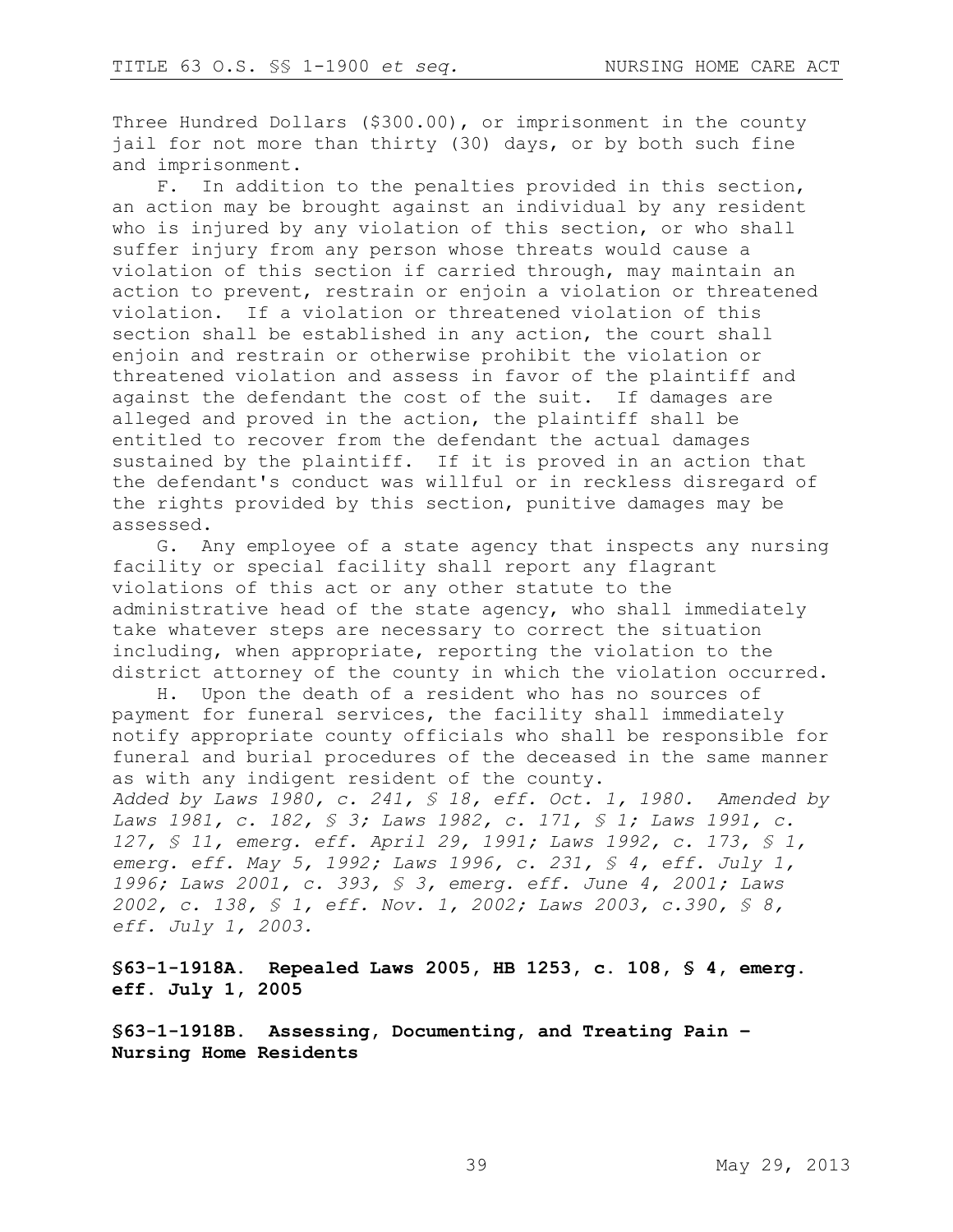A. It is the intent of the Legislature that pain experienced by nursing home residents be assessed and treated promptly, effectively, and for as long as pain persists.

B. On and after July 1, 2005, every nursing facility licensed pursuant to the Nursing Home Care Act shall, as a condition of licensure, include pain as an item to be assessed at the same time as vital signs are taken. The nursing facility shall ensure that pain assessment is performed in a consistent manner that is appropriate to the patient. The pain assessment shall be noted in the patient's chart in a manner consistent with other vital signs.

C. The State Board of Health shall promulgate rules, pursuant to recommendations issued by the State Advisory Council on Pain Management, for assessing and documenting pain. *Added by Laws 2004, c. 388, § 2, emerg. eff. June 3, 2004.*

# **§63-1-1918.1. Purpose of Section – Use of Bubble Pack Units – Study – Promulgation of Rules – Report of Findings – Terms Defined.**

A. The purpose of this section is to reduce expensive and unnecessary wastage of excess drugs dispensed to residents of nursing homes. In order to determine if the use of bubble pack units and the return and reissuance of unadulterated drugs is cost-effective and administratively efficient there is hereby established a pilot program for dispensing and returning antiulcer and antiarthritics in bubble pack units. The pilot program shall terminate January 1, 1998.

B. For the purpose of this study, upon filling a prescription for residents of nursing facilities, a pharmacist shall dispense anti-ulcer and antiarthritics in bubble pack units when available.

C. Any prescription for anti-ulcer and antiarthritics dispensed by a pharmacist in bubble pack units for a resident of a nursing home that is unused and is unadulterated may be returned for credit to the issuing pharmacy. Such medication may be dispensed by the pharmacist to other nursing home patients. The Oklahoma Health Care Authority in concert with the State Board of Pharmacy shall promulgate permanent rules that will provide for the implementation of this subsection. The permanent rules shall be promulgated by the Board pursuant to the provisions of the Administrative Procedures Act.

D. The Oklahoma State Board of Health in concert with the State Board of Pharmacy shall promulgate rules to ensure the integrity of the collection of unadulterated anti-ulcer and antiarthritics within nursing facilities. The rules shall provide for a drug manifest form that shall accompany each shipment of unadulterated anti-ulcer and antiarthritics in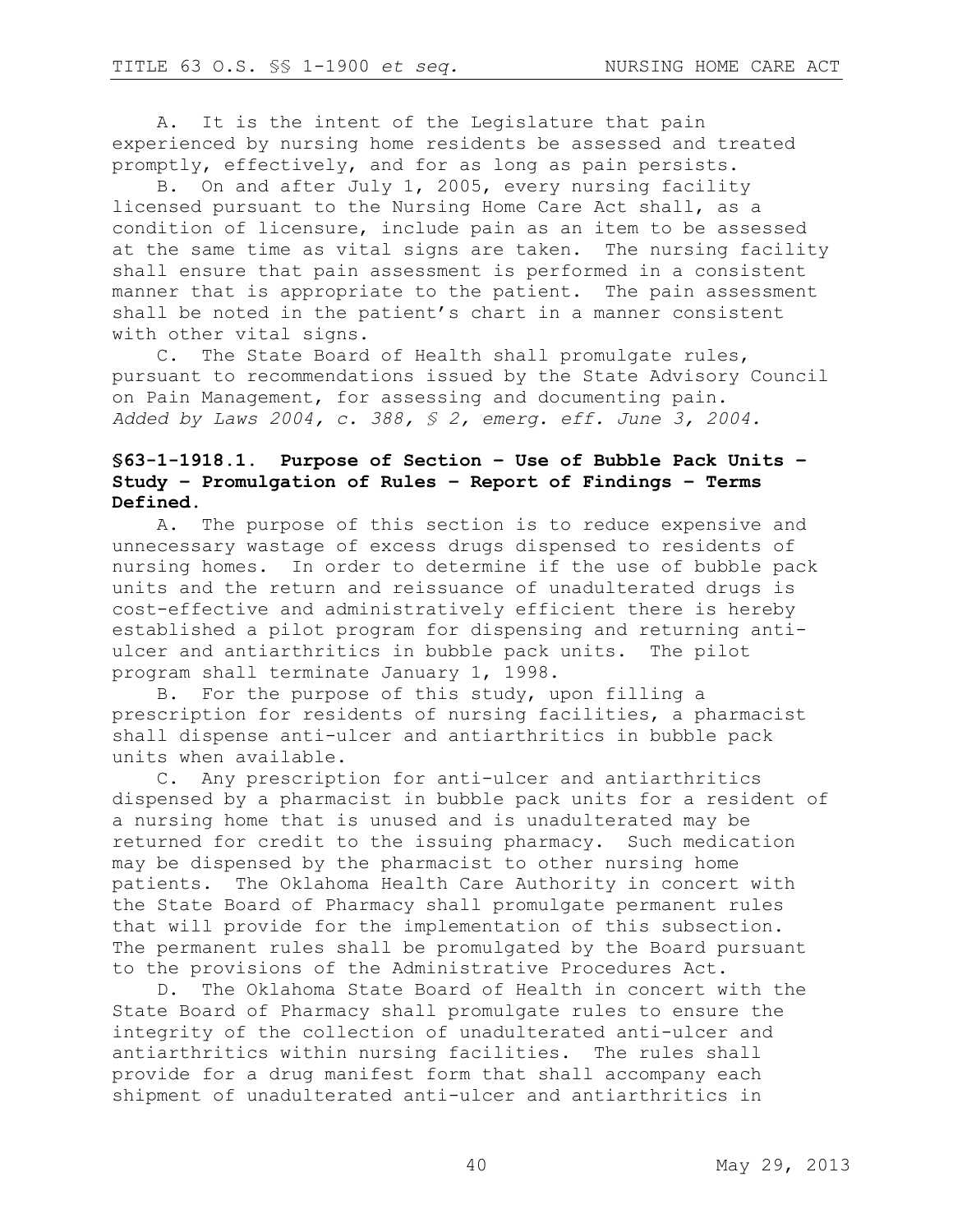bubble pack units from the nursing facility to the dispensing pharmacy.

E. The State Board of Health shall report the findings of the pilot program to the Speaker of the House of Representatives, the President Pro Tempore of the Senate and the Governor by April 1, 1998.

F. For purposes of this section:

1. "Bubble pack units" means a sealed unit of use container packaged by a pharmacy or pharmaceutical manufacturer that bears the name of the drug, expiration date, and the name of the pharmacy dispensing the drug;

2. "Nursing facility" means a facility as defined by Section 1-1902 of Title 63 of the Oklahoma Statutes;

3. "Unadulterated" means medications that are properly stored, labeled and not past the expiration date; and

4. "Antiarthritics" means legend nonsteroidal antiinflammatory drugs.

*Added by Laws 1995, c. 299, § 1, eff. Sept. 1, 1995.*

# **§63-1-1918.2. Renumbered as 59 O.S. § 367.3 by Laws 2004, HB 1866, c. 374, § 9, emerg. eff. June 3, 2004**

### **§63-1-1919. Person Authorized to Have Access to Facilities - Violations - Exemptions**

A. Any employee or agent of a public agency or any representative of a community legal services program or any member of a nonprofit community supported agency which provides health or social services to the elderly, or any member of a church group, association of older persons or community service club which provides volunteers for service to nursing home residents shall be permitted access at reasonable hours, which shall be 10:00 a.m. to 8:00 p.m., to any individual resident of any facility, if the purpose of such agency, program or organization includes rendering assistance to residents without charge, but only if there is neither a commercial purpose nor affect to such access and if the purpose is to do any of the following:

1. Visit, talk with and make personal, social and legal services available to all residents;

2. Inform residents of their rights and entitlements and their corresponding obligations, under federal and state laws, by means of educational materials and discussions in groups and with individual residents;

3. Assist residents in asserting their legal rights regarding claims for public assistance, medical assistance and Social Security benefits, as well as in all other matters in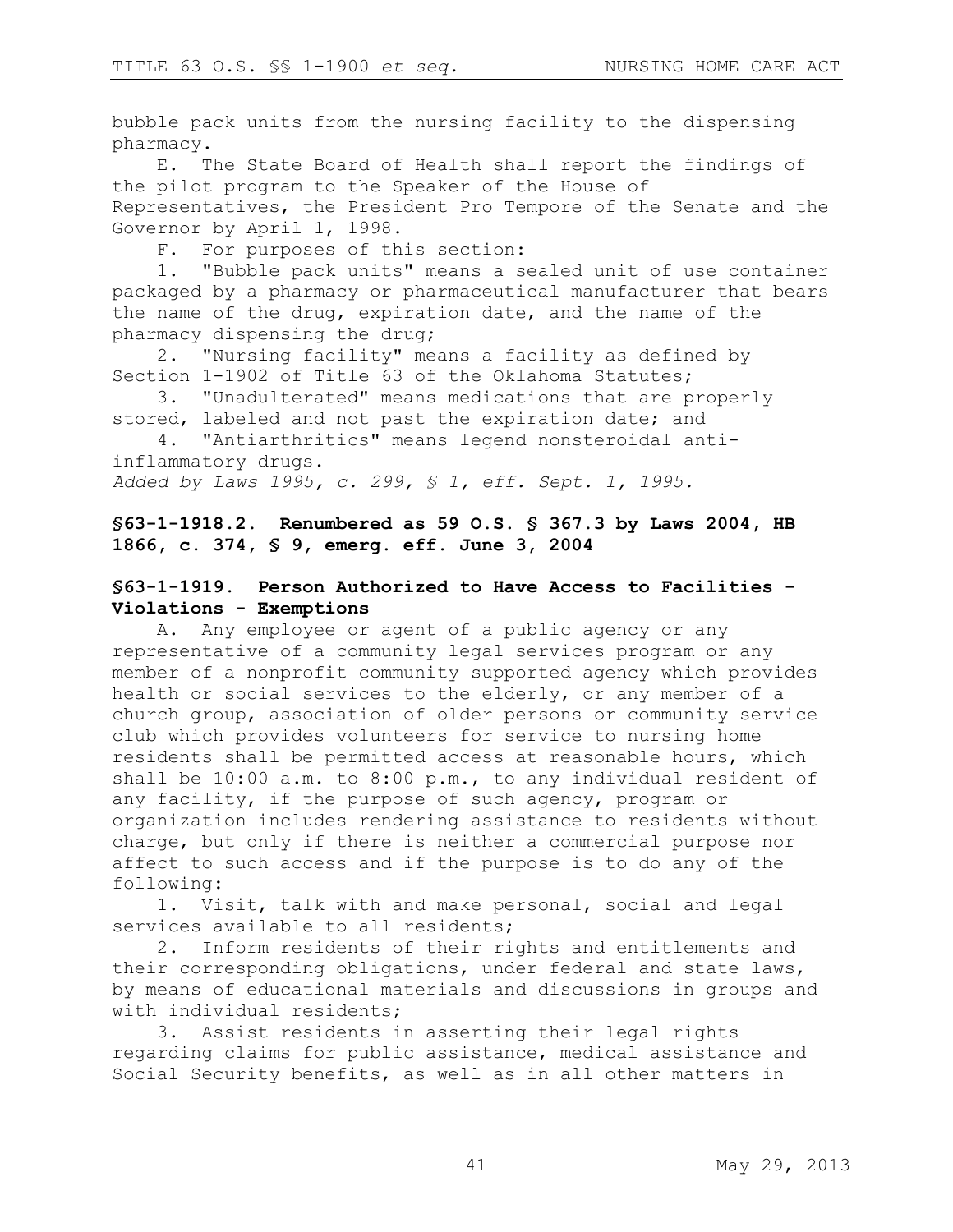which residents are aggrieved. Assistance may include counseling and litigation; or

4. Engage in other methods of asserting, advising and representing residents so as to extend to them full enjoyment of their rights.

B. All persons entering a facility under this section shall promptly notify appropriate facility personnel of their presence. They shall, upon request, produce identification to establish their identity. No such person shall enter the immediate living area of any resident without first identifying himself and then receiving permission from the resident to enter. The rights of other residents present in the room shall be respected. A resident may terminate at any time a visit by a person having access to the resident's living area under this section.

C. This section shall not limit the power of the Department or other public agency otherwise permitted or required by law to enter and inspect a facility.

D. Notwithstanding subsection A of this section, the administrator of a facility may refuse access to the facility to any person if the presence of that person in the facility would be injurious to the health and safety of a resident or would threaten the security of the property of a resident or the facility, or if the person seeks access to the facility for commercial purposes. Any person refused access to a facility may within ten (10) days request a hearing. In that proceeding, the burden of proof as to the right of the facility to refuse access under this section shall be on the facility.

E. This section shall not apply to any inspection team of the Department or any other agency.

*Laws 1980, c. 241, § 19, eff. Oct. 1, 1980.* 

### **§63-1-1920. Protection of Resident's Funds**

To protect each resident's funds, the facility or home:

1. Shall reserve a portion of each resident's monthly income, in an amount not less than Twenty-five Dollars (\$25.00), as a personal needs allowance for use by the resident, or for use on behalf of the resident by his guardian, or other representative designated by the resident;

2. Shall at the time of admission, provide each resident, or his representative, with a written statement explaining the resident's rights regarding personal funds and listing the services for which the resident will be charged, and obtain a signed acknowledgment from each resident or his representative that he has received the statement;

3. May accept funds from a resident for safekeeping and managing, if the facility or home receives written authorization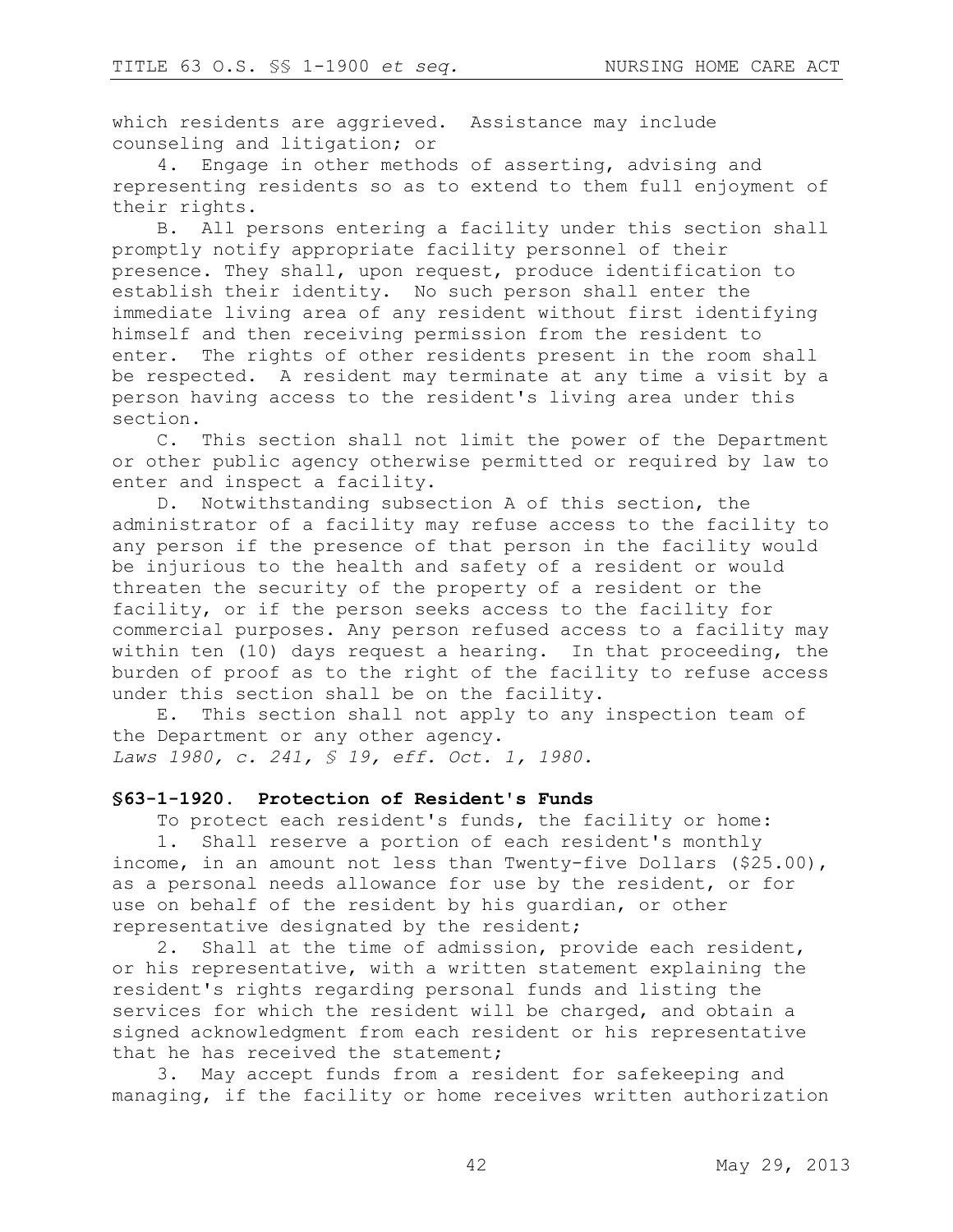from the resident or his guardian; such authorization shall be attested to by a witness who has no pecuniary interest in the facility or home or its operations, and who is not connected in any way to facility or home personnel or the administrator in any manner whatsoever;

4. Shall maintain and allow each resident and responsible party access to a written record of all financial arrangements and transactions involving the individual resident's funds;

5. Shall provide each resident, or his representative with a written itemized statement on request, of all financial transactions involving the resident's funds;

6. Shall keep any funds received from a resident for safekeeping in an account separate from the facility's or home's funds and shall maintain such funds as required by the Department of Human Services and federal regulations;

7. Shall return to the resident, upon written request by the resident or his guardian, if court-appointed, all or any part of the resident's funds given the facility or home for safekeeping, including the interest accrued from deposits;

8. Shall place any monthly allowance to which a resident is entitled in that resident's personal account, or give it to the resident, unless the facility or home has written authorization from the resident or the resident's guardian or if the resident is a minor, his parent, to handle it differently;

9. Unless otherwise provided by state law, upon the death of a resident, shall provide the administrator or executor of the resident's estate with a complete accounting of all the resident's personal property, including any funds of the resident being held by the facility or home; and

10. If the facility or home is sold, shall provide the buyer with a written verification by a public accountant of all residents' monies and properties being transferred, and obtain a signed receipt from the new owner.

*Amended by Laws 1984, c. 128, § 4, eff. Nov. 1, 1984; Laws 1985, c. 135, § 8, emerg. eff. June 7, 1985.* 

#### **§63-1-1921. Contracts - Provisions and Procedures**

A. A written contract shall be executed between a person or his guardian or responsible party or if the resident is a minor, his parent, and a facility or its agent within one hundred twenty (120) days from the time a person is admitted to a facility, or at the expiration of the period of previous contract, or when the source of payment for the resident's care changes from private to public funds or from public to private funds; if a person is a resident of a facility on the effective date of this act and no legally enforceable contract exists, then a contract as described in this section shall be executed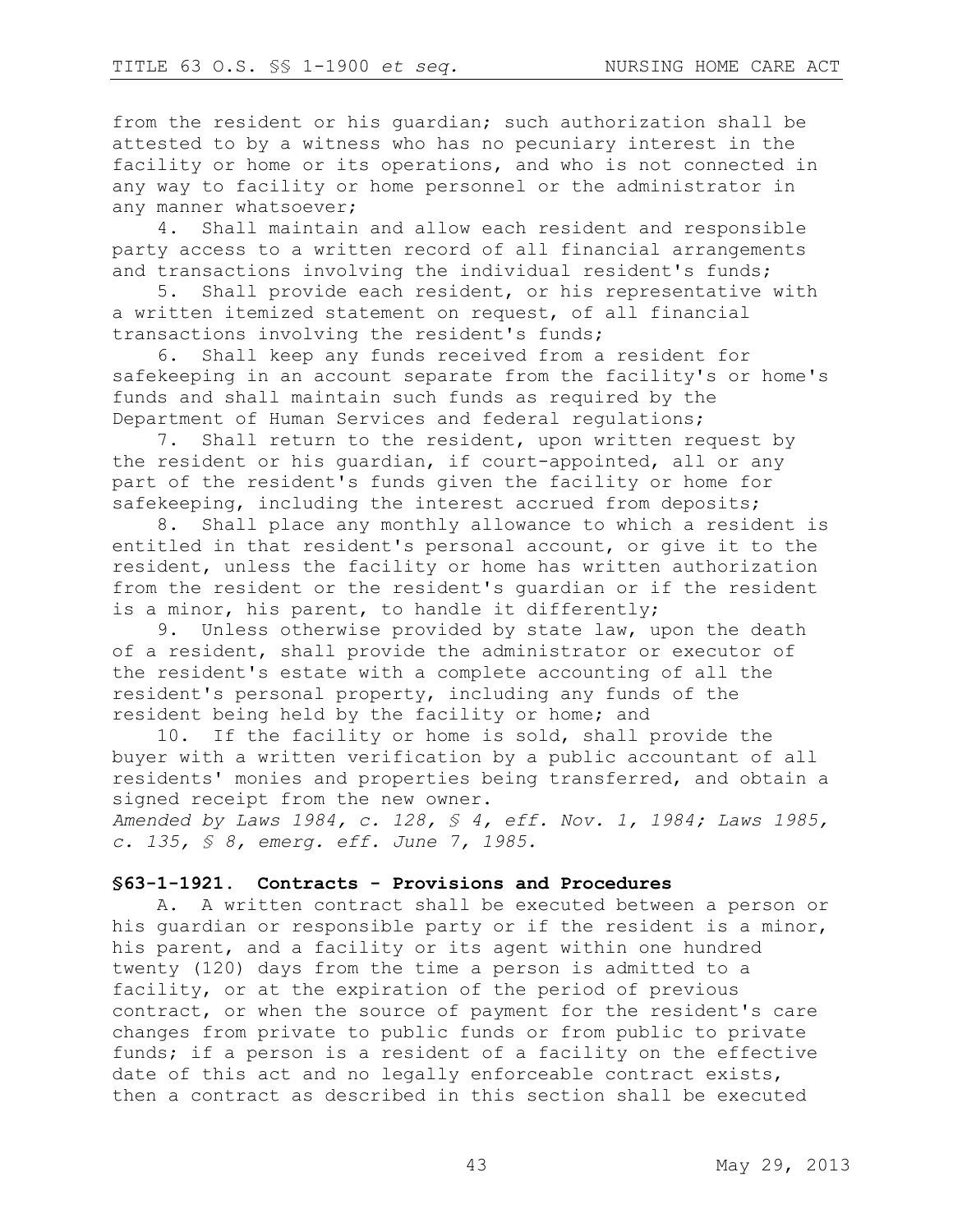within sixty (60) days after the effective date of this act. If the facility receives or is to receive payment by the state or federal government, an individual contract with the nursing home is not required.

A resident shall not be discharged or transferred at the expiration of the term of a contract, except as provided in Sections 1-1926 through 1-1937 of this title.

B. The contract shall be executed between the resident or the resident's guardian or, if the resident is a minor, his parent or guardian and the licensee.

C. A copy of the contract shall be given to the resident or to the resident's representative at the time of the resident's admission to the facility.

D. A copy of the contract for a resident who is supported by nonpublic funds other than the resident's own funds shall be made available to the person providing the funds for the resident's support.

E. The contract shall be written in clear and unambiguous language and shall be printed in type no smaller than standard typewriter pica or elite type. The general form of the contract shall be prescribed by the Department.

- F. The contract shall specify:
- 1. The term of the contract;

2. The services to be provided under the contract and the charges for the services;

3. The services that may be provided to supplement the contract and the charges for the services;

- 4. The sources liable for payments due under the contract;
- 5. The amount of deposit paid; and

6. The rights, duties and obligations of the resident, except that the specification of a resident's rights may be furnished on a separate document which complies with the requirements of Section 1-1918 of this title.

G. The contract shall designate the name of the resident's representative, if any.

H. The contract shall provide that if the resident dies or is compelled by a change in physical or mental health to leave the facility, the contract and all obligations under it shall terminate immediately. All charges shall be prorated as of the date on which the contract terminates, and, if any payments have been made in advance, the excess shall be refunded to the resident. This provision shall not apply to life-care contracts through which a facility agrees to provide maintenance and care for a resident throughout the remainder of his life or to continuing-care contract through which a facility agrees to supplement all available forms of financial support in providing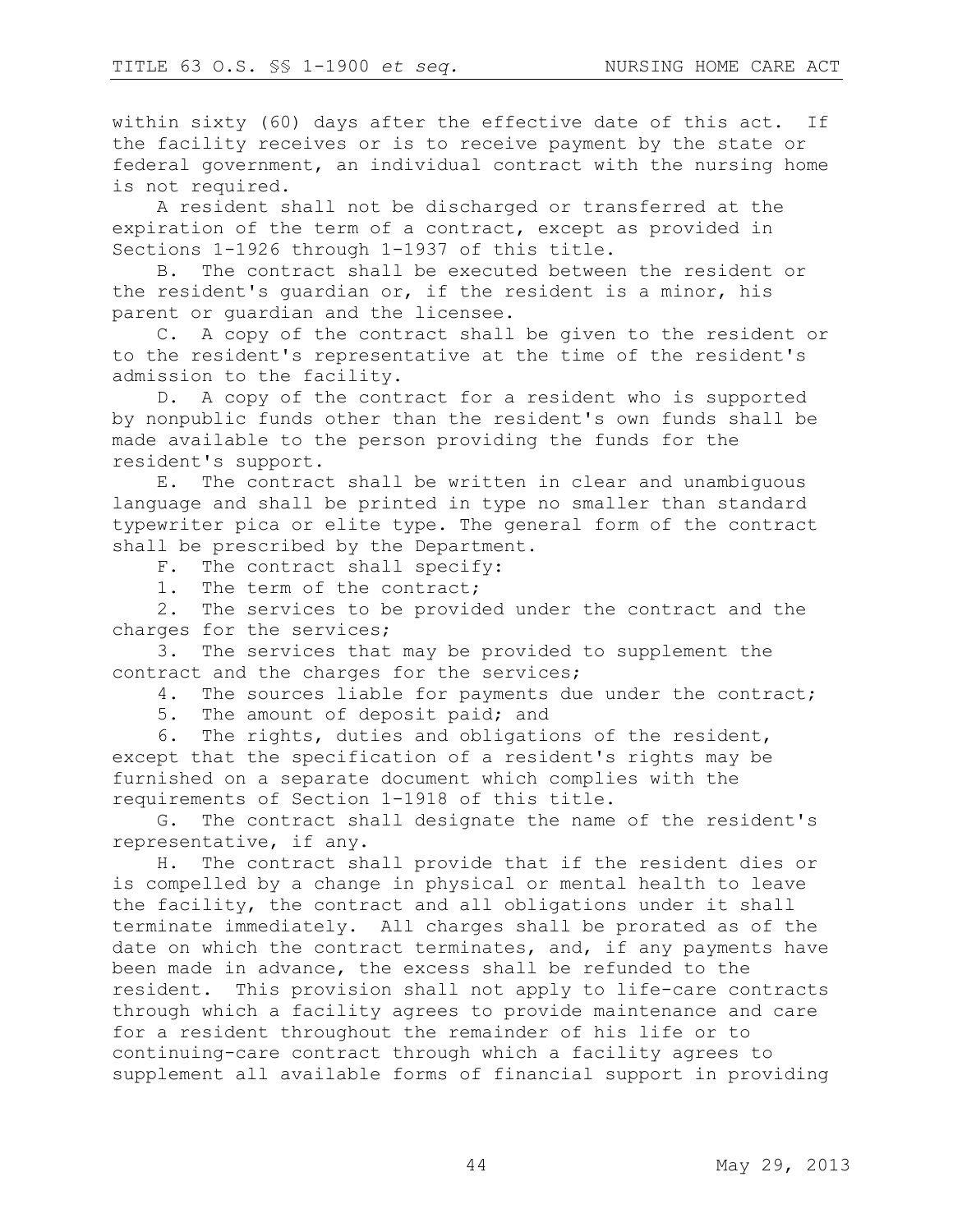maintenance and care for a resident throughout the remainder of his life. *Laws 1980, c. 241, § 21, eff. Oct. 1, 1980; Laws 1981, c. 182, § 5.* 

#### **§63-1-1922. Residents' Advisory Council**

A. Each facility shall establish a residents' advisory council. The administrator shall designate a member of the facility staff to coordinate the establishment of, and render assistance to, said council.

B. The composition of the residents' advisory council shall be specified by Department regulation, but no employee or affiliate of a facility shall be a member of any such council.

C. The residents' advisory council shall meet at least once each month with the staff coordinator who shall provide assistance to said council in preparing and disseminating a report of each meeting as specified by the regulations to all residents, the administrator, and the staff.

D. Records of the residents' advisory council meetings shall be maintained in the office of the administrator.

E. The residents' advisory council shall communicate to the administrator the opinions and concerns of the residents. The council shall review procedures for implementing residents' rights, facility responsibilities and make recommendations for changes or additions which will strengthen the facility's policies and procedures as they affect residents' rights and facility responsibilities.

F. The residents' advisory council shall be forum for:

1. Obtaining and disseminating information;

2. Soliciting and adopting recommendations for facility programming and improvements; and

3. Early identification and recommendation of orderly resolution of problems.

G. The residents' advisory council may present complaints as provided in Section 1-1924 of this title on behalf of a resident to the Department.

*Laws 1980, c. 241, § 22, eff. Oct. 1, 1980; Laws 1981, c. 182, § 6.* 

### **§63-1-1923. Long-Term Care Facility Advisory Board**

A. There is hereby re-created, to continue until July 1, 2010, in accordance with the provisions of the Oklahoma Sunset Law, a Long-Term Care Facility Advisory Board which shall be composed as follows:

1. The Governor shall appoint a twenty-seven-member Long-Term Care Facility Advisory Board which shall advise the State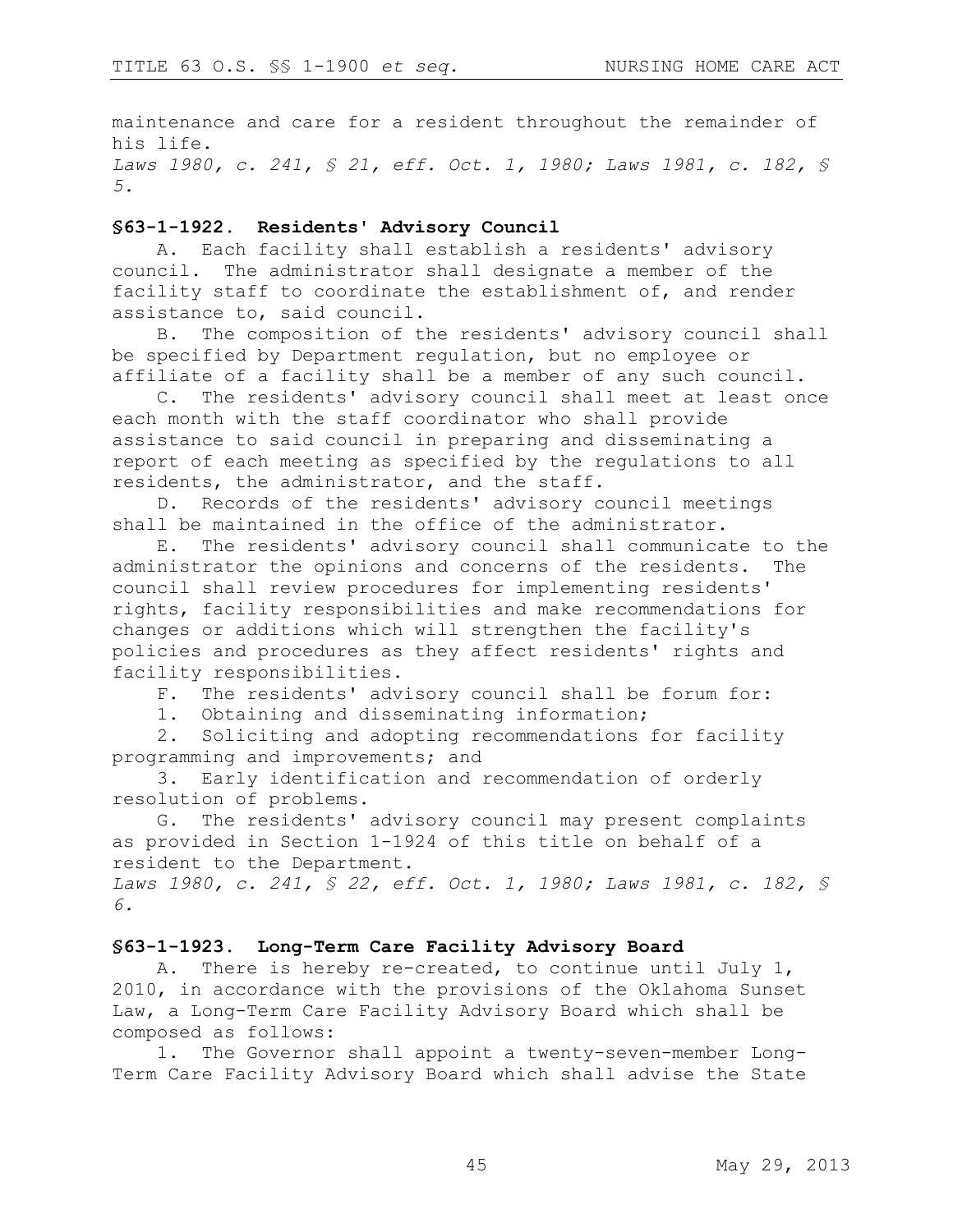Commissioner of Health. The Advisory Board shall be comprised of the following persons:

- a. one representative from the Office of the State Fire Marshal, designated by the State Fire Marshal,
- b. one representative from the Oklahoma Health Care Authority, designated by the Administrator,
- c. one representative from the Department of Mental Health and Substance Abuse Services, designated by the Commissioner of Mental Health and Substance Abuse Services,
- d. one representative from the Department of Human Services, designated by the Director of Human Services,
- e. one member who shall be a licensed general practitioner of the medical profession,
- f. one member who shall be a general practitioner of the osteopathic profession,
- g. one member who shall be a registered pharmacist,
- h. one member who shall be a licensed registered nurse,
- i. one member who shall be a licensed practical nurse,
- j. three members who shall be of reputable and responsible character and sound physical and mental health and shall be operator-administrators of nursing homes which have current licenses issued pursuant to the Nursing Home Care Act and who shall have had five (5) years' experience in the nursing home profession as operatoradministrators,
- k. three members who shall be residential care home operator-administrators licensed pursuant to the provisions of the Residential Care Act,
- l. three members who shall be adult day care facility owner-operators licensed pursuant to the provisions of the Adult Day Care Act,
- m. three members who shall be continuum of care facility or assisted living center owner-operators licensed pursuant to the provisions of the Continuum of Care and Assisted Living Act, and
- n. six members who shall be over the age of sixtyfive (65) who shall represent the general public;

2. The designated representative from the Office of the State Fire Marshal, the designated representative from the Department of Mental Health and Substance Abuse Services, the designated representative from the Department of Human Services,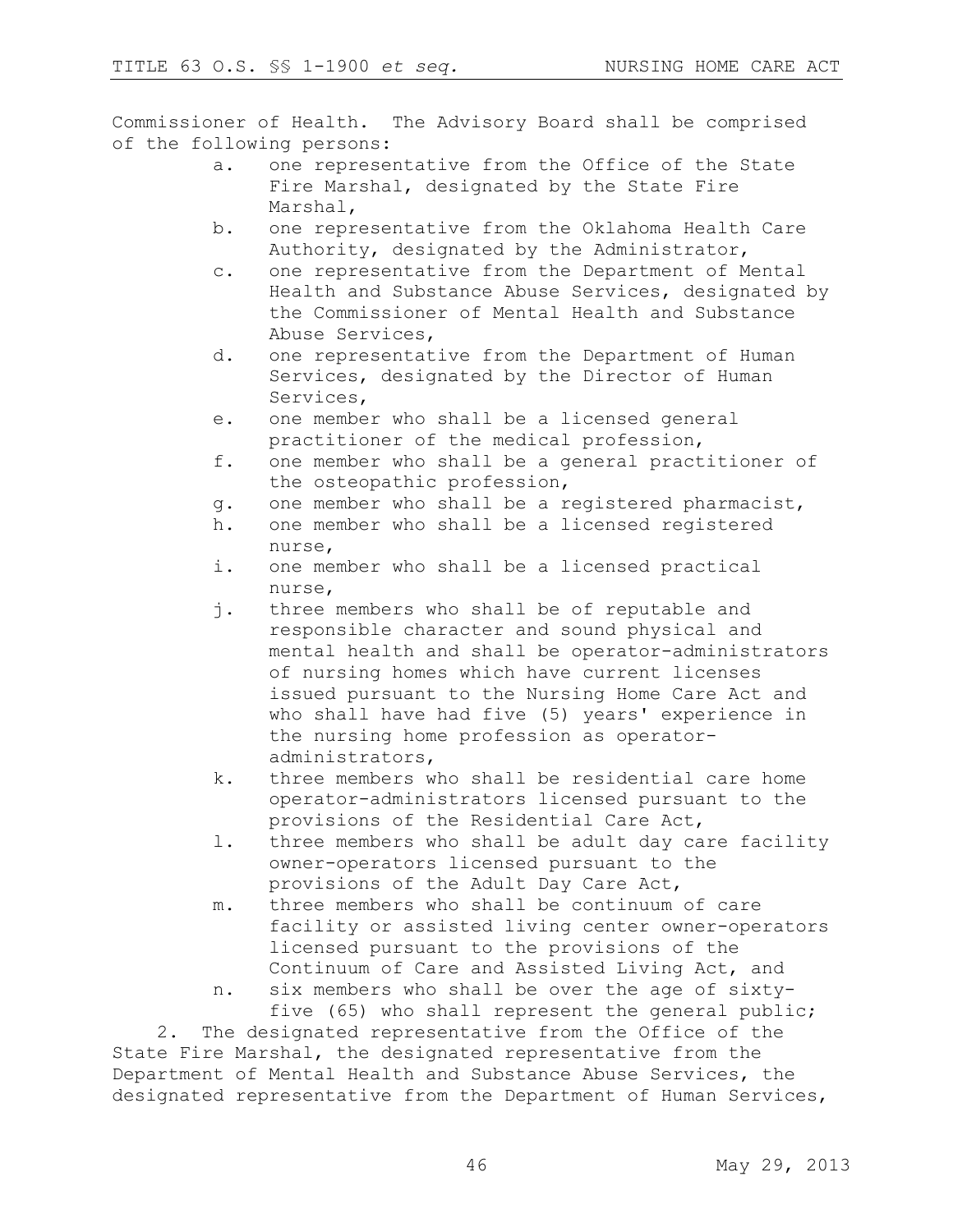and the designated representative from the State Department of Health shall serve at the pleasure of their designators;

3. The initial appointments of the Governor shall be for the following terms:

- a. the initial term of the member of the medical profession shall be for a three-year term,
- b. the initial term of the member of the osteopathic profession shall be for a three-year term,
- c. the initial term of the registered pharmacist shall be for a two-year term,
- d. the initial term of the licensed registered nurse shall be for a two-year term,
- e. the initial term of the licensed practical nurse shall be for a one-year term,
- f. of the initial terms for the twelve members who are licensed operator-administrators for facilities pursuant to the Nursing Home Care Act, residential care homes pursuant to the Residential Care Act, adult day care facilities pursuant to the Adult Day Care Act, and continuum of care facilities and assisted living centers pursuant to the Continuum of Care and Assisted Living Act, four shall be for one-year terms, four shall be for two-year terms, and four shall be for threeyear terms; provided that representatives for each of the terms shall include one individual representing facilities subject to the provisions of the Nursing Home Care Act, one individual representing residential care homes subject to the Residential Care Act, one individual representing facilities subject to the provisions of the Adult Day Care Act, and one individual representing continuum of care facilities and assisted living centers subject to the provisions of the Continuum of Care and Assisted Living Act, and
- g. the initial terms for the six members of the general public over the age of sixty-five (65) shall be for one-, two-, three-, four-, five- and six-year terms respectively.

4. After the initial designations or appointments, the designated representative from the Office of the State Fire Marshal, the designated representative of the Oklahoma Health Care Authority, the designated representative of the Department of Human Services and the designated representative of the Department of Mental Health and Substance Abuse Services shall each serve at the pleasure of their designators. All other terms shall be for a three-year period. In case of a vacancy,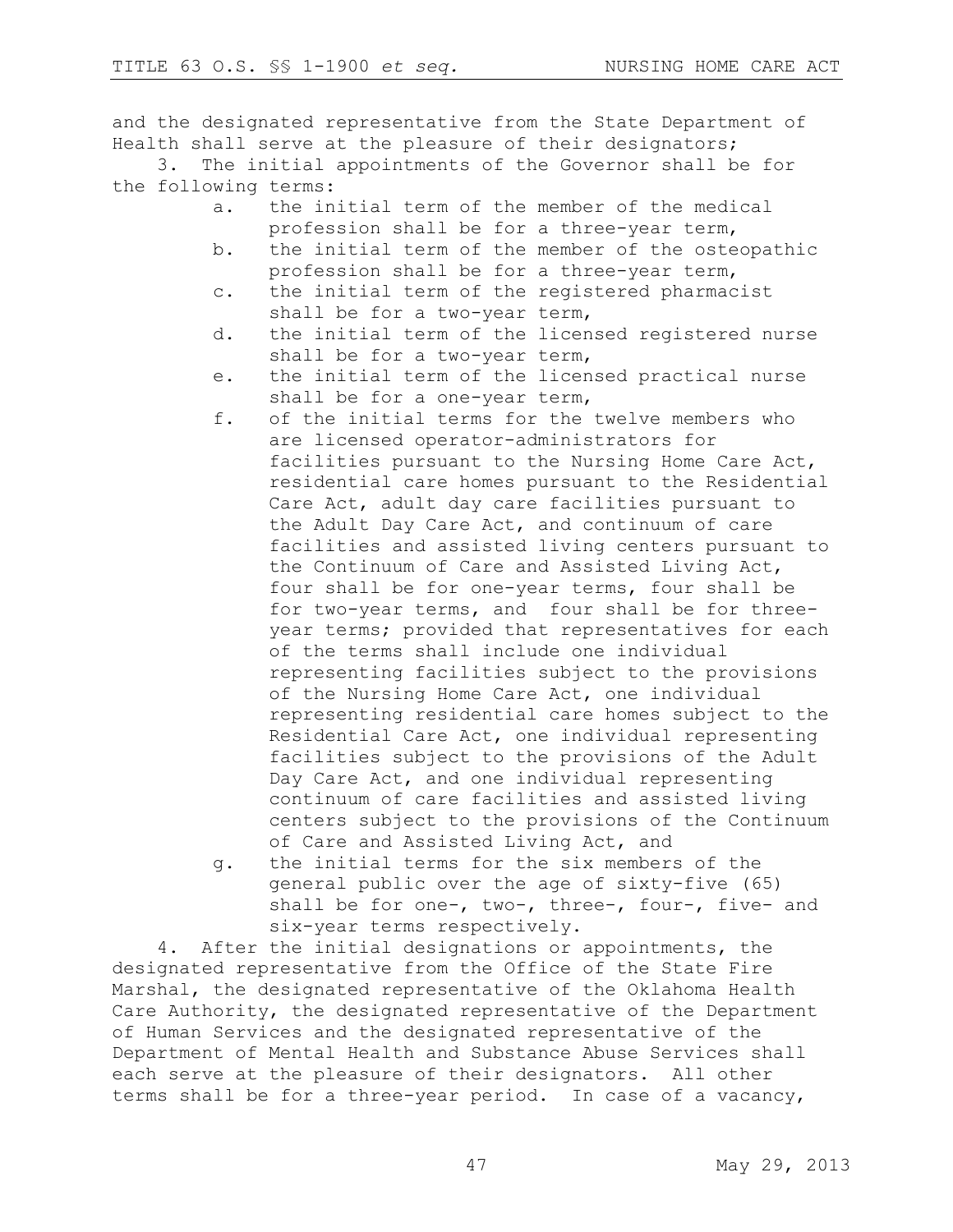the Governor shall appoint individuals to fill the remainder of the term.

B. The State Department of Health shall provide a clerical staff worker to perform designated duties of the Advisory Board. The Department shall also provide space for meetings of the Advisory Board.

C. The Advisory Board shall annually elect a chair, vicechair and secretary-treasurer, shall meet at least quarterly, and may hold such special meetings as may be necessary. The members of the Advisory Board shall be reimbursed as provided for by the State Travel Reimbursement Act.

D. The Advisory Board shall have the power and duty to:

1. Serve as an advisory body to the Department for the development and improvement of services to and care and treatment of residents of facilities subject to the provisions of the Nursing Home Care Act, homes subject to the provisions of the Residential Care Act and facilities subject to the provisions of the Adult Day Care Act;

2. Review, make recommendations regarding, and approve in its advisory capacity the system of standards developed by the Department;

3. Evaluate and review the standards, practices, and procedures of the Department regarding the administration and enforcement of the provisions of the Nursing Home Care Act, the Residential Care Act and the Adult Day Care Act, and the quality of services and care and treatment provided to residents of facilities and residential care homes and participants in adult day care centers. The Board may make recommendations to the Department as necessary and appropriate;

4. Evaluate and review financial accountability standards, policies and practices of residential care facilities regarding residents' funds for which the facility is the payee, and evaluate and review expenditures made on behalf of the resident by the facility to ensure that such funds are managed appropriately and in the best interests of the resident; and

5. Publish and distribute an annual report of its activities and any recommendations for the improvement of services and care and treatment to residents of facilities and residential care homes and participants in adult day care centers on or before January 1 of each year to the Governor, the State Commissioner of Health, the State Board of Health, the Speaker of the House of Representatives, the President Pro Tempore of the Senate, and the chief administrative officer of each agency affected by the report.

*Added by Laws 1980, c. 241, § 23, eff. Oct. 1, 1980. Amended by Laws 1984, c. 128, § 5, eff. Nov. 1, 1984; Laws 1986, c. 16, § 1, eff. July 1, 1986; Laws 1987, c. 98, § 27, emerg. eff. May*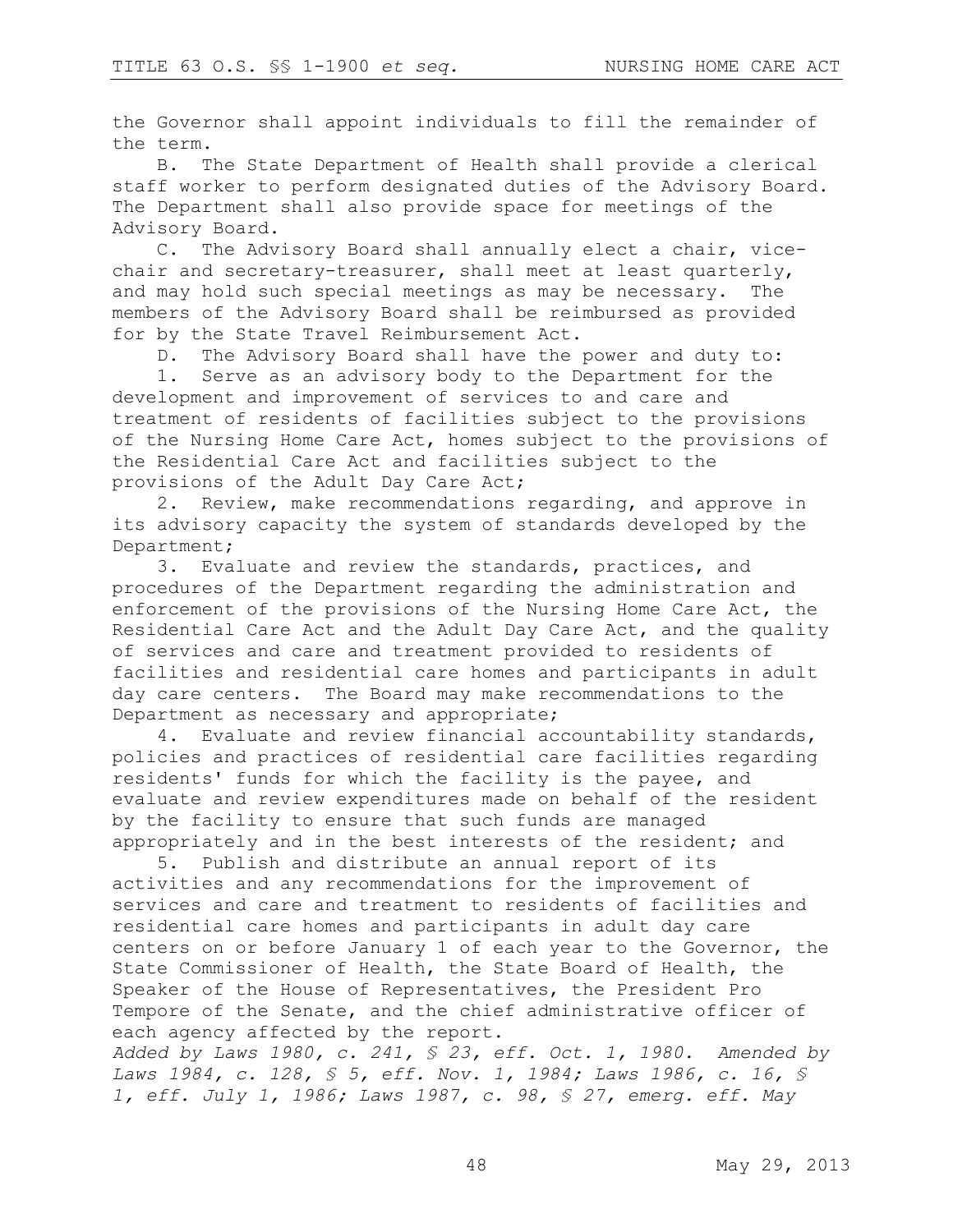*20, 1987; Laws 1989, c. 192, § 10, eff. Nov. 1, 1989; Laws 1989, c. 345, § 3, eff. Oct. 1, 1989; Laws 1990, c. 51, § 127, emerg. eff. April 9, 1990; Laws 1992, c. 109, § 1, emerg. eff. April 20, 1992; Laws 1995, c. 230, § 17, eff. July 1, 1995; Laws 1998, c. 42, § 1; Laws 2001, c. 17, § 1, eff. July 1, 2001; Laws 2004, c. 25, § 1.*

### **§63-1-1923.1. Establishment of Residents and Family State Council and Toll Free 24 Hour Hotline.**

The State Department of Health shall:

1. Establish a Residents and Family State Council which shall be composed of fifteen (15) members who are, or who have been within the last twelve (12) months, residents, family members, resident volunteer representatives or guardians of residents of nursing facilities licensed pursuant to the Nursing Home Care Act, but shall not include persons representing residents in facilities for the developmentally disabled. The Council shall annually elect a chair and vice-chair, and shall meet at least quarterly. Meetings shall be conducted in the various areas of the state with at least one meeting in each of the four quadrants of the state to allow for participation by family members and residents where possible. The members of the Council shall be reimbursed pursuant to the State Travel Reimbursement Act. The Council shall have the power and duty to advise the State Department of Health concerning the development and improvement of services to and care and treatment of residents of facilities subject to the provisions of the Nursing Home Care Act and make recommendations to the Department as necessary and appropriate. The members shall serve at the pleasure of the State Commissioner of Health; and

2. Establish a toll free, twenty-four-hour hotline for filing of complaints against facilities licensed pursuant to the provisions of the Nursing Home Care Act. *Added by Laws 1995, c. 230, § 18, eff. July 1, 1995.*

#### **§63-1-1924. Information Which May be Disclosed by Department**

The following information is subject to disclosure to the public from the Department:

1. Information submitted under Section 40 of this act except information concerning the remuneration of personnel licensed, registered or certified by the Department and monthly charges for an individual private resident;

2. Records of license and certification inspections, surveys and evaluations of facilities, other reports of inspections, surveys and evaluations of resident care, and reports concerning a facility prepared pursuant to Titles XVIII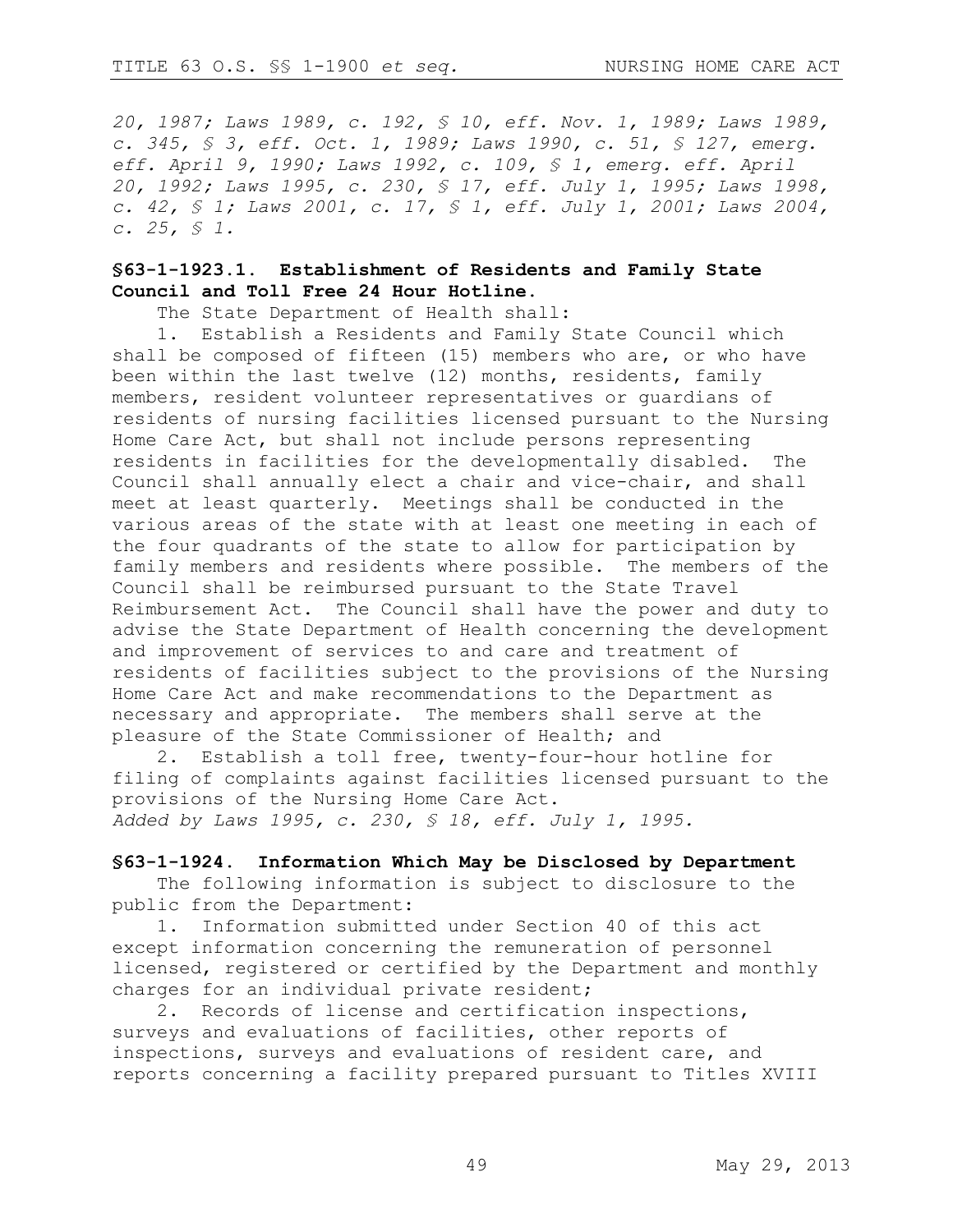and XIX of the Social Security Act, subject to the provisions of the Social Security Act; and

3. Complaints filed against a facility and complaint investigation reports, except that a complaint or complaint investigation report shall not be disclosed to a person other than the complainant or complainant's representative before it is disclosed to a facility as provided in Section 40 of this act and, further, except that a complainant or resident's name shall not be disclosed except as provided in Section 40 of this act. *Laws 1980, c. 241, § 24, eff. Oct. 1, 1980.* 

# **§63-1-1924.1. Nursing Home Personnel to Notify Clergy of Patient's Faith if Death Impending**

A. Nursing home personnel shall notify clergy of the faith of a patient, upon the impending death of the patient, when practicable.

B. The State Department of Health shall not use the provisions of subsection A of this section for any purpose relating to inspections or investigations. *Added by Laws 2008, HB 1903, c. 281, § 1, eff. November 1, 2008.*

### **§63-1-1925. Minimum Standards for Facilities**

The State Department of Health shall prescribe minimum standards for facilities. These standards shall regulate:

1. Location and construction of the facility, including plumbing, heating, lighting, ventilation, and other physical conditions which shall ensure the health, safety and comfort of residents and protection from fire hazards;

2. Number and qualifications of all personnel, including management and nursing personnel, having responsibility for any part of the care given to residents; specifically, the Department shall establish staffing ratios for facilities which shall specify the number of staff hours per resident of care that are needed for professional nursing care for various types of facilities or areas within facilities;

3. All sanitary conditions within the facility and its surroundings, including water supply, sewage disposal, food handling, and general hygiene, which shall ensure the health and comfort of residents;

4. Diet related to the needs of each resident based on sound nutritional practice and on recommendations which may be made by the physicians attending the resident;

5. Equipment essential to the health and welfare of the residents;

6. Minimum levels of supplies including, but not limited to, food and other perishables;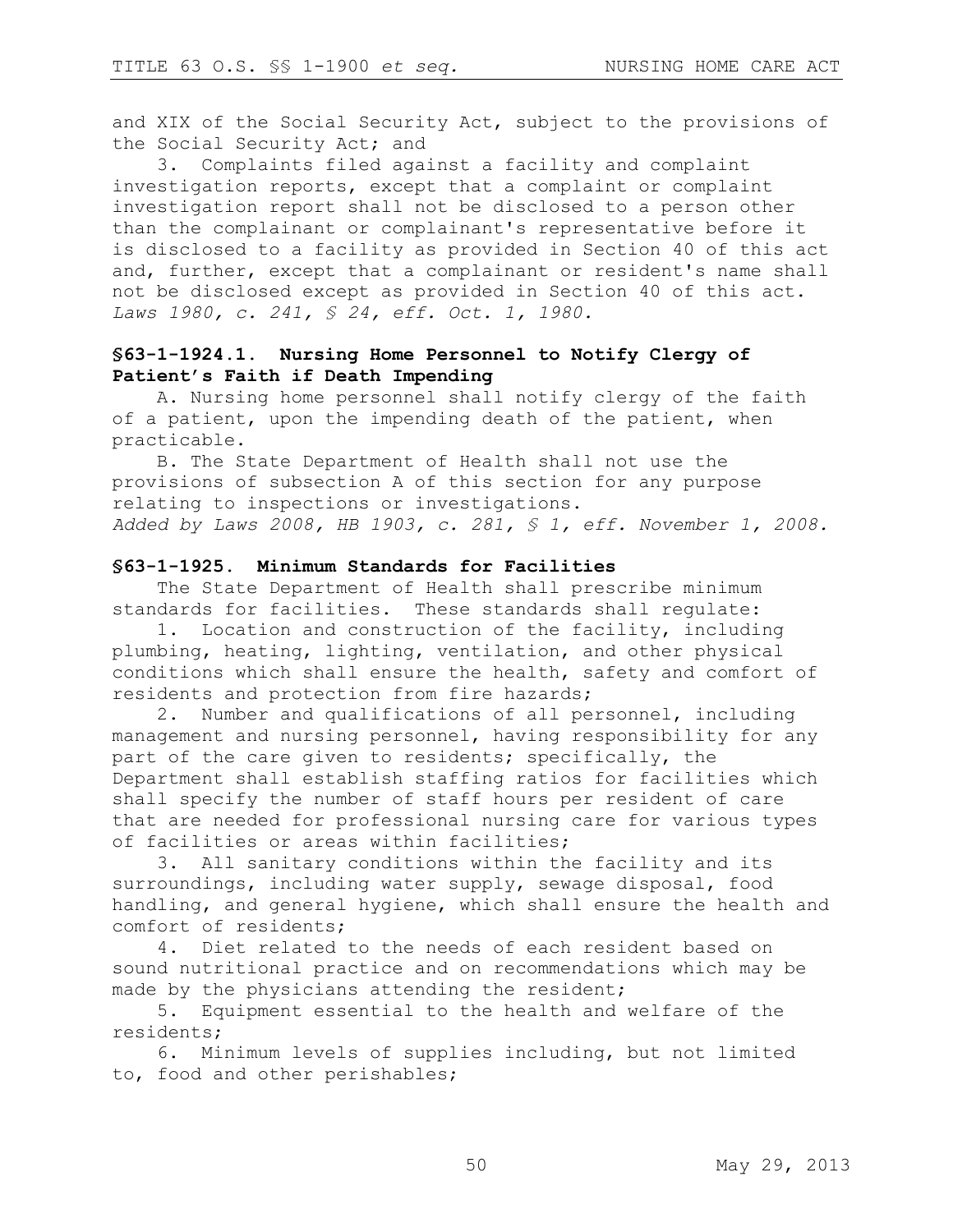7. Minimum financial solvency standards to ensure the operation of facilities; and

8. A program of rehabilitation for those residents who would benefit from such programs. *Added by Laws 1980, c. 241, § 25, eff. Oct. 1, 1980. Amended by Laws 2002, c. 230, § 9, eff. Nov. 1, 2002.*

## **§63-1-1925.1. Establishment of Rules and Regulations with Animals in Long-term Health Care Facilities**

The State Board of Health shall establish rules and regulations allowing the use of visiting or residential animals in selected long-term health care facilities in this state. Long-term health care facilities which want animals shall be required to apply to the State Department of Health for approval for residential animals. Such rules and regulations shall be established giving consideration to disease prevention, sanitation, prevention of injury to patients and animals, and other concerns deemed appropriate by the Board. *Added by Laws 1984, c. 52, § 1, eff. Nov. 1, 1984.* 

## **§63-1-1925.2. Recalculation and Reimbursement from the Nursing Facility Quality Care Fund - Report**

A. The Oklahoma Health Care Authority shall fully recalculate and reimburse nursing facilities and intermediate care facilities for the mentally retarded (ICFs/MR) from the Nursing Facility Quality of Care Fund beginning October 1, 2000, the average actual, audited costs reflected in previously submitted cost reports for the cost-reporting period that began July 1, 1998, and ended June 30, 1999, inflated by the federally published inflationary factors for the two (2) years appropriate to reflect present-day costs at the midpoint of the July 1, 2000, through June 30, 2001, rate year.

1. The recalculations provided for in this subsection shall be consistent for both nursing facilities and intermediate care facilities for the mentally retarded (ICFs/MR), and shall be calculated in the same manner as has been mutually understood by the long-term care industry and the Oklahoma Health Care Authority.

2. The recalculated reimbursement rate shall be implemented September 1, 2000.

B. 1. From September 1, 2000, through August 31, 2001, all nursing facilities subject to the Nursing Home Care Act, in addition to other state and federal requirements related to the staffing of nursing facilities, shall maintain the following minimum direct-care-staff-to-resident ratios: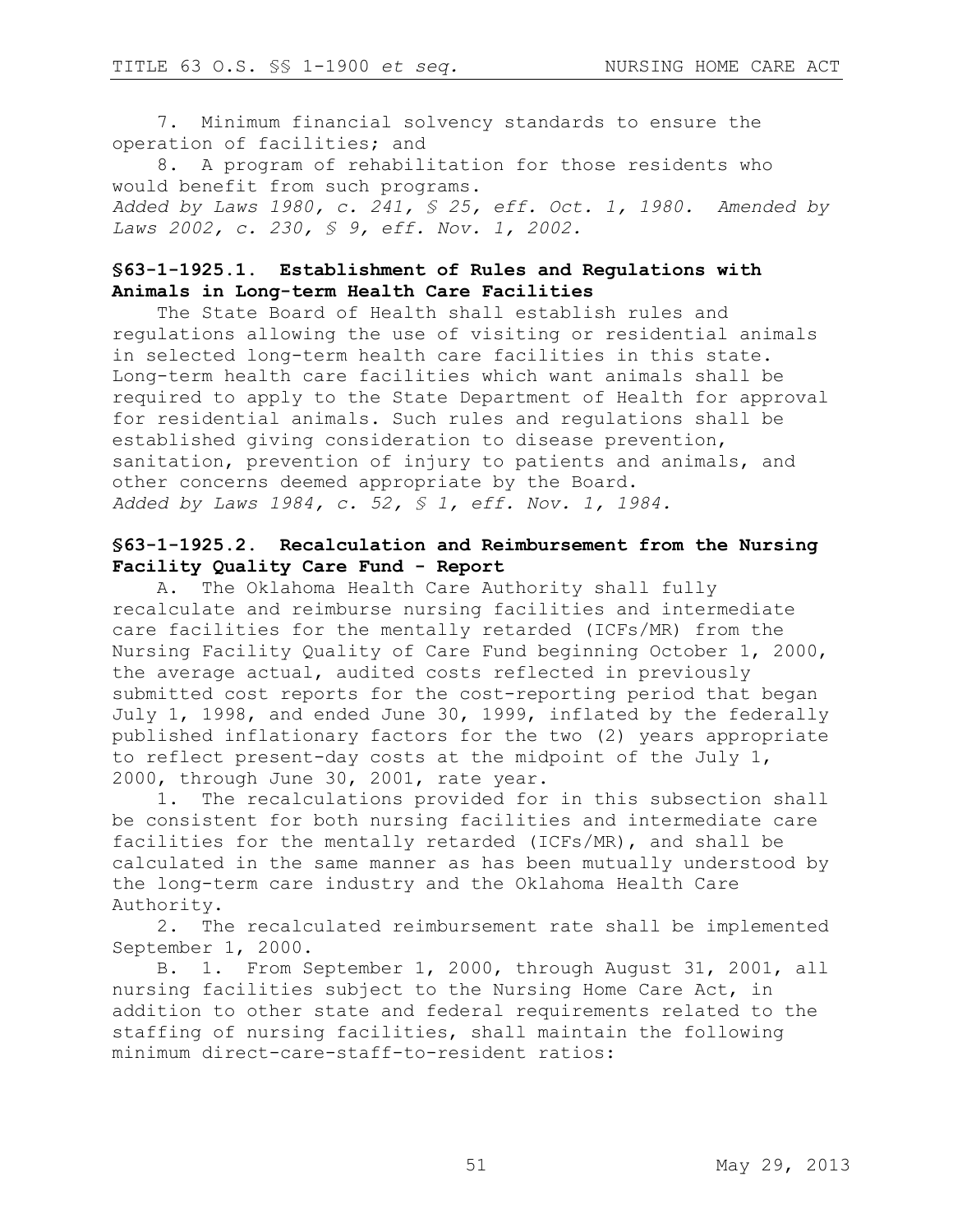- a. from 7:00 a.m. to 3:00 p.m., one direct-care staff to every eight residents, or major fraction thereof,
- b. from 3:00 p.m. to 11:00 p.m., one direct-care staff to every twelve residents, or major fraction thereof, and
- c. from 11:00 p.m. to 7:00 a.m., one direct-care staff to every seventeen residents, or major fraction thereof.

2. From September 1, 2001, through August 31, 2003, nursing facilities subject to the Nursing Home Care Act and intermediate care facilities for the mentally retarded with seventeen or more beds shall maintain, in addition to other state and federal requirements related to the staffing of nursing facilities, the following minimum direct-care-staff-to-resident ratios:

- a. from 7:00 a.m. to 3:00 p.m., one direct-care staff to every seven residents, or major fraction thereof,
- b. from 3:00 p.m. to 11:00 p.m., one direct-care staff to every ten residents, or major fraction thereof, and
- c. from 11:00 p.m. to 7:00 a.m., one direct-care staff to every seventeen residents, or major fraction thereof.

3. On and after September 1, 2003, subject to the availability of funds<sup>2</sup>, nursing facilities subject to the Nursing Home Care Act and intermediate care facilities for the mentally retarded with seventeen or more beds shall maintain, in addition to other state and federal requirements related to the staffing of nursing facilities, the following minimum direct-care-staffto-resident ratios:

- a. from 7:00 a.m. to 3:00 p.m., one direct-care staff to every six residents, or major fraction thereof,
- b. from 3:00 p.m. to 11:00 p.m., one direct-care staff to every eight residents, or major fraction thereof, and
- c. from 11:00 p.m. to 7:00 a.m., one direct-care staff to every fifteen residents, or major fraction thereof.

4. Effective immediately, facilities shall have the option of varying the starting times for the eight-hour shifts by one (1) hour before or one (1) hour after the times designated in this section without overlapping shifts.

5. a. On and after January 1, 2004, a facility that has been determined by the State Department

 $\overline{a}$ 

<sup>&</sup>lt;sup>2</sup> The Oklahoma Health Care Authority has not certified the availability of funds to implement this provision of law.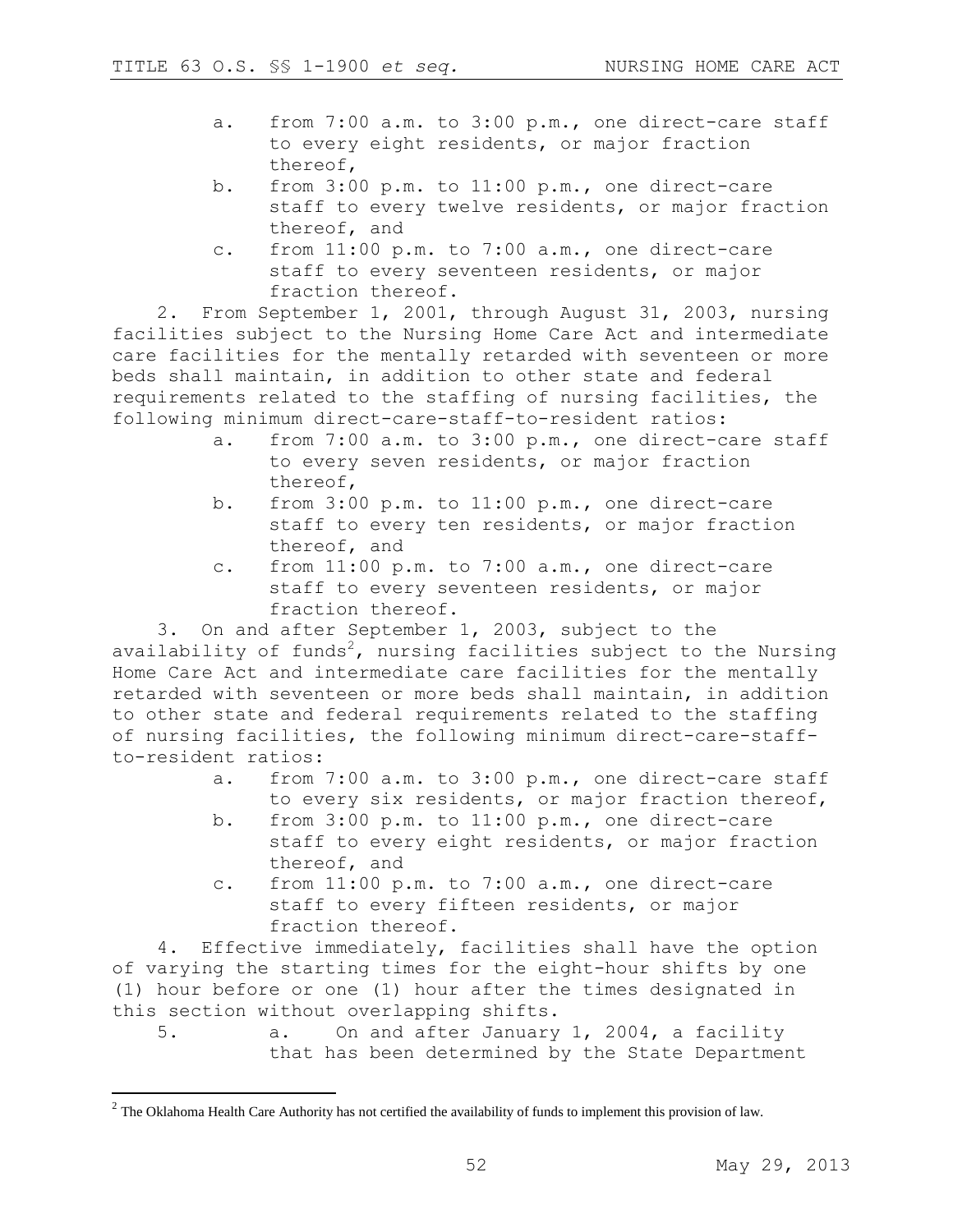of Health to have been in compliance with the provisions of paragraph 3 of this subsection since the implementation date of this subsection, may implement flexible staff scheduling; provided, however, such facility shall continue to maintain a direct-care service rate of at least two and eighty-six one-hundredths (2.86) hours of directcare service per resident per day.

- b. At no time shall direct-care staffing ratios in a facility with flexible staff-scheduling privileges fall below one direct-care staff to every sixteen residents, and at least two direct-care staff shall be on duty and awake at all times.
- c. As used in this paragraph, "flexible staffscheduling" means maintaining:
	- (1) a direct-care-staff-to-resident ratio based on overall hours of direct-care service per resident per day rate of not less than two and eighty-six one-hundredths (2.86) hours per day,
	- (2) a direct-care-staff-to-resident ratio of at least one direct-care staff person on duty to every sixteen residents at all times, and
	- (3) at least two direct-care staff persons on duty and awake at all times.

6. a. On and after January 1, 2004, the Department shall require a facility to maintain the shiftbased, staff-to-resident ratios provided in paragraph 3 of this subsection if the facility has been determined by the Department to be deficient with regard to:

- (1) the provisions of paragraph 3 of this subsection,
- (2) fraudulent reporting of staffing on the Quality of Care Report,
- (3) a complaint and/or survey investigation that has determined substandard quality of care, or
- (4) a complaint and/or survey investigation that has determined quality-of-care problems related to insufficient staffing.
- b. The Department shall require a facility described in subparagraph a of this paragraph to achieve and maintain the shift-based, staff-to-resident ratios provided in paragraph 3 of this subsection for a minimum of three (3) months before being considered eligible to implement flexible staff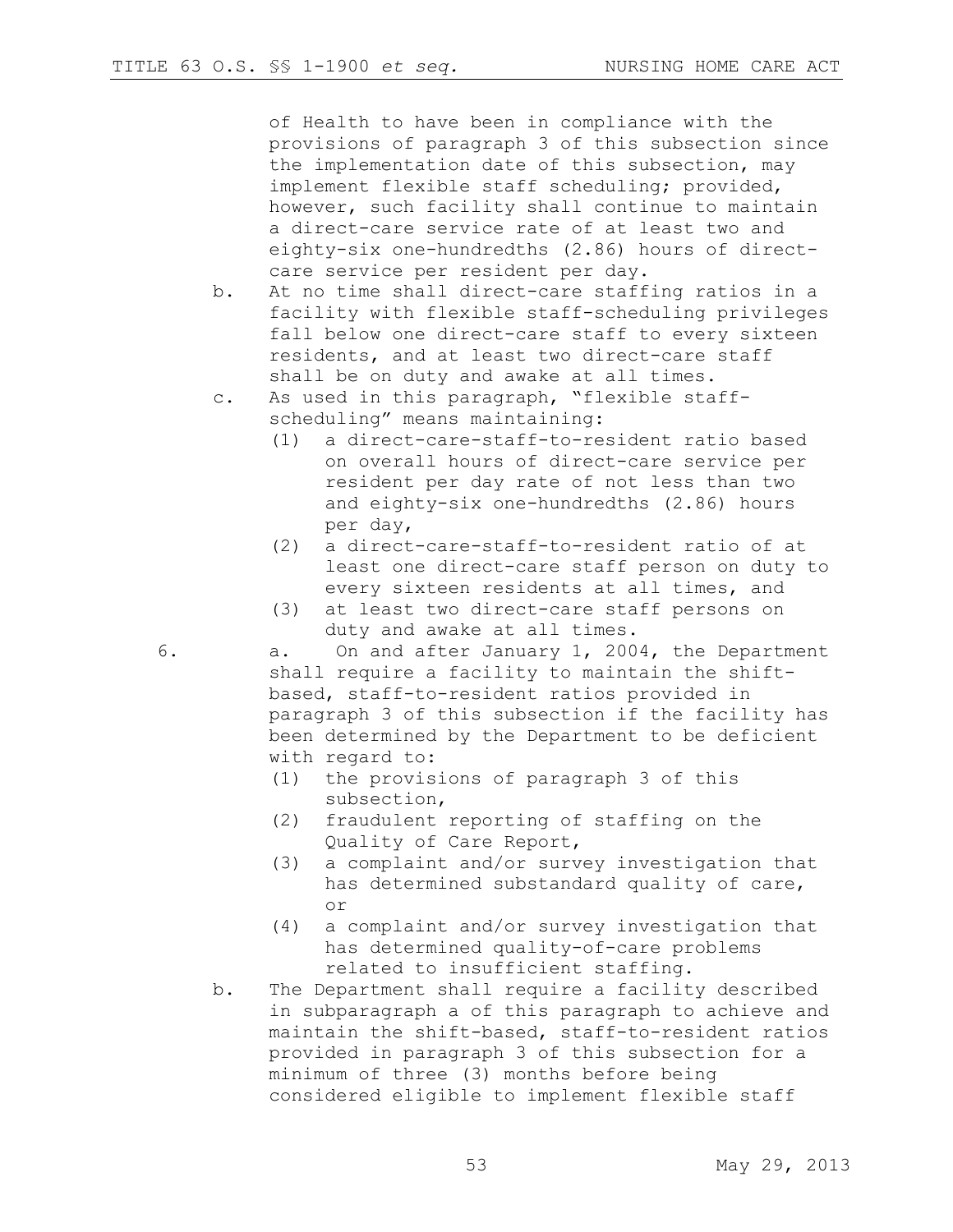scheduling as defined in subparagraph c of paragraph 5 of this subsection.

c. Upon a subsequent determination by the Department that the facility has achieved and maintained for at least three (3) months the shift-based, staffto-resident ratios described in paragraph 3 of this subsection, and has corrected any deficiency described in subparagraph a of this paragraph, the Department shall notify the facility of its eligibility to implement flexible staff-scheduling privileges.

7. a. For facilities that have been granted flexible staff-scheduling privileges, the Department shall monitor and evaluate facility compliance with the flexible staff-scheduling staffing provisions of paragraph 5 of this subsection through reviews of monthly staffing reports, results of complaint investigations and inspections.

- b. If the Department identifies any quality-of-care problems related to insufficient staffing in such facility, the Department shall issue a directed plan of correction to the facility found to be out of compliance with the provisions of this subsection.
- c. In a directed plan of correction, the Department shall require a facility described in subparagraph b of this paragraph to maintain shift-based, staff-to-resident ratios for the following periods of time:
	- (1) the first determination shall require that shift-based, staff-to-resident ratios be maintained until full compliance is achieved,
	- (2) the second determination within a two-year period shall require that shift-based, staffto-resident ratios be maintained for a minimum period of six (6) months, and
	- (3) the third determination within a two-year period shall require that shift-based, staffto-resident ratios be maintained for a minimum period of twelve (12) months.

C. Effective September 1, 2002, facilities shall post the names and titles of direct-care staff on duty each day in a conspicuous place, including the name and title of the supervising nurse.

D. The State Board of Health shall promulgate rules prescribing staffing requirements for intermediate care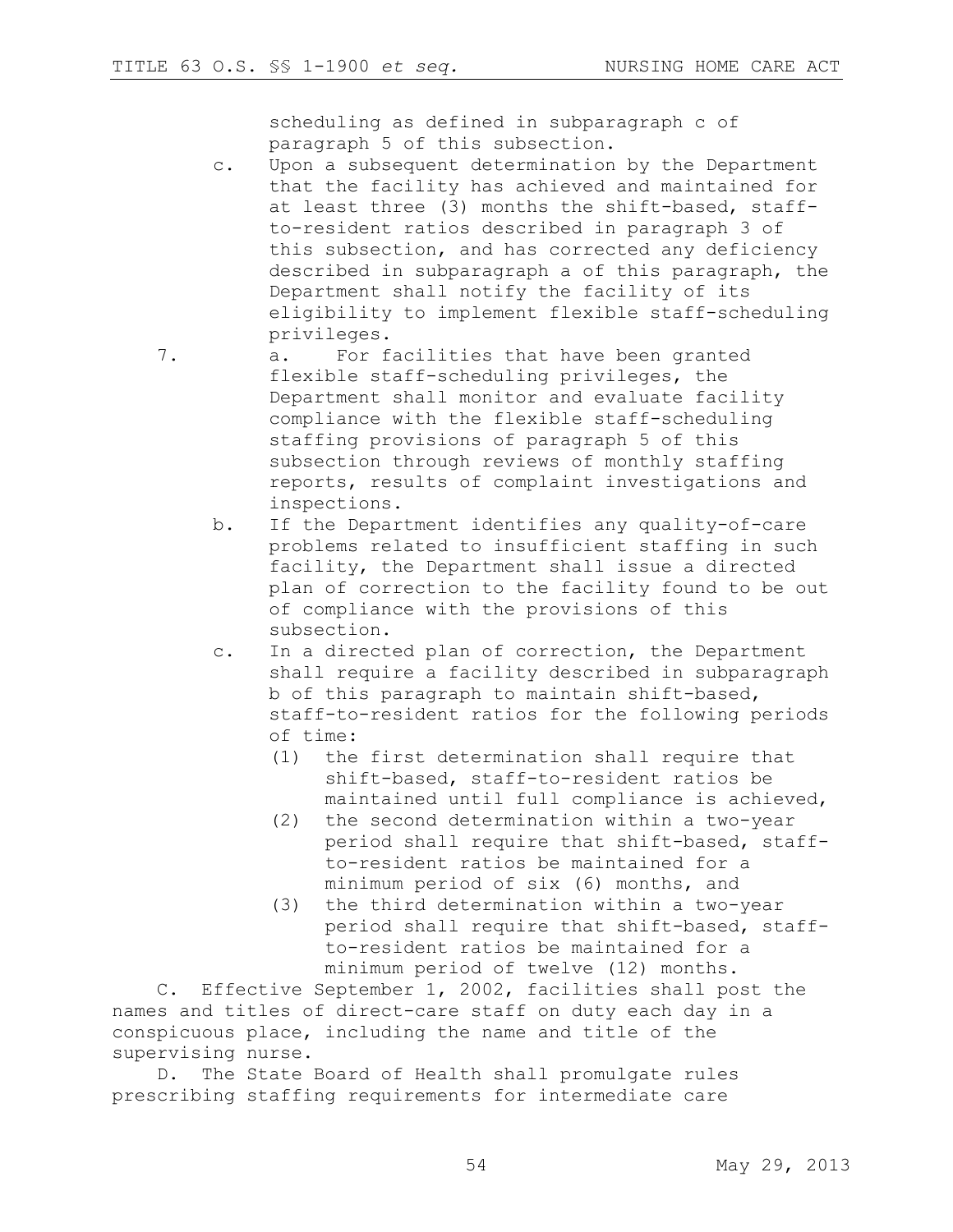facilities for the mentally retarded serving six or fewer clients and for intermediate care facilities for the mentally retarded serving sixteen or fewer clients.

E. Facilities shall have the right to appeal and to the informal dispute resolution process with regard to penalties and sanctions imposed due to staffing noncompliance.

F. 1. When the state Medicaid program reimbursement rate reflects the sum of Ninety-four Dollars and eleven cents (\$94.11), plus the increases in actual audited costs over and above the actual audited costs reflected in the cost reports submitted for the most current cost-reporting period and the costs estimated by the Oklahoma Health Care Authority to increase the direct-care, flexible staff-scheduling staffing level from two and eighty-six one-hundredths (2.86) hours per day per occupied bed to three and two-tenths (3.2) hours per day per occupied bed, all nursing facilities subject to the provisions of the Nursing Home Care Act and intermediate care facilities for the mentally retarded with seventeen or more beds, in addition to other state and federal requirements related to the staffing of nursing facilities, shall maintain direct-care, flexible staff-scheduling staffing levels based on an overall three and two-tenths (3.2) hours per day per occupied bed.

2. When the state Medicaid program reimbursement rate reflects the sum of Ninety-four Dollars and eleven cents (\$94.11), plus the increases in actual audited costs over and above the actual audited costs reflected in the cost reports submitted for the most current cost-reporting period and the costs estimated by the Oklahoma Health Care Authority to increase the direct-care flexible staff-scheduling staffing level from three and two-tenths (3.2) hours per day per occupied bed to three and eight-tenths (3.8) hours per day per occupied bed, all nursing facilities subject to the provisions of the Nursing Home Care Act and intermediate care facilities for the mentally retarded with seventeen or more beds, in addition to other state and federal requirements related to the staffing of nursing facilities, shall maintain direct-care, flexible staffscheduling staffing levels based on an overall three and eighttenths (3.8) hours per day per occupied bed.

3. When the state Medicaid program reimbursement rate reflects the sum of Ninety-four Dollars and eleven cents (\$94.11), plus the increases in actual audited costs over and above the actual audited costs reflected in the cost reports submitted for the most current cost-reporting period and the costs estimated by the Oklahoma Health Care Authority to increase the direct-care, flexible staff-scheduling staffing level from three and eight-tenths (3.8) hours per day per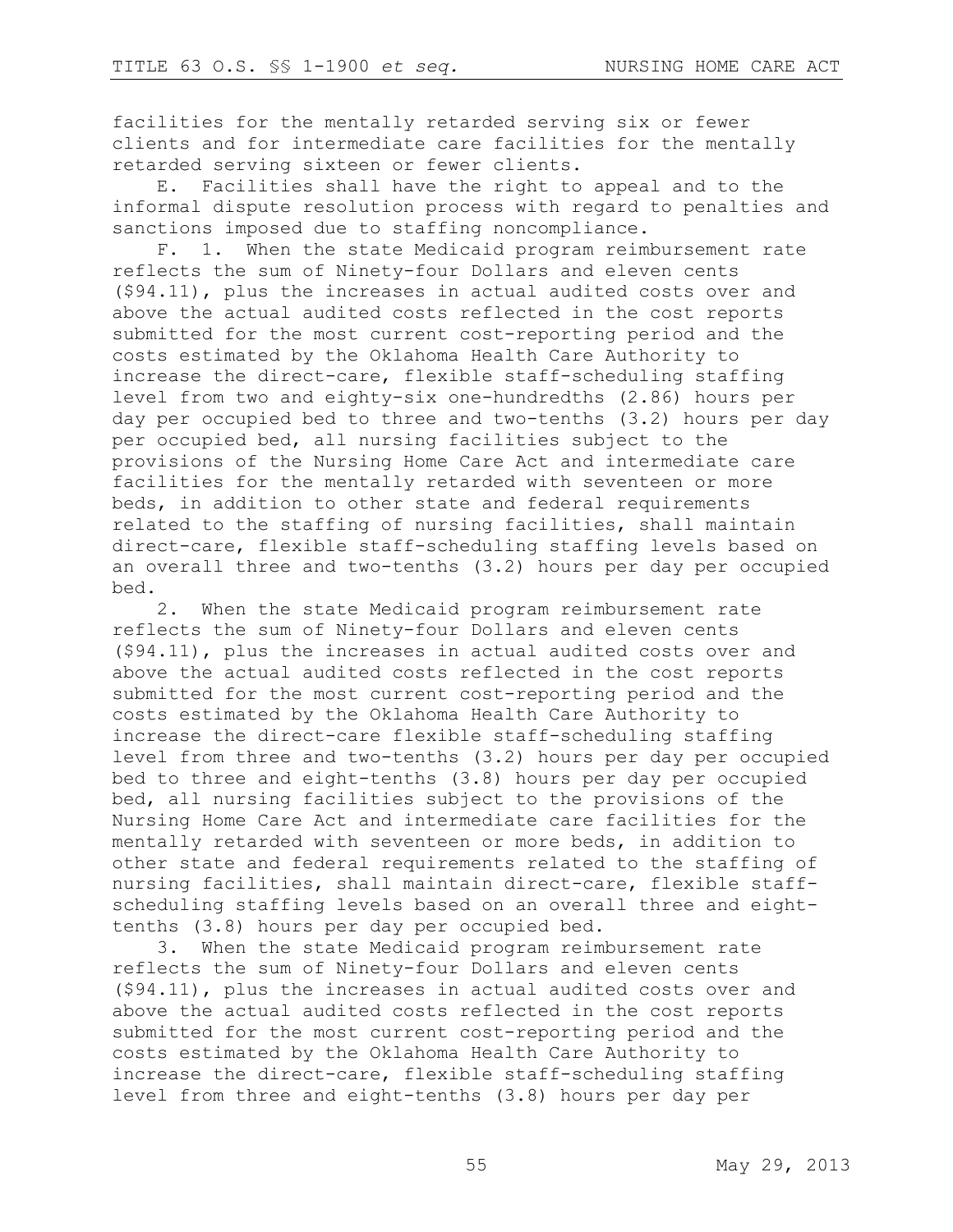occupied bed to four and one-tenth (4.1) hours per day per occupied bed, all nursing facilities subject to the provisions of the Nursing Home Care Act and intermediate care facilities for the mentally retarded with seventeen or more beds, in addition to other state and federal requirements related to the staffing of nursing facilities, shall maintain direct-care, flexible staff-scheduling staffing levels based on an overall four and one-tenth (4.1) hours per day per occupied bed.

4. The Board shall promulgate rules for shift-based, staffto-resident ratios for noncompliant facilities denoting the incremental increases reflected in direct-care, flexible staffscheduling staffing levels.

5. In the event that the state Medicaid program reimbursement rate for facilities subject to the Nursing Home Care Act, and intermediate care facilities for the mentally retarded having seventeen or more beds is reduced below actual audited costs, the requirements for staffing ratio levels shall be adjusted to the appropriate levels provided in paragraphs 1 through 4 of this subsection.

G. For purposes of this subsection:

1. "Direct-care staff" means any nursing or therapy staff who provides direct, hands-on care to residents in a nursing facility; and

2. Prior to September 1, 2003, activity and social services staff who are not providing direct, hands-on care to residents may be included in the direct-care-staff-to-resident ratio in any shift. On and after September 1, 2003, such persons shall not be included in the direct-care-staff-to-resident ratio.

H. 1. The Oklahoma Health Care Authority shall require all nursing facilities subject to the provisions of the Nursing Home Care Act and intermediate care facilities for the mentally retarded with seventeen or more beds to submit a monthly report on staffing ratios on a form that the Authority shall develop.

2. The report shall document the extent to which such facilities are meeting or are failing to meet the minimum direct-care-staff-to-resident ratios specified by this section. Such report shall be available to the public upon request.

3. The Authority may assess administrative penalties for the failure of any facility to submit the report as required by the Authority. Provided, however:

- a. administrative penalties shall not accrue until the Authority notifies the facility in writing that the report was not timely submitted as required, and
- b. a minimum of a one-day penalty shall be assessed in all instances.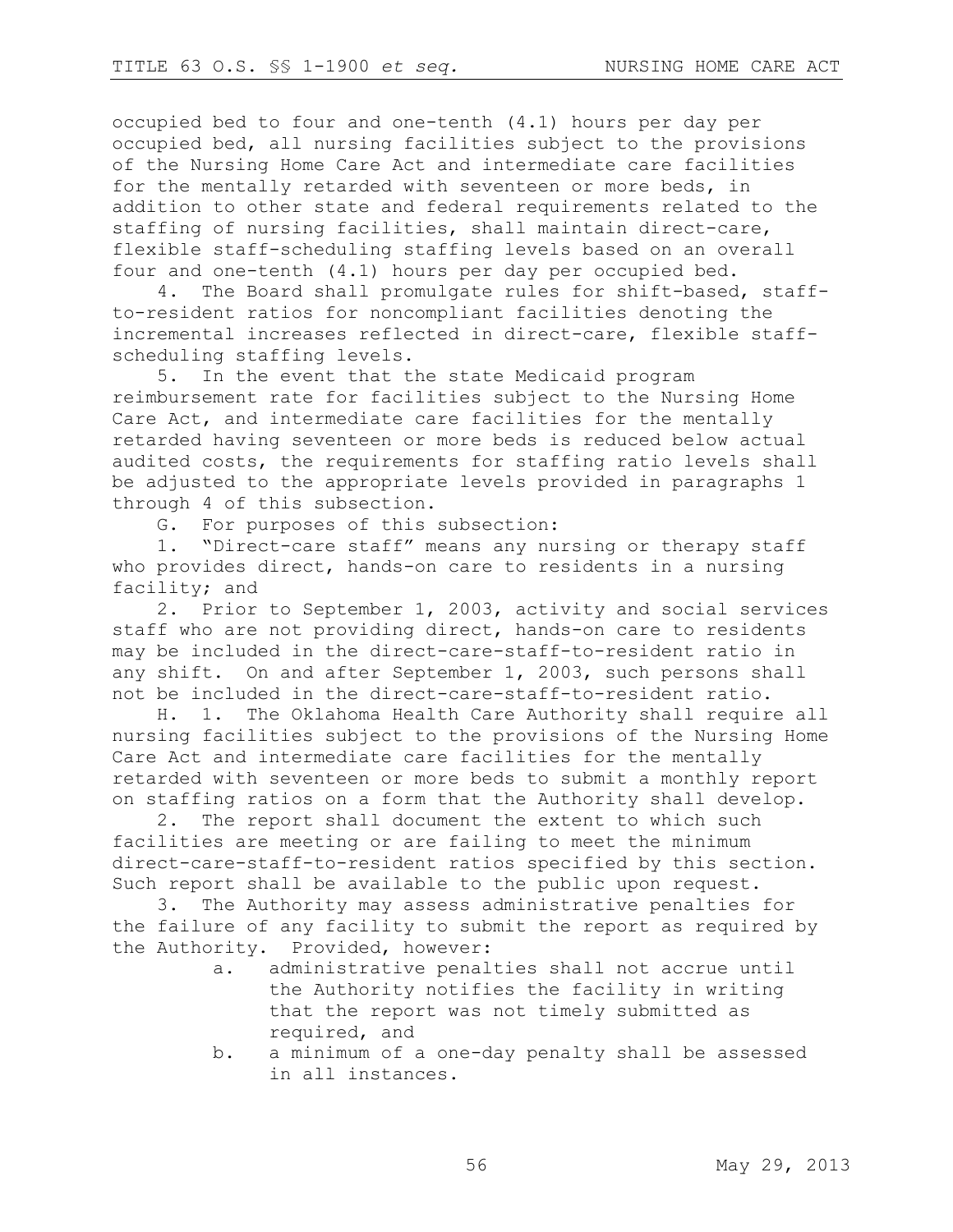4. Administrative penalties shall not be assessed for computational errors made in preparing the report.

5. Monies collected from administrative penalties shall be deposited in the Nursing Facility Quality of Care Fund and utilized for the purposes specified in the Oklahoma Healthcare Initiative Act.

I. 1. All entities regulated by this state that provide long-term care services shall utilize a single assessment tool to determine client services needs. The tool shall be developed by the Oklahoma Health Care Authority in consultation with the State Department of Health.

2. a. The Oklahoma Nursing Facility Funding Advisory Committee is hereby created and shall consist of the following:

- (1) four members selected by the Oklahoma Association of Health Care Providers,
- (2) three members selected by the Oklahoma Association of Homes and Services for the Aging, and
- (3) two members selected by the State Council on Aging.

The Chair shall be elected by the committee. No state employees may be appointed to serve.

b. The purpose of the advisory committee will be to develop a new methodology for calculating state Medicaid program reimbursements to nursing facilities by implementing facility-specific rates based on expenditures relating to direct care staffing. No nursing home will receive less than the current rate at the time of implementation of facility-specific rates pursuant to this subparagraph.

c. The advisory committee shall be staffed and advised by the Oklahoma Health Care Authority.

d. The new methodology will be submitted for approval to the Board of the Oklahoma Health Care Authority by January 15, 2005, and shall be finalized by July 1, 2005. The new methodology will apply only to new funds that become available for Medicaid nursing facility reimbursement after the methodology of this paragraph has been finalized. Existing funds paid to nursing homes will not be subject to the methodology of this paragraph. The methodology as outlined in this paragraph will only be applied to any new funding for nursing facilities appropriated above and beyond the funding amounts effective on January 15, 2005.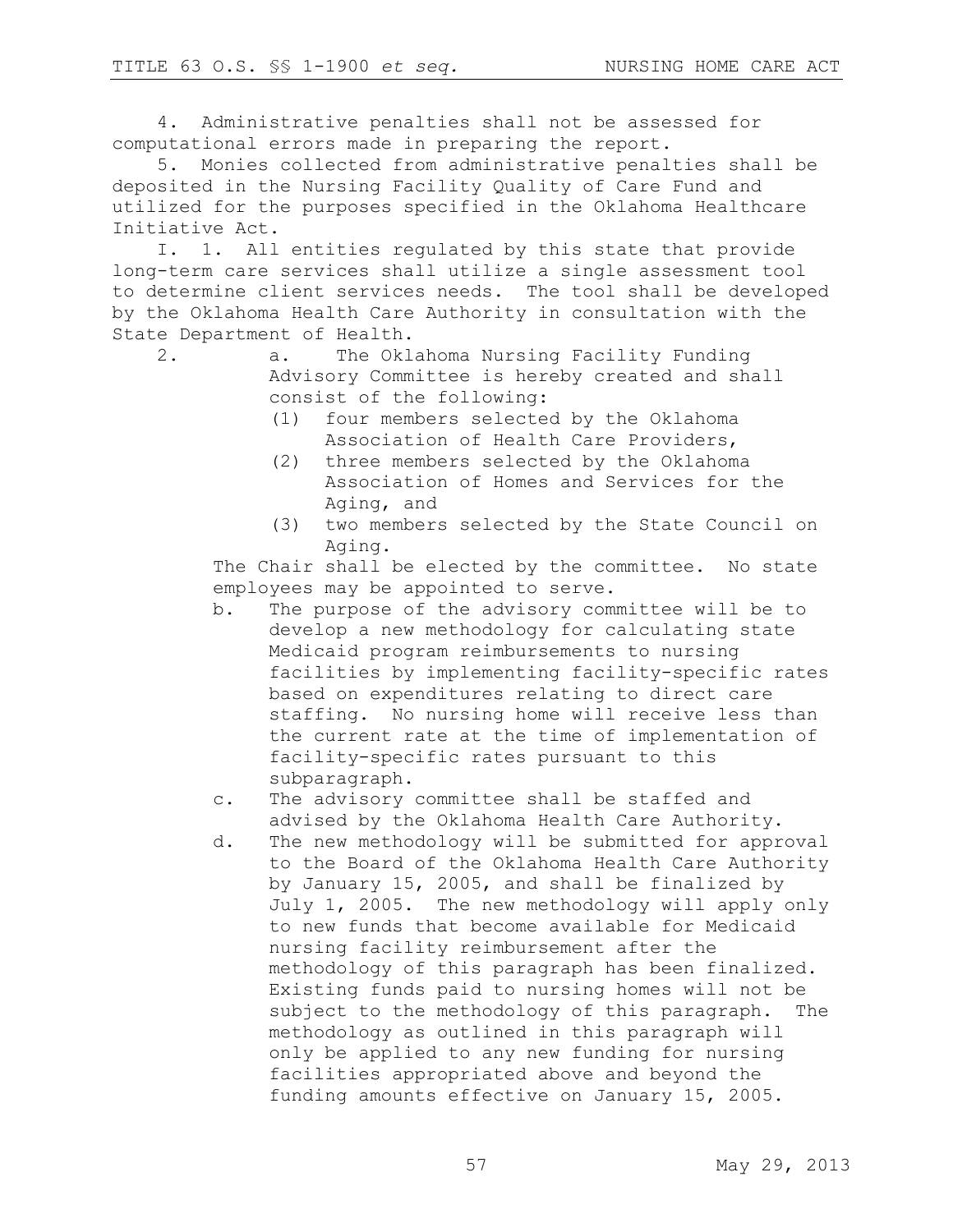- e. The new methodology shall divide the payment into two components:
	- (1) direct care which includes allowable costs for registered nurses, licensed practical nurses, certified medication aides and certified nurse aides. The direct care component of the rate shall be a facilityspecific rate, directly related to each facility's actual expenditures on direct care, and
	- (2) other costs.
- f. The Oklahoma Health Care Authority, in calculating the base year prospective direct care rate component, shall use the following criteria:
	- (1) to construct an array of facility per diem allowable expenditures on direct care, the Authority shall use the most recent data available. The limit on this array shall be no less than the ninetieth percentile,
	- (2) each facility's direct care base-year component of the rate shall be the lesser of the facility's allowable expenditures on direct care or the limit,
	- (3) other rate components shall be determined by the Oklahoma Nursing Facility Funding Advisory Committee in accordance with federal regulations and requirements, and
	- (4) rate components in divisions (2) and (3) of this subparagraph shall be re-based and adjusted for inflation when additional funds are made available.

3. The Department of Human Services shall expand its statewide toll-free, Senior-Info Line for senior citizen services to include assistance with or information on long-term care services in this state.

4. The Oklahoma Health Care Authority shall develop a nursing facility cost-reporting system that reflects the most current costs experienced by nursing and specialized facilities. The Oklahoma Health Care Authority shall utilize the most current cost report data to estimate costs in determining daily per diem rates.

J. 1. When the state Medicaid program reimbursement rate reflects the sum of Ninety-four Dollars and eleven cents (\$94.11), plus the increases in actual audited costs, over and above the actual audited costs reflected in the cost reports submitted for the most current cost-reporting period, and the direct-care, flexible staff-scheduling staffing level has been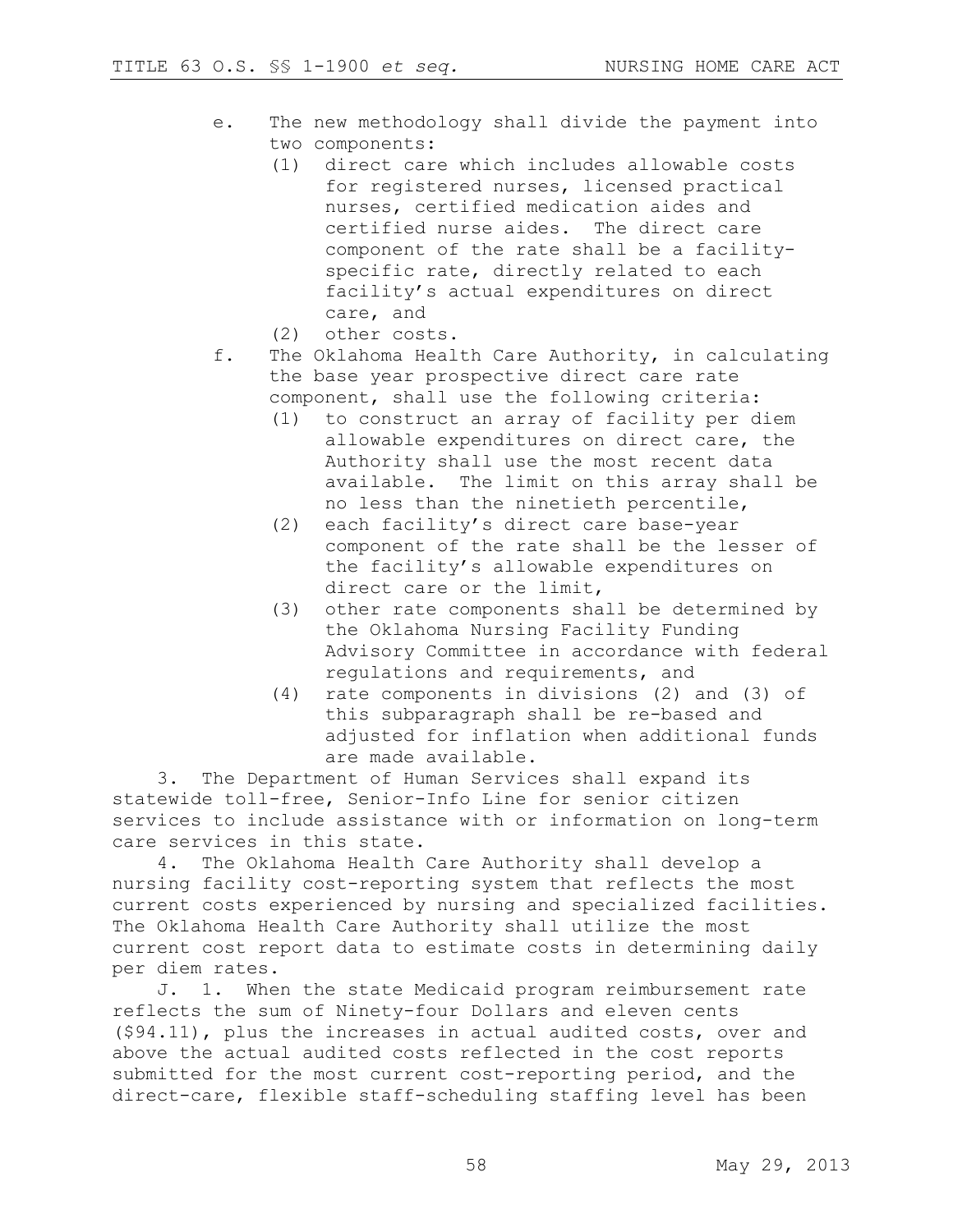prospectively funding at four and one-tenth (4.1) hours per day per occupied bed, the Authority may apportion funds for the implementation of the provisions of this section.

2. The Authority shall make application to the United States Centers for Medicare and Medicaid Service for a waiver of the uniform requirement on health-care-related taxes as permitted by Section 433.72 of 42 C.F.R.

3. Upon approval of the waiver, the Authority shall develop a program to implement the provisions of the waiver as it relates to all nursing facilities.

*Added by Laws 2000, c. 340, § 4, eff. July 1, 2000. Amended by Laws 2001, c. 428, § 7, emerg. eff. June 5, 2001; Laws 2002, c. 22, § 22, emerg. eff. March 8, 2002; Laws 2002, c. 470, § 1, eff. July 1, 2002; Laws 2004, c. 294, § 1, emerg. eff. May 11, 2004; Laws 2005, c. 216, § 1, eff. Nov. 1, 2005.*

**§63-1-1925.3. Repealed by Laws 2002, HB 2328, c. 112, § 10, eff. December 31, 2002**

## **§63-1-1925.4. Duty to Prepare Emergency Evacuation Plan - Duty of Facility to Disclose Lack of Written Disaster Plan or Emergency Power Generator**

A. Upon admittance into the facility, nursing facilities and specialized facilities that do not have emergency power generators available or a written disaster plan on file during an emergency situation shall provide a written disclosure to any resident or resident's caregiver stating that the facility does not have either a generator available or a written disaster plan on file during an emergency situation.

B. All nursing facilities, assisted living centers, residential care homes and specialized facilities shall have an emergency evacuation plan in place. Such plan shall be coordinated and on file at the local emergency management agency. Such plan shall also be filed with the State Department of Health.

C. For purposes of this section, "assisted living center" shall have the same meaning as specified in Section 1-890.2 of Title 63 of the Oklahoma Statutes, and "nursing facility", "residential care home" and "specialized facility" shall have the same meaning as specified in Section 1-1902 of Title 63 of the Oklahoma Statutes.

D. The State Board of Health may promulgate rules as necessary to implement the provisions of this section, including, but not limited to, requirements for disclosure and enforcement.

*Added by Laws 2012, SB 1401, c. 265, § 1, eff. November 1, 2012.*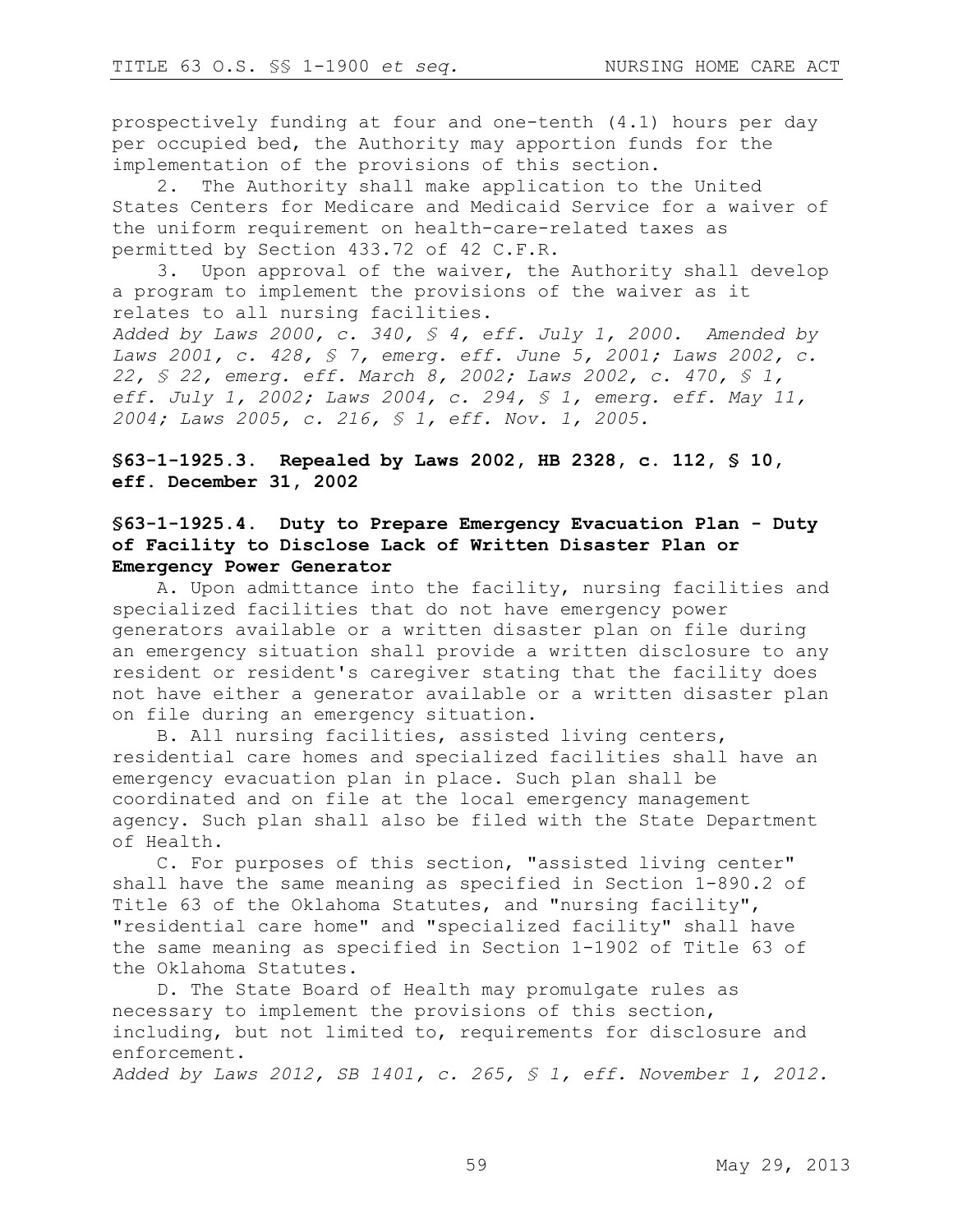# **§63-1-1926. Involuntary Transfer or Discharge of Resident - Grounds**

A facility shall not involuntarily transfer or discharge a resident except for medical reasons, for the resident's safety or for the safety of other residents, or for nonpayment for the resident's stay, unless limited by the Federal Social Security Act.

*Laws 1980, c. 241, § 26, eff. Oct. 1, 1980.* 

# **§63-1-1927. Notice of Involuntary Transfer or Discharge**

Involuntary transfer or discharge of a resident from a facility shall be preceded by a minimum written notice of ten (10) days. The ten day requirement shall notapply in any of the following instances:

1. When an emergency transfer or discharge is mandated by the resident's health care needs and is in accordance with the written orders and medical justification of the attending physician; or

2. When the transfer or discharge is necessary for the physical safety of other residents as documented in the clinical record.

*Laws 1980, c. 241, § 27, eff. Oct. 1, 1980.*

### **§63-1-1928. Rules and Regulations for Transfer of Residents by Facility**

The Department shall develop reasonable rules and regulations that establish appropriate criteria for the transfer of residents initiated by a facility or a residential care home, including notice and hearings if the resident is aggrieved by the decision. The primary purpose and emphasis of the departmental rules and regulations shall be the preservation of the health, welfare, and safety of the residents.

The process of developing these rules and regulations shall include the consideration of advice and comments from the Long-Term Care Facility Advisory Board, representatives of nursing homes, residential care homes, and representatives of statewide organizations for the elderly. *Amended by Laws 1984, c. 128, § 6, eff. Nov. 1, 1984; Laws 1987,* 

*c. 98, § 28, emerg. eff. May 20, 1987.* 

### **§63-1-1929. Rules and Regulations for Transfer of Resident by Department**

The Department shall develop reasonable rules and regulations that establish appropriate criteria for the transfer of residents initiated by the Department in emergency situations, including notice and hearings if the resident is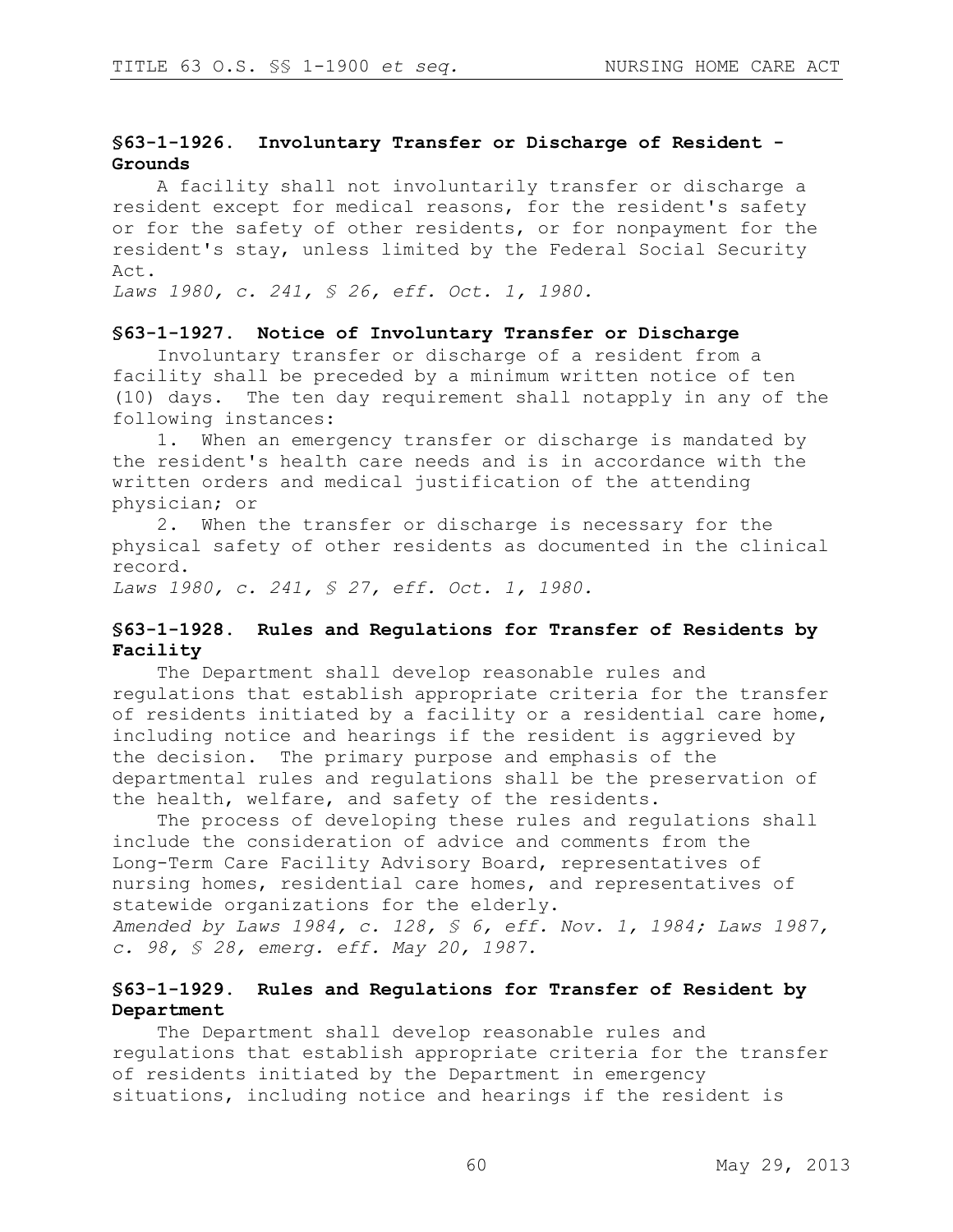aggrieved by the decision. The primary purpose and emphasis of the departmental rules and regulations shall be the preservation of the health, welfare, and safety of the residents. In addition, the Department of Human Services shall cooperate with the Health Department and the Department of Mental Health and Substance Abuse Services to provide assistance in relocation of residents, to provide casework services, and in other ways to minimize the impact of the transfer on the residents.

In the development of these rules and regulations, the Department shall consider advice and comments from the Long-Term Care Facility Advisory Board, representatives of the nursing home residential care home industries, and representatives of statewide organizations for the elderly.

*Amended by Laws 1984, c. 128, § 7, eff. Nov. 1, 1984; Laws 1987, c. 98, § 29, emerg. eff. May 20, 1987; Laws 1990, c. 51, § 128, emerg. eff. April 9, 1990.*

### **§63-1-1930. Voluntary Closing of Facility - Notice - Alternative Placement of Residents - Relocation Assistance**

Any owner of a facility licensed under this act shall give ninety (90) days' notice prior to voluntarily closing a facility or closing any part of a facility, or prior to closing any part of a facility if closing such part will require the transfer or discharge of more than ten percent (10%) of the residents. Such notice shall be given to the Department, to any resident who must be transferred or discharged, to the resident's representative, and to a member of the resident's family, where practicable. Notice shall state the proposed date of closing and the reason for closing. The facility shall offer to assist the resident in securing an alternative placement and shall advise the resident on available alternatives. Where the resident is unable to choose an alternative placement and is not under guardianship, the Department shall be notified of the need for relocation assistance. The facility shall comply with all applicable laws and regulations until the date of closing, including those related to transfer or discharge of residents. The Department may place a relocation team in the facility if needed. Also, the Department may promulgate rules and regulations that establish criteria for the acceleration of the notice requirement if extraordinary circumstances warrant it. *Laws 1980, c. 241, § 30, eff. Oct. 1, 1980.* 

### **§63-1-1930.1. Written Notification to the State Department of Health on the Occurrence of Certain Events**

A. The owner of a nursing facility shall notify the State Department of Health within twenty-four (24) hours of the occurrence of any of the events specified in subsection B of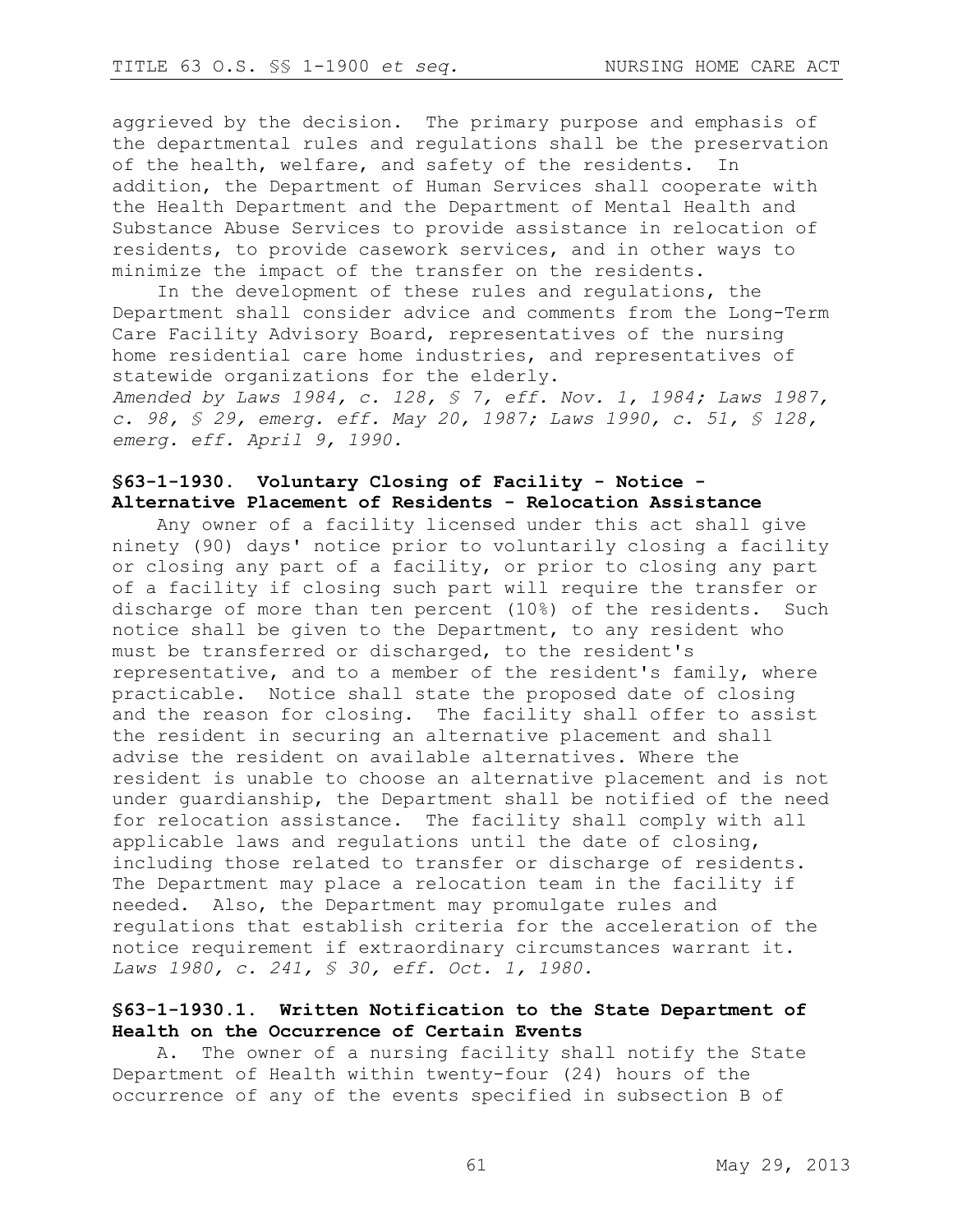this section. Such notification may be in written form. When initial notification to the Department is made by telephone or telephone facsimile, it shall be followed by a written confirmation within five (5) calendar days.

B. The occurrence of any of the following events shall require notification pursuant to the provisions of subsection A of this section:

1. The owner of a facility receives notice that a judgment or tax lien has been levied against the facility or any of the assets of the facility or the licensee;

2. A financial institution refuses to honor a check or other instrument issued by the owner, operator or manager to its employees for a regular payroll;

3. The supplies, including food items and other perishables, on hand in the facility fall below the minimum specified in the Nursing Home Care Act or rules promulgated thereto by the State Board of Health;

4. The owner, operator or manager fails to make timely payment of any tax of any governmental agency;

5. The filing of a bankruptcy petition under Title 7 or Title 11 of the United States Code or any other laws of the United States, by any person or entity with a controlling interest in the facility;

6. The appointment of a trustee by the bankruptcy court; and

7. The filing of a petition in any jurisdiction by any person seeking appointment of a receiver for the facility. *Added by Laws 2002, HB2604 c. 230, § 10, eff. Nov. 1, 2002. Amended by Laws 2003, HB1442 c. 429, § 1, emerg. eff. June 6, 2003.*

# **§63-1-1930.2. Duty of State Commissioner of Health to Protect Residents Under Certain Conditions; Court Petition, Hearings, Receivership**

A. Whenever a determination is made that one of the following conditions exists, the State Commissioner of Health shall take whatever steps necessary to protect the health, welfare and safety of the residents including, if necessary, petitioning the court to place the facility under the control of a receiver to ensure that the residents receive adequate care:

1. The facility is operating without a license;

2. The State Department of Health has suspended, revoked or refused to renew the existing license of the facility;

3. The facility is closing or has informed the Department that it intends to close and adequate arrangements for relocation of residents have not been made at least thirty (30) days prior to closure;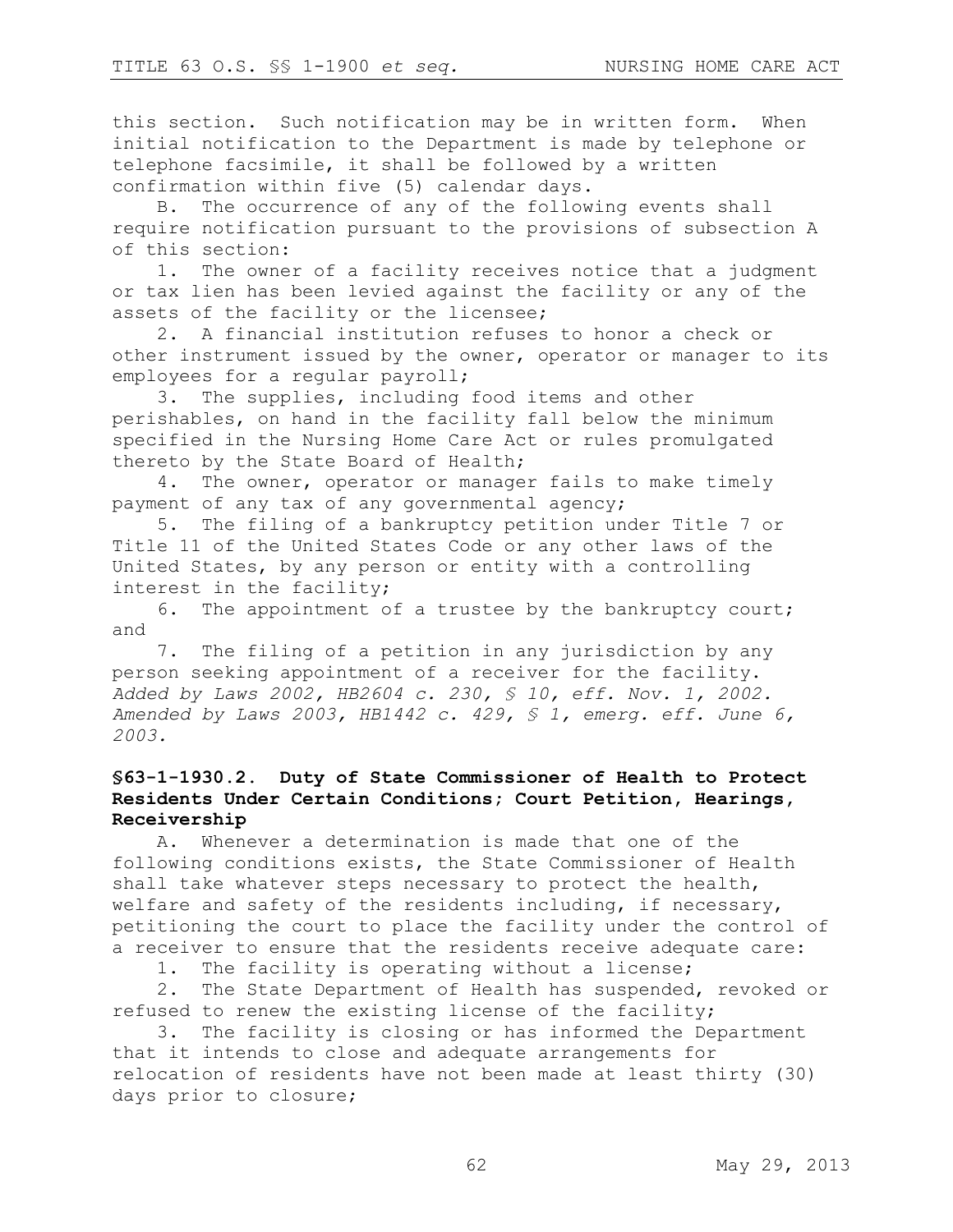4. An emergency exists, whether or not the Department has initiated revocation or nonrenewal procedures, if because of the unwillingness or inability of the licensee to remedy the emergency, the appointment of a receiver is necessary; or

5. It is necessary to ensure that the residents get adequate care in a situation in which the residents' health and safety are threatened.

B. The court shall hold a hearing within five (5) days of the filing of the petition. The petition and notice of the hearing shall be served on the owner, administrator or designated agent of the facility and the petition and notice of hearing shall be posted in a conspicuous place in the facility not later than three (3) days before the time specified for the hearing, unless a different time limit is fixed by order of the court. The court shall appoint a receiver for a limited time period, not to exceed one hundred eighty (180) days, which shall automatically terminate the receivership unless extended by the court.

C. If a petition filed under this section alleges an emergency exists, the court may set the matter for hearing at the earliest possible time. The petitioner shall notify the licensee, administrator of the facility or registered agent of the licensee more than five (5) days prior to the hearing. Any form of written notice may be used. A receivership shall not be established ex parte by the court unless the Commissioner, under oath, has provided a statement that the Commissioner has personally determined that there is a life-endangering situation. A waiver of the five-day notice requirement may be approved by the court in life-endangering situations as determined and confirmed under oath, by the Commissioner. *Added by Laws 2002, HB2604 c. 230, § 11, eff. Nov. 1, 2002.*

# **§63-1-1930.3. Court Appointed Receiver**

A. The court may appoint any qualified person as a receiver, except it shall not appoint any owner or affiliate of the facility which is in receivership as its receiver. The State Department of Health shall maintain a list of such persons to operate facilities which the court may consider.

B. The receiver shall make provisions for the continued health, safety and welfare of all residents of the facility.

C. A receiver appointed under this section shall exercise those powers and shall perform those duties set out by the court. These powers and duties may include those generally ascribed to receivers and receiverships and may also include the powers and duties of trustees under the 1978 Bankruptcy Code. The court shall provide for the receiver to have sufficient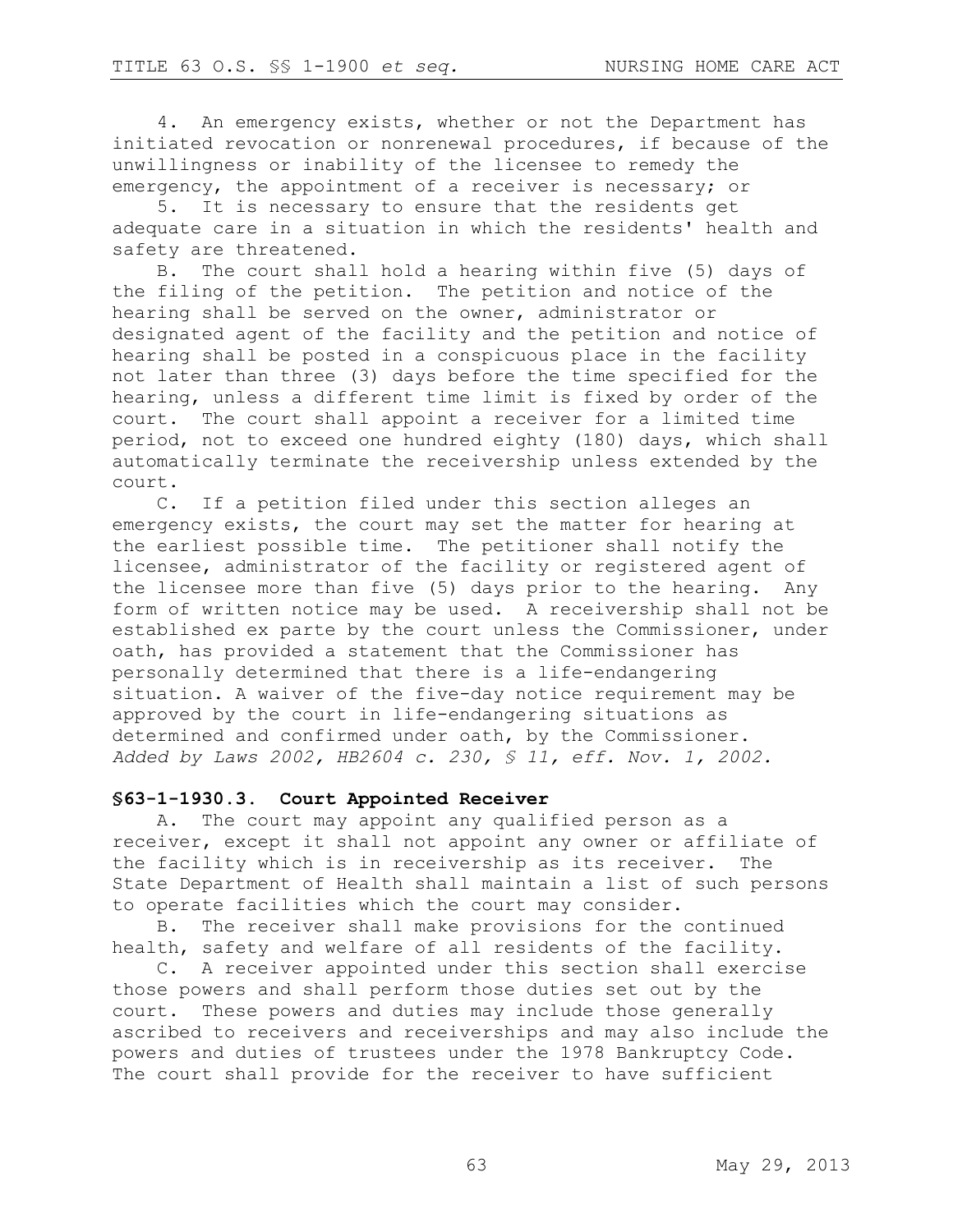power and duties to ensure that the residents receive adequate care.

D. All funds due to the facility from any source during the pendency of the receivership shall be made available to the receiver who shall use the funds to assure the health and safety of the facility's residents.

E. A receiver may be held liable in a personal capacity only for the receiver's own gross negligence, intentional acts or breaches of fiduciary duty.

F. Other provisions of this section notwithstanding, the Department may issue a license to a facility placed in receivership. The duration of a license issued under this section is limited to the duration of the receivership. *Added by Laws 2002, HB2604 c. 230, § 12, eff. Nov. 1, 2002.*

#### **§63-1-1930.4. Termination of Receivership**

A. The court may terminate a receivership:

1. If the time period specified in the order appointing the receiver elapses and is not extended;

2. If the court determines that the receivership is no longer necessary because the conditions which gave rise to the receivership no longer exist or the State Department of Health grants the facility a new license; or

3. If all of the residents in the facility have been transferred or discharged.

B. 1. Within thirty (30) days after termination, the receiver shall give the court a complete accounting of all property of which the receiver has taken possession, of all funds collected, and of the expenses of the receivership.

2. If the operating funds exceed the reasonable expenses of the receivership, the court shall order payment of the surplus to the owner. If the operating funds are insufficient to cover the reasonable expenses of the receivership, the owner shall be liable for the deficiency.

3. The Department shall have a lien for any payment made to the receiver upon any beneficial interest, direct or indirect, of any owner in the following property:

- a. the building in which the facility is located,
- b. any fixtures, equipment or goods used in the operation of the facility,
- c. the land on which the facility is located, or
- d. the proceeds from any conveyance of property described in subparagraph a, b or c of this paragraph, made by the owner within one (1) year prior to the filing of the petition for receivership.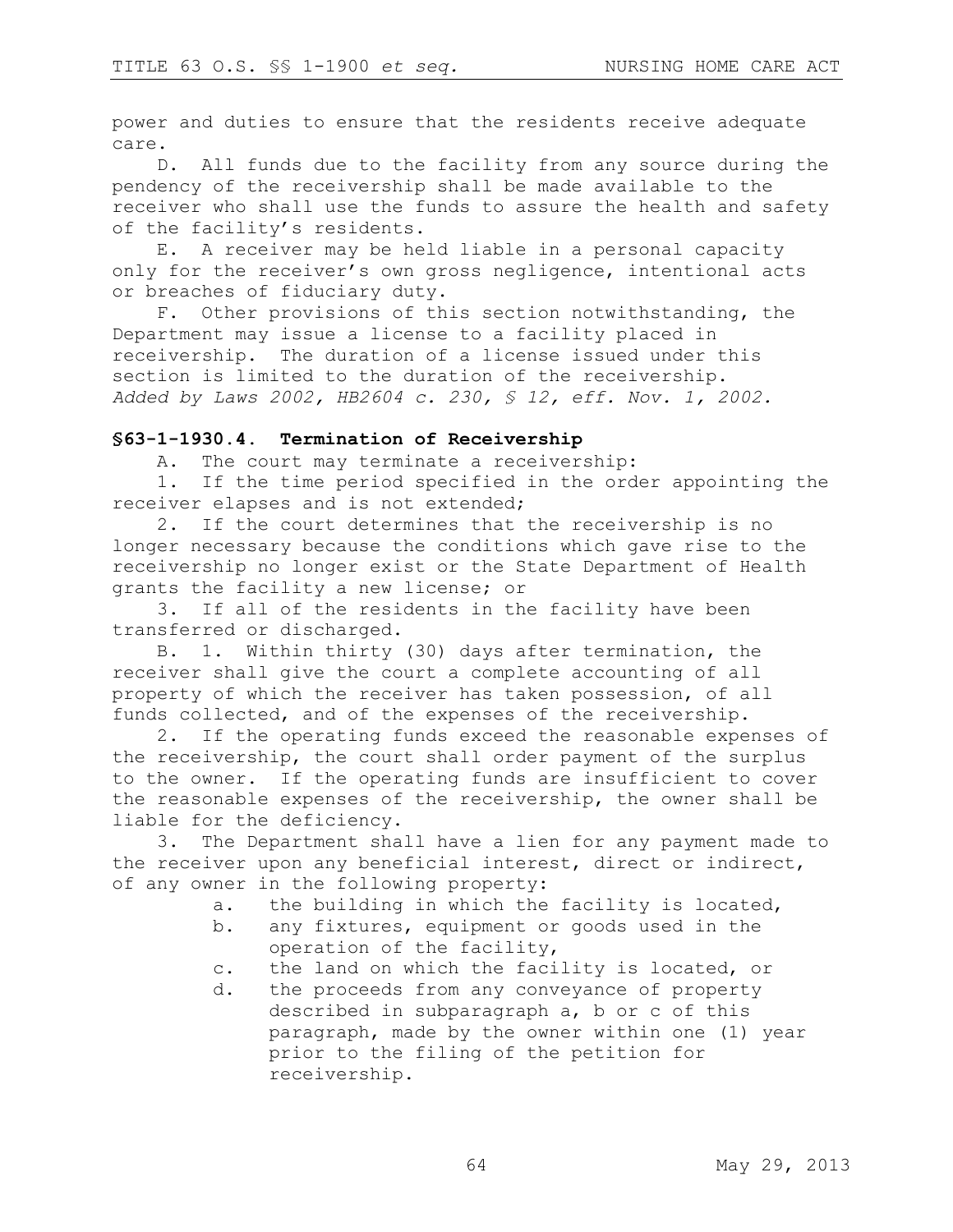4. The receiver shall, within sixty (60) days after termination of the receivership, file a notice of any lien created under this section. *Added by Laws 2002, HB2604 c. 230, § 13, eff. Nov. 1, 2002.*

### **§63-1-1930.5. Receivership Exempt from Criminal or Civil Liability**

Notwithstanding the general rules of receiverships and trustees, nothing in Sections 10 through 13 of this act shall be deemed to relieve any owner, administrator or employee of a facility placed in receivership of any civil or criminal liability incurred, or any duty imposed by law, by reason of acts or omissions of the owner, administrator or employee prior to the appointment of a receiver; provided, that nothing contained in this act shall be construed to suspend during the receivership any obligation of the owner, administrator or employee for payment of taxes or other operating and maintenance expenses of the facility or of the owner, administrator, employee or any other person for the payment of mortgage or liens. The owner shall retain the right to sell or mortgage any facility under receivership, subject to approval of the court which ordered the receivership.

*Added by Laws 2002, HB2604 c. 230, § 14, eff. Nov. 1, 2002.*

**§ 1-1931. Repealed by Laws 1995, HB 1293, c. 230, § 21, emerg. eff. July 1, 1995 § 1-1932. Repealed by Laws 1995, HB 1293, c. 230, § 21, emerg. eff. July 1, 1995 § 1-1933. Repealed by Laws 1995, HB 1293, c. 230, § 21, emerg. eff. July 1, 1995 § 1-1934. Repealed by Laws 1995, HB 1293, c. 230, § 21, emerg. eff. July 1, 1995 § 1-1935. Repealed by Laws 1995, HB 1293, c. 230, § 21, emerg. eff. July 1, 1995 § 1-1936. Repealed by Laws 1995, HB 1293, c. 230, § 21, emerg. eff. July 1, 1995 § 1-1937. Repealed by Laws 1995, HB 1293, c. 230, § 21, emerg. eff. July 1, 1995 § 1-1938. Repealed by Laws 1995, HB 1293, c. 230, § 21, emerg. eff. July 1, 1995**

**§63-1-1939. Liability to Residents - Injunctive and Declaratory Relief - Damages - Waiver of Rights - Jury Trial - Retaliation Against Residents - Immunity - Report of Abuse or Neglect.**

A. The owner and licensee are liable to a resident for any intentional or negligent act or omission of their agents or employees which injures the resident. In addition, any state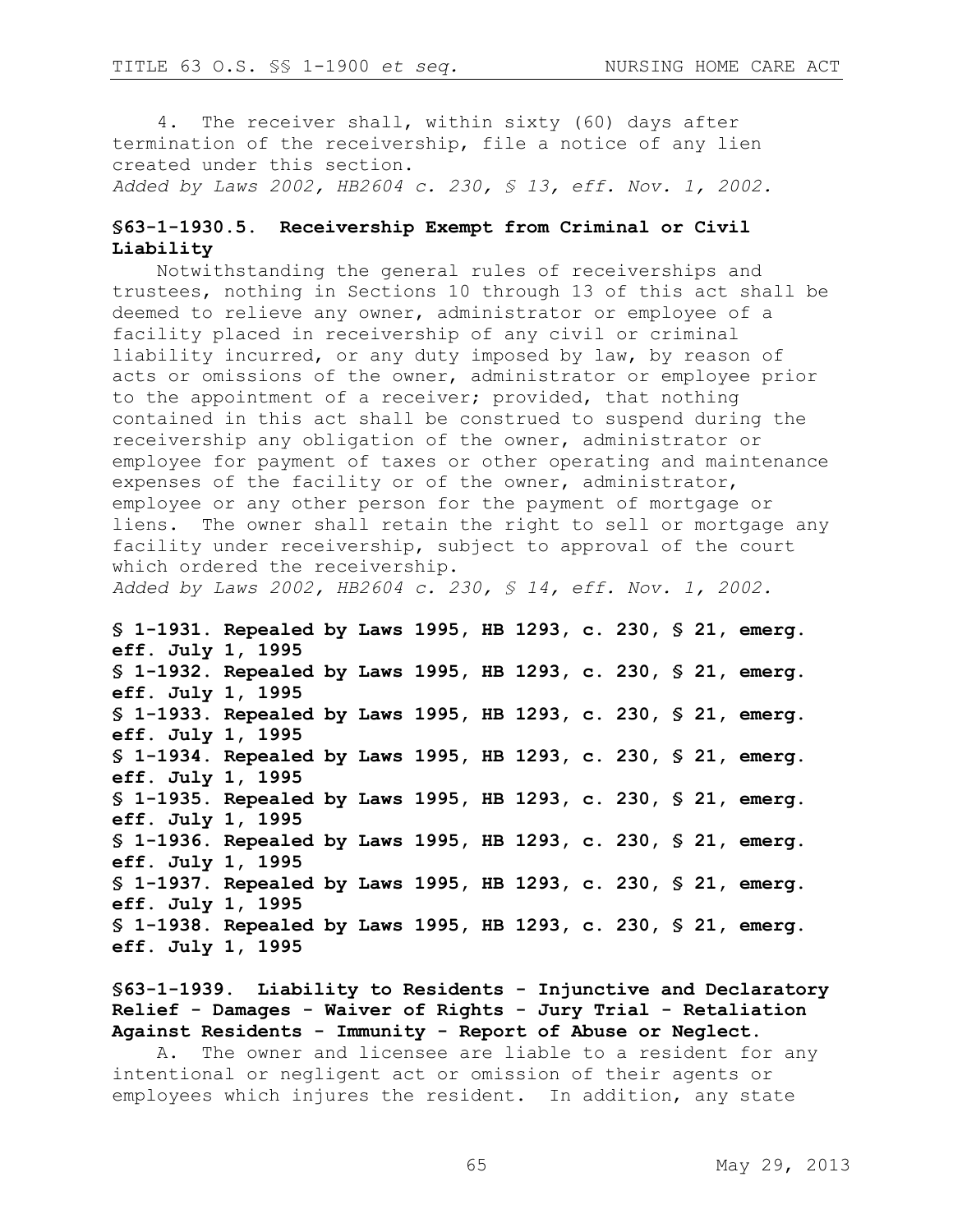employee that aids, abets, assists, or conspires with an owner or licensee to perform an act that causes injury to a resident shall be individually liable.

B. A resident may maintain an action under the Nursing Home Care Act for any other type of relief, including injunctive and declaratory relief, permitted by law.

C. Any damages recoverable under this section, including minimum damages as provided by this section, may be recovered in any action which a court may authorize to be brought as a class action. The remedies provided in this section, are in addition to and cumulative with any other legal remedies available to a resident. Exhaustion of any available administrative remedies shall not be required prior to commencement of suit hereunder.

D. Any waiver by a resident or the legal representative of the resident of the right to commence an action under this section, whether oral or in writing, shall be null and void, and without legal force or effect.

E. Any party to an action brought under this section shall be entitled to a trial by jury and any waiver of the right to a trial by a jury, whether oral or in writing, prior to the commencement of an action, shall be null and void, and without legal force or effect.

F. A licensee or its agents or employees shall not transfer, discharge, evict, harass, dismiss or retaliate against a resident, a resident's guardian or an employee or agent who makes a report, brings, or testifies in, an action under this section, or files a complaint because of a report, testimony or complaint.

G. Any person, institution or agency, under the Nursing Home Care Act, participating in good faith in the making of a report, or in the investigation of such a report shall not be deemed to have violated any privileged communication and shall have immunity from any liability, civil or criminal, or any other proceedings, civil or criminal, as a consequence of making such report. The good faith of any persons required, or permitted to report cases of suspected resident abuse or neglect under this act shall be presumed.

H. A facility employee or agent who becomes aware of abuse, neglect or exploitation of a resident prohibited by the Nursing Home Care Act shall immediately report the matter to the facility administrator. A facility administrator who becomes aware of abuse, neglect, or exploitation of a resident shall immediately act to rectify the problem and shall make a report of the incident and its correction to the Department.

I. 1. The facility shall be responsible for reporting the following serious incidents to the Department within twenty-four (24) hours: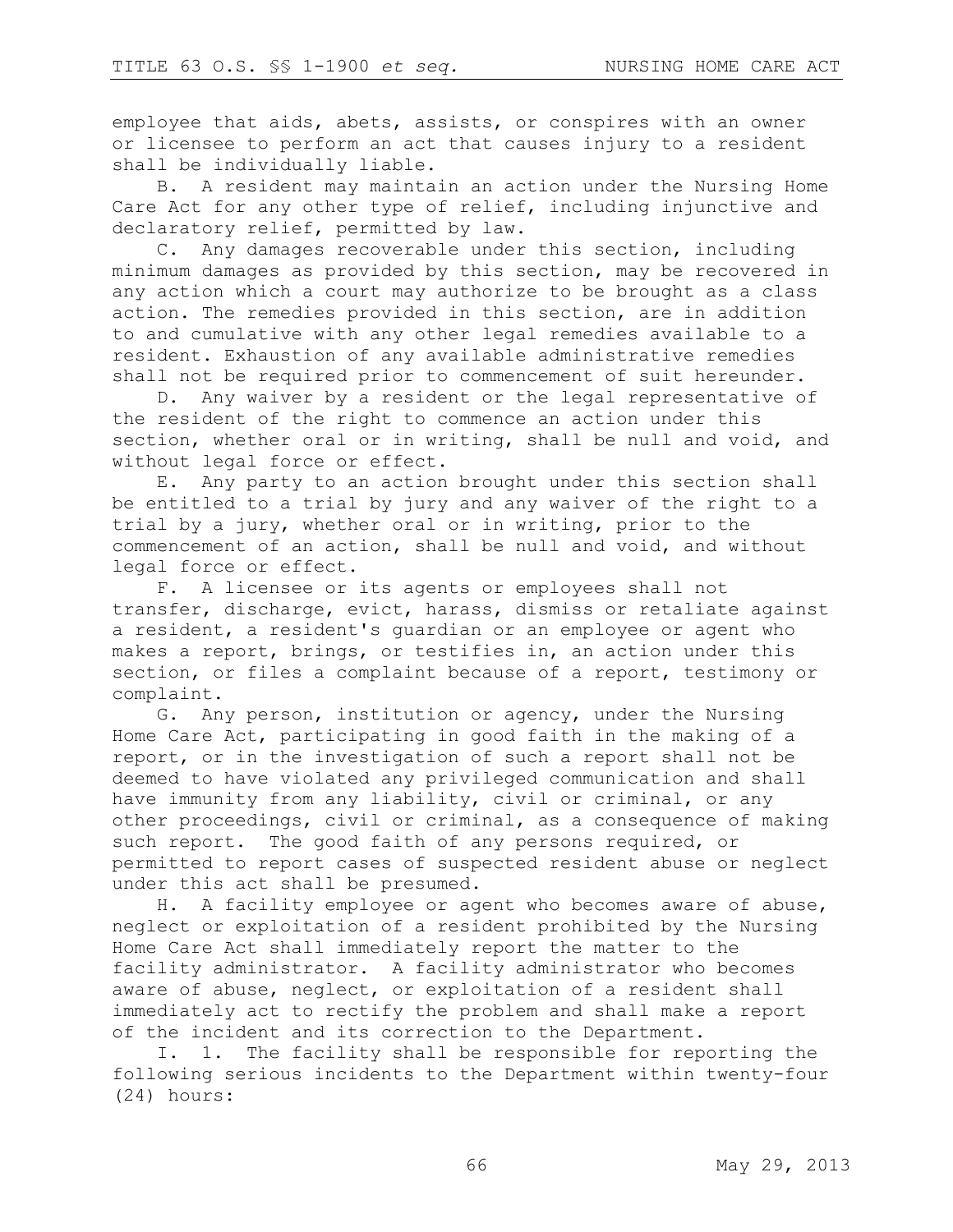- a. communicable diseases,
- b. deaths by unusual occurrence, including accidental deaths or deaths other than by natural causes, and deaths that may be attributed to a medical device,
- c. missing residents. In addition, the facility shall make a report to local law enforcement agencies within two (2) hours if the resident is still missing,
- d. situations arising where criminal intent is suspected. Such situations shall also be reported to local law enforcement, and
- e. resident abuse, neglect and misappropriation of the property of a resident.

2. All other incident reports shall be made in accordance with federal law.

3. All initial written reports of incidents or situations shall be mailed to the Department within five (5) working days after the incident or situation. The final report shall be filed with the Department when the full investigation is complete.

*Added by Laws 1980, c. 241, § 39, eff. Oct. 1, 1980. Amended by Laws 2003, HB1442 c. 429, § 2, emerg. eff. June 6, 2003.*

### **§63-1-1940. Violations Declared Public Nuisance - Injunction - Complaints**

A. The operation or maintenance of a facility in violation of the Nursing Home Care Act or rules promulgated by the State Board of Health, pursuant thereto, is hereby declared a public nuisance, inimical to the public welfare.

B. The State Commissioner of Health or the Department of Human Services, in the name of the people of the state, through the Attorney General, or the district attorney of the county in which the facility is located, may, in addition to other remedies herein provided, bring action for an injunction to restrain such violation or to enjoin the future operation or maintenance of any such facility.

C. 1. Any person with personal knowledge or substantial specific information who believes that the Nursing Home Care Act, a rule promulgated thereto, or a federal certification rule applying to a facility may have been violated may file a complaint.

2. The complaint may be submitted to the State Department of Health, in writing, by telephone, or personally. An oral complaint shall be reduced to writing by the Department.

3. Any person who willfully or recklessly makes a false complaint or a report without a reasonable basis in fact for such a complaint, under the provisions of the Nursing Home Care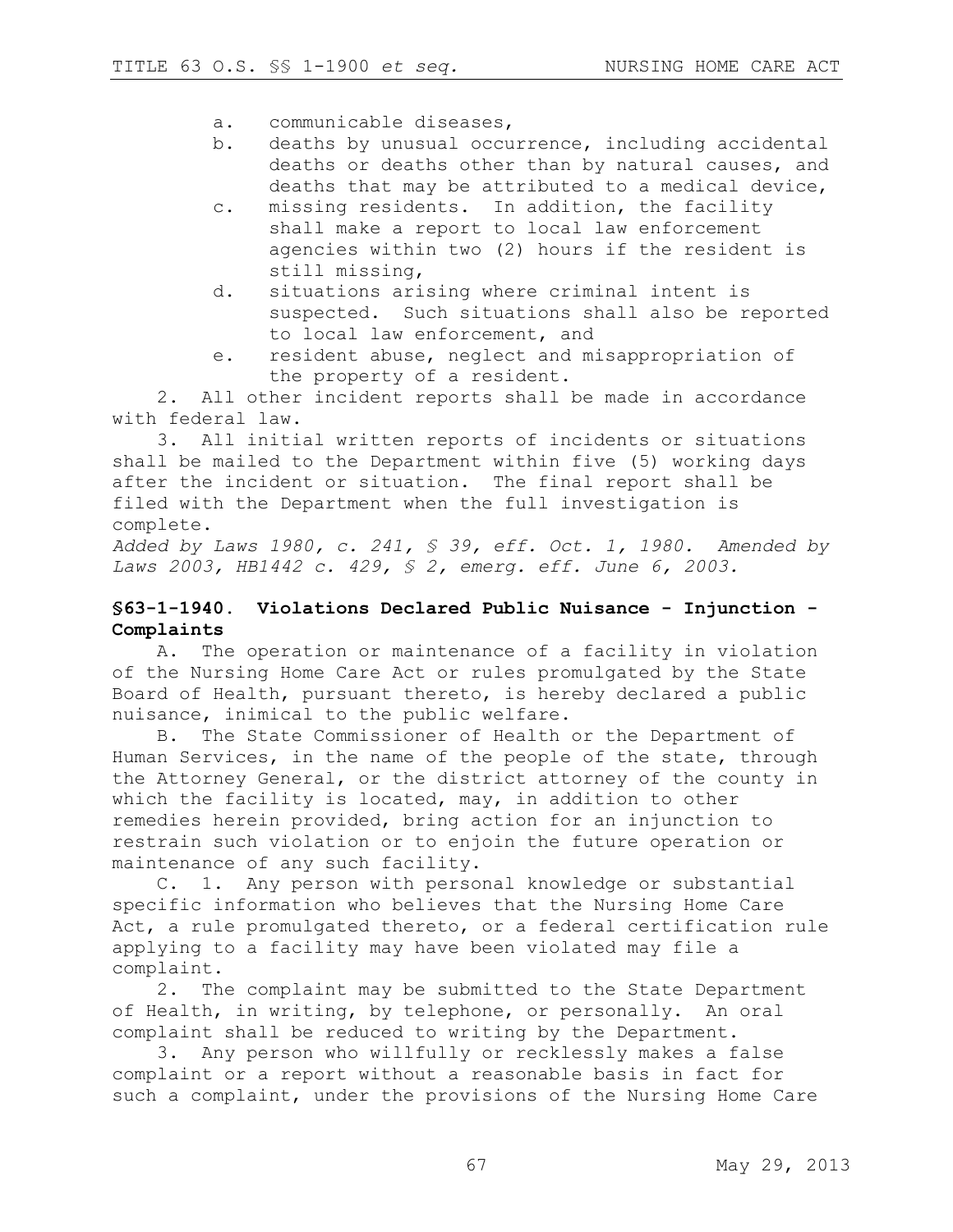Act, shall be liable in a civil suit for any actual damages suffered by a facility for any punitive damages set by the court or jury which may be allowed in the discretion of the court or jury when deemed proper by the court or jury.

4. The substance of the complaint shall be provided to the licensee, owner or administrator no earlier than at the commencement of the on-site inspection of the facility which takes place pursuant to the complaint.

5. Upon receipt of a complaint pursuant to this subsection, the Department shall determine whether the Nursing Home Care Act, a rule promulgated pursuant thereto, or a federal certification rule for facilities has been or is being violated and whether the Department has jurisdiction over the complaint area. If the Department does not have jurisdiction over the complaint area, the complaint shall not be investigated by the Department and notice of the decision not to investigate shall be given to the complainant. The complaint shall be immediately referred to the appropriate agency having jurisdiction over the complaint area. A report summarizing the complaint investigation shall be made in writing. The Department shall give priority to investigations of complaints which allege continuing violations or which threaten the health and safety of residents.

6. In all cases, the Department shall inform the complainant of its findings within ten (10) working days of its determination unless otherwise indicated by the complainant. The complainant may direct the Department to send a copy of such findings to one other person. The notice of such findings shall include a copy of the written determination, the remedial action taken, if any, and the state licensure or federal certification, or both, on which the violation is listed.

D. 1. Upon receipt of a complaint submitted to the State Department of Health by the Department of Human Services or the Attorney General which alleges a violation of the Nursing Home Care Act, any rule promulgated thereto, or federal certification rules, and which also alleges that such violation is a serious threat to the health, safety and welfare of a resident of a nursing facility, the State Department of Health shall take immediate action to remedy the violation based upon the complaint of the Department of Human Services.

2. The Department of Human Services or the Attorney General as applicable shall be deemed a party pursuant to the Administrative Procedures Act for purposes of any complaint made by the Department of Human Services or the Attorney General as applicable to the State Department of Health for violations of the Nursing Home Care Act, rules promulgated thereto or federal certification rules.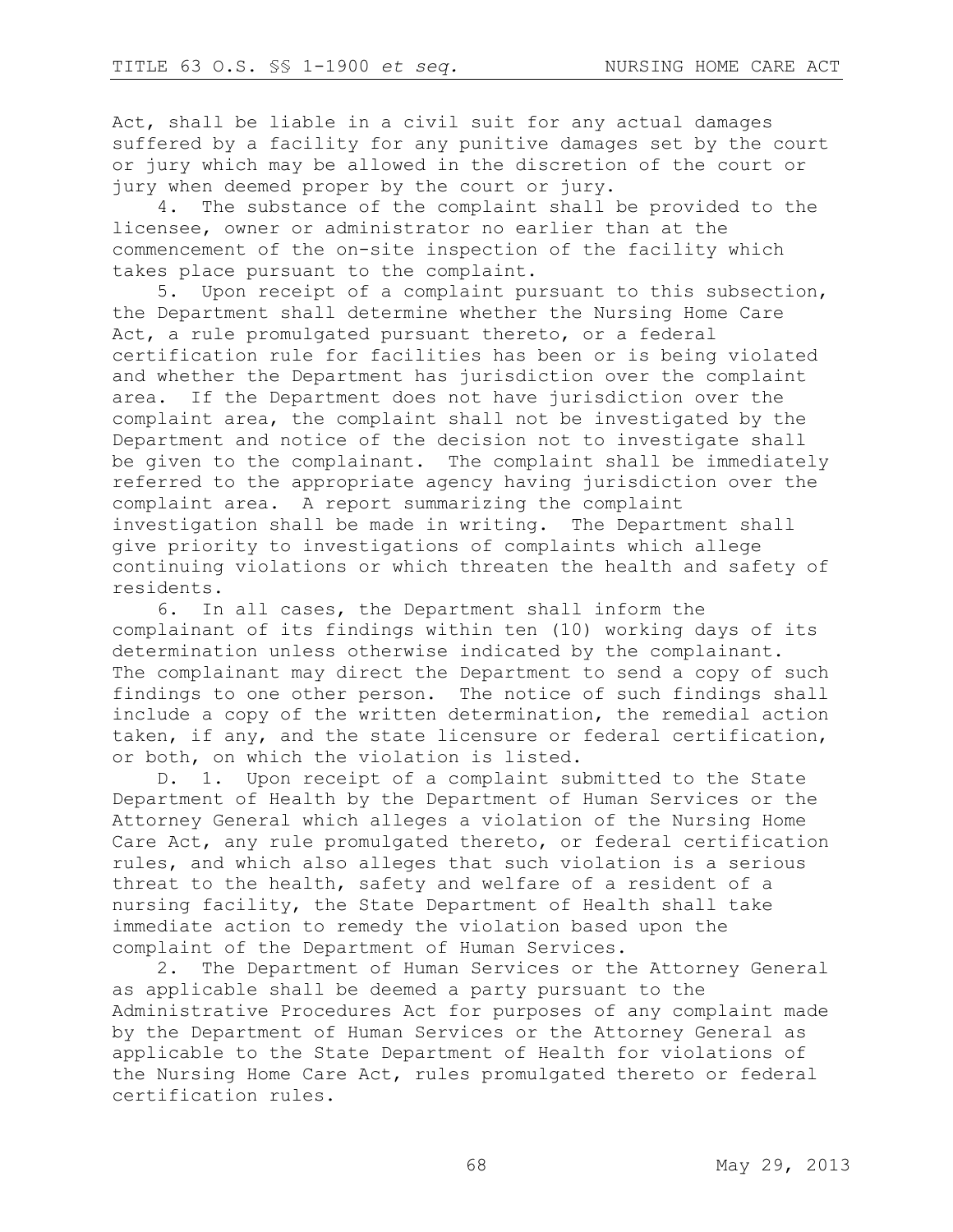- a. Within thirty (30) days of receipt of a final investigative report submitted by the Department of Human Services or the Attorney General as applicable pursuant to this section, the State Department of Health shall provide the Department of Human Services with a written summary of any action taken pertaining to the complaint including, but not limited to, any inspection or actions which may be taken by the State Department of Health.
- b. Whenever the Department of Human Services or the Attorney General as applicable believes that the conditions giving rise to a complaint alleging a serious threat to the health, safety and welfare of a resident of a nursing facility have not been adequately addressed, the Department of Human Services may request a hearing on the complaint as provided by Section 309 of Title 75 of the Oklahoma Statutes.

E. A written determination, notice of violation and remedial action taken concerning a complaint shall be available for public inspection at the facility.

F. The Department shall seek any remedial action provided under the Nursing Home Care Act for violations documented during complaint investigations.

G. The State Board of Health shall promulgate rules governing the receipt, investigation and resolution of complaints and reports of violations. The rules promulgated by the Board shall provide for the expeditious investigation and resolution of a complaint or report including, but not limited to:

1. An easily understood and readily accessible method of submitting complaints and reports regarding complaints;

2. Actions to be taken upon the receipt of a complaint or report of a complaint;

3. Establishing a priority for investigations of complaints. Specifically, the Department shall give higher priority to investigations of complaints which allege continuing violations or which threaten the health, safety or welfare of residents;

4. The timely investigation of the complaint or report of a complaint;

5. Written reports to the complainants or persons filing the complaint report;

6. Any necessary or appropriate remedial action as determined by the findings of the investigation;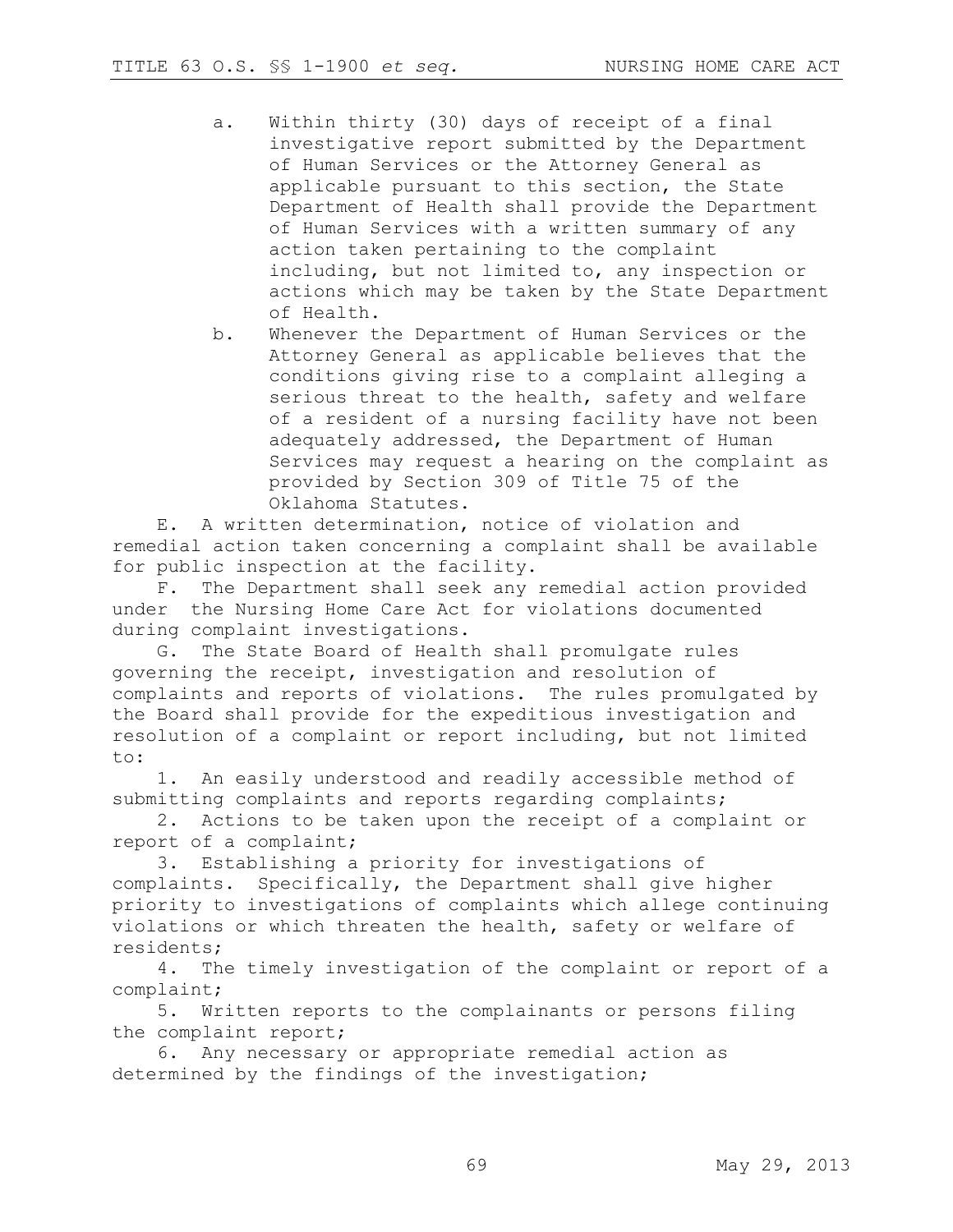7. The protection of the identity of the complainant, provided that the person is a current or past resident or resident's representative or designated guardian or a current or past employee of a facility;

8. Specific information to be included in investigative protocols which must include at a minimum an interview with:

- a. the complainant,
- b. the resident, if possible, and
- c. any potential witness, collateral resource or affected resident; and

9. Any additional rules necessary for the timely and thorough investigation and resolution of complaints.

H. The Department is authorized to employ hearing officers, and hire attorneys to represent the Department and Commissioner to ensure that this and other laws pertaining to the Department are properly executed.

*Added by Laws 1980, HB 1853, c. 241, § 40, eff. October 1, 1980; Amended by Laws 1995, HB 1293, c. 230, § 19, emerg. eff. July 1, 1995; Amended by Laws 2000, HB 2019, c. 340, § 17, emerg. eff. July 1, 2000 Amended by Laws 2001, HB 1727, c. 379 § 1, emerg. eff. June 4, 2001; Amended by Laws 2001, SB 345, c. 393, § 4, emerg. eff. June 4, 2001; Laws 2001, SB 345, c. 393 repealed by Laws 2002, HB 2924, c. 22, § 34, emerg. eff. March 8, 2002.*

### **§63-1-1941. Copies of Complaints, Inspection or Survey Results to Ombudsman Program of Special Unit on Aging.**

All state agencies receiving complaints on, or conducting surveys or inspections of, nursing home facilities shall forward complete copies of complaints or of inspection or survey results to the Ombudsman Program of the Special Unit on Aging. *Laws 1980, c. 241, § 41, eff. Oct. 1, 1980.* 

#### **§63-1-1942. Rules and Regulations**

The Department shall have the power to adopt rules and regulations in furtherance of the purpose of this act. *Laws 1980, c. 241, § 42, eff. Oct. 1, 1980.* 

#### **§63-1-1943. Application of Administrative Procedure Act**

The provisions of the Oklahoma Administrative Procedures Act shall apply to all administrative rules and procedures of the Department under this act. *Laws 1980, c. 241, § 43, eff. Oct. 1, 1980.* 

#### **§63-1-1943.1 Assignments of Long Term Care Administrators**

The State Department of Health may authorize long-term care administrators to be the administrator of record for more than one facility, provided that the facilities are within a fifty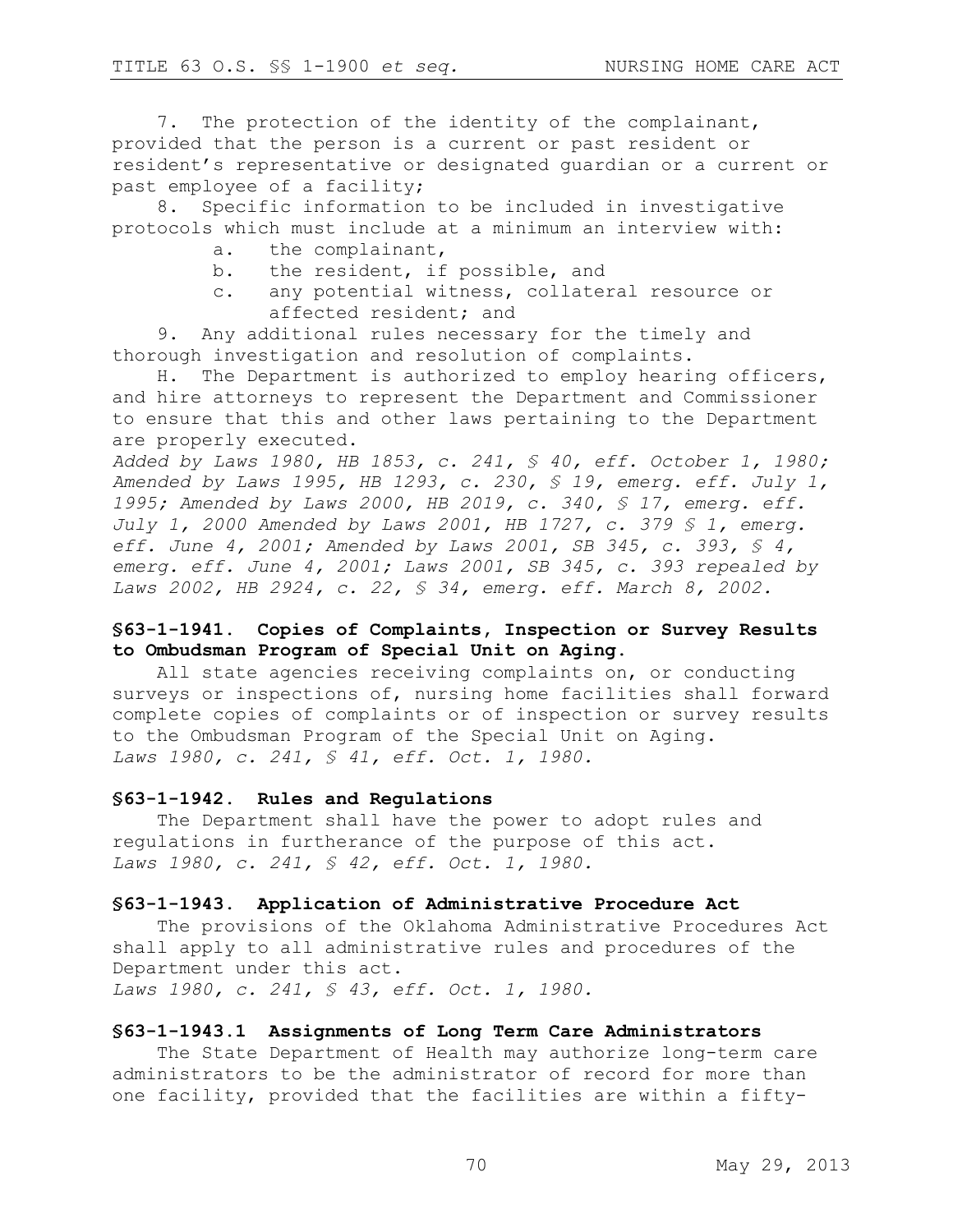mile radius of each other, the sum total of the administrator's responsibility does not exceed more than one hundred twenty (120) occupied beds, and each facility retains an assistant administrator. This provision shall not apply to direct care staff.

*Added by Laws 2007, SB 738, c. 347, § 9, eff. November 1, 2007.*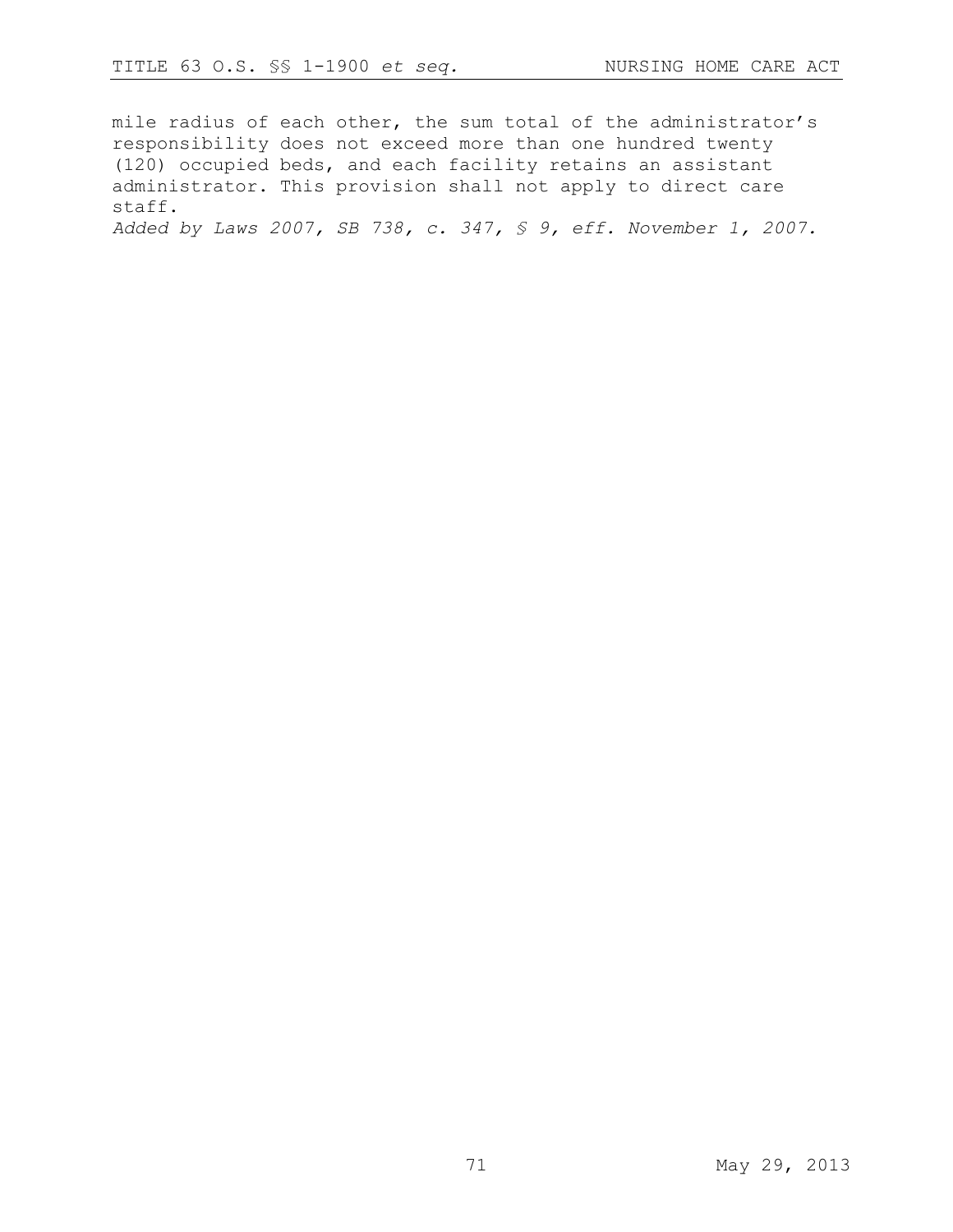### **§63-1-1944. Short title.**

Sections 2 through 6 of this act shall be known and may be cited as the "Long-term Care Security Act". *Added by Laws 2005, HB1963 c. 465, § 2, emerg. eff. June 9, 2005.*

### **§63-1-1945. Definitions.**

For purposes of the Long-term Care Security Act:

- 1. "Long-term care facility" means:
	- a. a nursing facility, specialized facility, or residential care home as defined by Section 1-1902 of this title,
	- b. an adult day care center as defined by Section 1- 872 of this title,
	- c. skilled nursing care provided in a distinct part of a hospital as defined by Section 1-701 of this title,
	- d. an assisted living center as defined by Section 1- 890.2 of this title,
	- e. the nursing care component of a continuum of care facility as defined under the Continuum of Care and Assisted Living Act,
	- f. the nursing care component of a life care community as defined by the Long-term Care Insurance Act, or
	- g. a residential care home as defined by Section 1- 820 of this title;

2. "Ombudsman" means the individual employed by the Department of Human Services as the State Long-Term Care Ombudsman;

3. "Nurse aide" means any person who provides, for compensation, nursing care or health-related services to residents in a nursing facility, a specialized facility, a residential care home, continuum of care facility, assisted living center or an adult day care center and who is not a licensed health professional. Such term also means any person who provides such services to individuals in their own homes as an employee or contract provider of a home health or home care agency, or as a contract provider of the Oklahoma Personal Care Program;

4. "Employer" means any of the following facilities, homes, agencies or programs which are subject to the provisions of Section 1-1947 of this title:

- a. a nursing facility or specialized facility as such terms are defined in the Nursing Home Care Act,
- b. a residential care home as such term is defined by the Residential Care Act,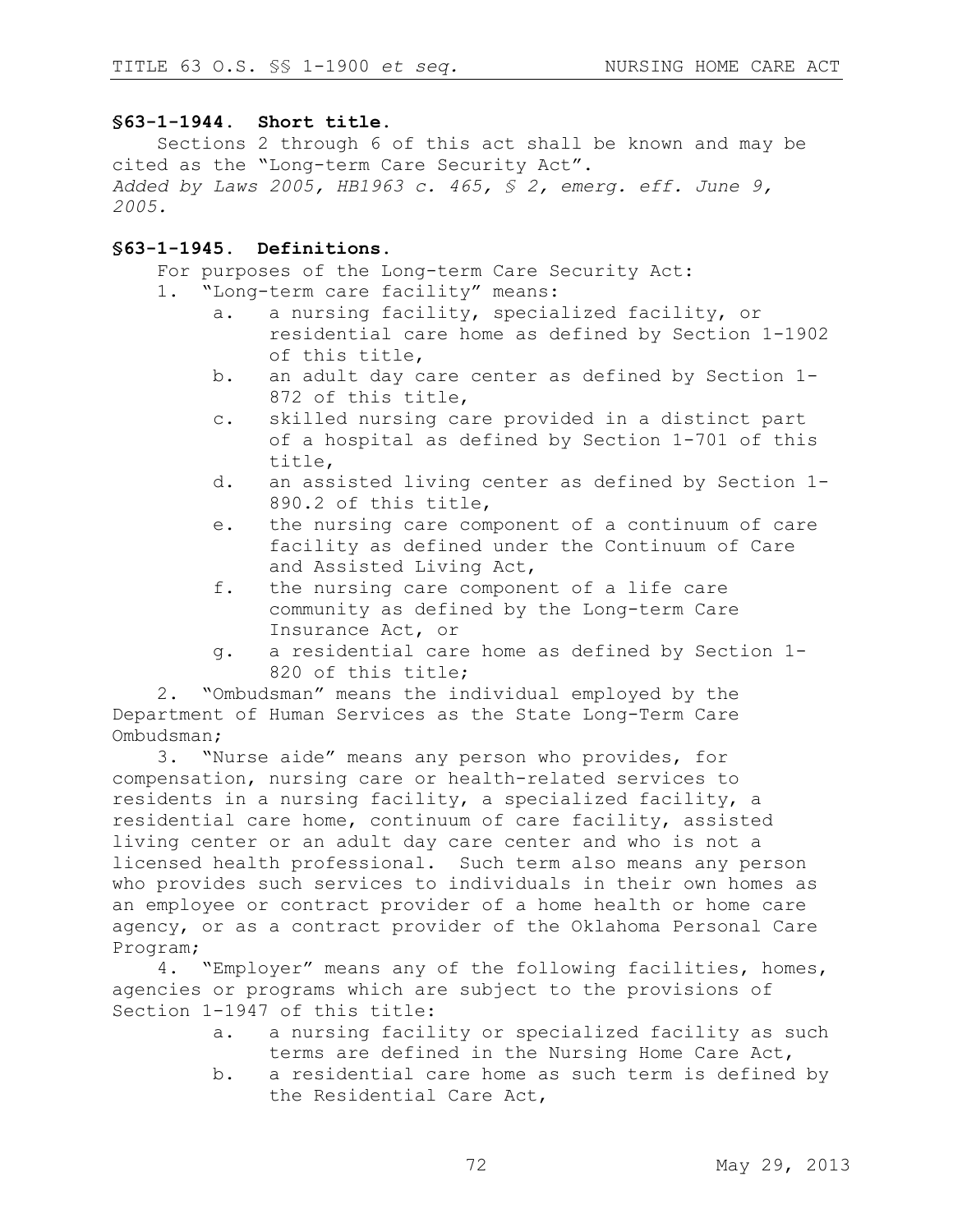- c. an adult day care center as such term is defined in the Adult Day Care Act,
- d. an assisted living center as such term is defined by the Continuum of Care and Assisted Living Act,
- e. a continuum of care facility as such term is defined by the Continuum of Care and Assisted Living Act,
- f. a home health or home care agency,
- g. the Department of Human Services, in its capacity as an operator of any hospital or health care institution or as a contractor with providers under the Oklahoma Personal Care Program,
- h. a hospice agency as such term is defined in the Oklahoma Hospice Licensing Act,
- i. a Medicaid home- and community-based services waivered provider as defined in Section 1915(c) or 1915(i) of the Federal Social Security Act,
- j. a staffing agency with a contracted relationship to provide staff with direct patient access to service recipients of one or more of the other employers listed in this paragraph, and
- k. an independent contractor where the independent contractor has a contracted relationship to provide staff or services with direct patient access to service recipients for one or more of the employers listed in this paragraph;

5. "Home health or home care agency" means any person, partnership, association, corporation or other organization which administers, offers or provides health care services or supportive assistance for compensation to three or more ill, disabled, or infirm persons in the temporary or permanent residence of such persons, and includes any subunits or branch offices of a parent home health or home care agency;

6. "Bureau" means the Oklahoma State Bureau of Investigation;

7. "FBI" means the Federal Bureau of Investigation;

8. "Applicant" means an individual who applies for employment with an employer, applies to work as an independent contractor to an employer, applies to provide services to service recipients through the granting of clinical privileges by an employer, or applies to a nurse aide scholarship program;

9. "Direct patient access" means access to a service recipient of an employer, through employment, independent contract, or the granting of clinical privileges, in which the performance of duties involves, or may involve one-on-one contact with a service recipient of the employer on an ongoing basis. The term shall include access to a service recipient's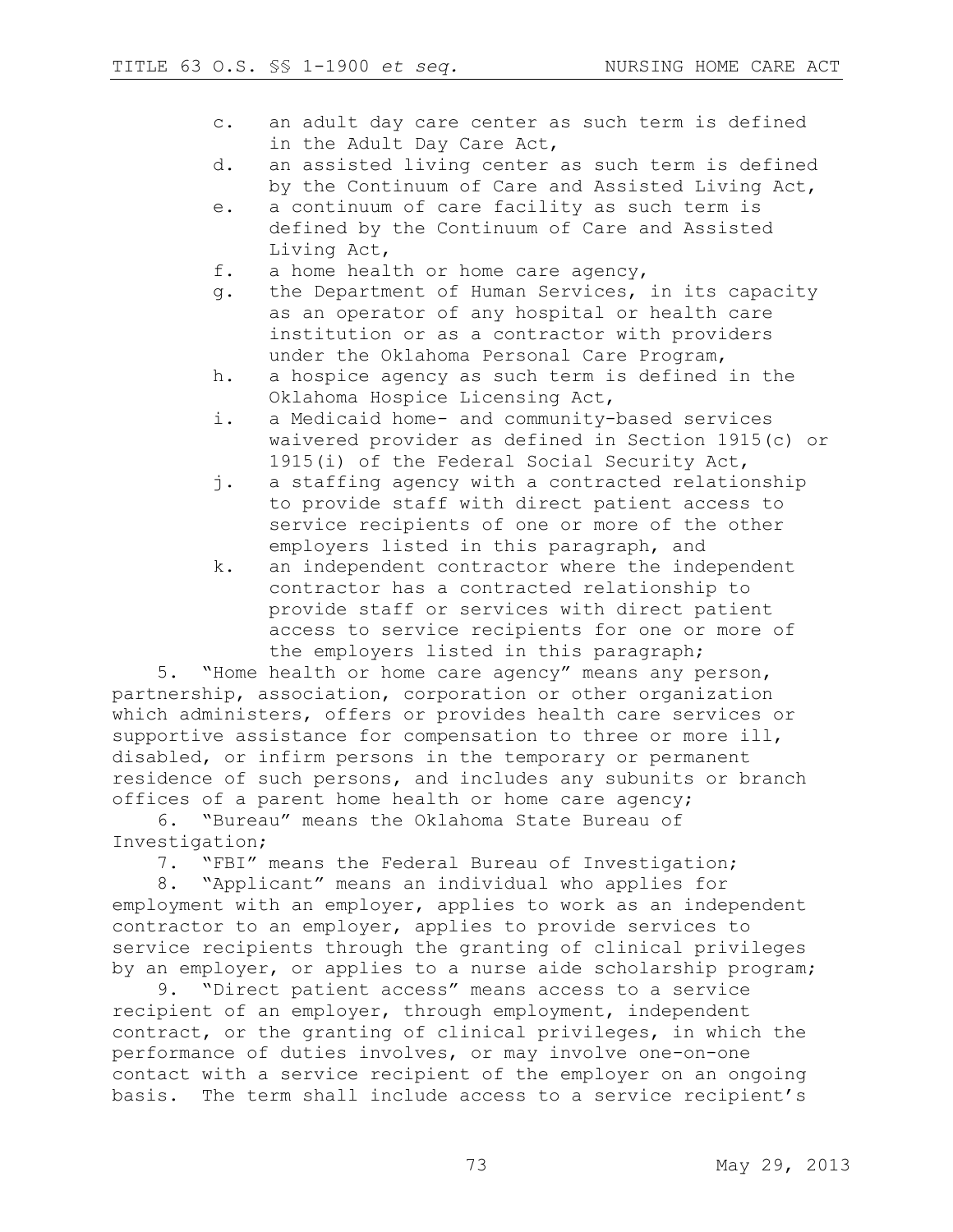property, medical information or financial information. The term does not include a volunteer unless the volunteer has duties that are equivalent to the duties of a direct patient access employee and those duties involve one-on-one contact with a service recipient of an employer, without line-of-sight supervision by employer staff;

10. "Independent contract" means a contract entered into by an employer with an individual who provides the contracted services independently or a contract entered into by an employer with an organization or agency that employs or contracts with an individual after complying with the requirements of this section to provide the contracted services to the employer on behalf of the organization or agency;

11. "Medicare" means benefits under the Federal Medicare Program established under Title XVIII of the Social Security Act, Title 42 of the United States Code, Sections 1395 to 1395hhh;

12. "Registry screening" means a review of those registries identified in subsection D of Section 1-1947 of this title;

13. "Department" means the State Department of Health;

14. "Nurse aide scholarship program" means a nurse aide training program operated under contract with the Oklahoma Health Care Authority for the purpose of providing free training to prospective nurse aides in exchange for employment in a SoonerCare contracted facility; and

15. "Service recipient" means a patient, resident, participant, consumer, client, or member receiving services from an employer.

*Added by Laws 2005, HB1963 c. 465, § 3, emerg. eff. June 9, 2005; Amended by Laws 2012, HB 2582, c. 358, § 1, eff. November 1, 2012.*

# **§63-1-1946. Registered Sex Offender or Violent Crime Offender Seeking Placement in a Long-Term Care Facility – Notification – Facility's Duty to Determine Registration Status of Applicants for Care, Residents, and Employees**

A. 1. The Department of Corrections shall immediately notify the State Department of Health of any person who is registered pursuant to the Sex Offenders Registration Act or any person who is registered pursuant to the Mary Rippy Violent Crime Offenders Registration Act who is seeking placement from a Department of Corrections facility to any long-term care facility in this state. Upon receipt of such notification, the State Department of Health shall notify the long-term care facility in which the sex offender is seeking placement.

2. The State Board of Health shall promulgate rules requiring long-term care facilities to determine from the local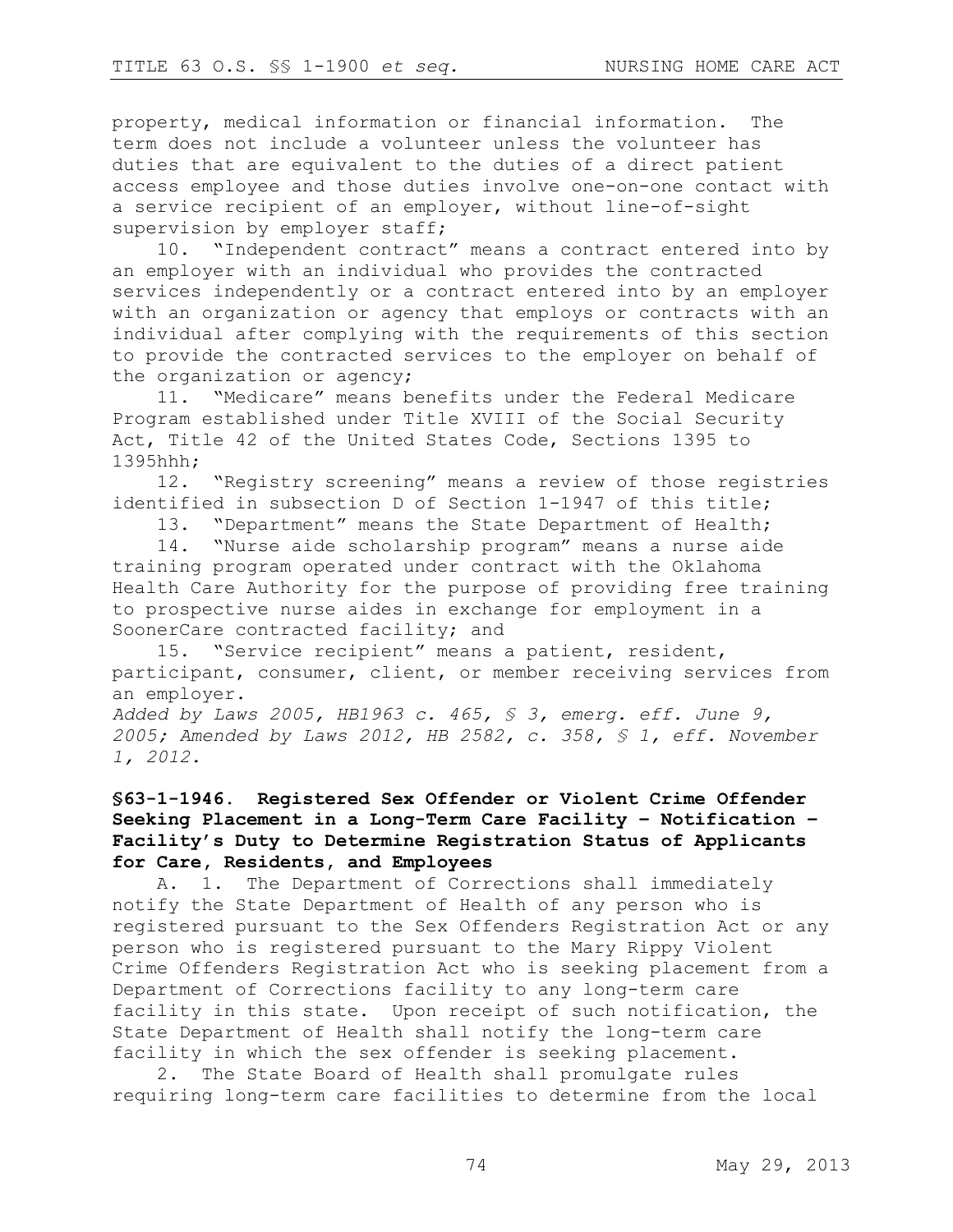$\overline{a}$ 

law enforcement authority or the Department of Corrections the registration status of the following individuals who are required to register pursuant to the Sex Offenders Registration Act or the Mary Rippy Violent Crime Offenders Registration Act:

- a. an applicant for admission to a long-term care facility,
- b. a resident of a long-term care facility, and
- c. an employee of a long-term care facility.

3. Once a long-term care facility is notified that an individual who is required to register pursuant to the Sex Offenders Registration Act or the Mary Rippy Violent Crime Offenders Registration Act is residing at such facility, the facility shall immediately in writing notify the State Department of Health.

B. Upon the effective date of this act, when the Department of Corrections knows of an offender who is required to register pursuant to the Sex Offenders Registration Act or the Mary Rippy Violent Crime Offenders Registration Act is being released from Department of Corrections jurisdiction, the Department of Corrections shall immediately notify the State Department of Health.

*Added by Laws 2005, HB1963 c. 465, § 4, emerg. eff. June 9, 2005.*

## **§63-1-1947. Criminal History Background Check on Employees, Applicants, Contractors, etc. - Employment Screening<sup>3</sup>**

A. 1. The State Department of Health and the Department of Human Services shall conduct criminal history background checks on all current employees and applicants for employment of the State Department of Health and Department of Human Services whose responsibilities include working inside long-term care facilities on behalf of the State Department of Health or the Department of Human Services.

2. A criminal history background check shall be conducted on the following individuals whose responsibilities include working inside long-term care facilities:

- a. any current employee of or applicant for employment with the State of Oklahoma,
- b. any individual contracting with the State of Oklahoma,
- c. any individual volunteering for a state-sponsored program,

<sup>&</sup>lt;sup>3</sup> While the HB2582 passed with an effective date of November 1, 2012, the law at 63 O.S. § 1-1947(Y) authorized staggered implementation of sections D through V of Section 1-1947 through rulemaking. Effective dates for fingerprinting and the requirements in sections D through V of Section 1-1947 will be sometime after March 1, 2013, and will be established through rulemaking and after further notice.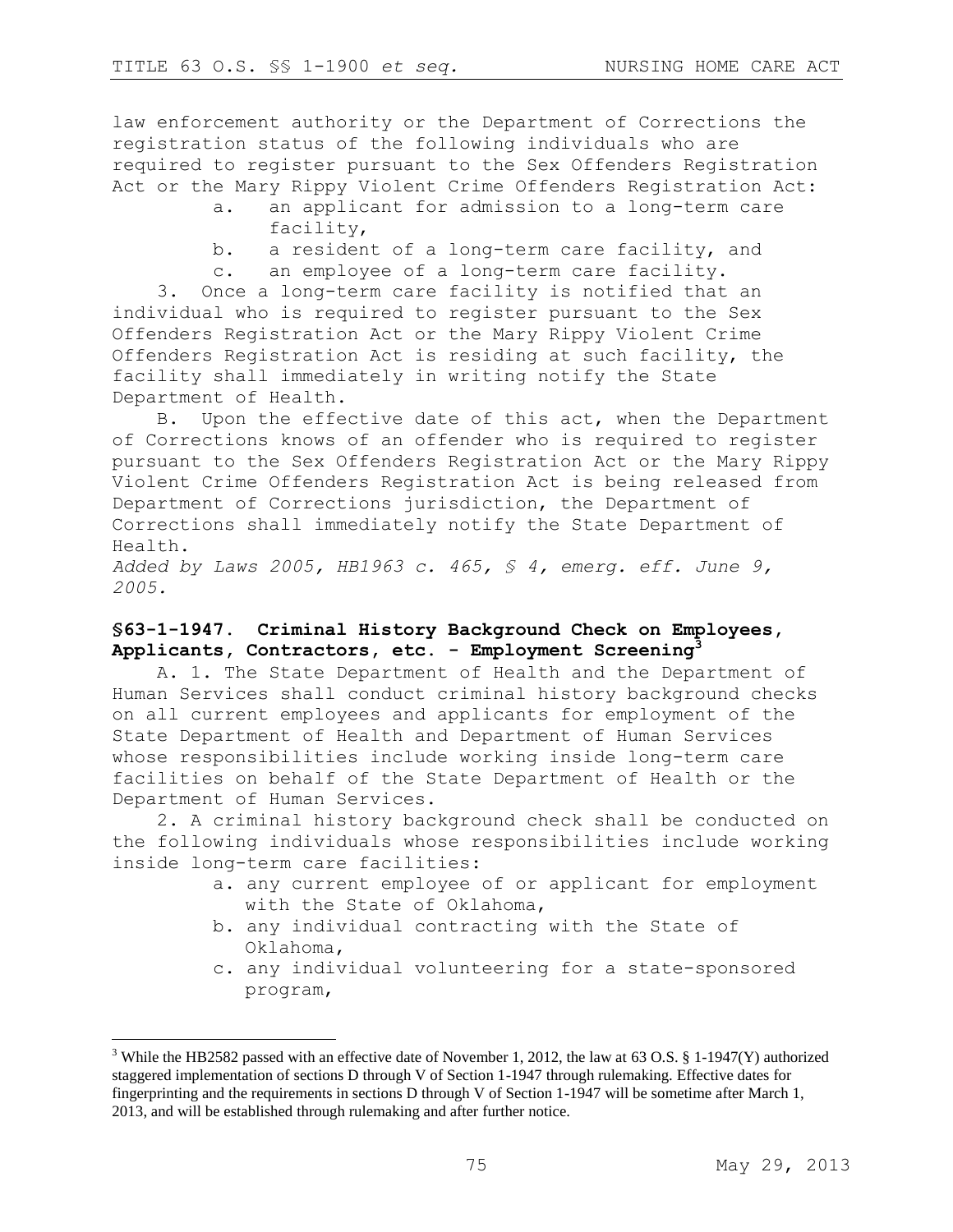- d. any individual contracting with the Department of Human Services Advantage Waiver Program who enters any long-term care facility,
- e. any individual providing services to the disabled or elderly in a facility or client's home, and
- f. any individual employed by or volunteering for the State Long-term Care Ombudsman Program.

3. The State Department of Health and the Department of Human Services shall not hire or continue employment of an individual that has been convicted of the crimes listed in Section 1-1950.1 of this title. The criminal history background checks required by this section shall follow the requirements of Section 1-1950.1 of this title.

B. The State Department of Health and the Department of Human Services shall also submit a list of all employees of the State Department of Health and the Department of Human Services who work inside long-term care facilities to the Department of Corrections. The Department of Corrections shall promptly notify the State Department of Health and the Department of Human Services of any employee who is required to register pursuant to the Sex Offenders Registration Act or the Mary Rippy Violent Crime Offenders Registration Act.

C. The State Department of Health shall conduct an employment screening prior to an offer of employment to a Health Facilities Surveyor applicant. Each applicant shall fully disclose all employment history and professional licensure history, including actions taken regarding licensure. The Department shall review the compliance history of the facilities during the time of the applicant's employment. If the applicant served as Director of Nursing or as an administrator during a survey that resulted in substandard quality of care and the facility failed to achieve compliance in an appropriate and timely manner, the applicant shall not be considered for employment. The Department shall also review professional licensure history of each applicant, including actions to suspend or revoke licenses by the Board of Nursing Home Administrators, Board of Nurse Licensure, or other applicable related licenses. Failure to fully disclose employment history and professional licensure actions shall constitute grounds for dismissal or prohibit employment as a surveyor.

D. Except as otherwise provided by subsection F of this section, an employer shall not employ, independently contract with, or grant clinical privileges to any individual who has direct patient access to service recipients of the employer, if one or more of the following are met:

1. If the results of a state and national criminal history records check reveal that the subject person has failed to act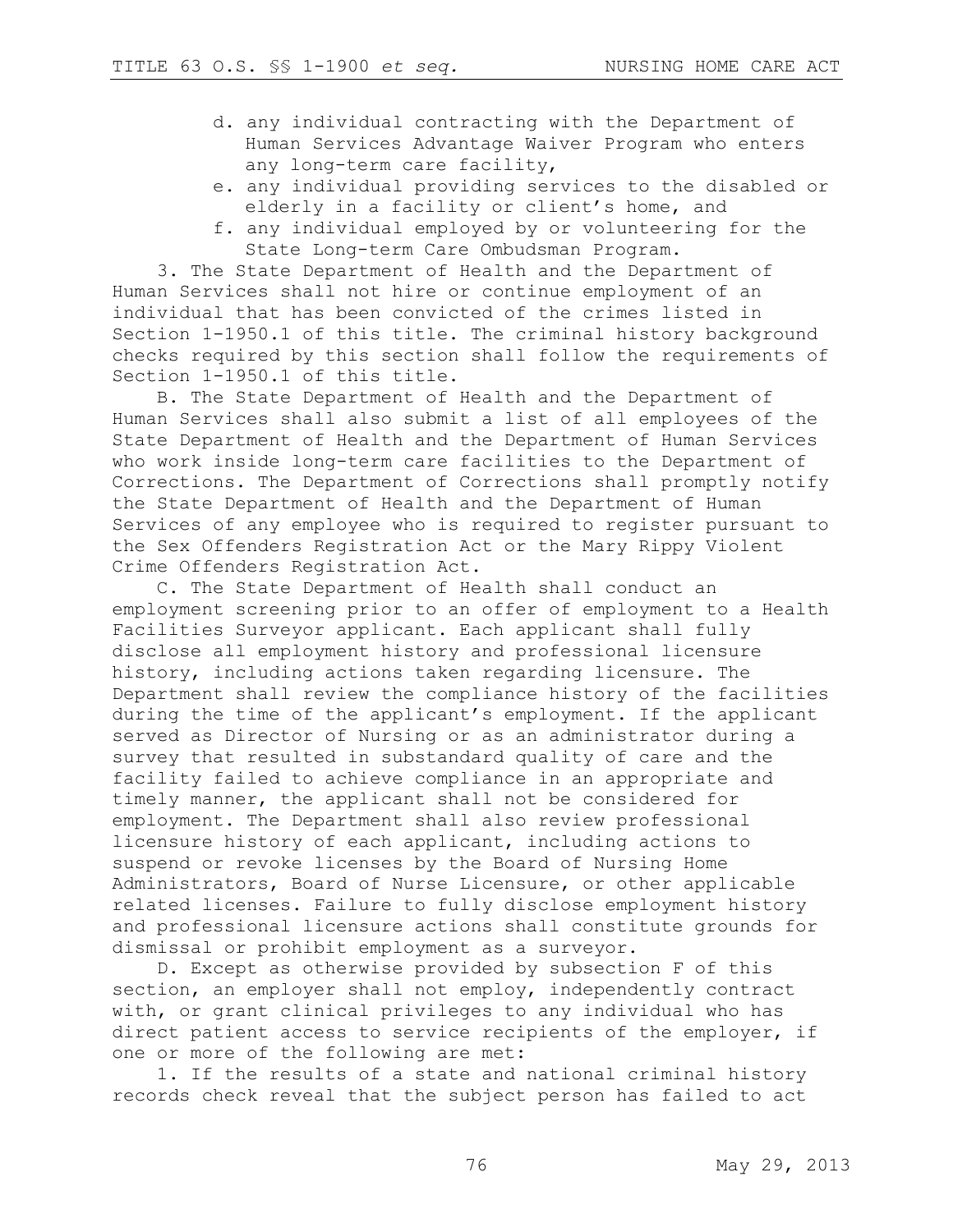in conformity with all federal, state and municipal laws as applicable to his or her professional license, certification, permit or employment class, as established by the authority having jurisdiction for the subject person's professional license, certification, permit, or employment class;

2. If the individual is currently subject to an exclusion as described under Title 42 of the United States Code, Section 1320a-7;

3. If the individual is currently the subject of a substantiated finding of neglect, abuse, verbal abuse, misappropriation of property, maltreatment, or exploitation, by any state or federal agency pursuant to an investigation conducted in accordance with Title 42 of the United States Code, Section 1395i-3(g)(1)(c) or 1396r(g)(1)(c), or Section 1-1950.7 or 1-1951 of this title;

4. If the individual is entered on the community services worker registry pursuant to Section 1025.3 of Title 56 of the Oklahoma Statutes;

5. If the individual is recorded on the Child Care Restricted Registry pursuant to Section 405.3 of Title 10 of the Oklahoma Statutes;

6. If the individual is registered pursuant to the Sex Offenders Registration Act, the Mary Rippy Violent Crime Offenders Registration Act, or registered on another state's sex offender registry; or

7. If the individual has direct patient access in an employment class not otherwise described in this subsection and is subject to a disqualifying condition identified in subsection B of Section 1-1950.1 of this title.

E. If the results of a registry screening or criminal history check reveal that an employee or a person hired, contracted with, or granted clinical privileges on a temporary basis pursuant to subsection L of this section has been disqualified pursuant to subsection D of this section, the Department shall advise the employer or requesting agency to immediately terminate the person's employment or contract.

F. Except as otherwise provided in subsection L of this section, an employer shall not employ, independently contract with, or grant privileges to, an individual who regularly has direct patient access to service recipients of the employer until the employer conducts a registry screening and criminal history record check in compliance with subsection I of this section. This subsection and subsection D of this section shall not apply to the following:

1. An individual who is employed by, under independent contract to, or granted clinical privileges with, an employer on or before November 1, 2012. An individual who is exempt under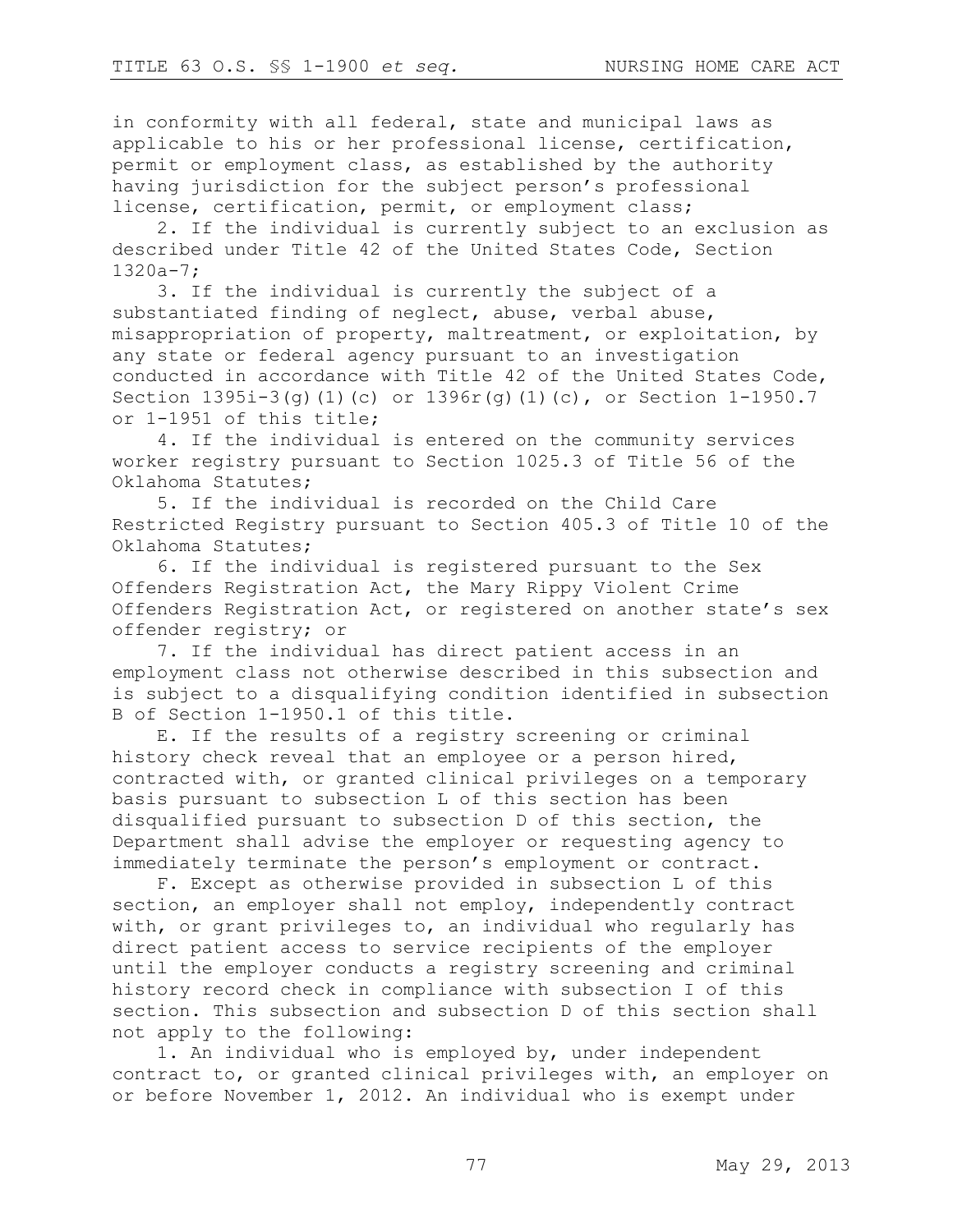this subsection is not limited to working within the employer with which he or she is employed, under independent contract to, or granted clinical privileges. That individual may transfer to another employer that is under the same ownership with which he or she was employed, under contract, or granted privileges. If that individual wishes to transfer to another employer that is not under the same ownership, he or she may do so provided that a registry screening and criminal history record check are conducted by the new employer in accordance with subsection I of this section.

- a. If an individual who is exempt under this subsection is subsequently found, upon seeking transfer to another employer, ineligible for employment, independent contract, or clinical privileges, as provided in subsection D of this section, then the individual is no longer exempt and shall be terminated from employment or denied employment.
- b. If an individual who is exempt under this subsection is subsequently found ineligible for employment, independent contract, or clinical privileges, as provided in subsection D of this section, based on disqualifying events occurring after November 1, 2012, then the individual is no longer exempt and shall be terminated from employment; and

2. An individual who is an independent contractor to an employer, if the services for which he or she is contracted are not directly related to the provision of services to a service recipient or if the services for which he or she is contracted allow for direct patient access to service recipients but are not performed on an ongoing basis. This exception includes, but is not limited to, an individual who independently contracts with the employer to provide utility, maintenance, construction, or communications services.

G. A nurse aide scholarship program shall not accept into its training program candidates seeking eligibility for listing on the nurse aide registry pursuant to 42 U.S.C. 1395i-3(e)(2)(A) or 42 U.S.C. 1396r(e)(2)(A) until the training program conducts a registry screening and criminal history record check in compliance with subsection I of this section. The candidate shall be subject to the administrative fee in paragraph 1 of subsection J of this section. A nurse aide scholarship program shall not accept into enrollment a candidate ineligible for employment pursuant to Section 1-1950.1 of this title.

H. An applicant shall provide the employer a government photo identification of the applicant and written consent for the employer to conduct a registry screening and the Bureau to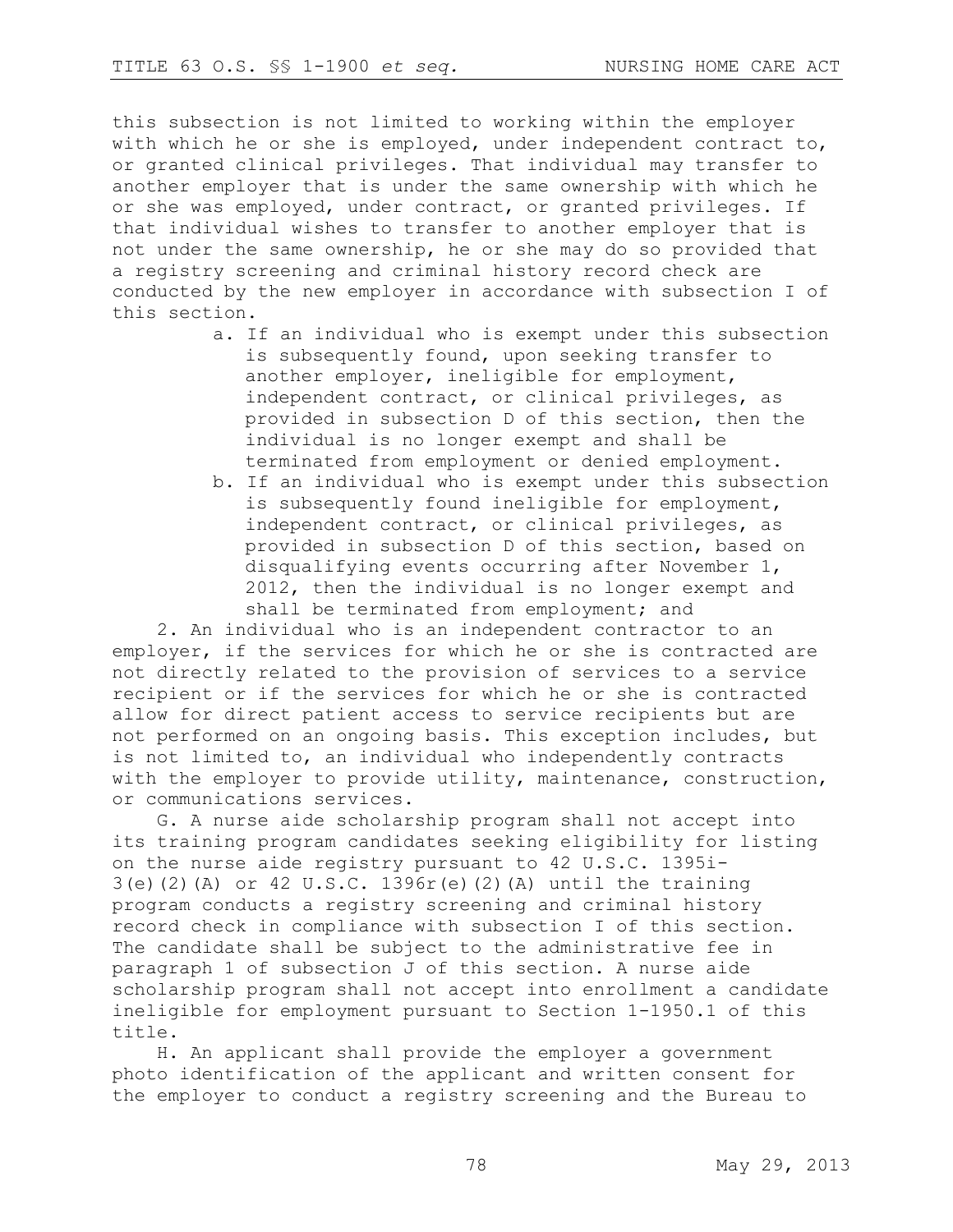conduct a state and national criminal history record check under this section. The employer shall maintain the written consent and information regarding the individual's identification in their files for audit purposes.

I. 1. Upon receipt of the written consent and identification required under subsection H of this section, an employer shall submit an applicant's name, any aliases, address, former states in which the applicant resided, social security number, and date of birth, through an Internet portal maintained by the Department, as provided in subsection V of this section, for the purpose of conducting a check of all relevant registries established pursuant to federal and state law and regulations for any findings barring employment. If the findings of the check do not reveal any basis that would prevent the employment of the applicant pursuant to subsection D of this section, and where the applicant does not have a monitored employment record pursuant to the provisions in subsection S of this section, the Department shall authorize the collection and submission of fingerprints through an authorized collection site to the Bureau for the performance of a criminal history record check on the applicant, pursuant to Section 150.9 of Title 74 of the Oklahoma Statutes and in accordance with U.S. Public Law 111-148. Results of such search conducted through both the Bureau and FBI databases shall be returned electronically to the Department.

2. The Bureau shall retain one set of fingerprints in the Automated Fingerprint Identification System and submit the other set to the FBI for a national criminal history records search.

3. Fingerprint images may be rejected by the Bureau or the FBI. A rejection of the fingerprints by the Bureau or the FBI shall require the applicant to be fingerprinted again.

4. The applicant shall have ten (10) calendar days, after receipt of authorization as provided in this subsection, to submit his or her fingerprints through an authorized collection site or his or her application shall be deemed withdrawn and the applicant shall be required to commence the application process from the beginning.

5. Medicaid home and community-based services waivered providers as defined in Section 1915 (c) or 1915 (i) of the federal Social Security Act may voluntarily participate in the submission of fingerprints for applicants. In lieu of fingerprinting, said providers shall obtain a name-based state criminal history record check from the Bureau at the fee established in Section 150.9 of Title 74 of the Oklahoma Statutes. No other fees shall apply to said providers relying on a name-based state criminal history record check. The determination of employment eligibility shall be made by said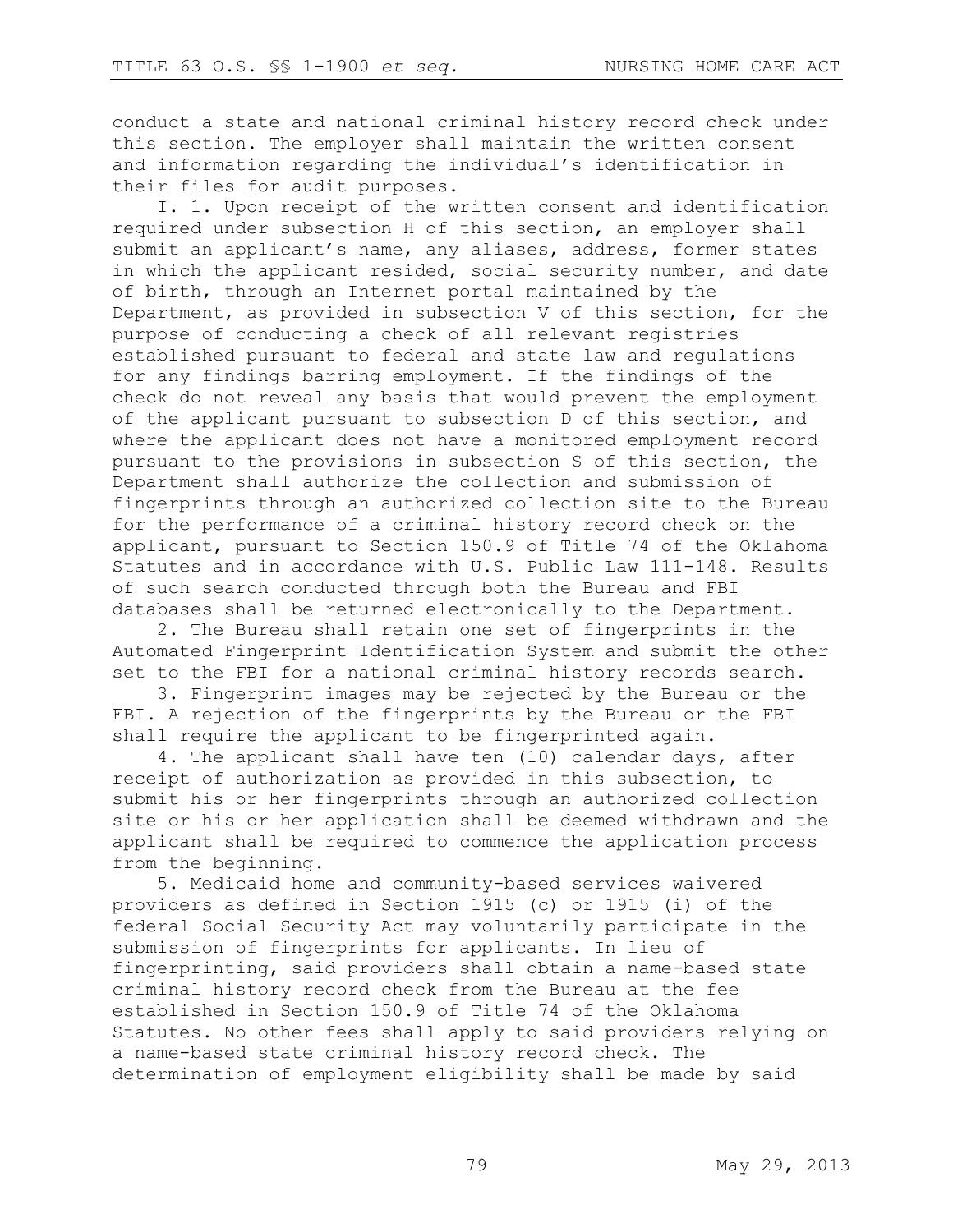providers based on the criteria established in subsection D of this section.

J. 1. The employer shall pay a fee of Nineteen Dollars (\$19.00) to the Department for each applicant submitted for fingerprinting or criminal history monitoring or both fingerprinting and criminal history monitoring pursuant to subsection S of this section. The prospective employee, independent contractor or clinical privileges candidate authorized for fingerprint collection by the Department shall pay an administrative fee of Ten Dollars (\$10.00) at the time of fingerprinting. Subsequent fingerprinting shall not be required of an applicant if the applicant has a monitored employment record pursuant to subsection S of this section.

2. The Department shall be responsible for screening and fingerprinting and criminal history monitoring fees for persons participating in a Medicaid program who self-direct their own care, and the applicants of such self-directed care employers.

3. The Department shall use National Background Check grant funds, employer fees and administrative fee collections, and available Medicaid matching funds, to reimburse fingerprint collection vendors, pay administrative expenses, and reimburse the Bureau and FBI for each processed fingerprint review and automatic notification services for subsequent arrest. The Department shall reimburse fingerprint collection vendors, the Bureau, and the FBI, the applicable costs for those identified in paragraph 2 of this subsection.

4. At the consent of the current employee and request of an employer, the Department shall authorize the collection and submission of fingerprints for the purposes of conducting a criminal history record check on any person excluded from the criminal history requirements pursuant to subsection F of this section. The employer shall pay a fee of Sixty-five Dollars (\$65.00) to the Department for the cost of registry screening, fingerprint collection and submission, and arrest record monitoring. The collection of fingerprints from those employed, contracted, or granted clinical privileges, prior to the effective date established by rule as authorized in subsection Y of this section, is voluntary and not required for the purposes of this section.

K. 1. If the criminal history record check results reveal information that precludes the Department from making a final determination of employment eligibility, the employer and applicant shall be given notice of such and the applicant shall have sixty (60) days to make any necessary corrections or additions for the Department to review.

2. If the applicant is unable to make corrections or additions to the record within the sixty (60) days, the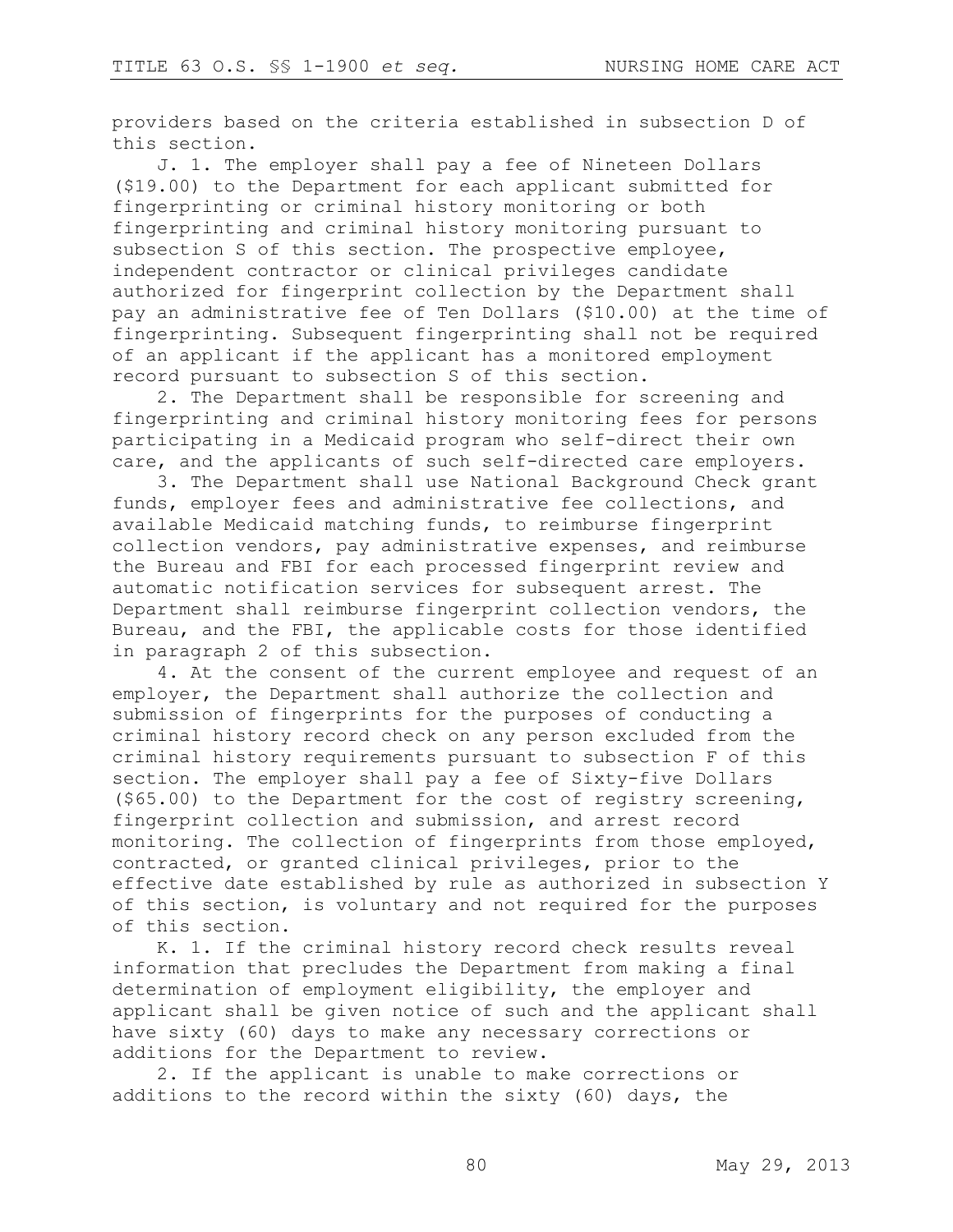Department shall deny employment based on the disqualifying results and shall notify the applicant of his or her right to appeal. The notice shall include the reasons why the applicant is not eligible for employment and a statement that the applicant has a right to appeal the decision made by the Department regarding the employment eligibility. The notice shall also include information regarding where to file and describe the appellate procedures.

L. If an employer determines it necessary to employ, contract with, or grant clinical privileges to an applicant before receiving the results of the applicant's criminal history record check under this section, the employer may conditionally employ, conditionally contract with, or grant conditional clinical privileges to the applicant if all of the following apply:

1. The employer requests the criminal history record check under this section upon conditionally employing, contracting with, or granting clinical privileges to the individual;

2. The individual signs a statement in writing that indicates the applicant affirms and agrees to all of the following:

- a. that the applicant is not disqualified from employment, an independent contract, or clinical privileges, based on the disqualifying criteria defined in subsection D of this section,
- b. that the applicant agrees that, if the information in the registry screening and criminal history record check conducted under this section does not confirm the individual's statements under subparagraph a of this paragraph, his or her employment, independent contract, or clinical privileges shall be terminated by the employer as required under subsection D of this section unless and until the individual appeals and can provide that the information is incorrect, and
- c. that the applicant understands that the conditions described in subparagraphs a and b of this paragraph may result in the termination of his or her employment, independent contract, or clinical privileges, and that those conditions are good cause for termination; and

3. The period of provisional employment shall not exceed sixty (60) days pending the completion of the required background check. During this time the employee shall be subject to direct on-site supervision. The sixty-day time period may only be extended for those employees who are appealing the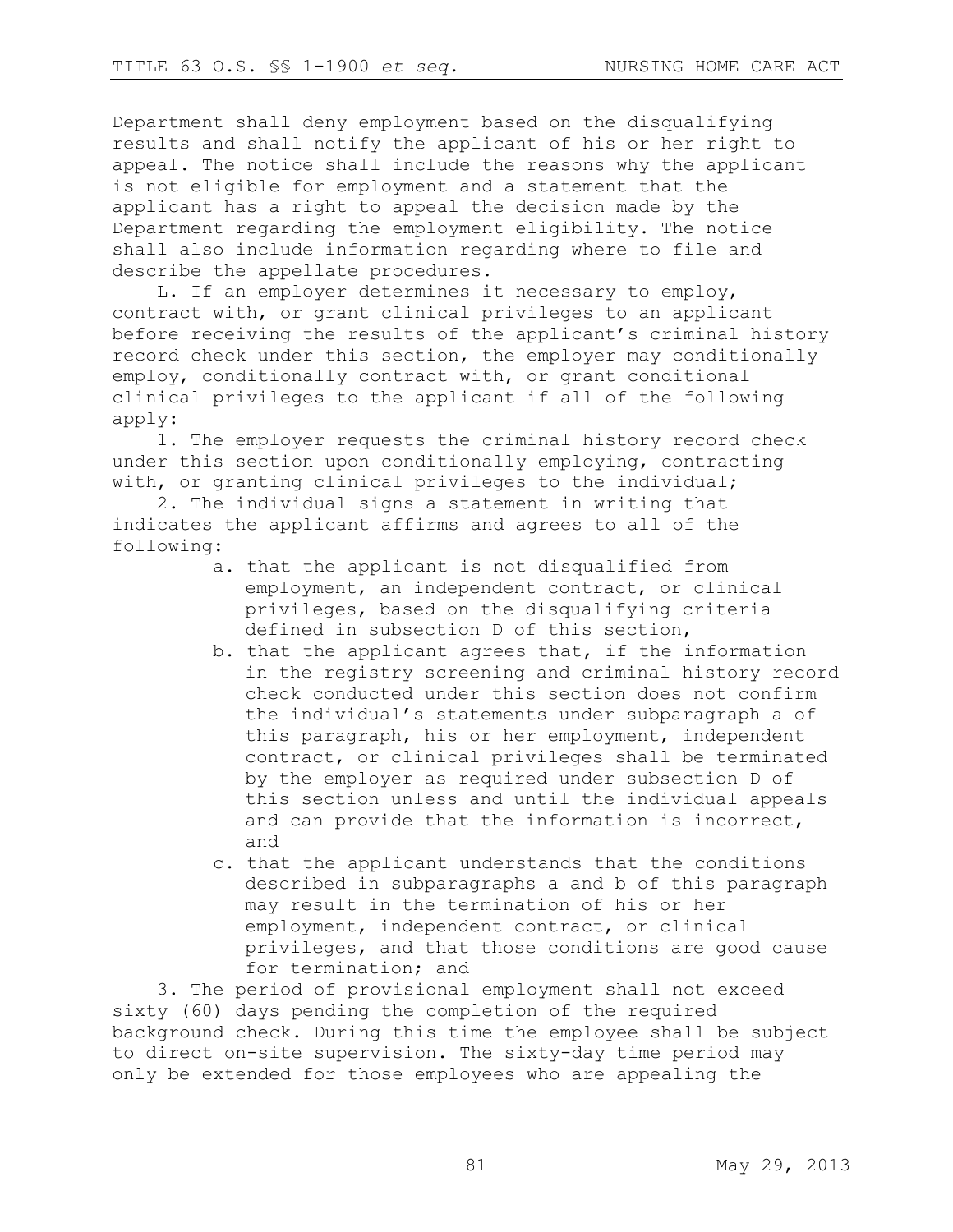results of the background check. The time period shall only be extended for the duration of the appeal.

M. The Department shall develop and distribute a model form for the statement required under paragraph 2 of subsection L of this section. The Department shall make the model form available to health facilities or agencies subject to this section upon request at no charge.

N. If an individual is employed as a conditional employee, has a conditional independent contract, or is granted conditional clinical privileges under subsection L of this section, and the report described in subsection I of this section does not confirm the individual's statement under subparagraph a of paragraph 2 of subsection L of this section, the employer shall terminate the individual's employment, independent contract, or clinical privileges, as required by subsection E of this section.

O. An individual who knowingly provides false information regarding his or her identity, criminal convictions, or substantiated findings on a statement described in subparagraph a of paragraph 2 of subsection L of this section is guilty of a misdemeanor punishable by a fine of not less than One Hundred Dollars (\$100.00) nor more than Three Hundred Dollars (\$300.00), imprisonment in the county jail for not more than thirty (30) days, or by both such fine and imprisonment.

P. The Department shall use criminal history record information obtained under subsection I of this section only for the purpose of evaluating an applicant's qualifications for employment, an independent contract, or clinical privileges, in the position for which he or she has applied and for the purposes of subsections H and N of this section. The Department shall not disclose criminal history record information. An individual who knowingly uses or disseminates the criminal history record information obtained under subsection I of this section in violation of this subsection is guilty of a misdemeanor punishable by imprisonment for not more than thirty (30) days or a fine of not more than Five Hundred Dollars (\$500.00), or both. Except for a knowing or intentional release of false information, the Department or employer has no liability in connection with a criminal history record check conducted under this section.

Q. As a condition of continued employment, each employee, independent contractor, or individual granted clinical privileges shall agree in writing to report to the employer immediately upon being arraigned or indicted for one or more of the criminal offenses listed in subsection D of this section, upon being convicted of, or pleading guilty or nolo contendere to, one or more of the criminal offenses listed in subsection D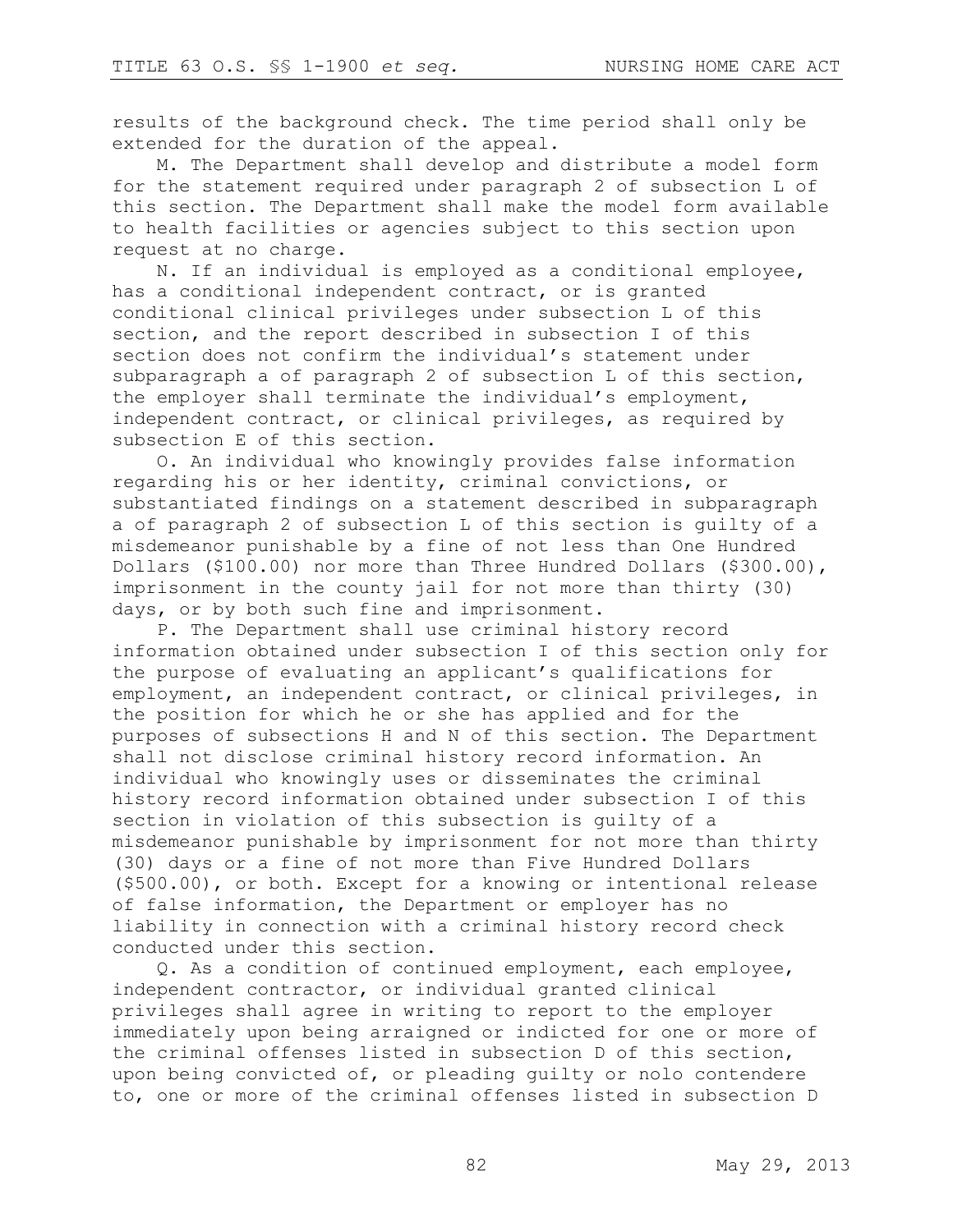of this section, or upon being the subject of a substantiated finding on a relevant registry as described in subsection D of this section. Reporting of an arraignment under this subsection may be cause for leave without pay, placement under direct supervision, restriction from direct patient access, termination, or denial of employment.

R. An employer convicted for knowingly and willfully failing to conduct the criminal history checks as required under this section may be found guilty of a misdemeanor punishable by a fine of not less than One Thousand Dollars (\$1,000.00) nor more than Three Thousand Dollars (\$3,000.00), imprisonment in the county jail for not more than thirty (30) days, or by both such fine and imprisonment.

S. The Department shall establish a database to store the records of an employer's prospective and enrolled employees, the results of the screening and criminal arrest records search, and an identifier issued by the Bureau for the purposes of receiving an automatic notification from the Bureau if and when a subsequent criminal arrest record submitted into the system matches a set of fingerprints previously submitted in accordance with this section. Upon such notification, the Bureau shall immediately notify the Department and the Department shall immediately notify the respective employee. Information in the database established under this subsection is confidential, is not subject to disclosure under the Oklahoma Open Records Act, and shall not be disclosed to any person except for purposes of this act or for law enforcement purposes. The employee shall promptly respond to Department inquiries regarding the status of an arraignment or indictment. Reporting of an arraignment or indictment under this subsection may be cause for leave without pay, placement under direct supervision, restriction from direct patient access, termination, or denial of employment.

T. 1. Any individual who has been disqualified from or denied employment by an employer pursuant to this section may file an appeal with the Department within thirty (30) days of the receipt of the notice of disqualification, if the applicant believes that the criminal history report is inaccurate or that consideration of the passage of time, extenuating circumstances, demonstration of rehabilitation, or relevancy of the particular disqualifying information with respect to the current or proposed employment of the individual merits a waiver of the disqualification or employment denial.

2. The Department shall specify in rule the criteria for issuing a waiver of the disqualification or employment denial. The criteria shall include consideration of the passage of time, extenuating circumstances, demonstration of rehabilitation, and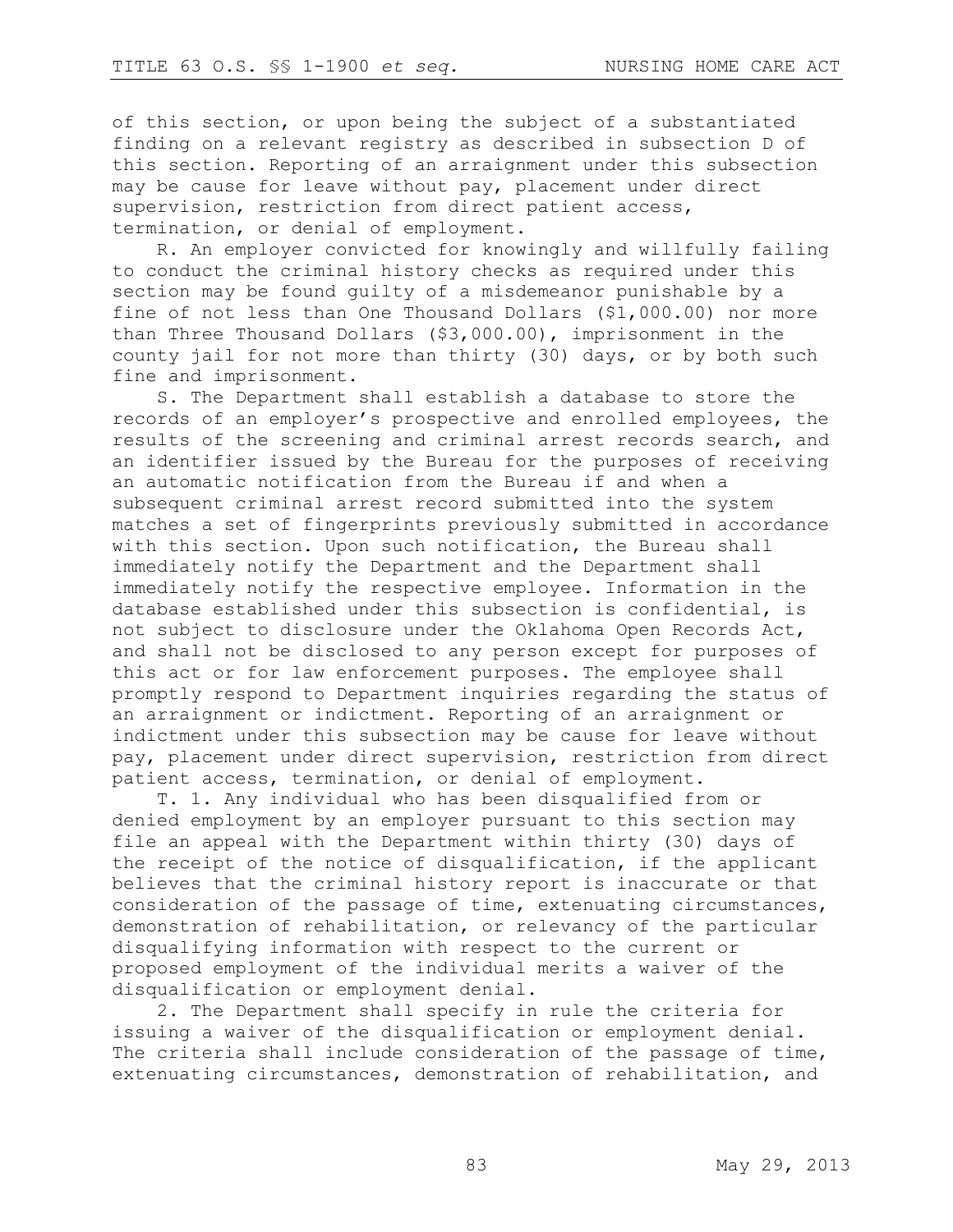relevancy of the particular disqualifying information with respect to the current or proposed employment of the individual.

3. The appeal shall be conducted as an individual proceeding pursuant to the Administrative Procedures Act.

U. An employer who has acted in good faith to comply with the requirements of this section of law shall be immune from liability in carrying out the provisions of this section.

V. The Department shall maintain an electronic web-based system to assist employers, and nurse aide scholarship programs, required to check relevant registries and conduct criminal history record checks of its prospective students, employees, independent contractors, and those to whom the employer would grant clinical privileges. The employer shall maintain the status of the employment, contract, or privileges in the system, and the Department shall provide for an automated notice to employers for those employees, independent contractors, and those granted clinical privileges, who, since the initial check, have been convicted of a disqualifying offense or have been the subject of a substantiated finding on a relevant registry.

W. The Department is authorized to obtain any criminal history records maintained by the Bureau and FBI which the Department is required or authorized to request by the provisions of this section.

X. There is hereby created in the State Treasury a revolving fund for the Department to be designated the "Oklahoma National Background Check Fund". The fund shall be a continuing fund, not subject to fiscal year limitations, and shall consist of all monies received by the Department from employers and administrative fees collected pursuant to this section. Screening and administrative fees collected pursuant to this section shall be deposited into the fund. All monies accruing to the credit of the fund are hereby appropriated and may be budgeted and expended by the Department for the following purposes:

1. Obtaining available Medicaid funds for screening, fingerprinting, the cost of criminal history records obtained from the Bureau and FBI, and program administration;

2. Reimbursement of fingerprint collection vendors;

3. Reimbursement to the Bureau and FBI for criminal history records; and

4. Administrative and other applicable expenses of the Department related to the background check program.

Y. The Department is authorized to phase in implementation of subsections D through V of this section by category of employer. The State Board of Health shall promulgate rules prescribing effective dates and procedures for the implementation of a national criminal history record check for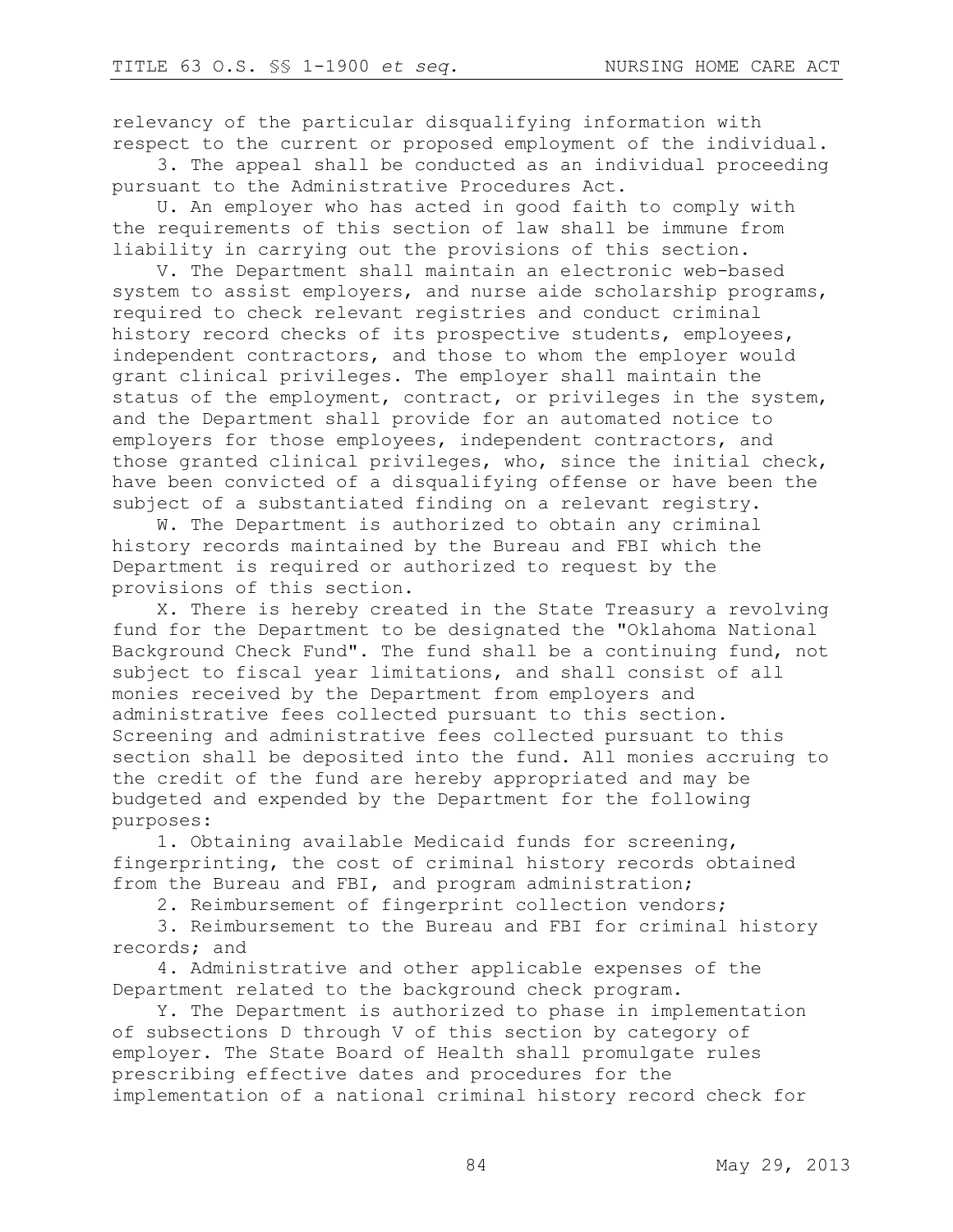the employers and nurse aide scholarship programs defined in Section 1-1945 of this title. Said dates may be staggered to facilitate implementation of the requirements of this section.

Z. On or before November 1, 2015, the Department shall submit a written report to the Legislature detailing the fee collections and costs for the previous three (3) years and revolving fund projections for the next five (5) years. A plan shall be provided to cover the costs of the criminal history checks required under this section if funding is inadequate to cover the costs of the criminal history checks required under this section after November 1, 2020.

*Added by Laws 2005, HB 1963, c. 465, § 5, emerg. eff. June 9, 2005; Amended by Laws 2012, HB 2582, c.358, § 2, eff. November 1, 2012.*

# **§63-1-1948. State Long-Term Care Ombudsman Prohibited from Employing a Registered Sex Offender or Violent Crime Offender**

The State Long-Term Care Ombudsman is prohibited from employing or designating any state, area or local long-term care ombudsman whether paid or unpaid, who is registered pursuant to the Sex Offenders Registration Act or the Mary Rippy Violent Crime Offenders Registration Act.

*Added by Laws 2005, HB1963 c. 465, § 6, emerg. eff. June 9, 2005.*

## **§63-1-1949. BLANK**

# **§63-1-1950. Authority of Nursing Facility or Residential Care Facility to Maintain Bulk Supplies of Nonprescription Drugs - Dispensing to Residents - Promulgation of Rules for Proper Control and Dispensing**

A. A nursing facility or a residential care facility is authorized to maintain bulk supplies of nonprescription drugs for dispensing to residents of such facility pursuant to the provisions of this section.

B. If ordered or otherwise authorized by a physician currently licensed to practice medicine in this state, nonprescription drugs may be dispensed to a resident of the nursing facility or residential care facility for nonscheduled dosage regimens.

C. 1. The State Board of Health shall promulgate rules necessary for proper control and dispensing of nonprescription drugs in nursing facilities and residential care facilities, relating to:

- a. specific nonprescription drugs to be dispensed,
- b. recordkeeping,
- c. storage of nonprescription drugs, and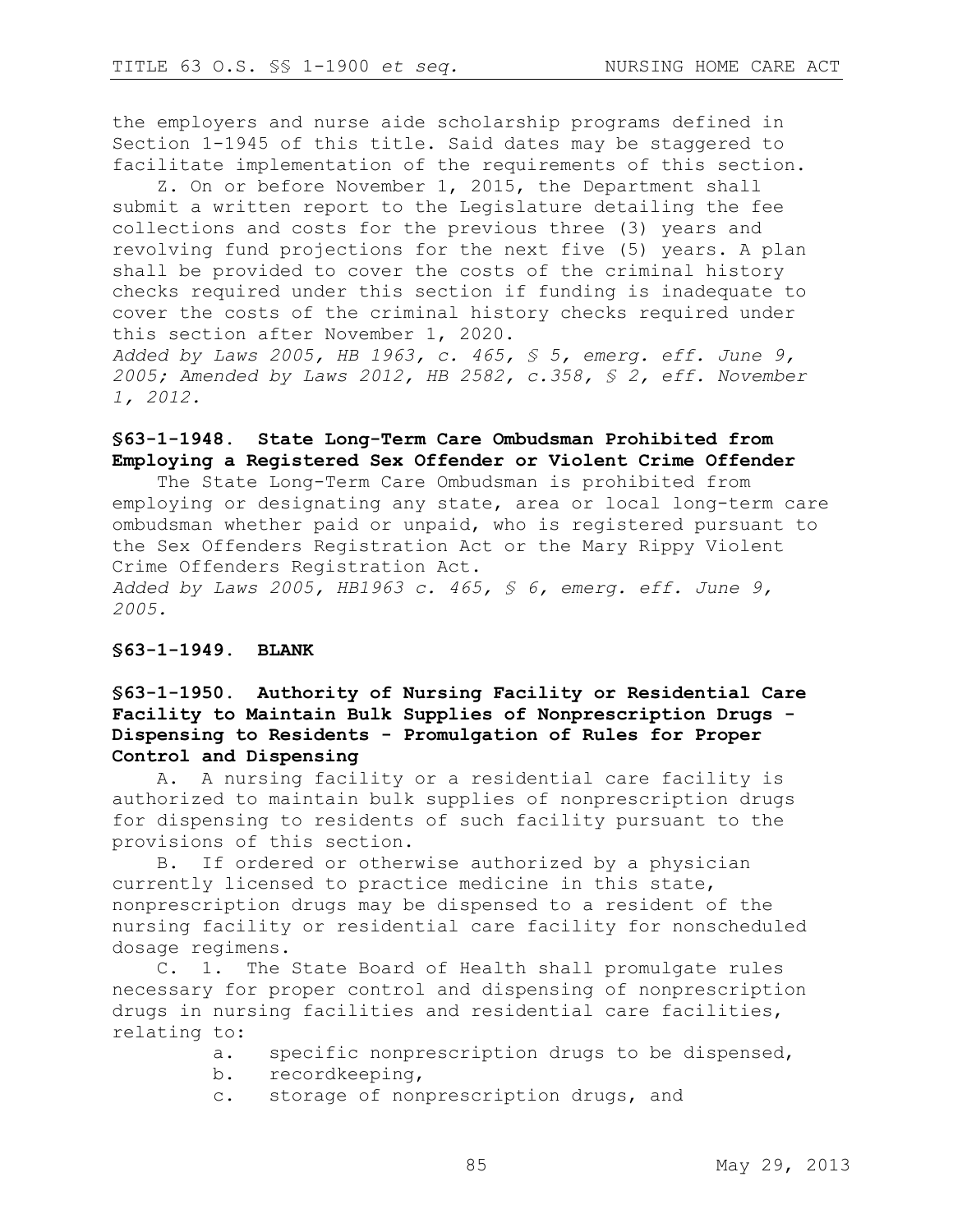d. dispensing requirements.

2. Rules promulgated by the State Board of Health shall not require facilities to package nonprescription drugs in individual containers with individual labels. *Added by Laws 1993, c. 119, § 1, eff. Sept. 1, 1993.*

## **§63-1-1950.1. Definitions - Criminal History Background Checks - Exemptions**

A. For purposes of this section:

1. "Nurse aide" means any person who provides, for compensation, nursing care or health-related services to residents in a nursing facility, a specialized facility, a residential care home, continuum of care facility, assisted living center or an adult day care center and who is not a licensed health professional. Such term also means any person who provides such services to individuals in their own homes as an employee or contract provider of a home health or home care agency, or as a contract provider of the Medicaid State Plan Personal Care Program;

2. "Employer" means any of the following facilities, homes, agencies or programs which are subject to the provision of this section:

- a. a nursing facility or specialized facility as such terms are defined in the Nursing Home Care Act,
- b. a residential care home as such term is defined by the Residential Care Act,
- c. an adult day care center as such term is defined in the Adult Day Care Act,
- d. an assisted living center as such term is defined by the Continuum of Care and Assisted Living Act,
- e. a continuum of care facility as such term is defined by the Continuum of Care and Assisted Living Act,
- f. a home health or home care agency, and
- g. the Department of Human Services, in its capacity as an operator of any hospital or health care institution or as a contractor with providers under the Medicaid State Plan Personal Care Program, and
- h. any facility operated by the Oklahoma Department of Veterans Affairs;

3. "Home health or home care agency" means any person, partnership, association, corporation or other organization which administers, offers or provides health care services or supportive assistance for compensation to three or more ill, disabled, or infirm persons in the temporary or permanent residence of such persons, and includes any subunits or branch offices of a parent home health or home care agency;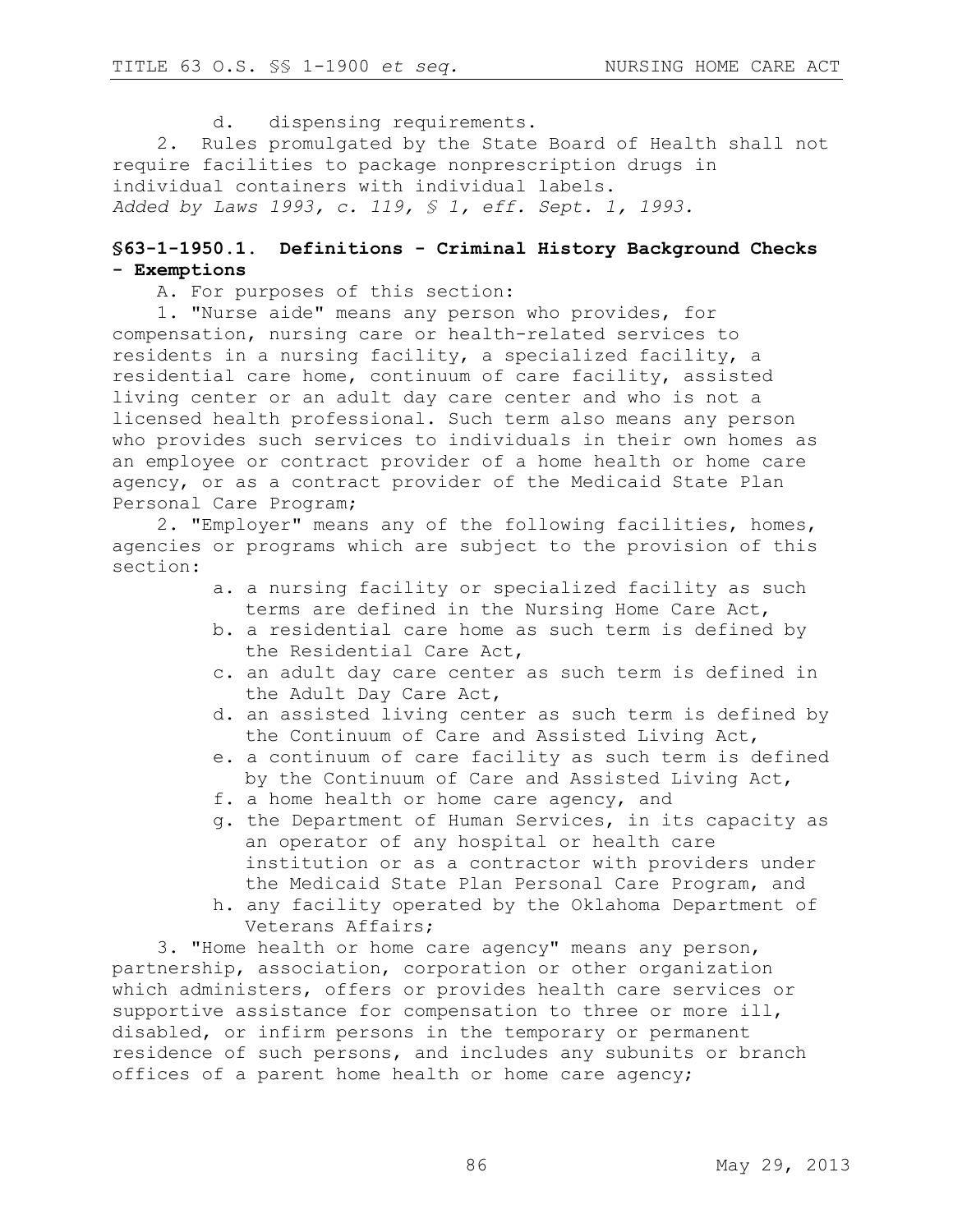4. "Bureau" means the Oklahoma State Bureau of Investigation; and

5. "Completion of the sentence" means the last day of the entire term of the incarceration imposed by the sentence including any term that is deferred, suspended or subject to parole.

B. Before any employer makes an offer to employ or to contract with a nurse aide to provide nursing care, healthrelated services or supportive assistance to any individual, the employer shall provide for a criminal history background check to be made on the nurse aide pursuant to the provisions of the Long-term Care Security Act. If the employer is a facility, home or institution which is part of a larger complex of buildings, the requirement of a criminal history background check shall apply only to an offer of employment or contract made to a person who will work primarily in the immediate boundaries of the facility, home or institution.

Where the provisions of the Long-term Care Security Act pertaining to registry screenings and national criminal history record check are not in effect pending an effective date established in rulemaking, an employer is authorized to obtain any criminal history background records maintained by the Bureau pursuant to the following:

1. The employer shall request the Bureau to conduct a criminal history background check on the nurse aide and shall provide to the Bureau any relevant information required by the Bureau to conduct the check. The employer shall pay a fee of Fifteen Dollars (\$15.00) to the Bureau for each criminal history background check that is conducted pursuant to such a request;

2. An employer may make an offer of temporary employment to a nurse aide pending the results of the criminal history background check. The employer in such instance shall provide to the Bureau the name and relevant information relating to the person within seventy-two (72) hours after the date the person accepts temporary employment. The employer shall not hire or contract with the nurse aide on a permanent basis until the results of the criminal history background check are received;

3. An employer may accept a criminal history background report less than one (1) year old of a person to whom such employer makes an offer of employment. The report shall be obtained from the previous employer or contractor of such person and shall only be obtained upon the written consent of such person; and

4. Every employer while subject to the provisions of this subsection shall inform each applicant for employment, or each prospective contract provider, as applicable, that the employer is required to obtain a criminal history background record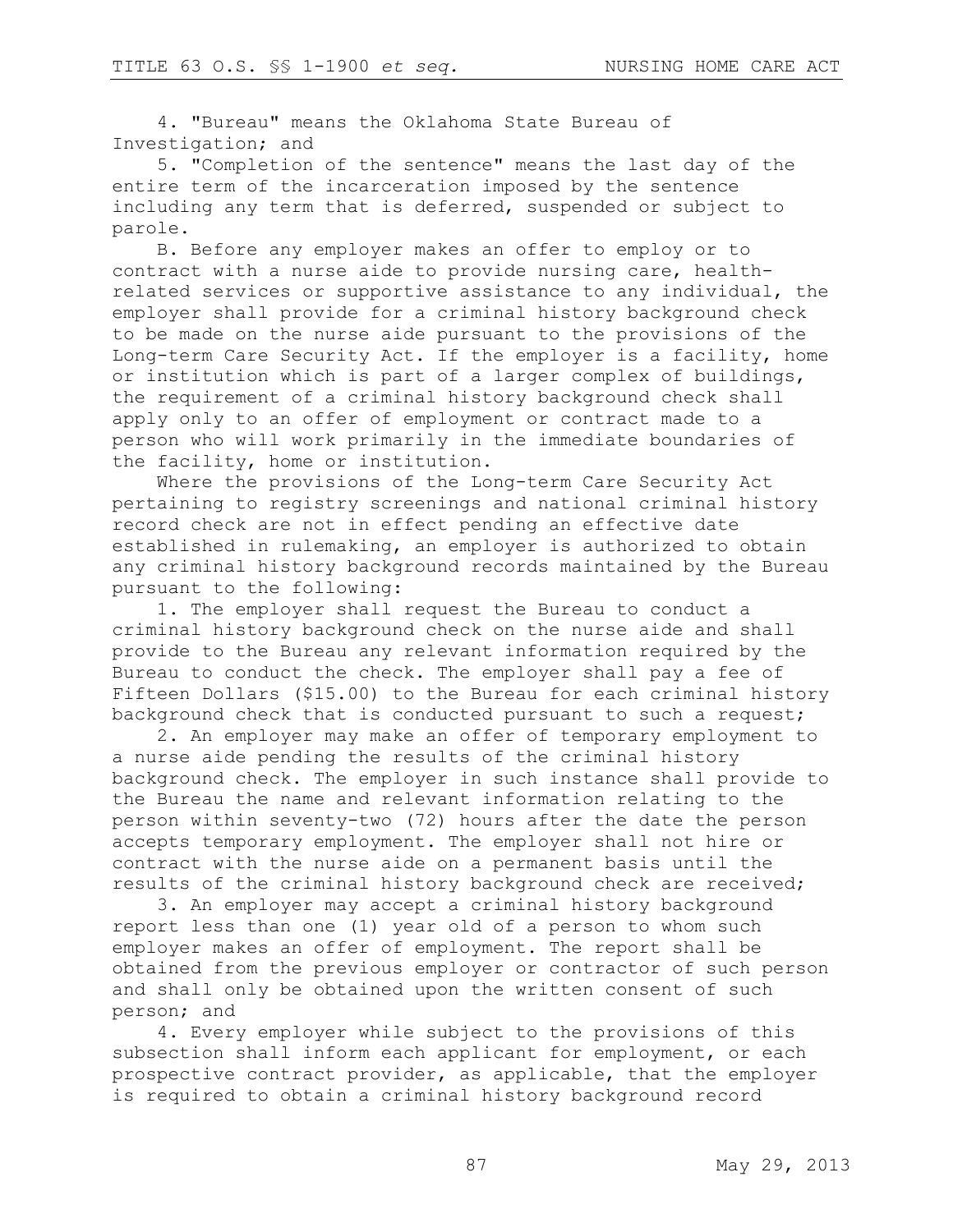before making an offer of permanent employment or contract to a nurse aide.

C. 1. If the results of a criminal history background check reveal that the subject person has been convicted of, pled guilty or no contest to, or received a deferred sentence for, a felony or misdemeanor offense for any of the following offenses in any state or federal jurisdiction, the employer shall not hire or contract with the person:

- a. abuse, neglect or financial exploitation of any person entrusted to the care or possession of such person,
- b. rape, incest or sodomy,
- c. child abuse,
- d. murder or attempted murder,
- e. manslaughter,
- f. kidnapping,
- g. aggravated assault and battery,
- h. assault and battery with a dangerous weapon, or
- i. arson in the first degree.

2. If less than seven (7) years have elapsed since the completion of sentence, and the results of a criminal history check reveal that the subject person has been convicted of, or pled guilty or no contest to, a felony or misdemeanor offense for any of the following offenses, in any state or federal jurisdiction, the employer shall not hire or contract with the person:

- a. assault,
- b. battery,
- c. indecent exposure and indecent exhibition, except where such offense disqualifies the applicant as a registered sex offender,
- d. pandering,
- e. burglary in the first or second degree,
- f. robbery in the first or second degree,
- g. robbery or attempted robbery with a dangerous weapon, or imitation firearm,
- h. arson in the second degree,
- i. unlawful manufacture, distribution, prescription, or dispensing of a Schedule I through V drug as defined by the Uniform Controlled Dangerous Substances Act,
- j. grand larceny, or
- k. petit larceny or shoplifting.

D. An employer shall not employ or continue employing a person addicted to any Schedule I through V drug as specified by the Uniform Controlled Dangerous Substances Act unless the person produces evidence that the person has successfully completed a drug rehabilitation program.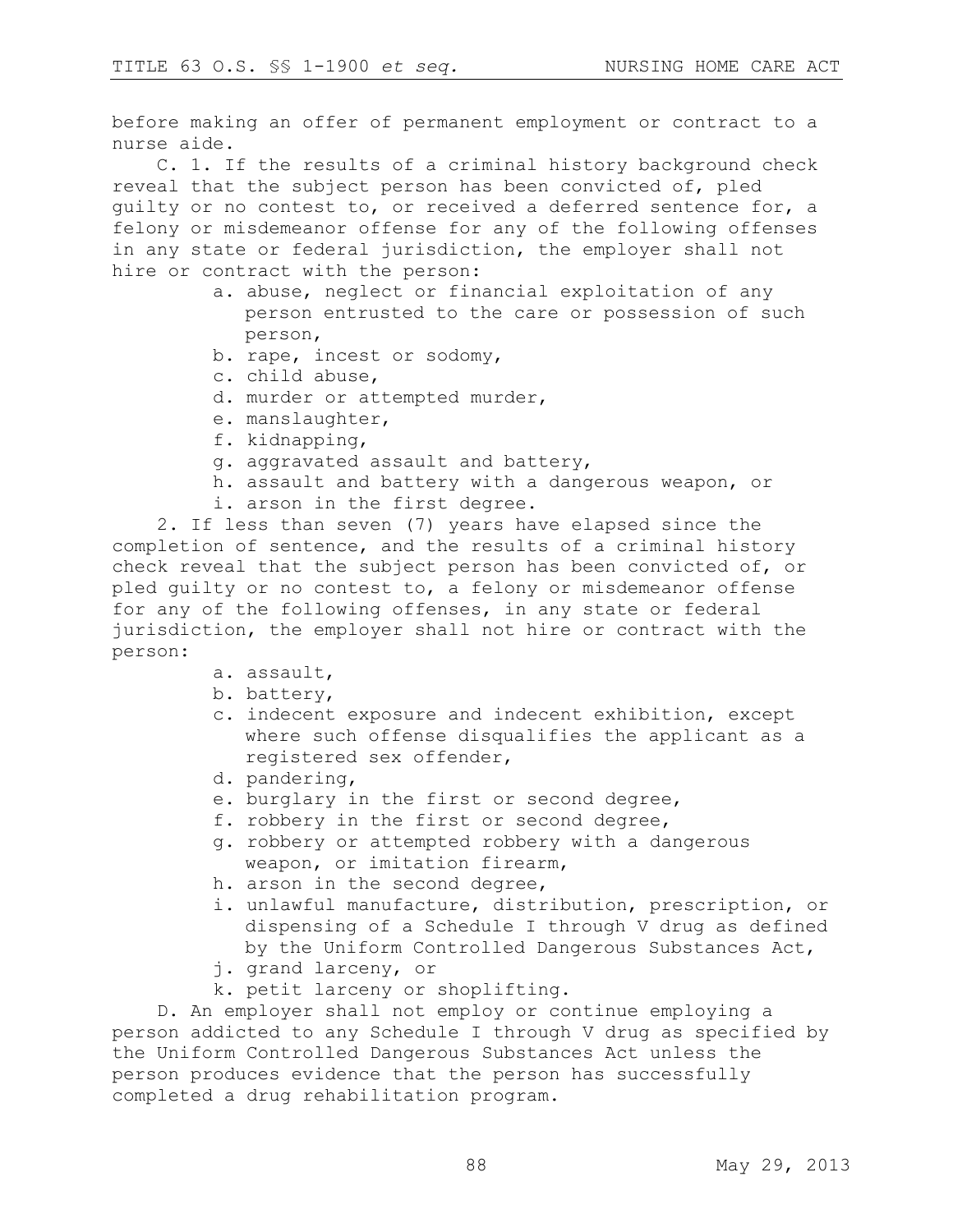E. All employment eligibility determination records received by the employer pursuant to this section are confidential and are for the exclusive use of the State Department of Health and the employer which requested the information. Except on court order or with the written consent of the person being investigated, the records shall not be released or otherwise disclosed to any other person or agency. These records shall be destroyed after one (1) year from the end of employment of the person to whom such records relate.

F. As part of the inspections required by the Nursing Home Care Act, Continuum of Care and Assisted Living Act, the Residential Care Act, and the Adult Day Care Act, the State Department of Health shall review the employment files of any facility, home or institution required to obtain a criminal history background determination to ensure such facilities, homes or institutions are in compliance with the provisions of this section.

*Added by Laws 1990, HB 2100, c. 149, § 1, eff. October 1, 1990; Amended by Laws 1991, HB 1690, c. 315, § 1, eff. January 1, 1992; Amended by Laws 1992, HB 2008, c. 139, § 1, eff. September 1, 1992; Amended by Laws 1992, HB 1615, c. 249, § 5, eff. September 1, 1992; Amended by Laws 2004, SB 1184, c. 287, § 1, emerg. eff. July 1, 2004; Amended by Laws 2004, HB 2723, c. 436, § 12, emerg. eff. June 4, 2004; Amended by Laws 2010, SB 1289, c. 185, § 1, eff. November 1, 2010; Amended by Laws 2012, HB 2582, c. 358, § 3, eff. November 1, 2012; Amended by Laws 2013, SB 629, c. 379, § 5, emerg. eff. May 29, 2013.*

#### **§63-1-1950.2. Construction of Act**

Nothing contained in this act shall be construed as creating an employer-employee relationship between the Department of Human Services and anyone contracting with the Department of Human Services as a nontechnical medical care provider. *Added by Laws 1991, c. 315, § 2, eff. Jan. 1, 1992.*

# **§63-1-1950.3. Use of Unlicensed Health Professionals as Nurses Aids - Competency Evaluation Program - Penalties for Violations**

A. 1.A nursing facility, specialized facility, continuum of care facility, assisted living center, adult day care or residential home, or facility operated by the Oklahoma Department of Veterans Affairs, shall not employ as a nurse aide, on a full-time, temporary, per diem, or any other basis, any individual who is not certified as a nurse aide in good standing and is not eligible for placement on the nurse aide registry maintained by the State Department of Health.

2. The Department may grant a temporary emergency waiver to the provisions of this paragraph to any nursing facility,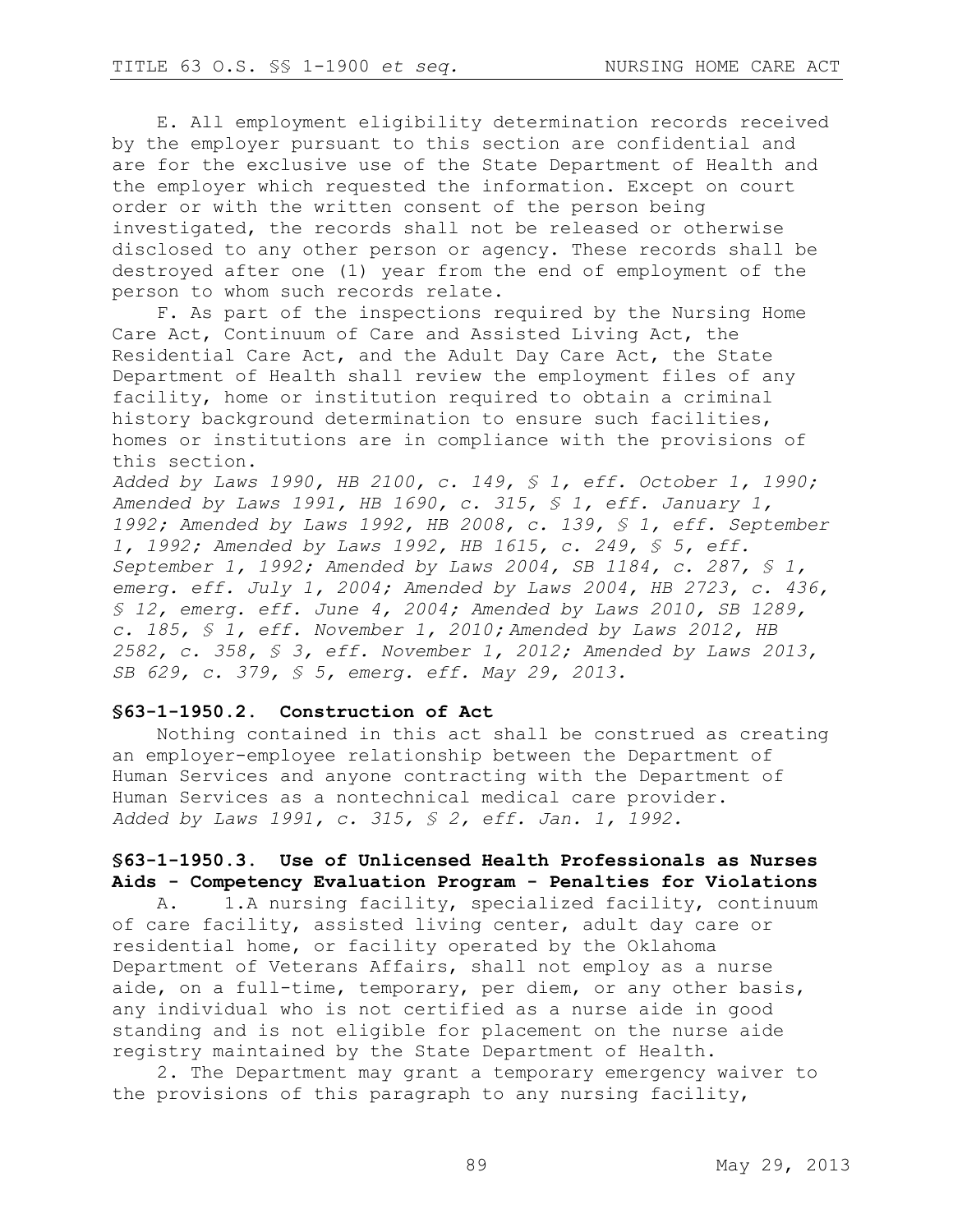continuum of care facility, assisted living center or adult day care or residential home which can demonstrate that such facility, home or institution has been unable to successfully meet its staffing requirements related to the provisions of this paragraph.

B. Such waiver shall require the following:

1. An individual employed as a nurse aide who is enrolled in a Department-approved training and competency evaluation program for nurse aides shall successfully complete such training and competency evaluations within four (4) months of entering the training program;

2. The individual shall obtain certification, and the Department shall place the nurse aide on the registry within thirty (30) days after demonstration of competency;

3. Any nursing facility, specialized facility, continuum of care facility, assisted living center, adult day care or residential care home that employs an individual who is in nurse aide training, as provided in this section, shall ensure that the trainee shall:

- a. complete the required training and competency program as provided in rules prior to any direct contact with a resident or client,
- b. not perform any service for which the trainee has not trained and been determined proficient by the instructor, and
- c. be supervised at all times by no less than a licensed practical nurse; and

4. No employer may use as a nurse aide an individual who has not completed the nurse aide training and competency program within the required four-month period.

C. For purposes of this section, "four (4) months" means the equivalent of four (4) months of full-time employment as a nurse aide by any employer in any nursing facility, specialized facility, continuum of care facility, assisted living center, adult day care or residential care home.

D. 1. The Department may grant a trainee a one-time extension of the four-month training requirement if:

- a. such requirement causes an undue hardship for the trainee due to unusual circumstances or illness, and
- b. the trainee has demonstrated a good faith effort to complete the training and competency evaluation program.

2. The State Board of Health shall promulgate rules related to the review of and the process and conditions for such an extension.

E. 1. Certified medication aides, upon successful completion of competency standards or prescribed training courses, shall be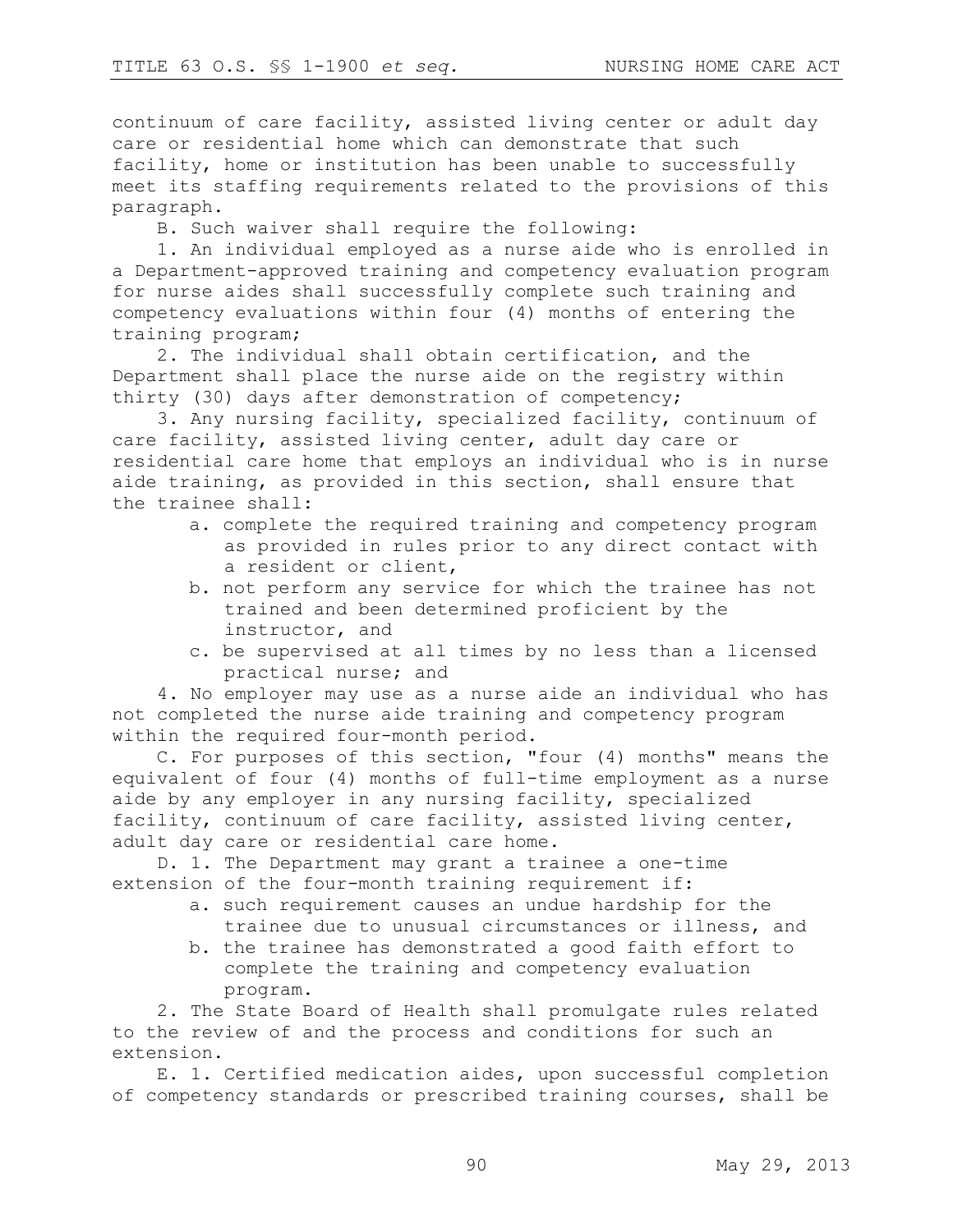eligible to distribute medications or treatments provided by paragraph 2 of this subsection within a:

- a. correctional facility, as set forth in Section 623 of Title 57 of the Oklahoma Statutes,
- b. correctional facility operated by a contractor of the Department of Corrections,
- c. county or municipal jail,
- d. nursing facility,
- e. specialized facility,
- f. continuum of care facility,
- g. assisted living center,
- h. adult day care,
- i. residential care home, or
- j. facilities operated by the Oklahoma Department of Veterans Affairs.
- 2. Certified medication aides may:
	- a. perform fingerstick blood sugars,
	- b. administer diabetic medications, including subcutaneous injections of insulin, provided that the certified medication aide has completed a Department-approved advanced training program on diabetes and the administration of diabetes medications, including injections,
	- c. administer medications, first aid treatments and nutrition; by oral, rectal, vaginal, otic, ophthalmic, nasal, skin, topical, transdermal, and nasogastric/gastrostomy tubes routes, and
	- d. administer oral metered dose inhalers and nebulizers;

3. The State Board of Health shall establish rules necessary to ensure the safety of medication administration by certified medication aides, including but not limited to:

- a. competency and practice standards for medication aides,
- b. maintaining a list of skills and functions that medication aides will be able to perform upon completion of certification course work,
- c. certification and recertification requirements for medication aides,
- d. development of criteria and procedures for approval or disapproval of training and competency evaluation programs, and
- e. procedures for denying, suspending, withdrawing, or refusing to renew certification for a medication aide;

4. Each facility shall develop policies and procedures that comply with the provisions of this subsection and rules promulgated by the State Board of Health. This policy shall be reviewed and approved by the facility Medical Director, Director of Nurses and/or Registered Nurse Consultant.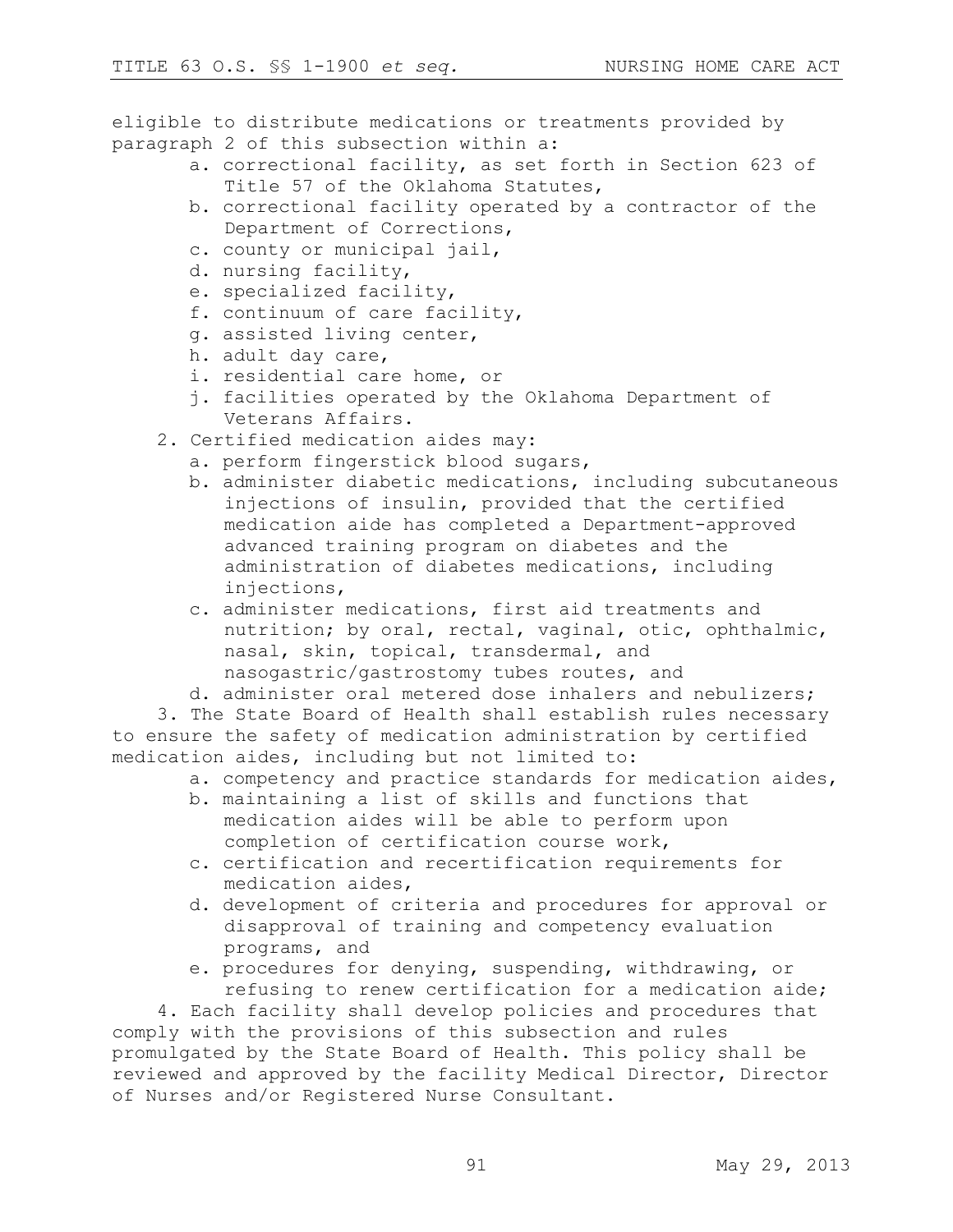F. Any person convicted of violating any of the provisions of this section or Section 1-1950.1 of this title shall be guilty of a misdemeanor, punishable by a fine of not less than One Hundred Dollars (\$100.00) nor more than Three Hundred Dollars (\$300.00), imprisonment in the county jail for not more than thirty (30) days, or by both such fine and imprisonment. *Added by Laws 1991, HB 1690, c. 315, § 3, eff. January 1, 1992; Amended by Laws 1999, SB 622, c. 129, § 1, eff. November 1, 1999; Amended by Laws 2002, HB 2604, c. 230, § 15, eff. November 1, 2002; Amended by Laws 2003, HB 1442, c. 429, § 3, emerg. eff. June 6, 2003; Amended by Laws 2004, HB 2282, c. 420, § 1, eff. November 1, 2004 (repealed by Laws 2005, HB 2060, c. 1, § 92, emerg. eff. March 15, 2005); Amended by Laws 2004, HB 2723, c. 436, § 13, emerg. eff. June 4, 2004; Multiple amendment repealed by Laws 2005, HB 2060, c. 1, § 92, emerg. eff. March 15, 2005; Amended by Laws 2005, HB 1688, c. 460, § 12, eff. November 1, 2005; Amended by Laws 2006, HB 2518, c. 79, § 2, emerg. eff. April 21, 2006; Amended by Laws 2011, SB 679, c. 255, § 1, eff. November 1, 2011; Amended by Laws 2013, SB 629, c. 379, § 6, emerg. eff. May 29, 2013.*

## **§63-1-1950.4. Uniform Employment Application for Nurse Aide Staff - Purpose - Training**

A. 1. The State Department of Health, in conjunction with the Office of the State Long-term Care Ombudsman of the Department of Human Services, shall develop a uniform employment application to be used in the hiring of nurse aide staff by a nursing facility or a specialized facility as such terms are defined in the Nursing Home Care Act, a residential care home, as such term is defined by the Residential Care Act, an assisted living center as such term is defined by the Continuum of Care and Assisted Living Act, a continuum of care facility as defined by the Continuum of Care and Assisted Living Act, a hospice inpatient facility or program providing hospice services as such terms are defined by the Hospice Licensing Act, an adult day care center as such term is defined by the Adult Day Care Act, and a home care agency as defined by the Home Care Act. Such uniform application shall be used as the only application for employment of nurse aides in such facilities on and after January 1, 2001.

2. Nothing in this section shall prohibit the State Department of Health or any other state agency from requiring applicants for any position in the classified service to be certified by the state using the State of Oklahoma Employment Application.

B. The uniform employment application shall be designed to gather all pertinent information for entry into the nurse aide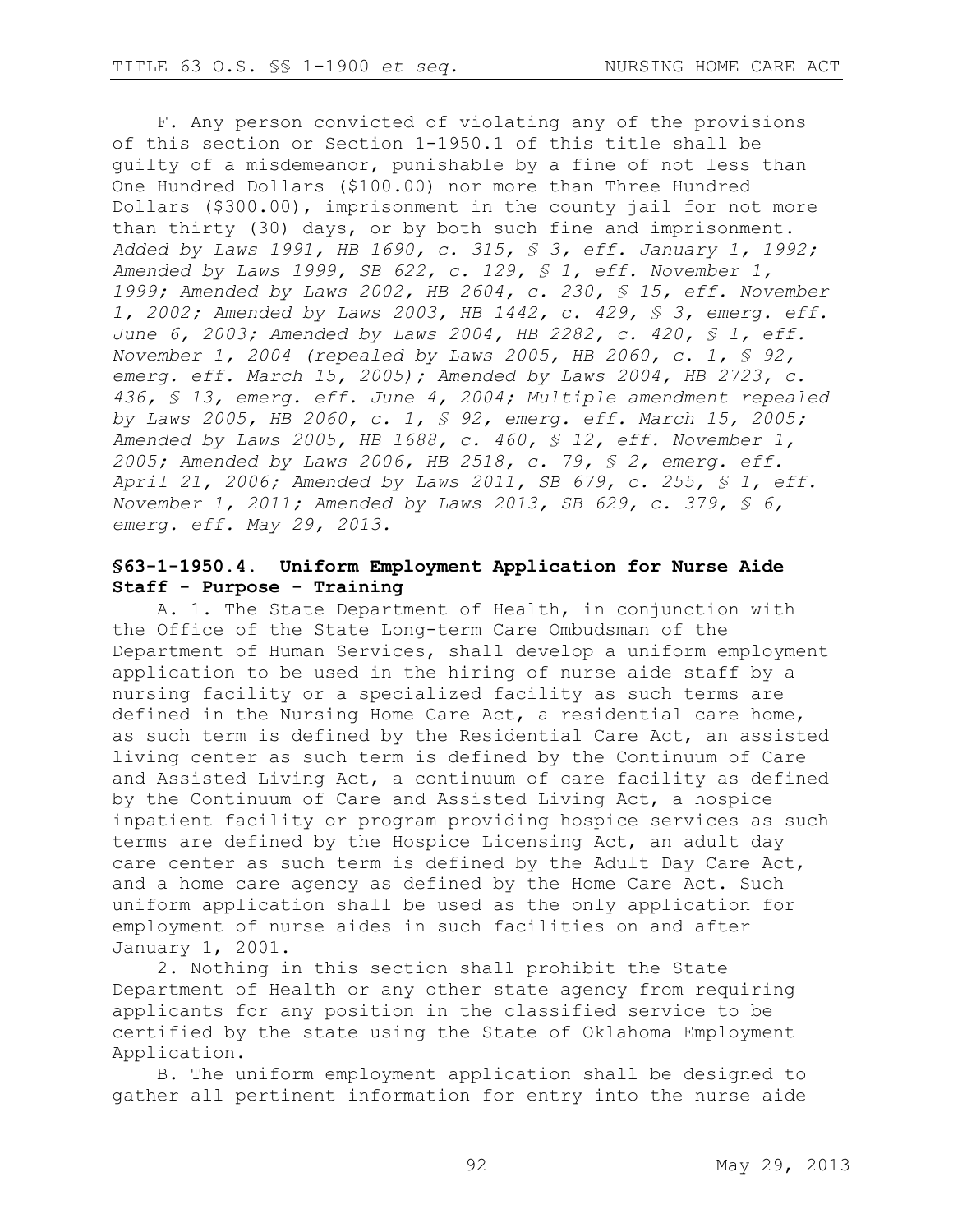registry maintained by the State Department of Health. The uniform application shall also contain:

1. A signature from the applicant to confirm or deny any previous felony conviction;

2. A release statement for the applicant to sign giving the State Department of Health and the Oklahoma State Bureau of Investigation the authority to proceed with the state or national criminal history record checks; and

3. Such other information deemed necessary by the Department.

C. The Department shall provide implementation training on the use of the uniform employment application. *Added by Laws 2000, HB 2019, c. 340, § 23, emerg. eff. July 1, 2000; Amended by Laws 2001, HB 1768, c. 381, § 25, emerg. eff. June 4, 2001; Amended by Laws 2003, SB 591, c. 339, § 5, eff. November 1, 2003; Amended by Laws 2012, HB 2582, c. 358, § 4, eff. November 1, 2012.*

## **§63-1-1950.4a. Employment Application For Nurse Aides - Unlawful To Provide False Information Regarding Criminal Conviction - Penalties**

A. It shall be unlawful for any person to provide false information regarding a criminal conviction on the uniform employment application for nurse aides. The State Department of Health shall amend the uniform employment application to include a statement informing the applicant of this provision.

B. Any violation of the provisions of subsection A of this section shall constitute a misdemeanor. Every violator, upon conviction, shall be punished by a fine not to exceed Five Hundred Dollars (\$500.00), by imprisonment in the county jail for a term of not more than one (1) year, or by both such fine and imprisonment.

*Added by Laws 2003, HB678 c. 344, § 1, emerg. eff. May 29, 2003.*

## **§63-1-1950.5. Caregiver Soliciting or Accepting Anything of Value**

A. 1. It shall be unlawful for a caregiver to solicit or accept anything of value greater than One Dollar (\$1.00) from any person in the caregiver's care; provided, however, nothing in this section shall be construed as prohibiting a group of individuals, including family members and friends of residents, from establishing an employee recognition program consisting of voluntary, anonymous and confidential donations to care providers; provided further, no care provider shall be included in the group making decisions regarding the disbursement. Such donations may be disbursed pursuant to procedures established by the group.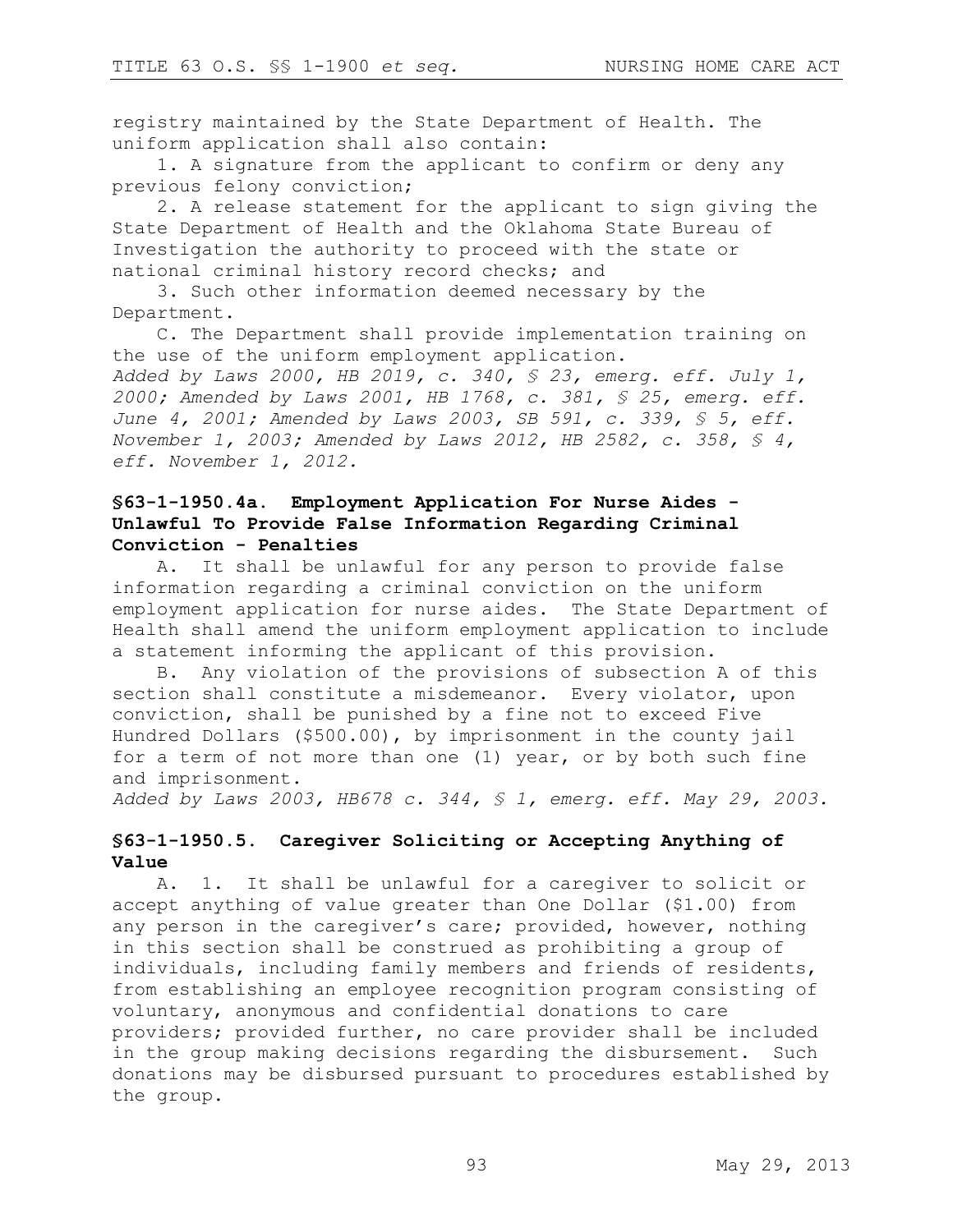2. As used in this section, "caregiver" means a person who is:

## a. the paid agent or employee of:

- (1) an assisted living center,
- (2) a nursing facility, specialized facility, or residential care home as such terms are defined in Section 1-1902 of this title,
- (3) an adult day care center as such term is defined in Section 1-872 of this title,
- (4) a home health or home care agency, or
- (5) the Department of Human Services, in its capacity as an operator of any hospital or health care institution, or as a contractor with providers under the Personal Care Services Program, or
- b. a personal care attendant hired by a consumer under the Oklahoma Consumer-Directed Personal Assistance and Support Services (Oklahoma CD-PASS) Program. "Caregiver" does not include a guardian, limited guardian, or

conservator as such terms are defined in the Oklahoma Guardianship and Conservatorship Act.

B. Any person who violates the provisions of paragraph 1 of subsection A of this section, upon conviction, shall be guilty of a misdemeanor.

*Added by Laws 2001, SB 345, c. 393, § 5, eff. November 1, 2001; Amended by Laws 2003, SB 658, c. 71, § 1, eff. November 1, 2003; Amended by Laws 2004, SB 1109, c. 249, § 4, eff. November 1, 2004 (repealed by Laws 2005, HB 2060, c. 1, § 93, emerg. eff. March 15, 2005); Amended by Laws 2004, HB 2300, c. 285, § 2, emerg. eff. July 1, 2004; Multiple amendment repealed by Laws 2005, HB 2060, c. 1, § 93, emerg. eff. March 15, 2005.*

## **§63-1-1950.6. Definitions**

A. Sections 1-1950.6 through 1-1950.9 of this title shall be effective September 1, 2005.

B. As used in Sections 1-1950.6 through 1-1950.9 of this title:

1. "Board" means the State Board of Health;

2. "Bureau" means the Oklahoma State Bureau of Investigation;

3. "Department" means the State Department of Health;

4. "Nursing facility" means a nursing facility and specialized facility as such terms are defined in Section 1-1902 of this title;

5. "Nontechnical services worker" means a person employed by a nursing facility to provide, for compensation, nontechnical services in or upon the premises of a nursing facility. The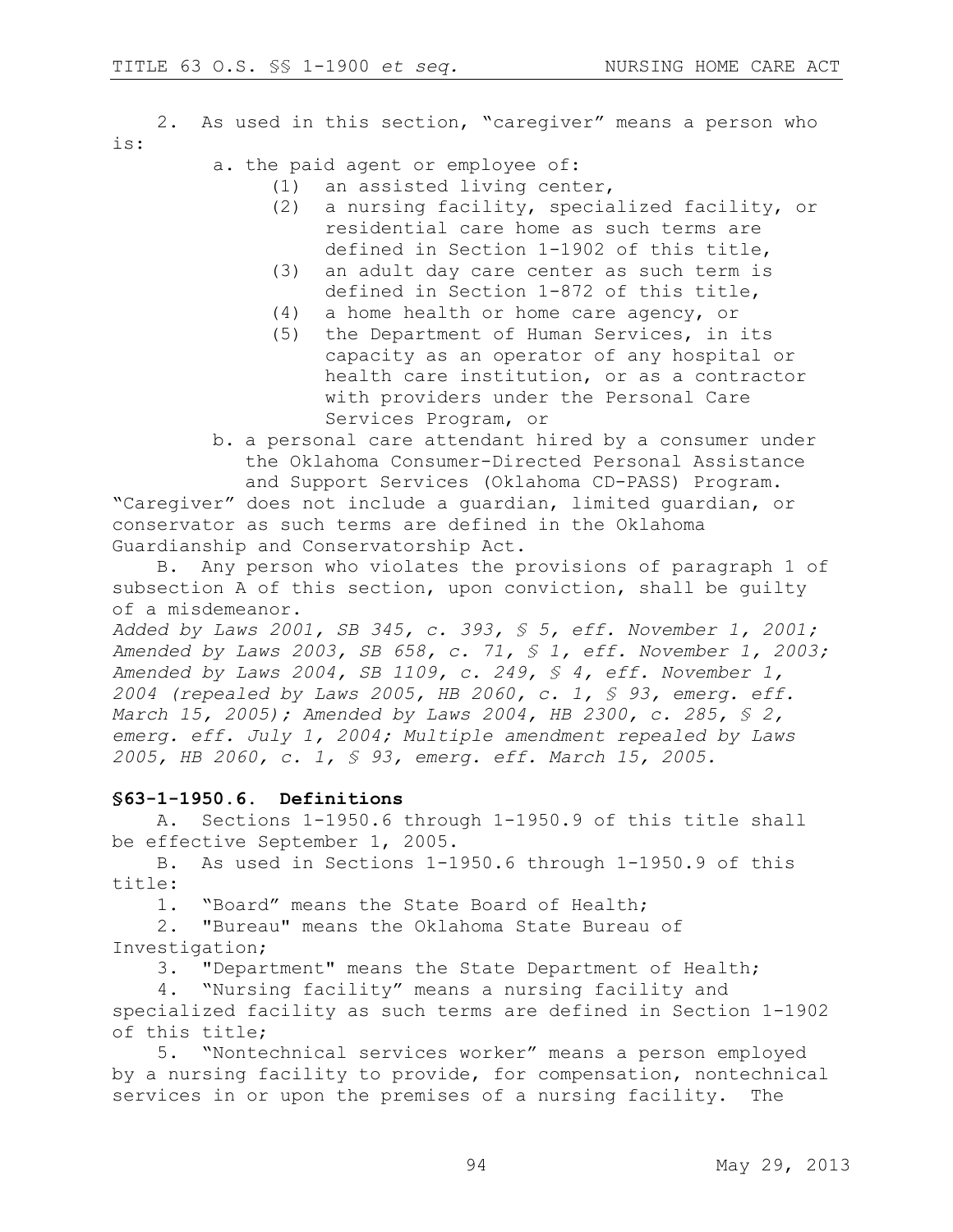term "nontechnical services worker" shall not include a nurse aide, or any person who is exempt from the criminal arrest check provisions of Section 1-1950.1 of this title; and

- 6. "Nontechnical services" means services that:
	- a. are performed in or on the premises of a nursing facility and that are predominantly physical or manual in nature, and
	- b. involve or may involve patient contact including, but not limited to, housekeeping, janitorial or maintenance services, food preparation and administrative services.

*Added by Laws 2002, HB1963 c. 470, § 2, eff. July 1, 2002. Amended by Laws 2005, HB2218 c. 465, § 7, emerg. eff. June 9, 2005.*

#### **§63-1-1950.7. Nontechnical Services Workers Abuse Registry**

A. The State Department of Health shall establish a registry for those nontechnical services workers that have been noted to have committed abuse, verbal abuse, or exploitation of a resident in a nursing facility.

B. The State Board of Health shall promulgate rules to establish and maintain the nontechnical services worker abuse registry. Such rules may include, but need not be limited to:

1. A procedure for notation in the abuse registry of a final State Department of Health investigative finding or an Administrative Law Judge finding of abuse, verbal abuse, or exploitation, as these terms are defined in Section 10-103 of Title 43A of the Oklahoma Statutes, of an individual by a nontechnical services worker;

2. A procedure for notice and due process for a nontechnical services worker or applicant before the entering of such person's name in the abuse registry as having a final Department investigative finding or Administrative Law Judge finding of abuse, verbal abuse, or exploitation of an individual; and

3. Disclosure requirements for information in the abuse registry.

C. The nontechnical services worker abuse registry shall include, but not be limited to, the following information on each nontechnical services worker:

1. The individual's full name;

2. Information necessary to identify each individual;

3. The date the individual's name was placed in the abuse registry; and

4. Information on any final Department investigative finding or Administrative Law Judge finding of abuse, verbal abuse or exploitation, as these terms are defined in Section 10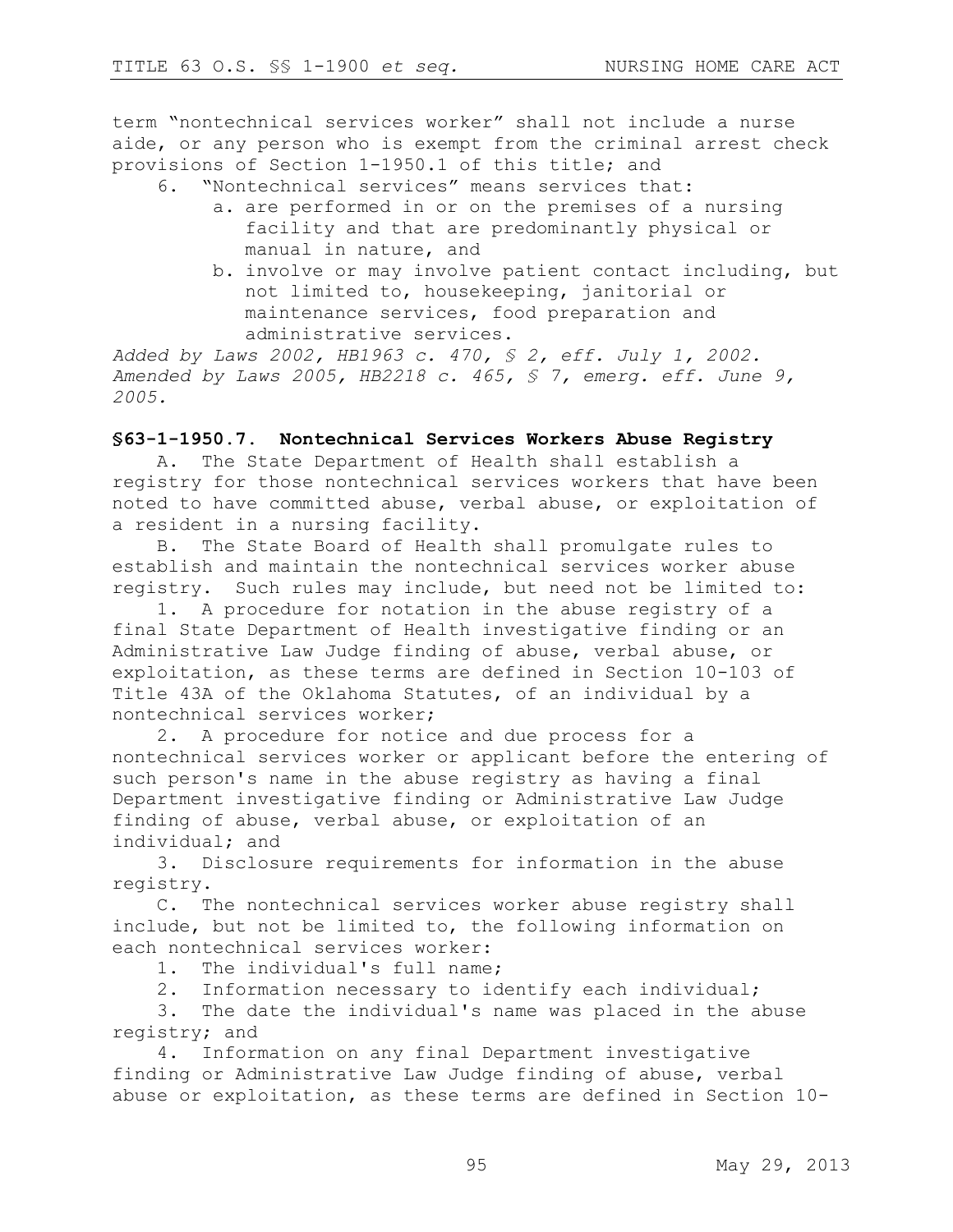103 of Title 43A of the Oklahoma Statutes, concerning the nontechnical services worker.

D. A nontechnical services worker or applicant who is adversely affected by an Administrative Law Judge finding of abuse, verbal abuse or exploitation of an individual may seek judicial review pursuant to the provisions of Article II of the Administrative Procedures Act. The finding of the Administrative Law Judge may be appealed to the district court in which the nontechnical services worker or applicant resides within thirty (30) days of the date of the decision. A copy of the petition shall be served by mail upon the general counsel of the Department.

*Added by Laws 2002, HB2218 c. 470, § 3, eff. July 1, 2002.*

## **§63-1-1950.8. Nontechnical Services Workers - Criminal History Check and Abuse Registry Review**

A. 1. Before any nursing facility makes an offer to employ a nontechnical services worker applicant subject to subsection A of Section 1-1950.7 of this title on or after the effective date of Sections 1-1950.6 through 1-1950.9 of this title, to provide nontechnical services, the nursing facility shall:

- a. provide for a criminal history records search to be conducted upon the nontechnical services worker applicant pursuant to the provisions of the Long-term Care Security Act, and
- b. check with the Department to determine whether the name of the applicant seeking employment appears on the nontechnical services worker abuse registry created pursuant to the provisions of Section 1- 1950.7 of this title. If the name of the applicant seeking employment with the nursing facility is listed on the abuse registry as having a final Department investigative finding or an Administrative Law Judge finding pursuant to the requirements of Section 1-1950.7 of this title, and the Department has allowed for notice and opportunity for due process for such applicant, the nursing facility shall not hire the applicant.

2. Where the provisions of the Long-term Care Security Act pertaining to registry screenings and national criminal history record checks are not in effect pending an effective date in rulemaking, an employer is authorized to obtain any criminal history background records maintained by the Oklahoma State Bureau of Investigation pursuant to the following:

a. the employer shall request the Bureau to conduct a criminal history background check on the nontechnical services worker and shall provide to the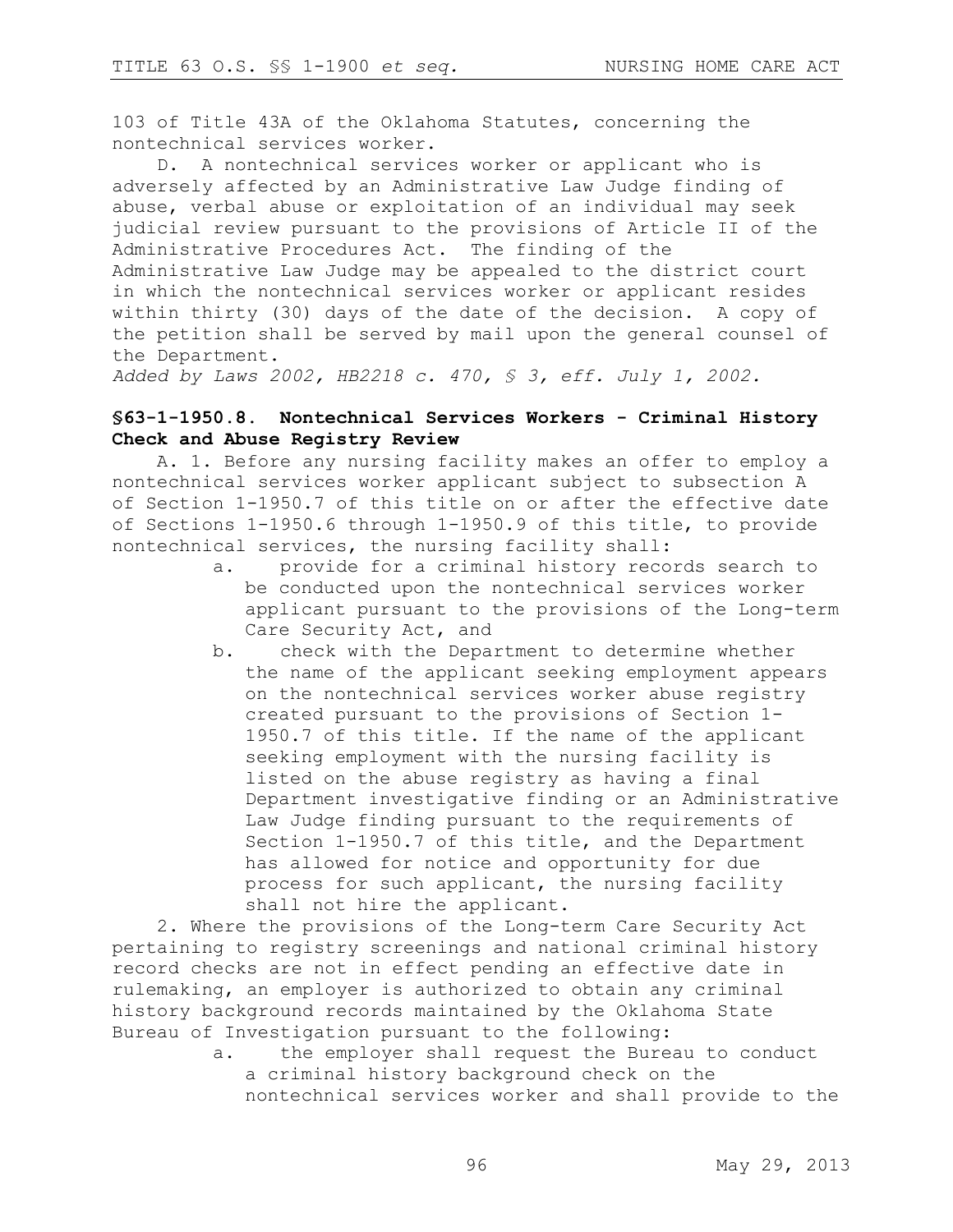Bureau any relevant information required by the Bureau to conduct the check. The employer shall pay a fee of Fifteen Dollars (\$15.00) to the Bureau for each criminal history background check that is conducted pursuant to such a request,

- b. an employer may make an offer of temporary employment to a nontechnical services worker pending the results of the criminal history background check. The employer in such instance shall provide to the Bureau the name and relevant information relating to the person within seventy-two (72) hours after the date the person accepts temporary employment. The employer shall not hire or contract with the nontechnical services worker on a permanent basis until the results of the criminal history background check are received,
- c. an employer may accept a criminal history background report less than one (1) year old of a nontechnical services worker to whom such employer makes an offer of employment or employment contract. The report shall be obtained from the previous employer or contractor of such person and shall only be obtained upon the written consent of such person, and
- d. every employer while subject to the provisions of this subsection shall inform each applicant for employment, or each prospective contract provider, as applicable, that the employer is required to obtain a criminal history background record before making an offer of permanent employment or contract to a nontechnical services worker.

B. Every nursing facility shall inform each nontechnical services worker applicant for employment of the requirement to obtain a criminal check and an abuse registry review before making an offer of permanent employment with a nontechnical services worker applicant.

C. A nursing facility shall not hire or contract with and shall immediately terminate the employment, contract or volunteer arrangement of any applicant, contract worker or employee for whom the results of a criminal history records search from any jurisdiction reveals that such person has a disqualifying criminal offense listed in subsection C of Section 1-1950.1 of this title.

D. All employment eligibility determination records received by the nursing facility are for the exclusive use of the State Department of Health and the nursing facility that requested the information. Except as otherwise provided by Sections 1-1950.6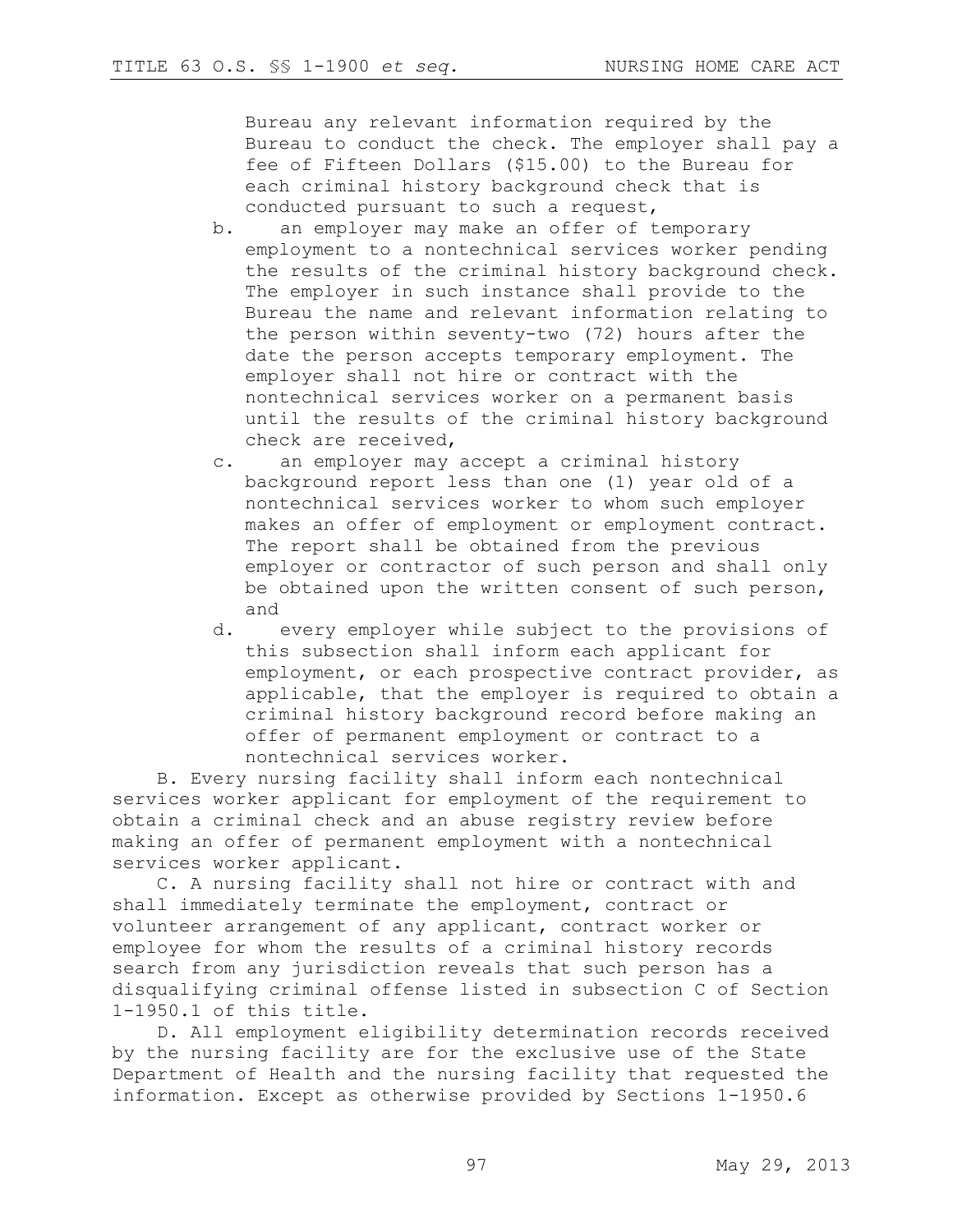through 1-1950.9 of this title or upon court order or with the written consent of the person being investigated, the employment eligibility determination records shall not be released or otherwise disclosed to any other person or agency.

E. Any person releasing or disclosing any information in violation of this section, upon conviction thereof, shall be guilty of a misdemeanor.

F. As part of any inspections required by law, the Department shall review the employment files of the nursing facility required to conduct a criminal history records search to ensure compliance with the provisions of this section. *Added by Laws 2002, HB2218 c. 470, § 4, eff. July 1, 2002; Amended by Laws 2012, HB 2582, c. 358, § 5, eff. November 1, 2012.*

#### **§63-1-1950.9. Misdemeanor Violations**

Any violation of the provisions of Sections 2 through 4 of this act shall be deemed a misdemeanor and, upon conviction or plea of guilty or nolo contendere, shall be punishable by a fine of not less than Three Hundred Dollars (\$300.00), but not more than One Thousand Dollars (\$1,000.00). In addition to the fine, such violator may be imprisoned in the county jail for not more than thirty (30) days. Each day that the violation continues shall be considered to be a separate violation. *Added by Laws 2002, HB2218 c. 470, § 5, eff. July 1, 2002.*

## **§63-1-1951. Power and Duties of State Department of Health - Certified Nursing Aides**

A. The State Department of Health shall have the power and duty to:

1. Issue certificates of training and competency for nurse aides;

2. Approve training and competency programs including, but not limited to, education-based programs and employer-based programs, including those programs established pursuant to Section 223.1 of Title 72 of the Oklahoma Statutes;

3. Determine curricula and standards for training and competency programs. The Department shall require such training to include a minimum of ten (10) hours of training in the care of Alzheimer's patients;

4. Establish and maintain a registry for certified nurse aides and for nurse aide trainees;

5. Establish categories and standards for nurse aide certification and registration, including feeding assistants as defined in 42 CFR Parts 483 and 488; and

6. Exercise all incidental powers as necessary and proper to implement and enforce the provisions of this section.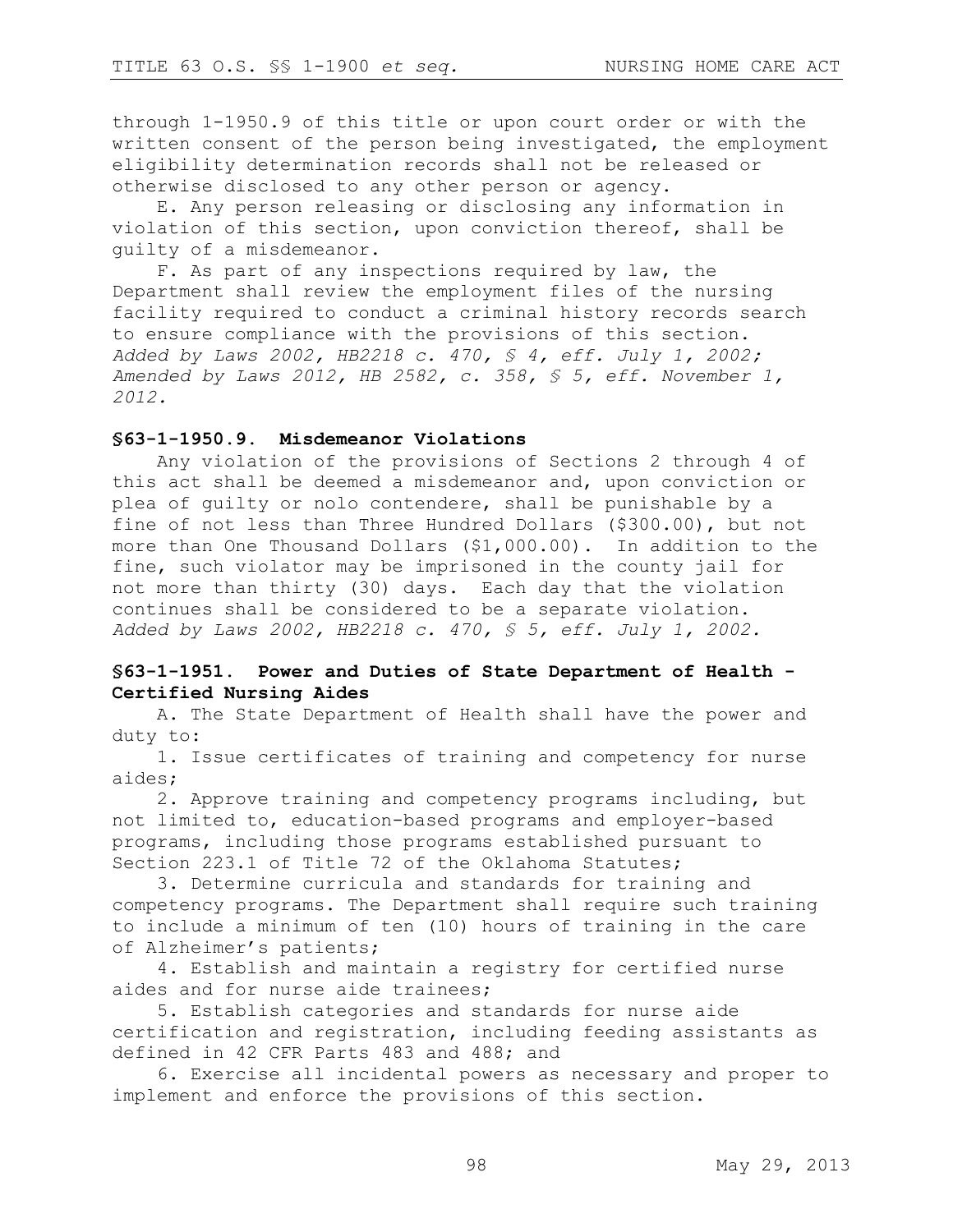B. The State Board of Health shall promulgate rules to implement the provisions of this section and shall have power to assess fees.

1. Each person certified as a nurse aide pursuant to the provisions of this section shall be required to pay certification and recertification fees in amounts to be determined by the State Board of Health, not to exceed Fifteen Dollars (\$15.00).

2. In addition to the certification and recertification fees, the State Board of Health may impose fees for training or education programs conducted or approved by the Department, except for those programs operated by the Oklahoma Department of Veterans Affairs.

3. All revenues collected as a result of fees authorized in this section and imposed by the Board shall be deposited into the Public Health Special Fund.

C. Only a person who has qualified as a certified nurse aide and who holds a valid current nurse aide certificate for use in this state shall have the right and privilege of using the title Certified Nurse Aide and to use the abbreviation CNA after the name of such person. Any person who violates the provisions of this section shall be subject to a civil monetary penalty to be assessed by the Department.

D. 1. The State Department of Health shall establish and maintain a certified nurse aide, nurse aide trainee and feeding assistant registry that:

- a. is sufficiently accessible to promptly meet the needs of the public and employers, and
- b. provides a process for notification and investigation of alleged abuse, exploitation or neglect of residents of a facility or home, clients of an agency or center, or of misappropriation of resident or client property.

2. The registry shall contain information as to whether a nurse aide has:

- a. successfully completed a certified nurse aide training and competency examination,
- b. met all the requirements for certification, or
- c. received a waiver from the Board.

3. The registry shall include, but not be limited to, the following information on each certified nurse aide or nurse aide trainee:

- a. the full name of the individual,
- b. information necessary to identify each individual,
- c. the date the individual became eligible for placement in the registry, and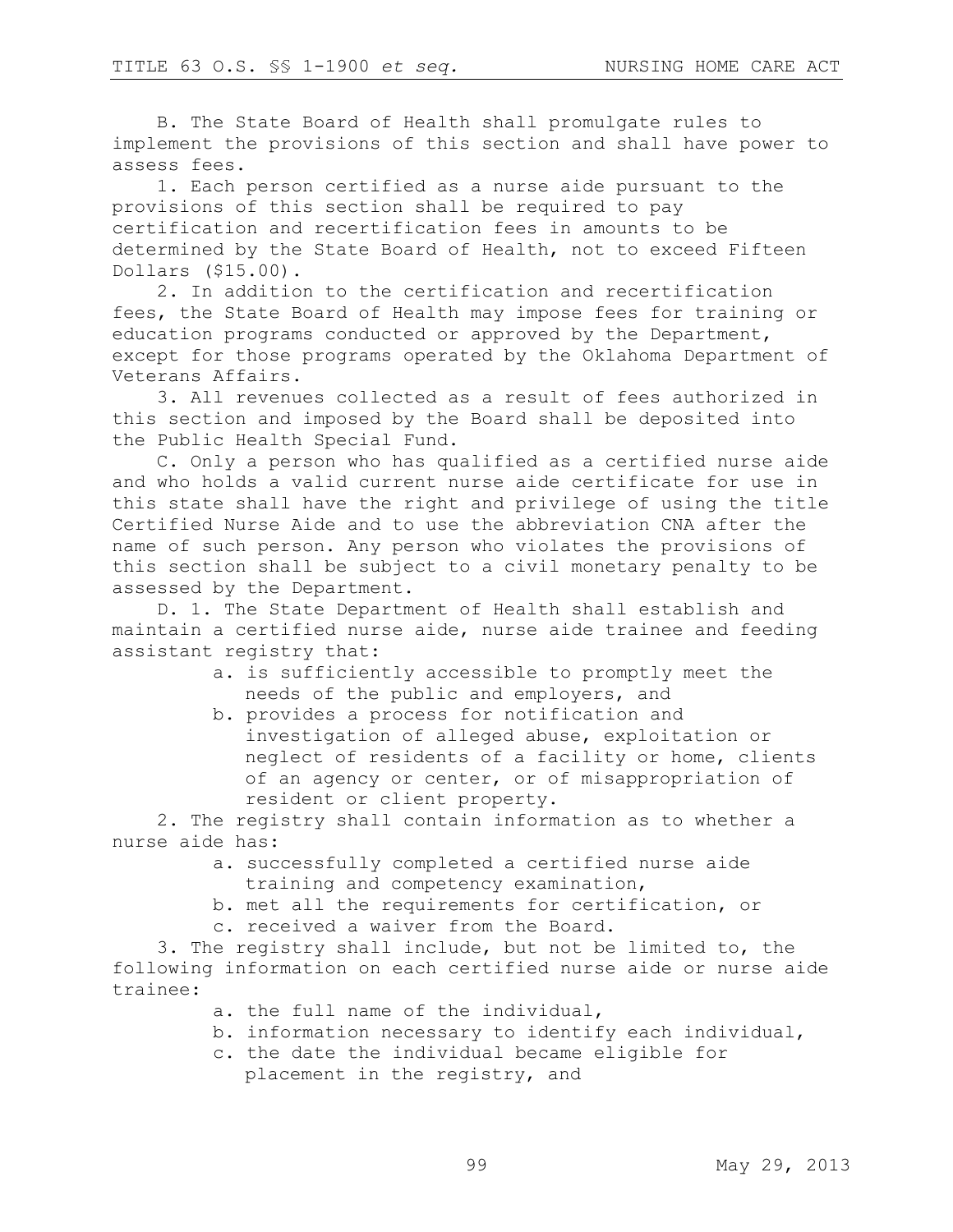- d. information on any finding of the Department of abuse, neglect or exploitation by the certified nurse aide or nurse aide trainee, including:
	- (1) documentation of the Department's investigation, including the nature of the allegation and the evidence that led the Department to confirm the allegation,
	- (2) the date of the hearing, if requested by the certified nurse aide or nurse aide trainee, and
	- (3) statement by the individual disputing the finding if the individual chooses to make one.

4. The Department shall include the information specified in subparagraph d of paragraph 3 of this subsection in the registry within ten (10) working days of the substantiating finding and it shall remain in the registry, unless:

- a. it has been determined by an administrative law judge, a district court or an appeal court that the finding was in error, or
- b. the Board is notified of the death of the certified nurse aide or nurse aide trainee.

5. Upon receipt of an allegation of abuse, exploitation or neglect of a resident or client, or an allegation of misappropriation of resident or client property by a certified nurse aide or nurse aide trainee, the Department shall place a pending notation in the registry until a final determination has been made. If the investigation, or administrative hearing held to determine whether the certified nurse aide or nurse aide trainee is in violation of the law or rules promulgated pursuant thereto, reveals that the abuse, exploitation or neglect, or misappropriation of resident or client property was unsubstantiated, the pending notation shall be removed within twenty-four (24) hours of receipt of notice by the Department.

6. The Department shall, after notice to the individuals involved and a reasonable opportunity for a hearing, make a finding as to the accuracy of the allegations.

7. If the Department after notice and opportunity for hearing determines with clear and convincing evidence that abuse, neglect or exploitation, or misappropriation of resident or client property has occurred and the alleged perpetrator is the person who committed the prohibited act, notice of the findings shall be sent to the nurse aide and to the district attorney for the county where the abuse, neglect or exploitation, or misappropriation of resident or client property occurred and to the Medicaid Fraud Control Unit of the Attorney General's Office. Notice of ineligibility to work as a nurse aide in a long-term care facility, a residential care facility,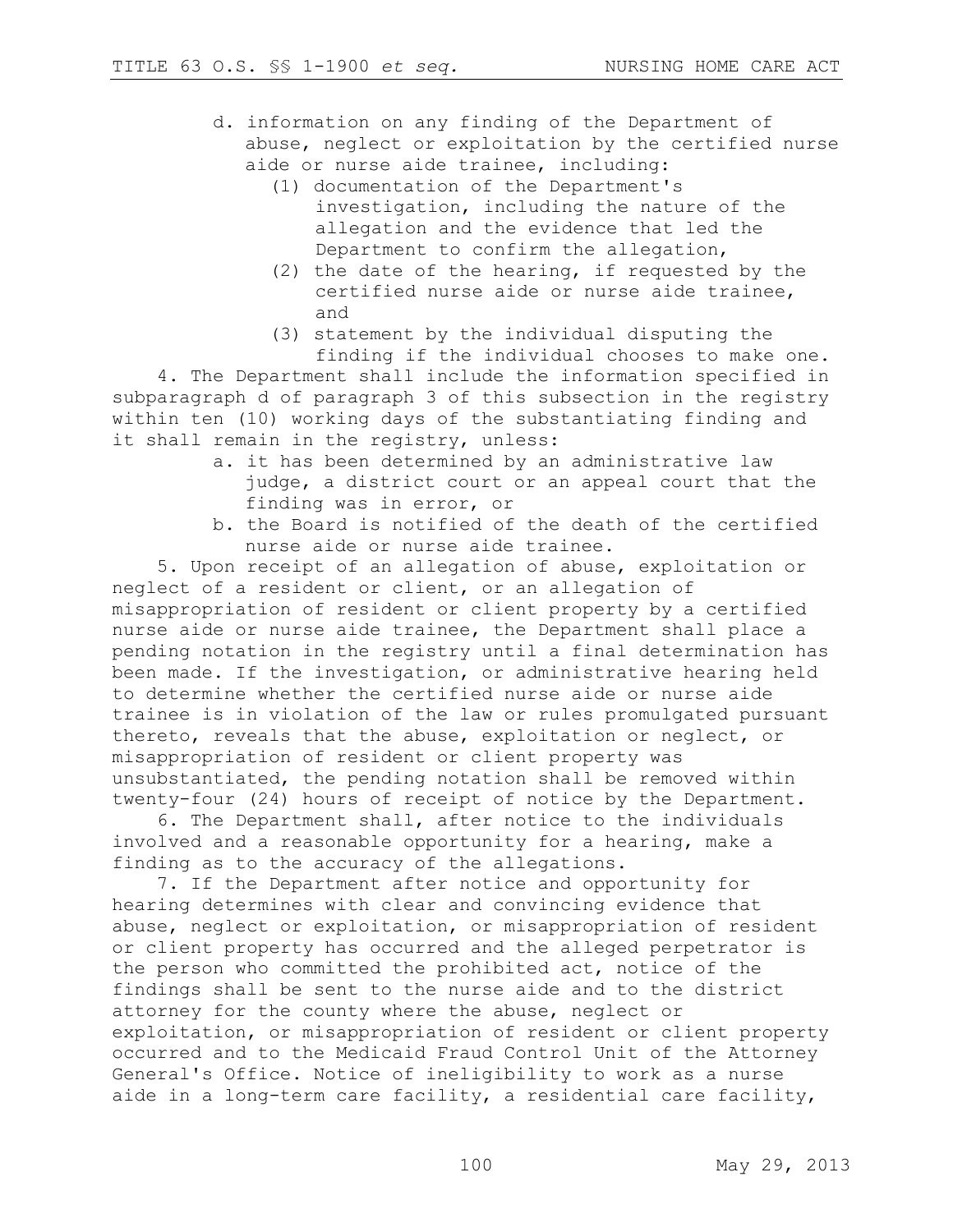assisted living facility, day care facility, or any entity that requires certification of nurse aides, and notice of any further appeal rights shall also be sent to the nurse aide.

8. The Department shall require that each facility check the nurse aide registry before hiring a person to work as a nurse aide. If the registry indicates that an individual has been found, as a result of a hearing, to be personally responsible for abuse, neglect or exploitation, that individual shall not be hired by the facility.

9. If the state finds that any other individual employed by the facility has neglected, abused, misappropriated property or exploited in a facility, the Department shall notify the appropriate licensing authority and the district attorney for the county where the abuse, neglect or exploitation, or misappropriation of resident or client property occurred.

10. Upon a written request by a certified nurse aide or nurse aide trainee, the Board shall provide within twenty (20) working days all information on the record of the certified nurse aide or nurse aide trainee when a finding of abuse, exploited or neglect is confirmed and placed in the registry.

11. Upon request and except for the names of residents and clients, the Department shall disclose all of the information relating to the confirmed determination of abuse, exploitation and neglect by the certified nurse aide or nurse aide trainee to the person requesting such information, and may disclose additional information the Department determines necessary.

12. A person who has acted in good faith to comply with state reporting requirements and this section of law shall be immune from liability for reporting allegations of abuse, neglect or exploitation.

E. Each nurse aide trainee shall wear a badge which clearly identifies the person as a nurse aide trainee. Such badge shall be furnished by the facility employing the trainee. The badge shall be nontransferable and shall include the first and last name of the trainee.

F. 1. For purposes of this section, "feeding assistant" means an individual who is paid to feed residents by a facility or who is used under an arrangement with another agency or organization and meets the requirements cited in 42 CFR Parts 483 and 488.

2. Each facility that employs or contracts employment of a feeding assistant shall maintain a record of all individuals, used by the facility as feeding assistants, who have successfully completed a training course approved by the state for paid feeding assistants.

G. An individual shall not be eligible for certification as a nurse aide for the period the individual satisfied one or more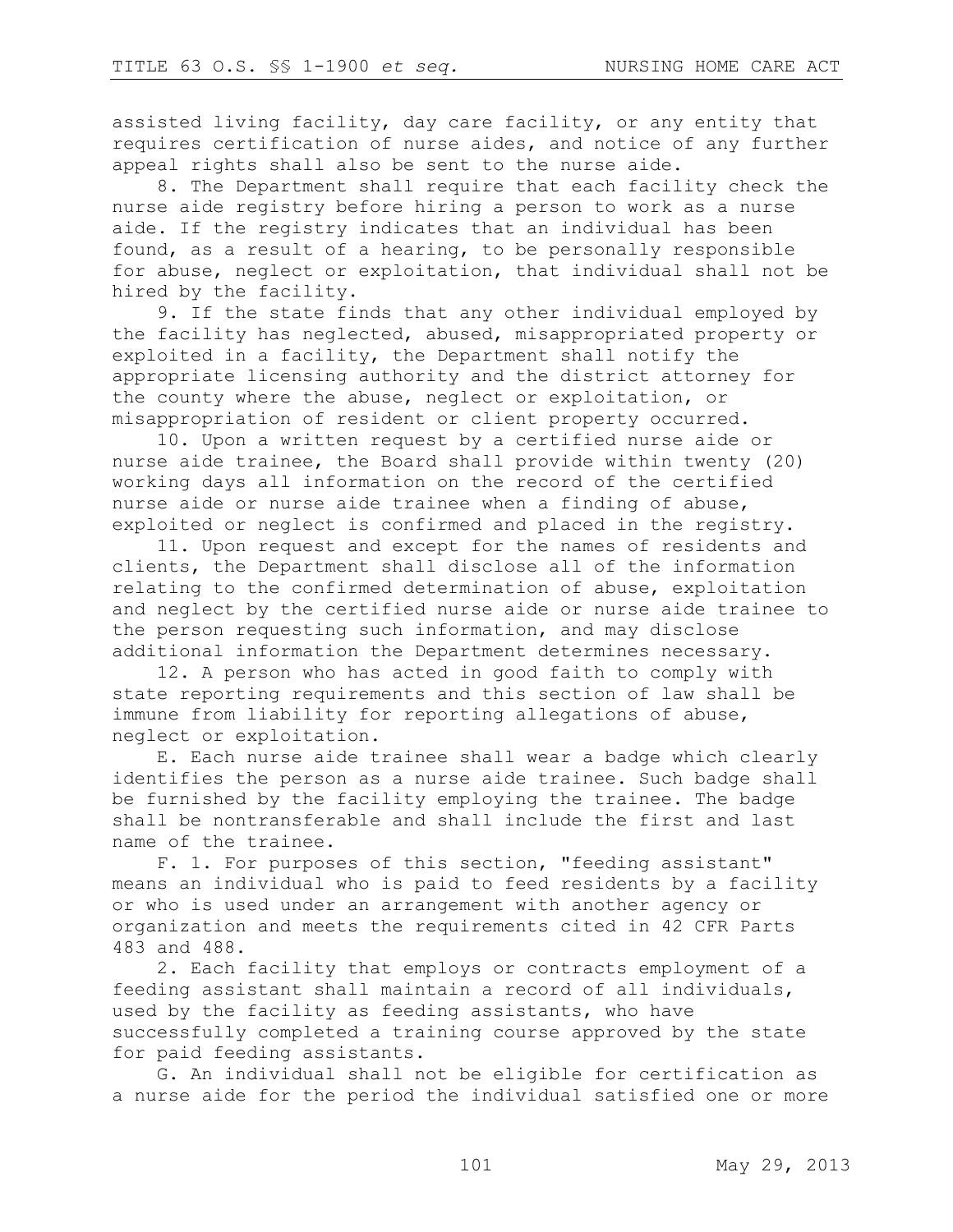of the disqualifying criteria found in subsection D of Section 1-1947 of this title. A nurse aide certified on or after November 1, 2012, and subsequently found to satisfy one or more of the disqualifying criteria found in subsection D of Section 1-1947 of this title shall, for the period he or she satisfies the criteria, be subject to revocation or nonrenewal of certification after reasonable opportunity for notice and hearing pursuant to the Administrative Procedures Act. *Added by Laws 1996, SB 1177, c. 336, § 8, eff. November 1, 1996; Amended by Laws 2002, HB 2604, c. 230, § 16, eff. November 1, 2002; Amended by Laws 2005, SB 950, c. 235, § 1, eff. November 1, 2005 (repealed by Laws 2006, HB 3139, c. 16, § 45, emerg. eff. March 29, 2006); Amended by Laws 2005, HB 1688, c. 460, § 13, eff. November 1, 2005; Amended by Laws 2006, HB 3139, c. 16, § 44, emerg. eff. March 29, 2006; Amended by Laws 2012, HB 2582, c. 358, § 6, eff. November 1, 2012; Amended by Laws 2013, SB 629, c. 379, § 7, emerg. eff. May 29, 2013.*

#### **§63-1-1951.1. New Law**

The State Board of Health and the War Veterans Commission shall promulgate rules to implement the provisions of this act. *Added by Laws 2013, SB 629, c. 379, § 8, emerg. eff. May 29, 2013.*

**§63-1-1952. Repealed by Laws 2007, HB 2111, c. 93, § 8, eff. November 1, 2007**

# **THIS SECTION HAS AN EFFECTIVE DATE OF NOVEMBER 1, 2013 §63-1-1953.1 – Definitions**

As used in this act:

1. "Authorized electronic monitoring" means the placement of electronic monitoring devices in the common areas or room of a resident of a nursing facility and the tapes or recordings from such devices pursuant to the provisions of this act;

- 2. "Authorized electronic monitoring devices" means: a. video surveillance cameras installed in the common
	- areas or resident's room under the provisions of this act, or
	- b. audio devices installed in the room of a resident under the provisions of this act that are designed to acquire communications or other sounds occurring in the room;

3. "Nursing facility" means the term as defined in Section 1-1902 of Title 63 of the Oklahoma Statutes;

4. "Representative of a resident" means the term as is defined in Section 1-1902 of Title 63 of the Oklahoma Statutes;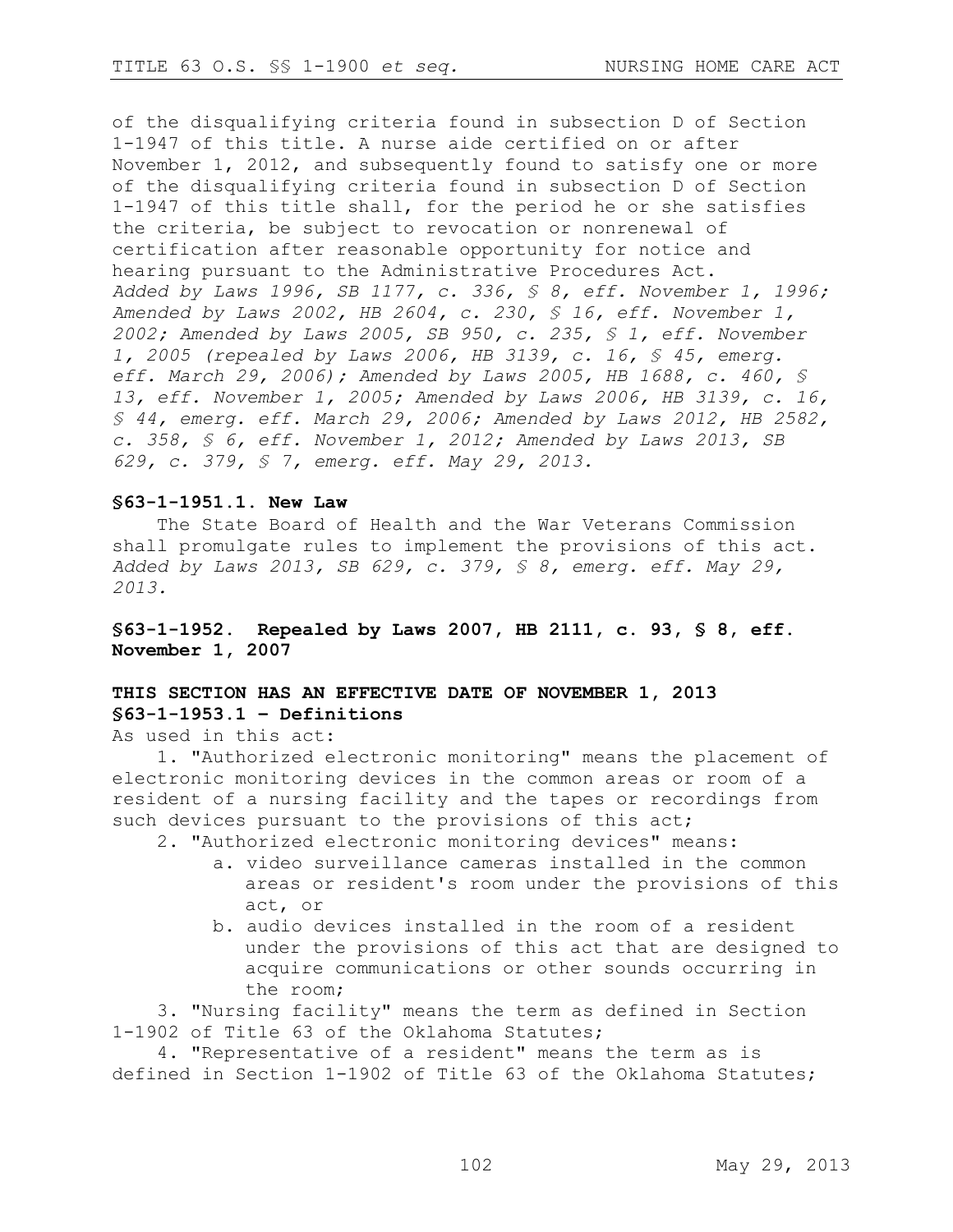5. "Resident" means the term as is defined in Section 1-1902 of Title 63 of the Oklahoma Statutes; and

6. "Unauthorized electronic monitoring" means electronic, mechanical, or other devices that do not meet the provisions of this act and that are specifically used for the nonconsensual interception of wire or electronic communications. *Added by Laws 2013, SB 587, c. 204, § 1, eff. November 1, 2013.*

# **THIS SECTION HAS AN EFFECTIVE DATE OF NOVEMBER 1, 2013 §63**-**1-1953.2. New Law**

A. A nursing facility shall provide written notice to each resident, or to the representative of a resident, that authorized electronic monitoring of a resident's room conducted under the provisions of this act is not compulsory and shall only be conducted with the written consent of the resident or the representative of the resident.

B. A nursing facility shall not refuse to admit an individual to residency in the facility and shall not remove a resident from a facility because of authorized electronic monitoring of a resident's room.

C. A nursing facility shall post at or near its main entrances a sign that clearly states that electronic monitoring and audio devices may be in use in the facility. *Added by Laws 2013, SB 587, c. 204, § 2, eff. November 1, 2013.*

## **THIS SECTION HAS AN EFFECTIVE DATE OF NOVEMBER 1, 2013 §63-1-1953.3. New Law**

A. No person or entity shall intentionally hamper, obstruct, tamper with, or destroy an electronic monitoring device installed in a nursing facility.

B. Any person or entity that intentionally hampers, obstructs, tampers with, or destroys a recording or an electronic monitoring device installed in a nursing facility shall be subject to the penalties prescribed in Section 1993 of Title 21 of the Oklahoma Statutes.

C. No person or entity shall intercept a communication or disclose or use an intercepted communication of an electronic monitoring device placed or installed in a common area of a nursing facility without the express written consent of the facility, or, for an electronic monitoring device installed in a resident's room, the express written consent of the resident or the representative of the resident.

*Added by Laws 2013, SB 587, c. 204, § 3, eff. November 1, 2013.*

**THIS SECTION HAS AN EFFECTIVE DATE OF NOVEMBER 1, 2013 §63-1-1953.4. New Law**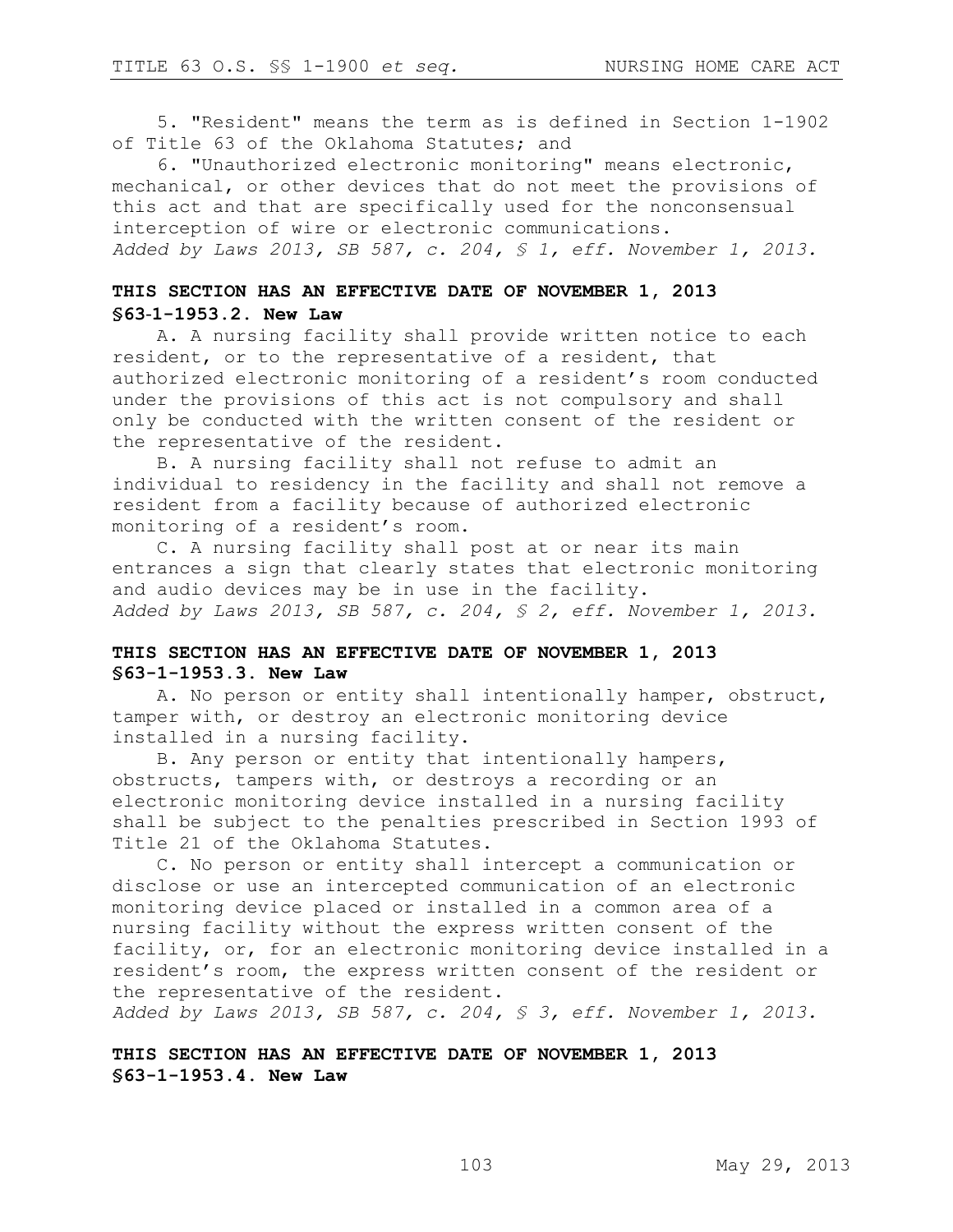Subject to the provisions of law, a tape or recording created through the use of authorized electronic monitoring pursuant to this act may be admitted into evidence in a civil or criminal court action or administrative proceeding. *Added by Laws 2013, SB 587, c. 204, § 4, eff. November 1, 2013.*

## **THIS SECTION HAS AN EFFECTIVE DATE OF NOVEMBER 1, 2013 §63-1-1953.5. New Law**

A. A resident or the representative of a resident may conduct authorized electronic monitoring of the resident's room through the use of authorized electronic monitoring devices placed in the room pursuant to the provisions of this act at the expense of such person or representative of the resident and with the written consent of any other resident living in the room.

B. A resident who conducts authorized electronic monitoring or the representative of the resident may post and maintain a notice at the entrance to the resident's room stating that the room is being monitored by an electronic monitoring device.

C. Nothing in this act shall be construed to prevent a resident or the representative of the resident from placing an electronic monitoring device in the resident's room at the expense of such person; however, if such resident is sharing a room with any other resident, the resident or the representative of the resident shall obtain written consent from such other resident or the representative of the resident living in the room and such consent shall be on a form prescribed by the State Department of Health and shall be placed on file with the administrator of the facility.

D. If a resident residing in a shared room, or the representative of a resident residing in a shared room, desires to utilize an authorized electronic monitoring device and another resident living in such shared room refuses to consent to the use of an authorized electronic monitoring device, the nursing facility shall accommodate the resident or the representative of the resident desiring to utilize an authorized electronic monitoring device to move to another room if the resident or resident's representative requests such a room change within a reasonable amount of time. *Added by Laws 2013, SB 587, c. 204, § 5, eff. November 1, 2013.*

## **THIS SECTION HAS AN EFFECTIVE DATE OF NOVEMBER 1, 2013 §63-1-1953.6. New Law**

A. A resident or the representative of a resident may conduct authorized electronic monitoring of the resident's room through the use of authorized electronic monitoring devices placed in the room pursuant to the provisions of this act at the